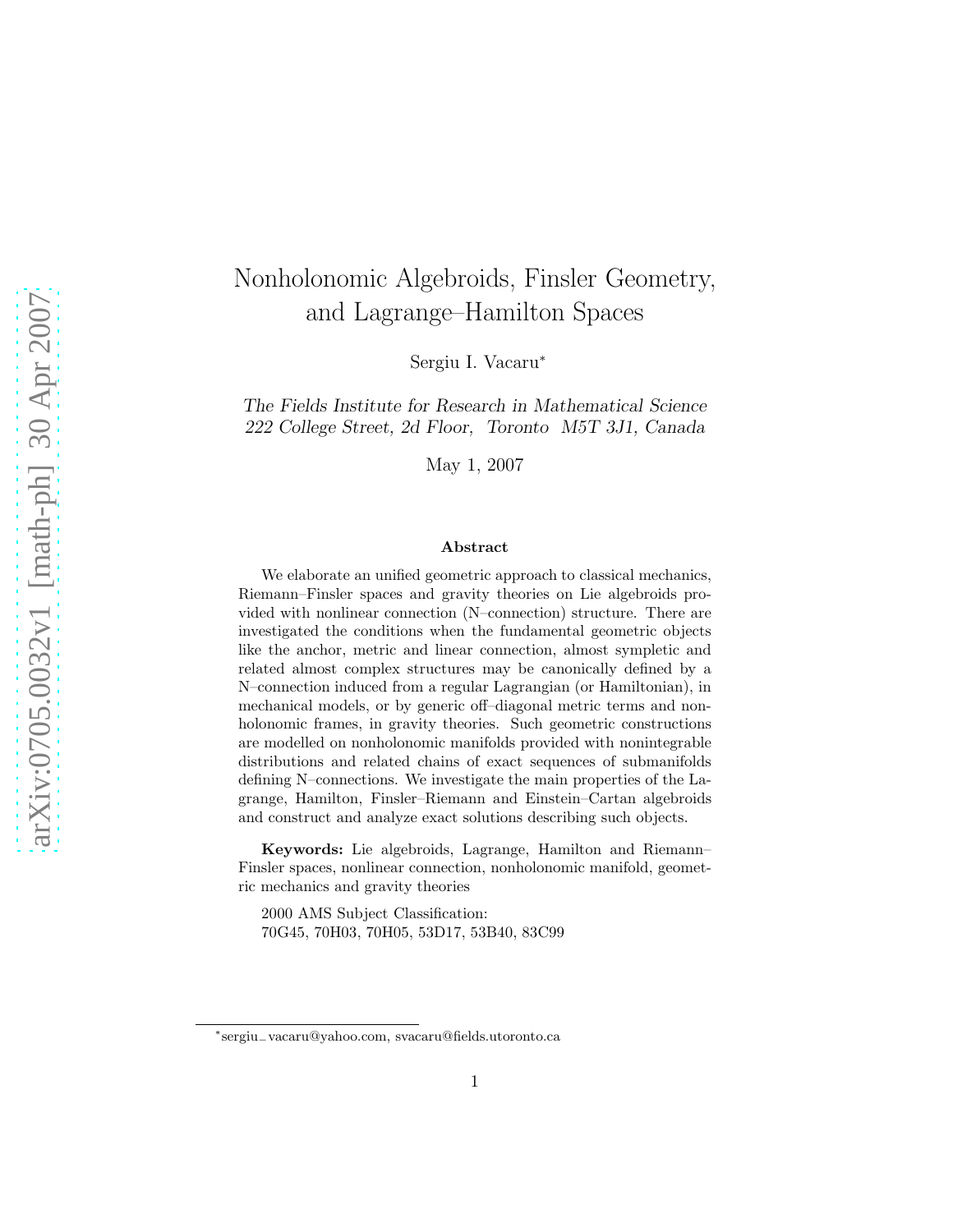# 1 Introduction

The theory of Lie algebroids (see a mathematical background, discussion, first applications and bibliography in [\[4,](#page-69-0) [22,](#page-71-0) [9,](#page-70-0) [32\]](#page-71-1)) has received recently considerable attention in geometric mechanics [\[64,](#page-74-0) [21,](#page-70-1) [23,](#page-71-2) [14\]](#page-70-2), control theory [\[8\]](#page-69-1), geometry of gauge fields, string and gravity [\[38,](#page-72-0) [39,](#page-72-1) [49,](#page-73-0) [50,](#page-73-1) [51,](#page-73-2) [52\]](#page-73-3). In the present paper, we study the canonical realization of the Lagrange– Hamilton, Riemann–Finsler and Einstein–Cartan geometry (see details, for instance, in Refs. [\[28,](#page-71-3) [3,](#page-69-2) [29,](#page-71-4) [30,](#page-71-5) [2\]](#page-69-3); for extensions to superspaces, spinors and noncommutative spaces, see [\[43,](#page-72-2) [48\]](#page-72-3)) on Lie algebroids enabled with nonlinear connection structure and analyze some important examples of such nonholonomic configurations and exact solutions of the Einstein equations modelling algebroid structures.

There are two general approaches to geometrization of mechanics on the tangent/cotangent bundle:

Roughly speaking, the first approach follows the idea to describe the mechanics in terms of sympletic geometry by developing certain procedures of geometrization of the Euler–Lagrange equations (we cite a recent a review [\[19\]](#page-70-3) of results in mechanics and classical field theory based on the (multi)sympletic formalism, differential forms, jets ....).

In a quite alternative form, i.e. in the second approach, the Lagrange and Hamilton mechanics  $<sup>1</sup>$  $<sup>1</sup>$  $<sup>1</sup>$  was geometrized [\[28,](#page-71-3) [29,](#page-71-4) [30,](#page-71-5) [43,](#page-72-2) [48\]](#page-72-3) by using the</sup> methods of Finsler geometry, see also [\[27,](#page-71-6) [3,](#page-69-2) [2\]](#page-69-3) for alternative researches and applications, on tangent and vector bundles and generalizations to Clifford bundles, superbundles and projective modules in noncommutative geometry..... Such spaces are enabled with nonholonomic structures, i.e nonintegrable distributions, defined by nonlinear connections (in brief, N– connection). Following this approach, the N–connection and the bulk of fundamental geometric structures (metric, canonical linear connection, almost sympletic and almost complex structures...) are derived in general form starting from a regular (for simplicity) Lagrangian and/or Hamiltonian. In such a case, the geometric constructions are not related to the particular properties of corresponding systems of partial differential equations, symmetries and constraints of mechanical and field models, i. e. to the Euler–Lagrange equations which are equivalently transformed into a (semi)spray configuration of "nonlinear" geodesics, but canonically defined by certain classes of Sasaki type metrics, distinguished linear connections

<span id="page-1-0"></span><sup>&</sup>lt;sup>1</sup> in general, with spinor, supersymmetric, quantum group and another type of noncommutative variables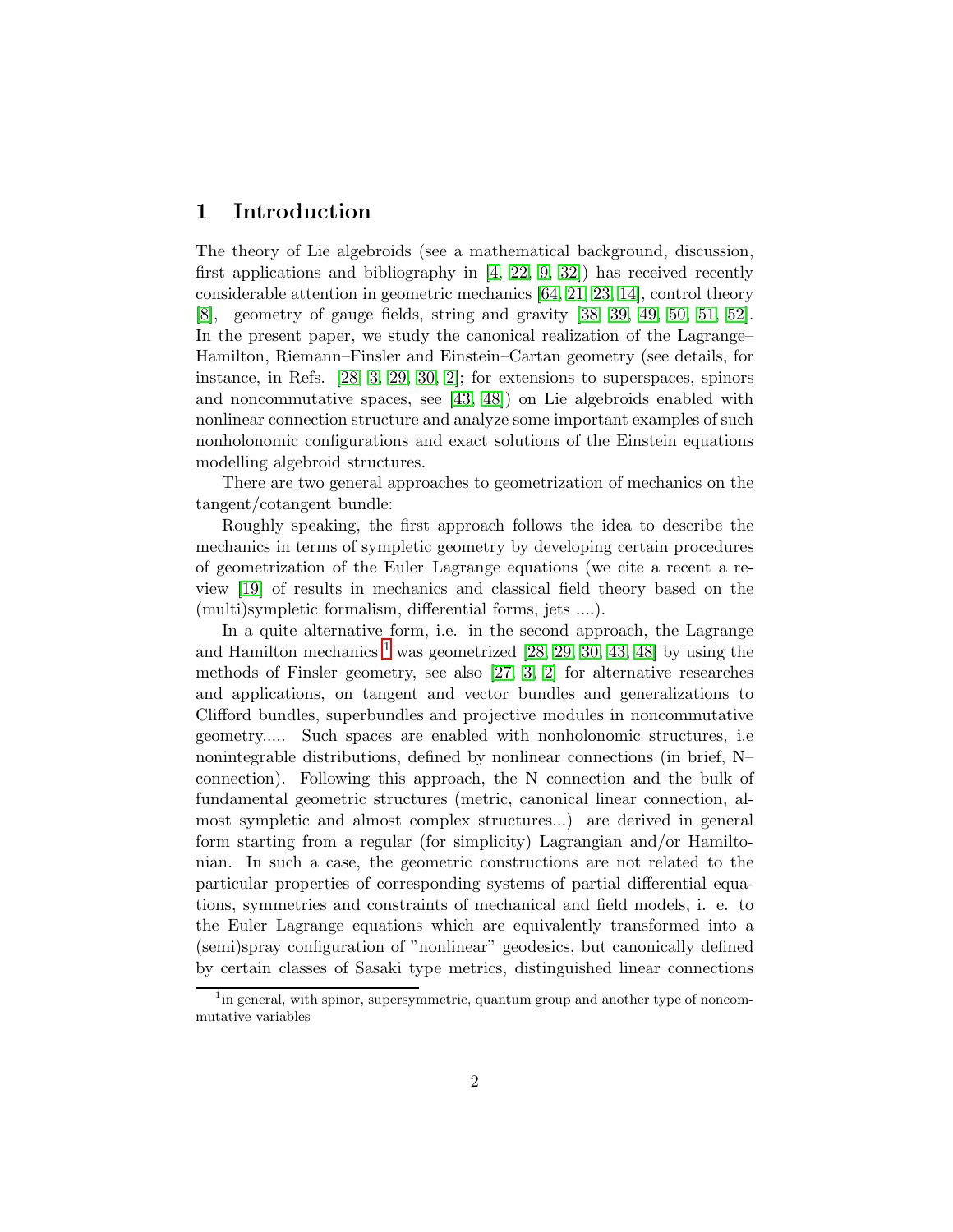(adapted to the N–connection) and corresponding torsions and curvatures.

The first mentioned approach was recently developed into some descriptions of mechanics on Lie algebroids [\[64,](#page-74-0) [21,](#page-70-1) [23,](#page-71-2) [14\]](#page-70-2) and the second one has natural extensions to the noncommutative geometry of mechanics, Clifford– Lagrange spaces and nonholonomic Dirac operators [\[48\]](#page-72-3). Of course, both approaches are inter–related: For instance, certain (semi) sprays and N– connection configurations were considered in the mentioned first direction of researches and the almost sympletic/ complex/ tangent structures were derived for the second ones. There are also works applying both types of geometrizations of mechanics with explicit purposes to elaborate a geometric quantization formalism for nonholomic mechanics [\[11,](#page-70-4) [60\]](#page-74-1).

There are a number of features motivating rigorous studies of new types of nonholonomic algebroid structures and their applications. Here, we enumerate **twelve** already distinguished directions:

The first one come from the geometry of nonholonomic manifolds and bundles (in our case provided with N–connection structure). Such spaces with nonholonomic distributions are characterized by generalized Lie type nonholonomy relations for frames and admit quotients by the structure Lie group which requests definition of a new class of nonholonomic Lie algebroids (in brief, Lie N–algebroids). This is not a trivial academic procedure of modelling physical theories and geometries on spaces provided with algebroid structure because for general nonholonomic manifolds there is a not completely solved problem of definition the curvature tensor [2](#page-2-0) . In this work, we shall prove that it is possible to construct curvature tensors for very general classes on nonholonomic manifolds defined by nonlinear and linear connections on Lie N–algebroids.

The second direction arises from the modern gravity theories, in general, with nontrivial torsion and nonmetricity. There are classes of such spacetimes (considered also in this work) when the generic off–diagonal metric, nonholonomic frames and nonlinear/linear connections mimic certain Lie N– anholonomic algebroid structures constructed as exact solutions of the generalized gravitational field equations (in particular, of the Einstein equations). This can be related to new directions in constructing exact solutions with Lie N–algebroid symmetries and investigation of their symmetries, singular and nonholonomic configurations for which the application of the methods of algebroid theory are crucial. We give in this paper some explicit examples of such Einstein–Cartan algebroids.

There is a third motivation coming from the Riemann–Finsler geome-

<span id="page-2-0"></span><sup>&</sup>lt;sup>2</sup> see detailed discussions and references, for instance, in [\[11,](#page-70-4) [48\]](#page-72-3)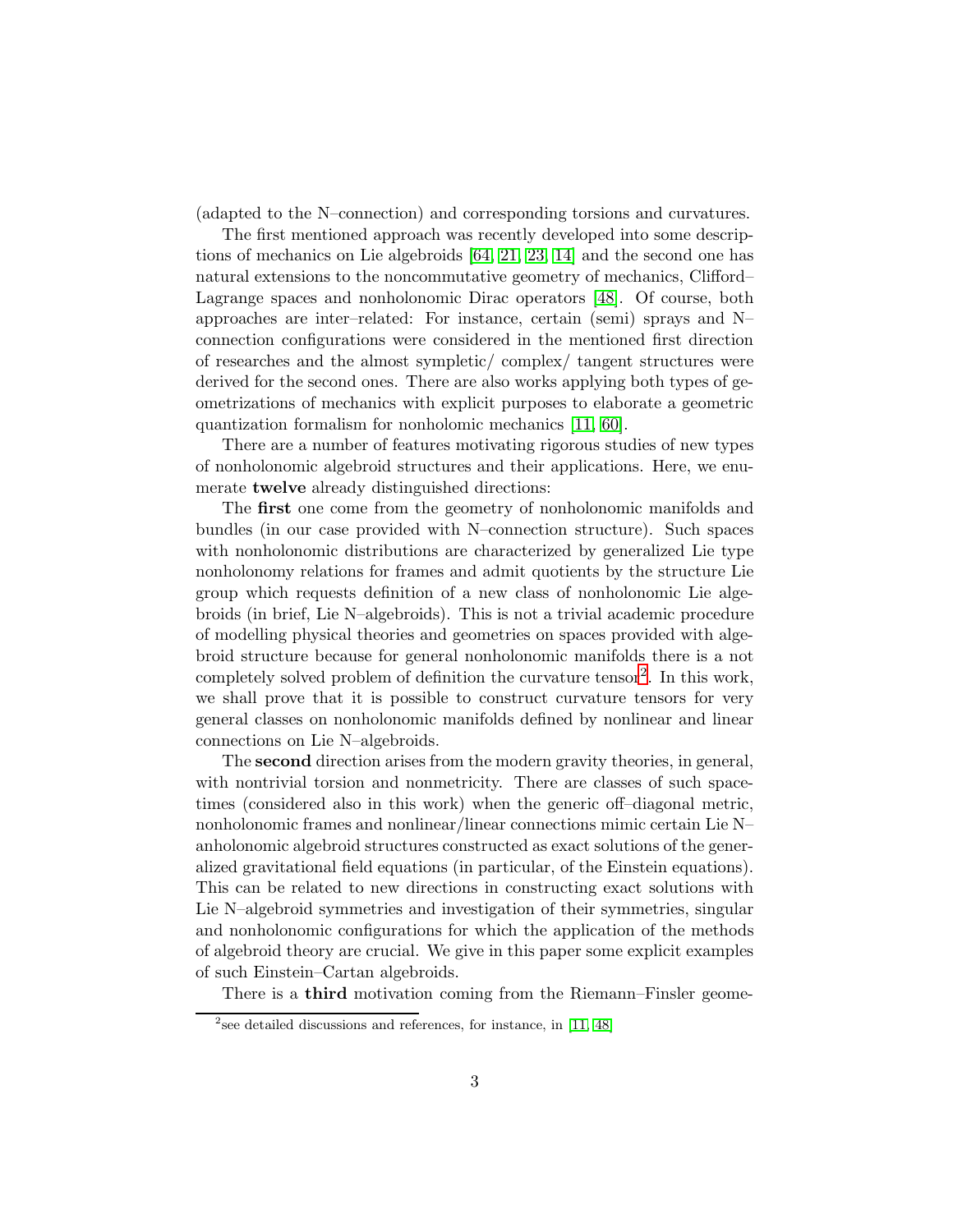try, almost Kahler models and their generalizations. Such geometries are naturally defined on tangent bundles and higher order extensions provided with nonlinear connection structure, or on manifolds of even dimensions (or containing embedding of such even dimension submanifolds) provided with exact chains of submanifolds prescribing N–connection and associated nonholonomic frame structures. It is not possible to define such Finsler– Lagrange structures on general vector bundles with different dimensions of the fibers and basic manifold. In another turn, the Lie algebroid constructions related to the tangent bundles of the associated vector bundles, allows to define new types of Finsler geometries (as well, their Lagrange and/or Hamilton geometry extensions) because the even dimensions arise naturally for the geometric objects transferred on 'tangents' to the fibers of a vector bundle. In this work, we define explicitly and investigate such new type of Finsler/Lagrange/Hamilton algebroids. As a matter of principle, such algebroid constructions are defined by subclasses of structure functions of the Einstein–Cartan (and more general metric–affine) algebroids provided with N–connection structure.

The forth set of arguments for the theory of Lie of N–algebroids results from the mentioned geometrization of mechanics with the Lagrange and Hamilton functions defined on the Lie structure group quotients of the tangent, respectively, cotangent bundles. This direction will be extended by considering nonholonomic configurations (canonically defined by the fundamental Lagrange or Hamilton functions and their respective homogeneous variants for the Finsler and Cartan geometry). We study an application of such Lie N–algebroid methods in order to elaborate a rigorous geometric formalism for the optic–mechanical modelling of gravitational processes like in analogous gravity.

There is the **fifth** approach related to investigation of the control systems on the Lie algebroids [\[24,](#page-71-7) [8\]](#page-69-1). We shall not work in this direction in this paper but we note here that the optimal control theory having explicit relations to the Lagrange mechanics will obtain a number of new features and possibilities by applying the formalism of Lie N–algebroids provided with metric and distinguished connection (by N–connection structures).

The sixth direction appears as the jet formalism elaborated on Lie algebroids and related to models of classical field theory, time–dependent and higher order mechanics, see the first results in [\[9,](#page-70-0) [25,](#page-71-8) [26\]](#page-71-9). This concerns a further elaboration of algebroid multisympletic models for noholonomic mechanics and classical field theories, sigma models, gravitational and string actions and various type of topological theories.

We plan to elaborate a seventh direction devoted to N–connections and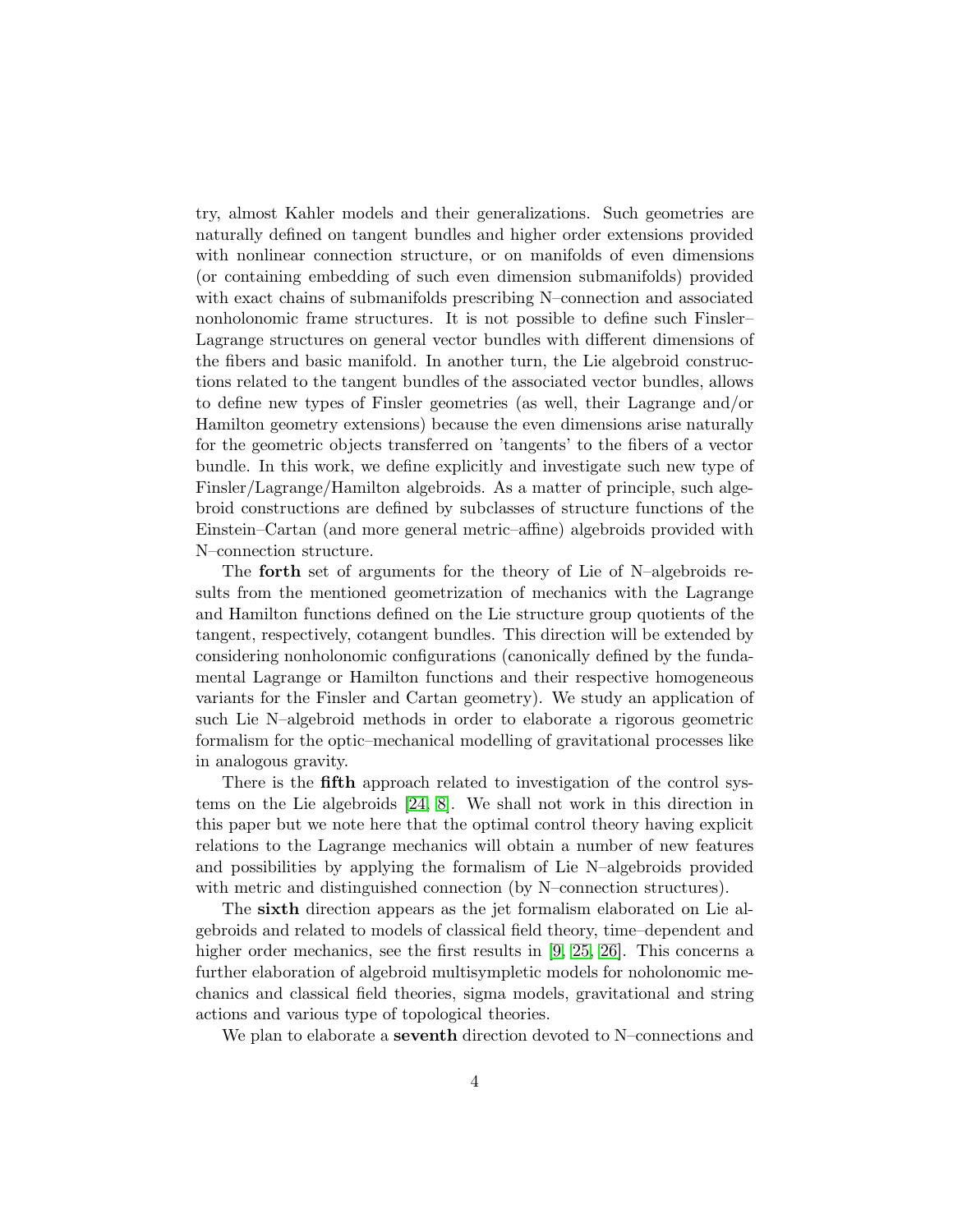field dynamics on Lie algebroid jets, revising the presympletic formalism on the spaces of Cauchy data, classification of infinitesimal symmetries, conservation lows in the geometric context of multisympletic geometry and Ehresmann connections [\[17\]](#page-70-5). The set of the invariants and conservation lows on such algebroid spaces will be completed by the corresponding fundamental system of nearly autoparallel maps and conservation lows in the past investigated for the (pseudo) Riemannian and generalized Finsler spaces [\[41,](#page-72-4) [10\]](#page-70-6), see also Chapters 3 and 8 in [\[45\]](#page-72-5).

The eights direction may be related to the already stated approaches to the "Lie algebroid" gauge theories and gravity models (of string gravity and Einstein type) which in our opinion has certain perspectives in gauge gravity modelling of the general relativity, brane physics and string gravity. Such constructions may be derived from the gauge locally anisotropic gravity and noncommutative gauge gravity [\[55,](#page-73-4) [46,](#page-72-6) [53\]](#page-73-5), see also Chapters 2 and 7 in [\[45\]](#page-72-5). The Lie algebroid variants with singular maps, anchors and nonholonomic structure seem to solve a number of problems concerning nonsemisimple realizations of gravitational gauge theories and broken symmetries in such models.

The ninths new direction of the geometric and physical applications of the algebroid mathematics is related to the Clifford algebroid structures and various type of spinor–Finsler/Lagrange/Hamilton geometries and redefinition of mechanics on spinor bundles provided with N–connection structures [\[42,](#page-72-7) [44,](#page-72-8) [58,](#page-73-6) [59\]](#page-73-7) and Chapter 6 in [\[45\]](#page-72-5). This is not a trivial rewriting of the Lagrange or Hamilton formalism in spinor terms. An explicit geometrization of mechanics both in terms of sympletic and N–connection structures on algebroids allows to work directly with singular, nonholonomic and quotient symmetries which can be related to the quantum "world" via spinor variables which in such cases are modelled by nonholonomic Clifford structures, nonlinear connections, connections and curvatures on such spaces.

It became already explicit the tenths direction which leads from the Clifford–Lagrange and Clifford–Riemann–Finsler geometry to the noncommutative geometry. Following the geometry of nonholonomic frames, the Lagrange–Finsler algebroids can be treated as Riemann–Cartan manifolds provided with corresponding prescribed types of N–connection and Lie algebroid structures. The Riemann geometry can be 'extracted' from the noncommutative geometry via the Dirac operator formalism [\[7,](#page-69-4) [12,](#page-70-7) [35\]](#page-71-10). A generalized Dirac operator approach was already elaborated for the generalized Riemann–Finsler and Lagrange-Hamilton spaces [\[48\]](#page-72-3) which emphasizes the possibility to define noncommutative extensions of the Clifford–Lagrange– Hamilton algebroids.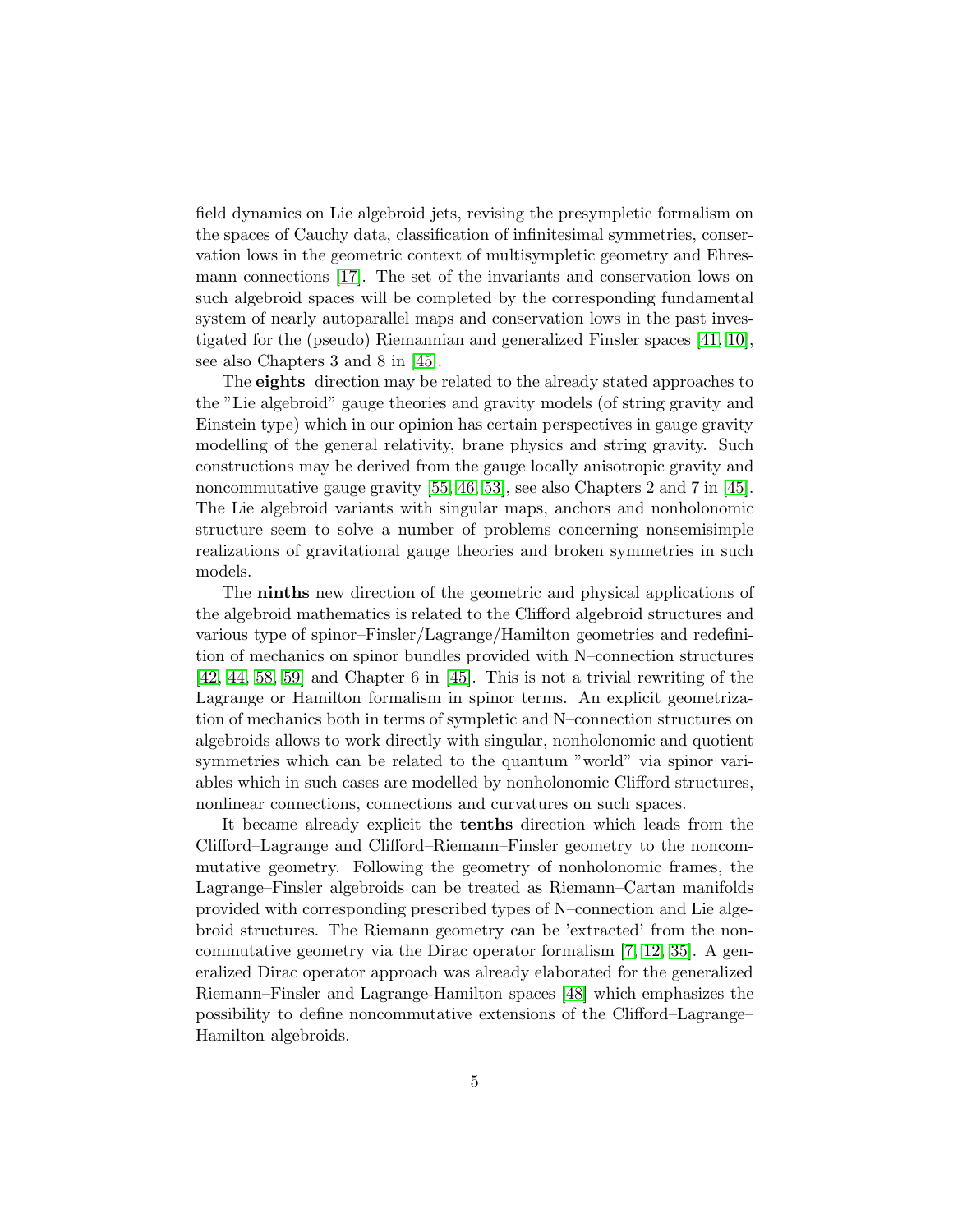The eleventh approach may be considered in connection to mechanical integrators, numerical methods and applications in economics [\[18\]](#page-70-8). In this case, it would be necessary the elaboration of a discrete geometry and a corresponding calculus for nonholonomic algebroid structures. The specific point would be that numeric and analytic methods of the theory of differential equations will have to be elaborated in a form preserving the prescribed algebroid configuration.

Finally, in the twelfth, less distinguished direction with possible new subdirections, the mentioned classical commutative and noncommutative geometry and algebroid methods seem to have a perspective to the geometric quantization, spin networks and path quantum gravity, Fedosov spaces, Hopf algebras and quantum group geometry, see references and algebroid related discussions in [\[4\]](#page-69-0). It also follows from the constructions with Lie algebroids and nonholonomic geometries presented, for instance in [\[48\]](#page-72-3), and has a direct relation to the cohomology of Jacobi manifolds and algebroids [\[15,](#page-70-9) [16\]](#page-70-10), but this can be considered as a long term program of our further researches.

The purpose of this work is to elaborate the theory of Lie N–anholonomic algebroids and to present a set of strong arguments and motivations for such constructions, derived from the geometric mechanics and gravity theory. We shall follow in the bulk the first mentioned four directions but also formulate a Lie algebroid nonholonomic geometric background for a future work related to the rest of eight directions.

This paper is organized into six sections. In Section 2, we recall some necessary results on Lie algebroids and their prolongations. In Section 3, we clarify the relevance of the geometry of nonlinear connections to geometric models of mechanics on tangent bundles and Lie algebroids. We elaborate the almost Hermitian model of Lagrange mechanics on Lie algebroids and define the canonical nonlinear connection, metric and distinguished connection, almost complex and sympletic structures all induced by regular Lagrangians. The theory of Lie algebroids provided with nonlinear connection structure is formulated in Section 4. We investigate the main classes of nonlinear and linear connections and prove the main theorems on torsions and curvatures of such nonholonomic manifolds provided with, in general, nonintegrable distributions. In Section 5, we define the Finsler and Hamilton algebroids and their generalizations and prove that there are canonical Lie algebroid structures determined by the canonical sympletic, metric and nonlinear connections induced by corresponding Lagrangians, Hamitlonians and/or Finsler–Cartan fundamental functions. Section 6 is devoted to a proof that a certain class of Lie algebroids can be associated to exact solutions in gravity theories, parametrized by generic off–diagonal metrics and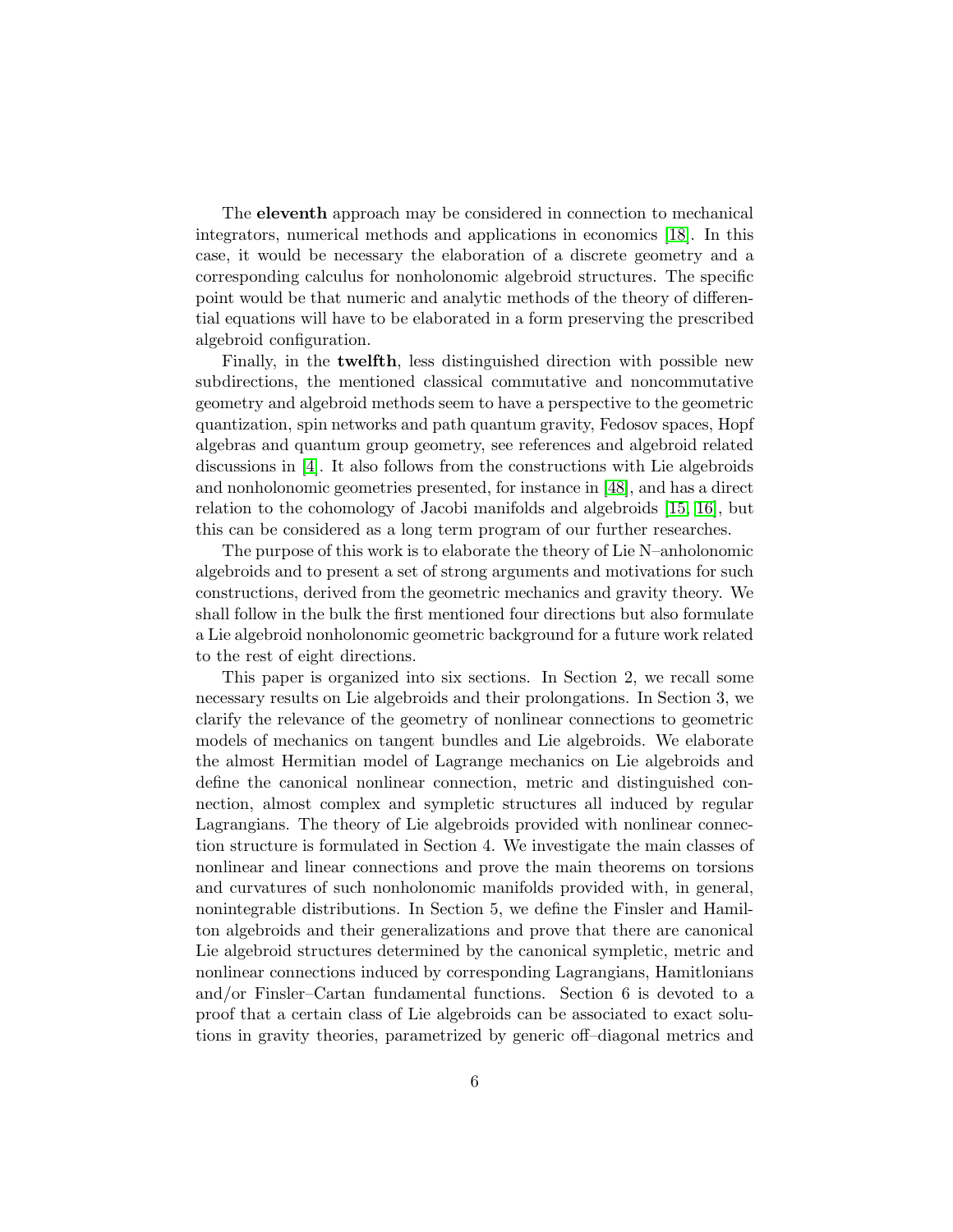nonholnomic frames. We formulate some criteria when the gravitational processes may be modelled by optical and continuous mechanics media and can geometrized in the Lie algebroid approach. Finally, some examples of exact solutions defining such nonholonomic algebroid configurations are constructed and analyzed.

# 2 Preliminiaries: Lie Algebroids and Prolongations

The section is an overview of the results and conventions on Lie algebroids and vector/tangent bundles to be applied and developed in this work.

### 2.1 Definition of Lie algebroids

Let  $\mathcal{E} = (E, \pi, M)$  be a vector bundle defined by surjective projection  $\pi: E \longrightarrow M$  when the dimensions of the base and toatal manifolds are respectively dim  $M = n$  and dim  $E = n + m$ . A Lie algebroid  $\mathcal{A} \doteq (E, [\cdot, \cdot], \rho)$ is defined as the vector bundle E provided with algebroid structure  $([\cdot, \cdot], \rho)$ , <sup>[3](#page-6-0)</sup> where [ $\cdot$ , ·] is a Lie bracket on the  $C^{\infty}(M)$ –module of sections of E, denoted  $Sec(E)$ , and the 'anchor'  $\rho$  is defined as a bundle map  $\rho: E \to TM$  $(TM \text{ is the tangent bundle to } M)$  such that

$$
[X, fY] = f[X, Y] + \rho(X)(f)Y
$$

for  $X, Y \in \text{Sec}(E)$  and  $f \in C^{\infty}(M)$ . The anchor also induces an homomorphism of  $C^{\infty}(M)$ -modules  $\rho : Sec(A) \to \mathcal{X}^1(M)$  where  $\wedge^r(M)$  and  $\mathcal{X}^r(M)$ denote, respectively, the spaces of differential  $r$ –forms and  $r$ –multivector fields on M.

Let us state the typical notations for abstract (coordinate) indices given with respect to an arbitrary or coordinate basis. For a local basis on  $\mathcal E$  we write  $\mathbf{e}_{\alpha} = (e_i, v_a)$ . The small Greek indices  $\alpha, \beta, \gamma, ...$  are to be considered general ones when the values  $1, 2, \ldots, n+m$  and  $i, j, k, \ldots$  and  $a, b, c, \ldots$  label respectively the geometrical objects on the base and typical fiber. The local coordinates of a point  $u \in \mathcal{E}$  are written  $\mathbf{u} = (x, u)$ , or  $u^{\alpha} = (x^{i}, u^{a})$ , where  $u^a(\mathbf{u})$  is the a-th coordinate with respect to the basis  $v_a$  and  $(x^i)$ are local coordinates with respect to the basis  $e_i$  on M. For our purposes, it is convenient to write the local coordinates on a tangent bundle, when  $\mathcal{E} = TM$ , in the form  $(x^i, y^k)$ , where  $i, j, k, ... = 1, ..., n$ . We shall write also

<span id="page-6-0"></span> $3$ Sometimes, we shall write for this vector bundle only the symbol  $E$ , if there is not confusion.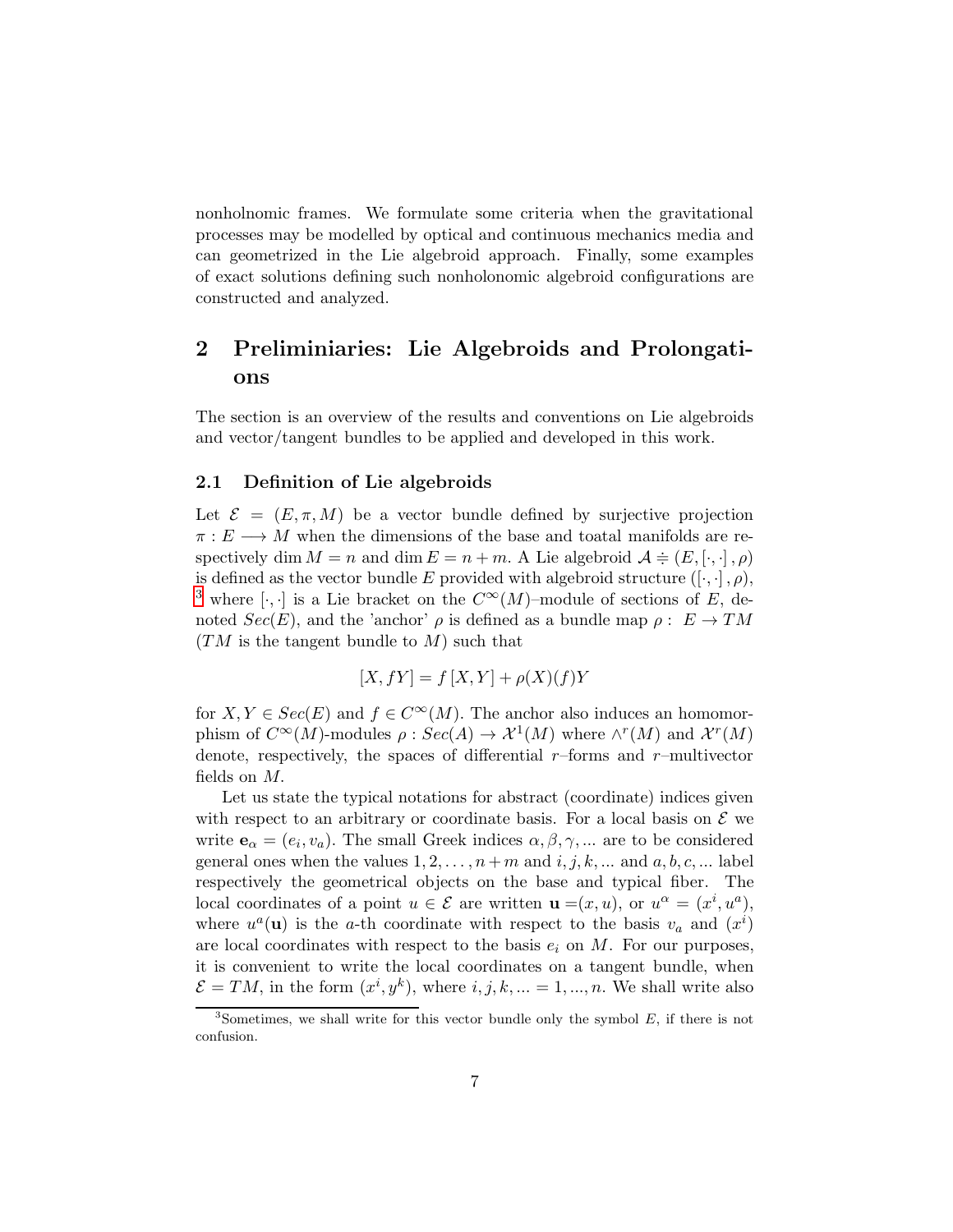briefly E or  $\mathcal E$  instead of the set of sections of the total space  $Sec(E)$ , if such a notation will not result in ambiguities.

In local form, the Lie algebroid structure is defined by its structure functions  $\rho_a^i(x)$  and  $C_{ab}^f(x)$  on M, determined by the relations

<span id="page-7-1"></span>
$$
\rho(v_a) = \rho_a^i(x) e_i, \qquad (1)
$$

$$
[v_a, v_b] = C_{ab}^c(x) v_c \tag{2}
$$

and subjected to the structure equations

<span id="page-7-0"></span>
$$
\rho_a^j \frac{\partial \rho_b^i}{\partial x^j} - \rho_b^j \frac{\partial \rho_a^i}{\partial x^j} = \rho_c^j C_{ab}^c \text{ and } \sum_{cyclic(a,b,c)} \left( \rho_a^j \frac{\partial C_{bc}^d}{\partial x^j} + C_{af}^d C_{bc}^f \right) = 0. \tag{3}
$$

Roughly speaking, the concept of Lie algebroid  $\mathcal A$  substitutes that of the tangent bundle TM, when an element  $\sigma \in E$  is considered as a generalized "velocity" and the actual velocity V is obtained via the anchor map,  $V =$  $\rho(\sigma)$ . Subjected to the conditions [\(3\)](#page-7-0), the image  $\rho(E)$  defines an integrable generalized distribution; therefore, M is foliated by the leaves of  $\rho(E)$ . We will say that an algebroid is transitive if it has only one leaf which is obviously equal to M. This property holds if and only if the map  $\rho$  is surjective (we shall construct mechanical models on such manifolds). For certain gravity models, it is possible that  $A$  is not transitive but the restriction of a Lie algebroid to a leaf  $q \text{ }\subset M, E_q \to q$  is transitive (we can also consider a trivial embedding of  $E_q$  into a higher dimension which allows a surjective map). One says that a Lie algebroid is locally transitive at a point  $x \in M$ if  $\rho_x : E_x \to T_xM$  is surjective. In this case, the point x is contained in a leaf of maximal dimension.

If  $A$  is a Lie algebroid and  $E^*$  is the dual of  $E$ , we can introduce the differential of  $E, d^E : Sec(\wedge^k E^*) \to Sec(\wedge^{k+1} E^*)$  as follows

$$
d^{E}\lambda(X_{0}, X_{1}, ..., X_{k}) = \sum_{r=1}^{k} (-1)^{r} \rho(X_{r}) \left(\lambda(X_{0}, ..., \widehat{X}_{r}, ..., X_{k})\right)
$$

$$
+ \sum_{r
$$

for  $\lambda$  being an element from the set of sections of the E–valued k–forms,  $Sec(\wedge^k E^*)$ , and  $X_0, X_1, ..., X_k \in Sec(E)$ , where  $\widehat{X}_r$  means that this term is omitted under summation. It is obvious that  $(d^E)^2 = 0$ . The trivial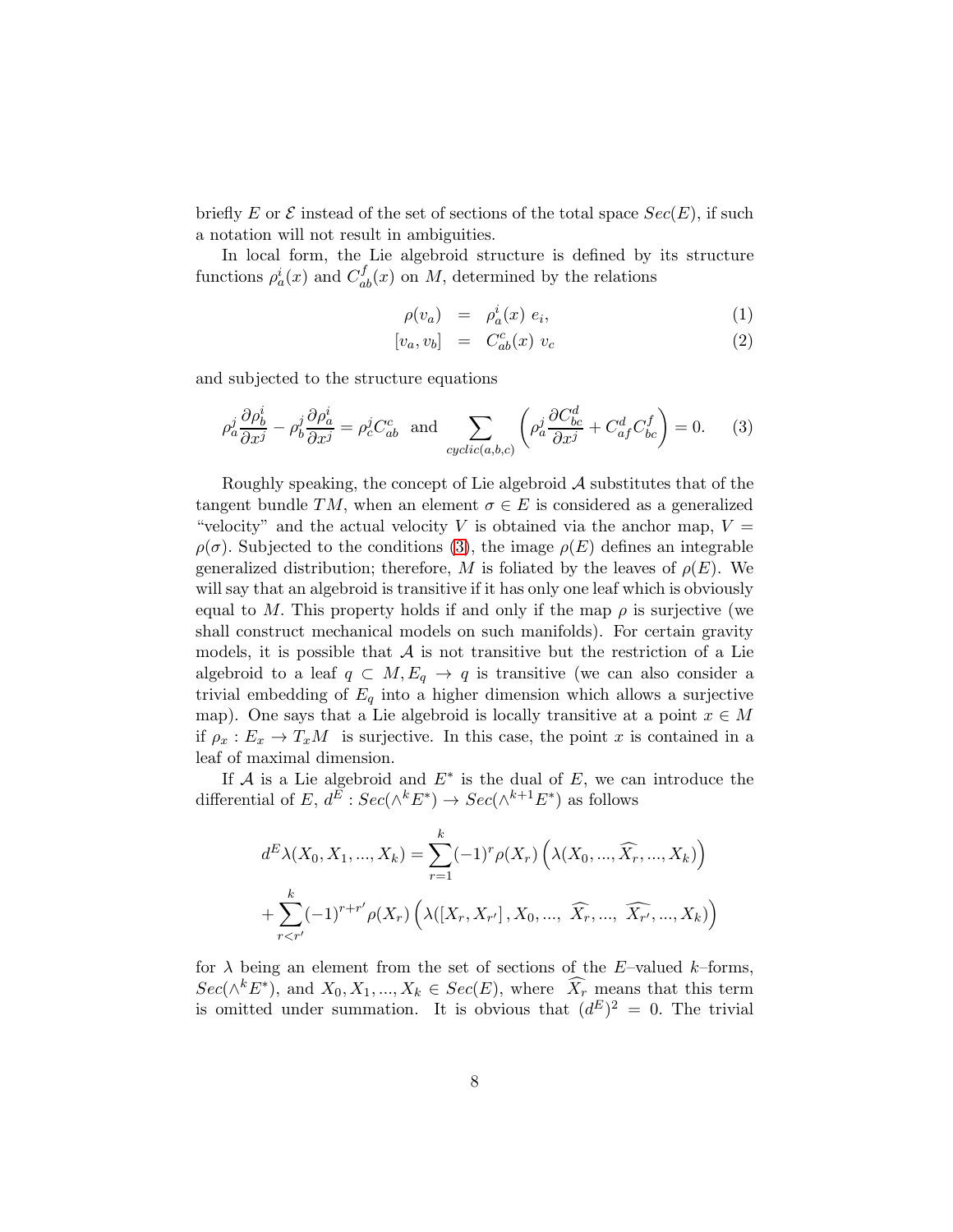examples of such differentials are those for a function  $f \in C^{\infty}(M)$  and  $\theta = \theta_a v^a \in Sec(E^*)$  when, respectively,

$$
d^E f = \frac{\partial f}{\partial x^i} \rho_a^i v^a \text{ and } d^E \theta = \left( \rho_a^i \frac{\partial \theta_b}{\partial x^i} - \frac{1}{2} \theta_c C_{ab}^c \right) v^a \wedge v^b, \tag{4}
$$

where  $(d^E f)(X) = \rho(X)(f)$ . Therefore,

$$
dE xi = \rho_a^i v^a
$$
 and 
$$
dE v^a = -\frac{1}{2} C_{bc}^a v^b \wedge v^c.
$$

We also define the Lie derivative with respect to  $X$  as the operator  $L_X^E : Sec(\Lambda^k E^*) \longrightarrow Sec(\Lambda^k E^*)$  given by  $L_X^E = i_X \circ d^E + d^E \circ i_X$ .

On the other hand, for a function  $f \in C^{\infty}(M)$ , one introduces the 'complete' and 'vertical' lifts to E of f defined respectively by  $c f(u) = \rho(u)(f)$ and  ${}^{v}f(u) = f(\pi(u))$  for all  $u \in E$ . Let us consider a section X of E. The vertical lift of X is a vector field on E given by  ${}^{v}X(u) = {}^{v}X(\pi(u))_u$ , for all  $u \in E$ , where a canonical isomorphism is defined by the map  $v_{u}: E_{\pi(u)} \to T_{u}(E_{\pi(u)})$ .

Let us consider the notion of complete lift of a section. The complete lift  ${}^cX$  of a section X of E is the vector field on E which satisfies the following properties:

- 1. <sup>c</sup>X is  $\pi$ -projectable on  $\rho(X)$
- 2.  ${}^{c}X(\hat{\mu}) = \widehat{L_{X}^{\mathcal{E}}\mu}$ , for all  $\mu \in Sec(E^*)$ .

Here  $\hat{\mu}$  denotes the linear function on E defined by  $\hat{\mu}(u) = \mu(\pi(u))(u)$ , for all  $u \in E$ .

Now, we briefly consider the notion of prolongation of Lie algebroids [for details, see [\[14\]](#page-70-2)], in order to generate a prolongation over a smooth map; our notations are different, being adapted to those from Lagrange and Finsler geometry [\[28,](#page-71-3) [29,](#page-71-4) [48\]](#page-72-3). The underlying motivation for prolongations is that of formulating the "second order dynamical models" on  $E$  and relating such constructions to similar models on TM.

## 2.2 The prolongation of a Lie algebroid

We consider a local basis  $\{v_a\}$  of  $Sec(E)$ . If  $u \in E, \pi(u) = x \in M$ , and  $x^i$  are local coordinates around x, we have  $u = u^a v_a$  and the bundle coordinates on E are  $(x^i, u^a)$ . In this case, the map  $\rho$  acts in the form  $\rho(x^i, u^a) = (x^i, \rho_a^i(x))$ and  $\rho(v_a) = \rho_a^i(x) \frac{\partial}{\partial x^i}$ .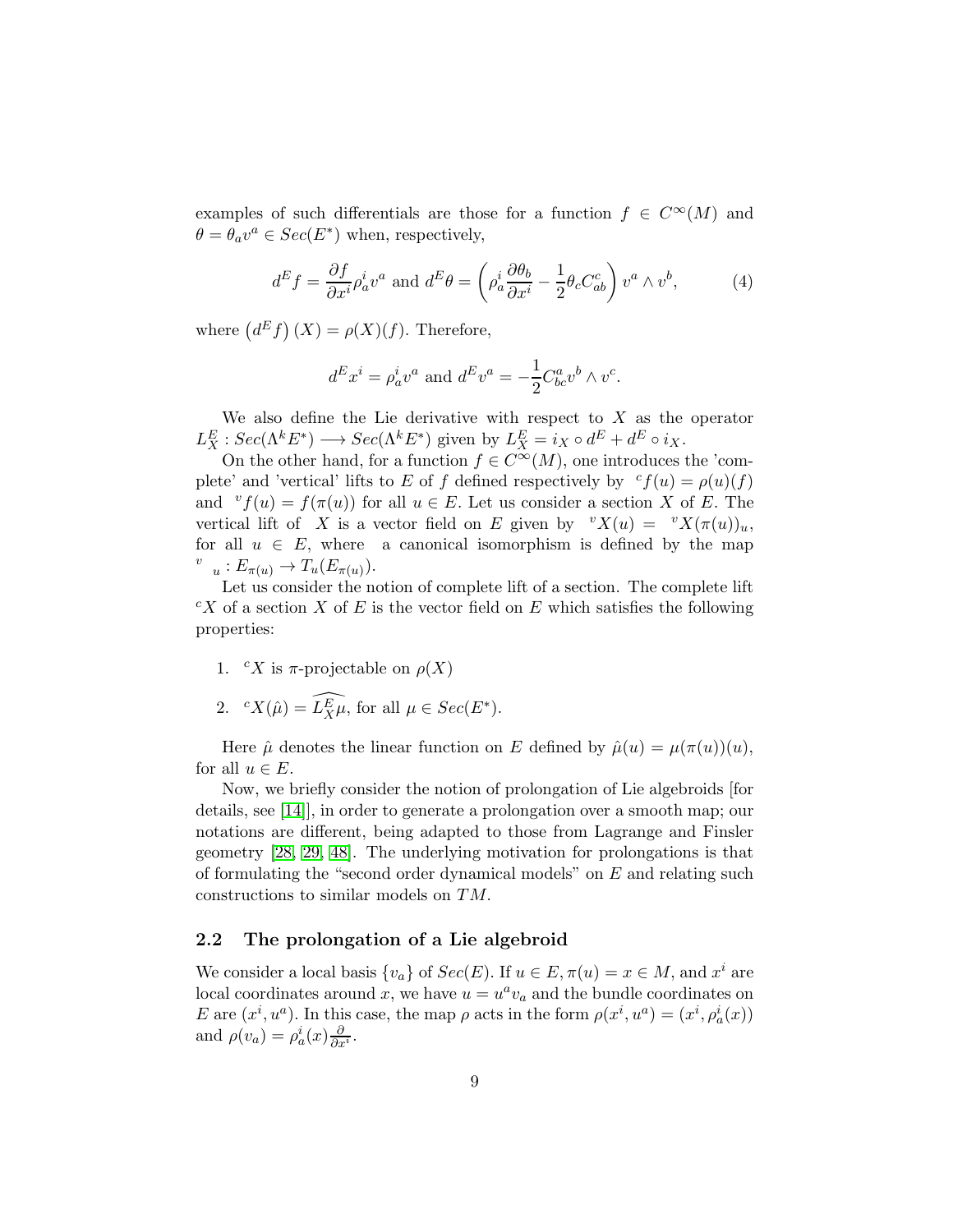Let  $E \stackrel{\pi}{\rightarrow} M$  be a Lie algebroid with Lie bracket [,] and anchor map  $\rho$ :  $E \to TM$ . Consider the prolongation  $\mathcal{L}^{\pi}E$  of E as a subset  $\mathcal{L}^{\pi}E \subset E \times TE$ defined by

$$
\mathcal{L}^{\pi}E \doteq \{(u, z) \in E \times TE/\rho(u) = (T\pi)(z))\}
$$

where  $T\pi : TE \rightarrow TM$  is the tangent map to  $\pi$ . In particular, we have the prolongation of E over the vector bundle projection  $\pi : E \to M$ . In the case when E is the standard algebroid on TM, then  $\mathcal{L}^{\pi}E = T(TM)$ .

The space  $\mathcal{L}^{\pi}E$  is fibred over E by the projection  $\pi \pi : \mathcal{L}^{\pi}E \longrightarrow E$ , given by  $\pi(\pi(u, z) = \tau_E(z)$  where  $\tau_E : TE \longrightarrow E$  is the tangent projection. It is also interesting to define the projection into the second factor:  $\pi_{\rho}$ :  $\mathcal{L}^{\pi} E \longrightarrow TE$ , given by  $\pi \rho(u, z) = z$ .

We denote respectively the section  $s \in Sec(E)$  and the sections of the modules of vector fields  ${}^v s \in \mathfrak{X}(E)$ ,  ${}^c s \in \mathfrak{X}(E)$ , and  ${}^v s \in \mathfrak{X}(\mathcal{L}^{\pi}E)$ ,  ${}^c s \in$  $Sec(\mathcal{L}^{\pi}E)$ , and define respectively the vertical and complete lifts of sections of E into sections of  $\mathcal{L}^{\pi}E$ . In particular

<span id="page-9-0"></span>
$$
c_s(u) = (s(\pi(u)), c_s(u)) \text{ and } \mathbf{v}_s(u) = (0, \,^v s(u)). \tag{5}
$$

There is an unique Lie algebroid structure  $(\pi[\cdot, \cdot], \pi \rho)$  on  $\mathcal{L} \pi E$  which can be defined by

$$
\mathbf{F}[\mathbf{v}_s, \mathbf{v}_s] = 0, \quad \mathbf{F}[\mathbf{c}_s, \mathbf{v}_s] = \mathbf{v}[s, s], \quad \mathbf{F}[\mathbf{c}_s, \mathbf{c}_s] = \mathbf{c}[s, s].
$$

For the vertical and complete lifts of functions we have:

$$
\begin{array}{rcl}\n\pi \rho(^{\mathbf{c}}s)(\ ^{c}f) & = & {^c}\left(\rho(s)(f)\right),\ \ \pi \rho(^{\mathbf{c}}s)(\ ^{v}f) = & {^v}\left(\rho(s)(f)\right), \\
\pi \rho(^{\mathbf{v}}s)(\ ^{c}f) & = & {^v}\left(\rho(s)(f)\right),\ \ \pi \rho(s^{\mathbf{v}})(\ ^{v}f) = 0.\n\end{array}
$$

Other two interesting geometric objects on  $\mathcal{L}^{\pi}E$  are the Liouville section  $\pi\Delta$  and the vertical endomorphism  $\pi S$ . The object  $\pi\Delta$  is just the section of  $\pi \pi$  defined by  $\pi \Delta(u) = (0, v_{u})$ , for all  $u \in E$  and the object  $\pi S$  is the section of the vector bundle  $\mathcal{L}^{\pi}E \oplus (\mathcal{L}^{\pi}E)^* \longrightarrow E$  defined by

$$
\pi S({}^{\mathbf{v}}s) = 0, \quad \pi S({}^{\mathbf{c}}s) = {}^{\mathbf{v}}s,
$$

for all sections s of E. For  $E = TM$ , one has  $\pi S = s$  and  $\pi \Delta = \Delta$ . We will say that a section Sec of  $\pi \pi$  is a second order differential equation (SODE) or a semispray on E if  $\pi S(Sec) = \pi \Delta$ .

Let us consider local coordinates  $x^i$  on M and  $(x^i, u^a)$  on  $\mathcal{E}$ , a local basis  $v_b$  of sections of E and the Lie algebroid structure functions  $\rho_a^i(x)$  and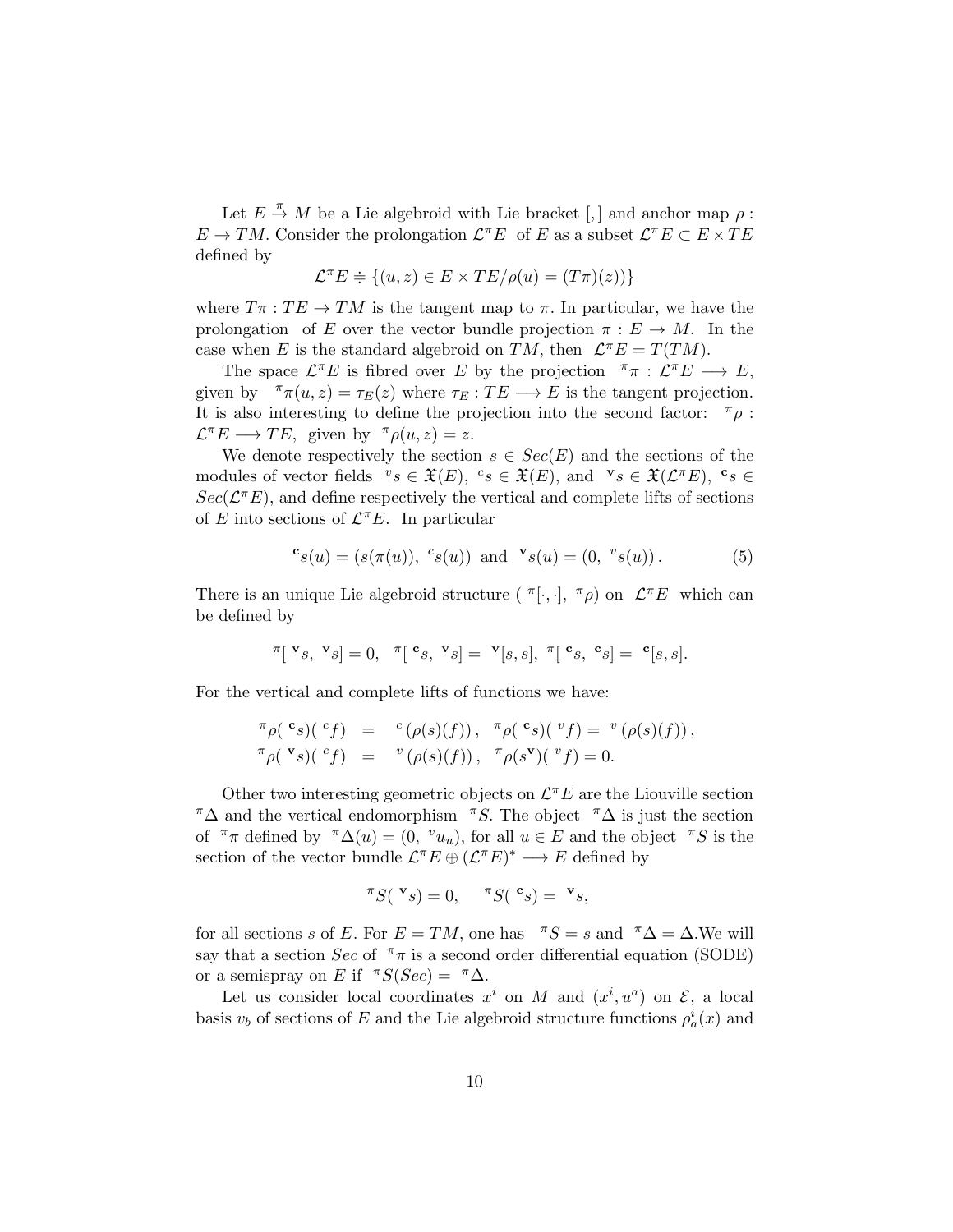$C_{be}^{a}(x)$ . We can define a local basis for the considered vertical and complete lifts,

<span id="page-10-0"></span>
$$
{}^{c}e_{a} = \rho_{a}^{i} \frac{\partial}{\partial x^{i}} - C_{ae}^{b} u^{e} \frac{\partial}{\partial u^{b}} \text{ and } {}^{v}e_{a} = \frac{\partial}{\partial u^{a}}
$$
(6)

.

which transform any section  $s = s^a v_a$  of E, respectively, into the vector fields  $v_s$  and  $c_s$ , when

$$
c_{S} = s^{a} \rho_{a}^{i} \frac{\partial}{\partial x^{i}} + \left(\rho_{a}^{i} \frac{\partial s^{b}}{\partial x^{i}} - s^{d} C_{da}^{b}\right) u^{a} \frac{\partial}{\partial u^{b}} \text{ and } {}^{v} s = s^{a} \frac{\partial}{\partial u^{a}}
$$

These are local expressions, for a complete definition see Ref. [\[14\]](#page-70-2).

Following the rule [\(5\)](#page-9-0) and putting  $z_{a'} = {c_{e_{a'}}}$  and  $v_a = {v_{e_a}}$ , we may transform the local frame [\(6\)](#page-10-0) into a local basis  $(z_{a'}, v_a)$  of  $\mathcal{L}^{\pi}E$  when for  $s = s^a v_a \in Sec(E)$  we have

$$
{}^{\mathbf{c}}s = (\rho_b^i \frac{\partial s^a}{\partial x^i} u^b)v_a + s^a z_a \text{ and } {}^{\mathbf{v}}s = s^a v_a.
$$

Hereafter we shall use primed indices  $a', b', \dots$  running the same values as  $a, b, \ldots$  if one would be necessary to distinguish the objects decomposed with respect to the bases of type  $z_{a'}$  from those decomposed with respect to the bases of type  $v_a$ . It is convenient to introduce a new local basis  $\widetilde{c}_A = (\widetilde{z}_a, \widetilde{v}_a)$ on sections of  $\mathcal{L}^{\pi}E$  when

<span id="page-10-1"></span>
$$
\widetilde{c}_A \doteqdot (\widetilde{z}_a = C^b_{ae} u^e v_b + z_a, \widetilde{v}_a = v_a) \tag{7}
$$

with the components satisfying the typical Lie algebroid structure relations [\(1\)](#page-7-1) and [\(2\)](#page-7-1), respectively,

$$
\pi \rho(\widetilde{v}_a) = \frac{\partial}{\partial u^a}, \ \pi \rho(\widetilde{z}_a) = \rho_a^i \frac{\partial}{\partial x^i}
$$

and

$$
\pi\left[\widetilde{v}_a,\widetilde{v}_a\right]=0,\quad \pi\left[\widetilde{z}_a,\widetilde{v}_a\right]=0,\quad \pi\left[\widetilde{z}_a,\widetilde{z}_a\right]=C^e_{ab}\widetilde{z}_a.
$$

With respect to the  $\tilde{c}_A = (\tilde{z}_a, \tilde{v}_a)$ , for an element  $\omega = \gamma^a \tilde{z}_a + \zeta^a \tilde{v}_a \in \mathcal{L}^{\pi} E$ , we can define the natural local coordinates  $(x^i, u^a, \gamma^a, \zeta^a)$  on  $\mathcal{L}^{\pi}E$ , when the point  $\omega \in \pi \pi (\pi^{-1}(x))$  [for a vector bundle projection  $\pi \pi : \mathcal{L} \pi E \to E$ and  $x \in M$ , and  $(x^i, u^a)$  considered also as the coordinates of the point  $\pi(\omega) \in \pi^{-1}(x)$  may be expressed in coordinate form

$$
\omega = \gamma^a \widetilde{z}_a(\pi \pi(\omega)) + \zeta^a \widetilde{v}_a(\pi \pi(\omega)).
$$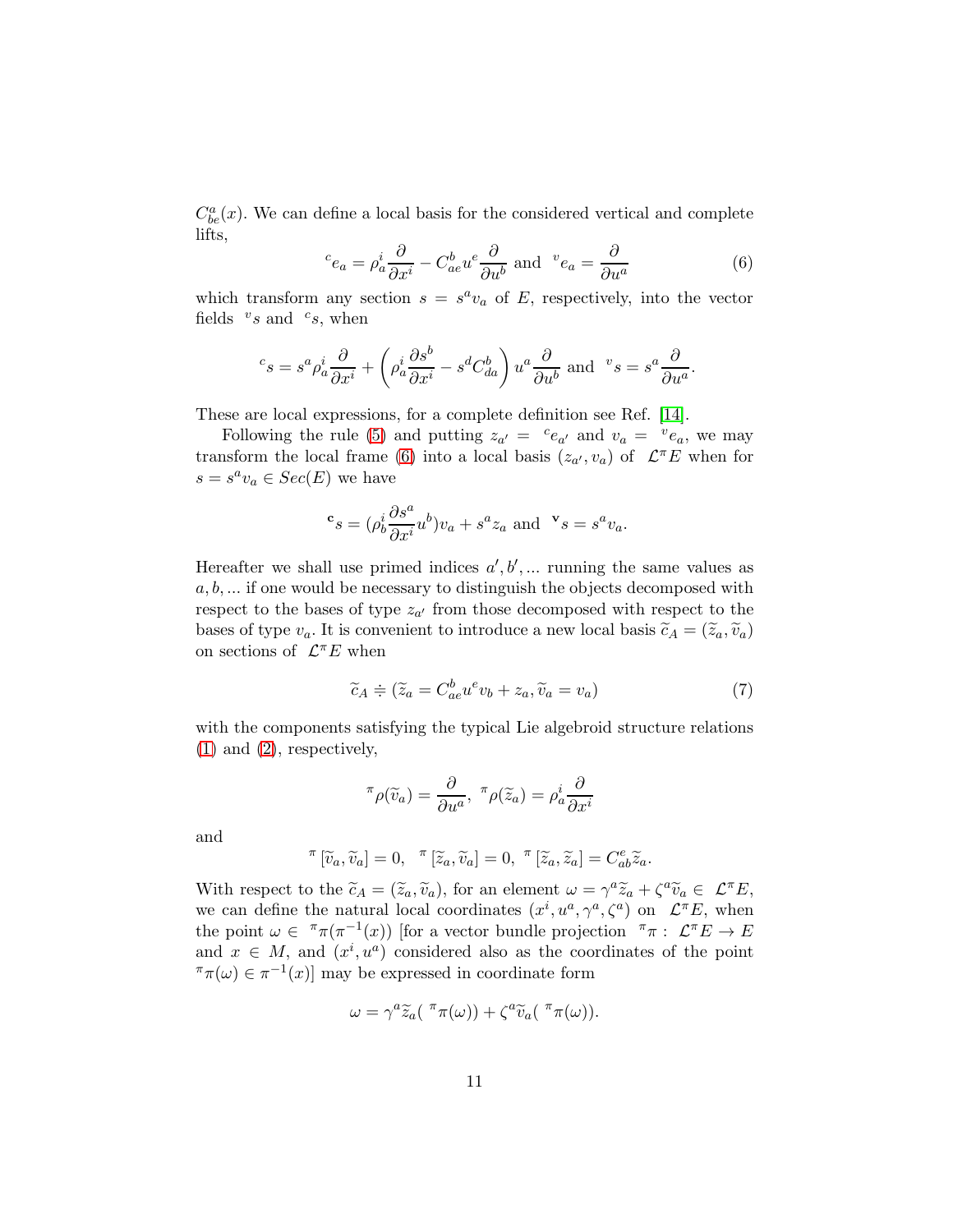We note that  $\pi(\omega) = \pi(\pi(u, z)) = \tau_E(z)$  which for

$$
u = \gamma^a e_a
$$
 and  $z = \gamma^a \rho_a^i \frac{\partial}{\partial x^i} + \zeta^a \frac{\partial}{\partial u^a}$ 

results in the coordinate expression  $\pi_{\pi}(x^i, u^a, \gamma^a, \zeta^a) = \tau_E(z) = (x^i, u^a)$ . In coordinate form, the anchor map is defined

$$
{}^{\pi}\rho(x^i,u^a,\gamma^a,\zeta^a)=(x^i,u^a,\rho^i_a\gamma^a,\zeta^a).
$$

We can elaborate a differential form calculus by stating an abstract differential operator  $d^{\mathcal{L}} \equiv d^{\mathcal{L}^{\pi}E}$  acting in the form

$$
d^{\mathcal{L}}f = \rho_a^i \frac{\partial f}{\partial x^i} \tilde{z}^a + \frac{\partial f}{\partial u^a} \tilde{v}^a,
$$
  
\n
$$
d^{\mathcal{L}}\tilde{z}^a = -\frac{1}{2} C^a_{be} \tilde{z}^b \wedge \tilde{z}^e, d^{\mathcal{L}}\tilde{v}^a = 0,
$$
\n(8)

where the local basis  $\tilde{c}^A = (\tilde{z}^a, \tilde{v}^a)$  is the dual to  $\tilde{c}_A = (\tilde{z}_a, \tilde{v}_a)$ .

# 3 N–anholonomic Lie Algebroids

In this section, we formulate an approach to the theory of Lie algebroids provided with a general N–connection structure. We define and investigate the main properties of the metric and nonlinear and connection structures and compute their torsions and curvatures and related almost Hermitian models of N–anholonomic manifolds.

#### 3.1 Lie Algebroids with N–connection structure

For convenience, we consider the main concepts and formulas for the N– connection geometry both on vector bundles and related Lie algebroids.

#### 3.1.1 Lie N–anholonomic algebroids

We start with the definition of nonlinear connection for vector bundles:

**Definition 3.1** A nonlinear connection (in brief, N–connection)  $N$  on a vector bundle  $\mathcal E$  is defined by using the exact sequence

$$
0 \to v\mathcal{E} \stackrel{i}{\to} T\mathcal{E} \to T\mathcal{E}/vE \to 0,
$$

and giving a morphism  $N: TE \rightarrow vE$  such that  $N \circ i$  is the identity in the vertical subbundle vE (the kernel ker  $\pi^{\dagger} \doteq vE$ , for  $\pi^{\dagger} : TE \rightarrow TM$ ) where  $i: vE \to TE$  is the inclusion mapping.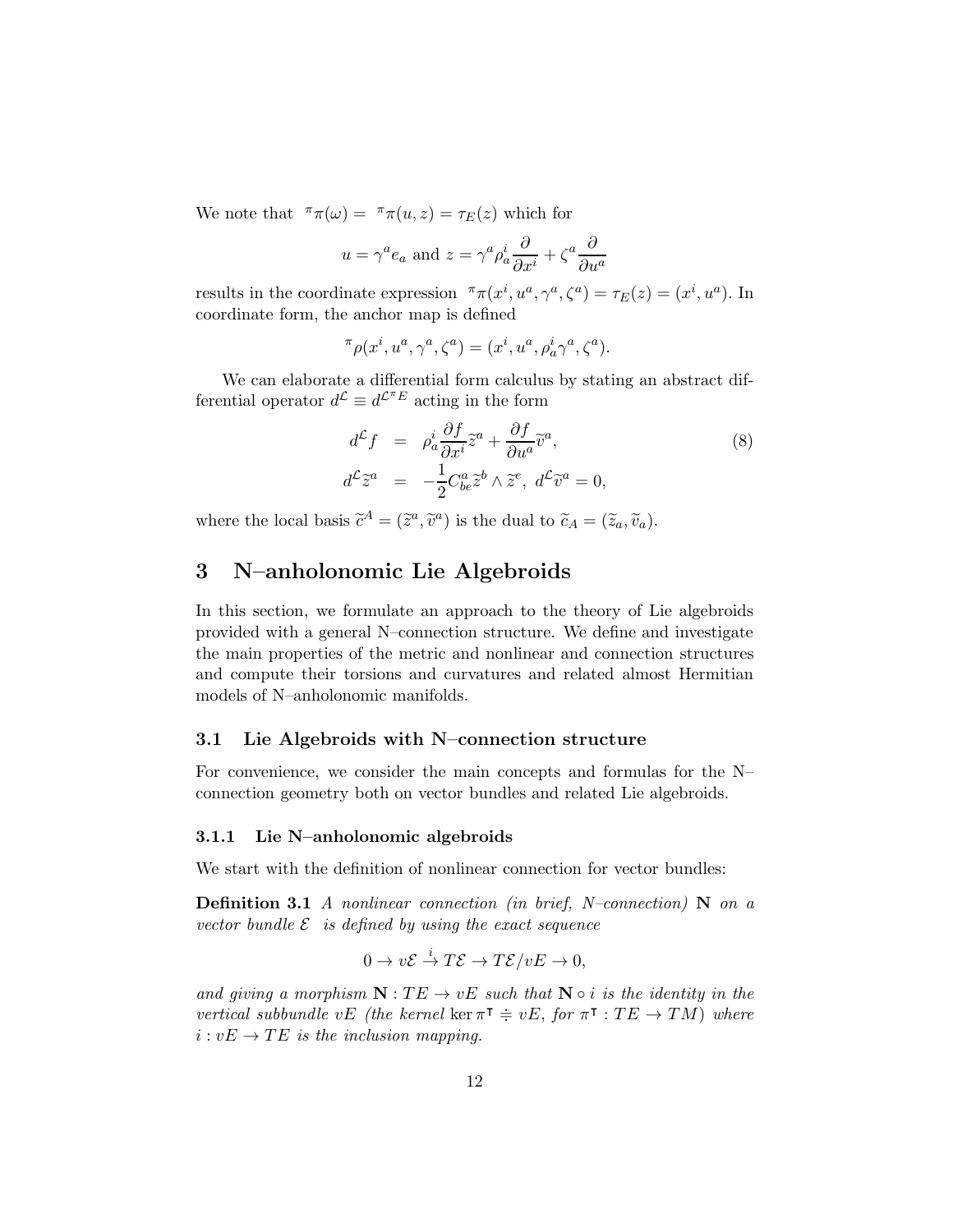We remit the reader to Refs. [\[28,](#page-71-3) [29,](#page-71-4) [13,](#page-70-11) [48\]](#page-72-3) for historical remarks and discussions on E. Cartan and A. Kawaguchi first definitions of N– connections, in Finsler geometry, and further generalizations (by Ehresmann, Barthel, Miron, Grifone and others) to various type of spaces.[4](#page-12-0)

We can say equivalently that a N–connection is defined by a Whitney sum

<span id="page-12-1"></span>
$$
T\mathcal{E} = h\mathcal{E} \oplus v\mathcal{E} \tag{9}
$$

globally splitting  $T\mathcal{E}$  into conventional horizontal (h–) subspace,  $h\mathcal{E}$ , and vertical  $(v-)$  subspace,  $v\mathcal{E}$ , (subbundles). In general, a decomposition of type [\(9\)](#page-12-1) defines a nonintegrable (or nonholonomic; in literature, one uses also the equivalent term 'anholonomic') distribution. Such spaces are called 'N–anholonomic' because their nonholonomy is related to the N–connection structure: we follow the conventions from [\[48,](#page-72-3) [11\]](#page-70-4).

**Definition 3.2** A Lie algebroid  $A \doteq (\mathbf{E}, [\cdot, \cdot], \rho)$  is N-anholonomic (in brief, it is a Lie N–algebroid) if the vector bundle  $E$  is provided with N– connection structure.[5](#page-12-2)

A section  $X$  of  $E$  has the h- and v–decompositions

$$
\mathbf{X} = \mathbf{X}^{\alpha} \mathbf{e}_{\alpha} = (X \equiv \langle X = X^i e_i, \langle X = X^b v_b \rangle)
$$

and 1-section of  $\mathbf{E}^*, \ \mathbf{\Phi} \in \text{Sec}(\mathbf{E}^*)$  has the h- and v-decomposition

$$
\pmb{\Phi} = (\Phi \equiv \ ^- \Phi = \Phi_i e^i, \ ^\star \Phi = \Phi_b v^b),
$$

where the rule of summing on repeating indices is used. Following the convention of [\[28,](#page-71-3) [29,](#page-71-4) [43\]](#page-72-2), we call respectively such objects to be distinguished vectors and forms (in brief,  $d$ -vectors and  $d$ -forms) being adapted to the global decomposition induced by the N–connection. In a similar manner, we can introduce  $d$ -tensor,  $d$ -connection,  $d$ -spinor ... objects if such objects are adapted to the N–connection structure. We emphasize that the v–components, those labelled with indices  $a, b, c, \ldots$  are just those which would be subjected to the algebroid structure conditions given by a couple  $([\cdot, \cdot], \rho)$ . The constructions for N–anholonomic algebroids have to be adapted to the N–connection structure.

<span id="page-12-0"></span><sup>&</sup>lt;sup>4</sup>The term "non-linear" connection has already used in algebroid theory (for instance, in [\[9\]](#page-70-0)) for certain connections related to sections of algebroids and associated bundles: such approaches do not follow the general theory of N–connections in bundle spaces and/or on nonholonomic manifolds.

<span id="page-12-2"></span><sup>&</sup>lt;sup>5</sup>We shall use 'boldfaced' symbols for algebroids, bundles and manifolds and, in general, for the geometrical objects defined on such spaces if it would be necessary to emphasize that they are provided with (or adapted to) a N–connection structure.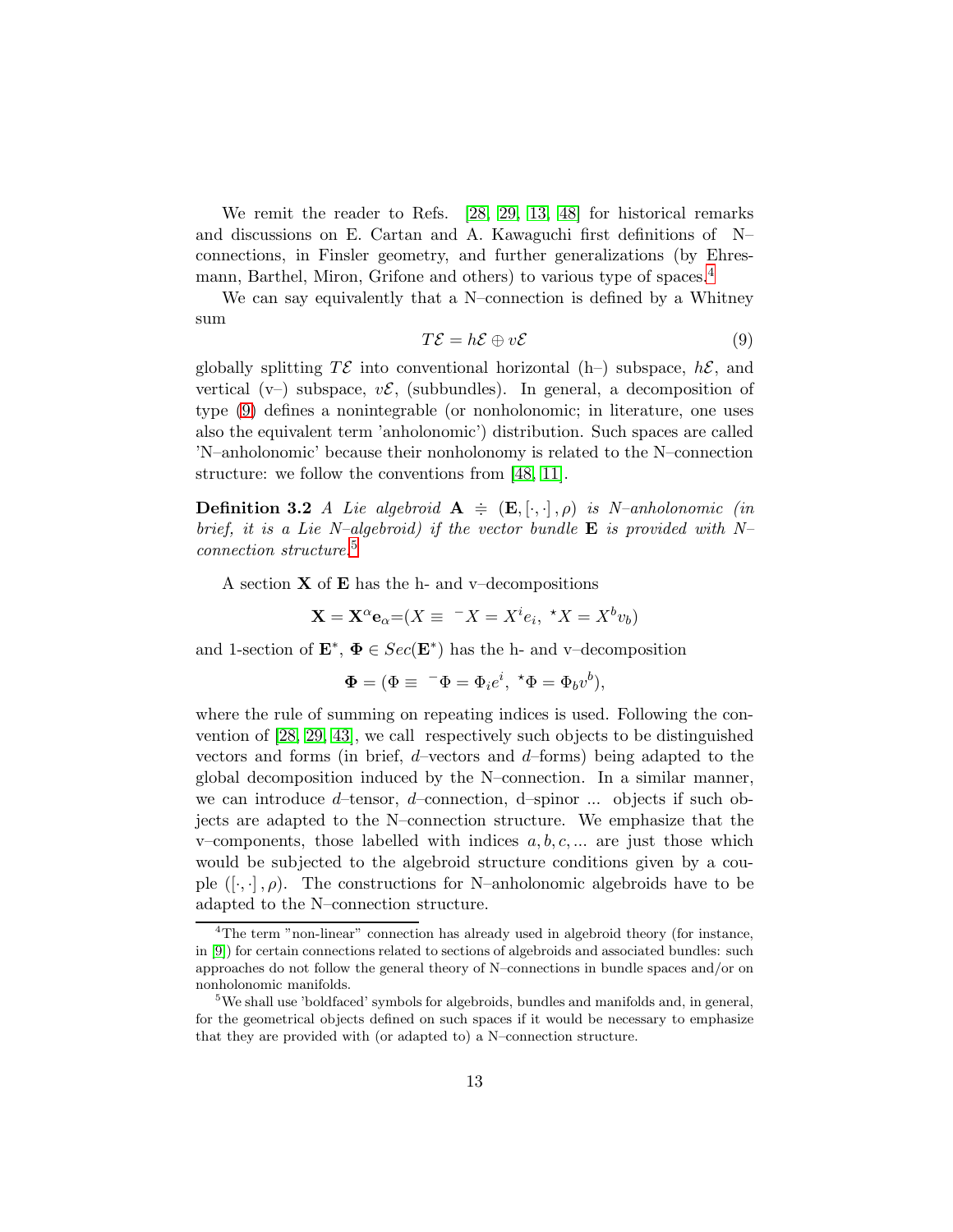### 3.1.2 Geometric structures induced by N–connections

A N–connection may be described by its coefficients,

$$
\mathbf{N}=N^{\underline{a}}_{\underline{i}}(u)dx^{\underline{i}}\otimes\frac{\partial}{\partial y^{\underline{a}}} =N^b_{\phantom{b}i}(u)e^i\otimes v_b,
$$

where we underlined the indices defining the coefficients with respect to a local coordinate basis. The well known class of linear connections consists on a particular subclasses with the coefficients being linear on  $u^{\underline{a}}$ , i. e.  $N_i^{\underline{a}}$  $\frac{a}{i}(x,u) = \Gamma_{bi}^{a}(x)u^{b}.$ 

On any Lie algebroid and its associated vector bundle we can can consider 'vielbein' transforms, stated by nondegenerated matrices  $A_{\beta}^{\alpha}$  $\frac{\alpha}{\beta}(\mathbf{u})$  and their inverse ones  $A^{\alpha}_{\ \beta}(\mathbf{u})$ , from local coordinate frame  $e_{\underline{\alpha}} = \partial_{\underline{\alpha}} = (e_{\underline{i}} = \partial_{\underline{i}}, v_{\underline{b}} =$  $\partial_{\underline{a}}$  and, respectively, coordinate co–frames,  $e^{\underline{\alpha}} = du^{\underline{\alpha}} = (dx^{\underline{i}}, du^{\underline{a}})$  to any general ones  $e_{\alpha} = (e_i, v_a)$  and, respectively,  $e^{\alpha} = (e^i, v^a)$ ,

<span id="page-13-1"></span>
$$
e_{\alpha} = A_{\alpha}^{\ \alpha}(\mathbf{u})e_{\underline{\alpha}} \text{ and } e^{\alpha} = A_{\underline{\beta}}^{\alpha}(\mathbf{u})e^{\underline{\alpha}}, \tag{10}
$$

where the point  $\mathbf{u} = (x, u) \in \mathbf{E}$  has the coordinates  $u^{\alpha} = (x^{i}, u^{a})$ .<sup>[6](#page-13-0)</sup> In general, such frame transforms are not adapted to the Lie algebroid and/or N–connection structure. Nevertheless, by straightforward computations we can prove:

Proposition 3.1 The Lie algebroid and N–connection structures prescribe a subclass of local frames related via a subclass of matrix transforms  $A_{\alpha}^{\alpha}$ and  $\mathbf{A}^{\alpha}_{\ \beta}$  from [\(10\)](#page-13-1) linearly depending on  $N^{a}_{i}(x, u)$  and parametrized in the form generating N–adapted frames

<span id="page-13-2"></span>
$$
\mathbf{e}_{\alpha} = (\mathbf{e}_i = \frac{\partial}{\partial x^i} - N^b_{\ i} v_b, v_b) \tag{11}
$$

and dual coframes

<span id="page-13-3"></span>
$$
\mathbf{e}^{\alpha} = (e^i, \mathbf{v}^b = v^b + N^b{}_i dx^i),\tag{12}
$$

for any  $v_b = A_b^{\ b}$  $b^{\underline{b}}\partial_{\underline{b}}$  satisfying the condition  $v_c$ ] $v^b = \delta_c^b$ .

The the Lie algebroid structure can be adapted to the N–connection and resulting frame structures [\(11\)](#page-13-2) and [\(12\)](#page-13-3). This can be done following

<span id="page-13-0"></span><sup>&</sup>lt;sup>6</sup>the symbols  $\partial$  and  $d$  are used correspondingly for usual partial derivatives and differentials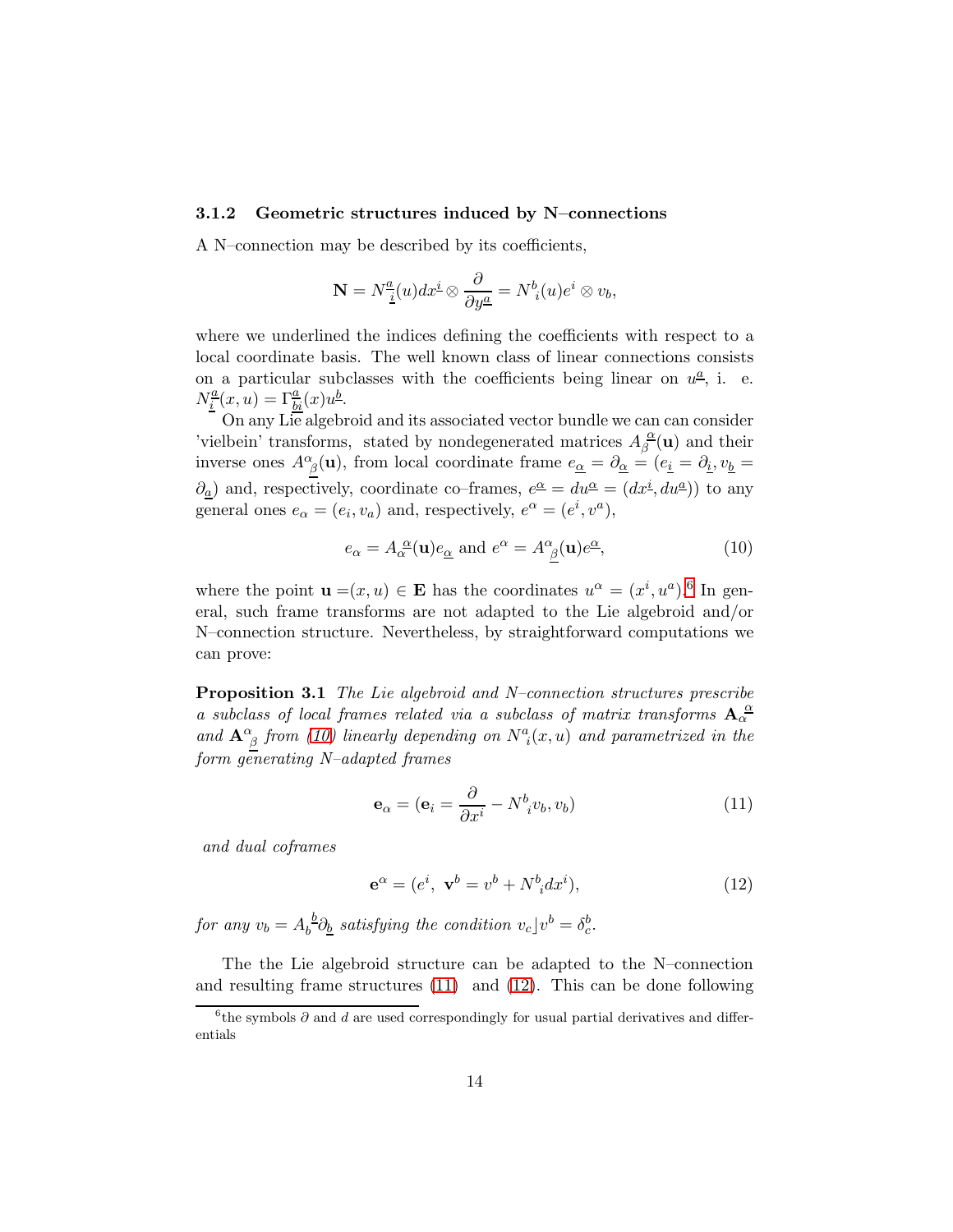the procedure: Let us re–define the coefficients of the anchor and structure functions with respect to the  $\mathbf{e}_{\alpha}$  and  $\mathbf{e}^{\alpha}$ , when

$$
\begin{aligned}\n\rho_{\underline{b}}^{\underline{i}}(x) &\rightarrow & \widehat{\rho}_{b}^i(x, u) = \mathbf{A}^i_{\underline{i}}(x, u) \mathbf{A}_b^{\underline{b}}(x, u) \rho_{\underline{b}}^{\underline{i}}(x), \\
C_{\underline{d}\underline{b}}^{\underline{f}}(x) &\rightarrow & \mathbf{C}^f_{db}(x, u) = \mathbf{A}^f_{\underline{f}}(x, u) \mathbf{A}_d^{\underline{d}}(x, u) \mathbf{A}_b^{\underline{b}}(x, u) C_{\underline{d}\underline{b}}^{\underline{f}}(x),\n\end{aligned}
$$

where the transform **A**-matrices are linear on coefficients  $N_i^a$  as can be obtained from the formulas in the above presented Proposition. In terms of N–adapted anchor  $\hat{\rho}_b^i(x, u)$  and structure functions  $\mathbf{C}_{db}^f(x, u)$  (which depend also on variables  $u^a$ ), the structure equations of the Lie algebroids  $(1), (2)$  $(1), (2)$ and [\(3\)](#page-7-0) transform respectively into

$$
\widehat{\rho}(\mathbf{e}_b) = \widehat{\rho}_b^i(x, u) \mathbf{e}_i, \tag{13}
$$

$$
[v_d, v_b] = \mathbf{C}_{db}^f(x, u) v_f \tag{14}
$$

and

$$
\widehat{\rho}_a^j e_j(\widehat{\rho}_b^i) - \widehat{\rho}_b^j e_j(\widehat{\rho}_a^i) = \widehat{\rho}_e^j \mathbf{C}_{ab}^e, \quad (15)
$$
\n
$$
\sum_{cyclic(a,b,e)} \left( \widehat{\rho}_a^j e_j(\mathbf{C}_{be}^f) + \mathbf{C}_{ag}^f \mathbf{C}_{be}^g - \mathbf{C}_{b'e'}^{f'} \widehat{\rho}_a^j \mathbf{Q}_{f'bej}^{f'be'} \right) = 0,
$$

for  $\mathbf{Q}_{f'be'}^{fb'e'}$  $\frac{fb'e'}{f'bej} = \mathbf{e}^{b'}$  $\frac{\partial}{\partial} \mathbf{e}^{e'}_{\ \ \underline{e}} \mathbf{e}_{f'}^{\ \ f}$  $\frac{f}{f'} e_j(e_b^b)$  ${}_b^b\mathbf{e}_e^{\phantom{e^e}}\mathbf{e}^f$  $\mathbf{e}_{f}^{(k)}$  computed for the values  $\mathbf{e}_{\underline{f}}^{(k)}$  $\frac{b}{b}$  and  $\mathbf{e} \frac{f}{f'}$ f ′ taken from

$$
\mathbf{e}_{\alpha}^{\ \alpha}(x,u) = \begin{bmatrix} e_i^{\ i}(x,u) & N_i^b(x,u)e_b^{\ a}(x,u) \\ 0 & e_a^{\ a}(x,u) \end{bmatrix}, \qquad (16)
$$

$$
\mathbf{e}^{\beta}_{\underline{\beta}}(x,u) = \begin{bmatrix} e^{i}_{\underline{i}}(x,u) & -N^{b}_{k}(x,u)e^{k}_{\underline{i}}(x,u) \\ 0 & e^{a}_{\underline{a}}(x,u) \end{bmatrix}, \qquad (17)
$$

where  $\mathbf{e}_{\alpha} = \mathbf{e}_{\alpha}^{\ \alpha} \partial_{\alpha}$  and  $\mathbf{e}^{\beta} = \mathbf{e}^{\beta}$  $\int_{\beta}^{\beta} du^{\underline{\beta}}$  depending linearly on  $N_i^b(x, u)$ .

We note that the operators  $\mathbf{e}_{\alpha}$  and  $\mathbf{e}^{\alpha}$  (respectively defined by [\(11\)](#page-13-2) and [\(12\)](#page-13-3)) are "N–elongated" partial derivatives and differentials defining a N–adapted differential calculus on N–anholonomic manifolds. In the limit  $N^a_{\ i} \rightarrow 0$  obtain the usual Lie algebroid constructions for holonomic manifolds and bundles.

Following J. Grifone [\[13\]](#page-70-11), we introduce the curvature of a N–connection  $\Omega$  as the Nijenhuis tensor

$$
N_v(\mathbf{X}, \mathbf{Y}) \doteq [{}^{\star}X, {}^{\star}Y] + {}^{\star\star}[\mathbf{X}, \mathbf{Y}] - {}^{\star}['^{\star}X, \mathbf{Y}] - {}^{\star}[\mathbf{X}, {}^{\star}Y]
$$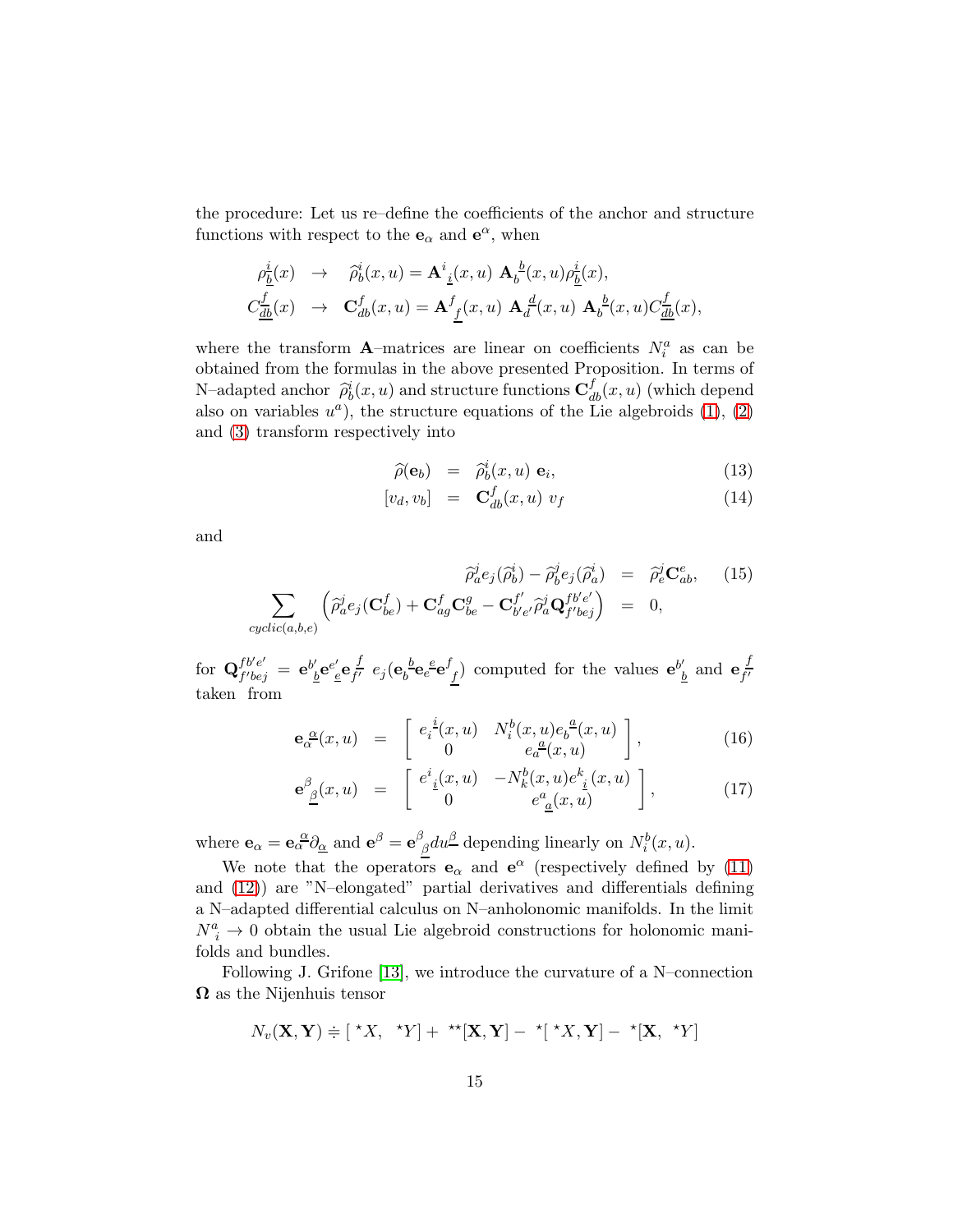for any  $X, Y \in \mathcal{X}(E)$  associated to the vertical projection " $\star$ " defined by this N–connection:

$$
\mathbf{\Omega}\doteqdot -N_v
$$

written in the Lie algebroid and N–adapted form

$$
\mathbf{\Omega} = \frac{1}{2} \Omega_{ij}^b \ e^i \wedge e^j \otimes v_b
$$

with coefficients

$$
\Omega_{ij}^{a} = e_{[j}N^{a}_{\ \ i]} = e_{j}N^{a}_{\ \ i} - e_{i}N^{a}_{\ \ j} + N^{b}_{\ \ i}v_{b}N^{a}_{\ \ j} - N^{b}_{\ \ j}v_{b}N^{a}_{\ \ i}.
$$

The vielbeins [\(11\)](#page-13-2) satisfy the nonholonomy (equivalently, anholonomy) relations

$$
[{\bf e}_\alpha,{\bf e}_\beta]=W_{\alpha\beta}^\gamma{\bf e}_\gamma
$$

with nontrivial anholonomy coefficients  $W_{jk}^a = \Omega_{jk}^a(x, u)$ ,  $W_{ie}^b = v_e N_{i}^b(x, u)$ and  $W_{ae}^b = C_{ae}^b(x)$  reflecting the fact that the Lie algebroid is N-anholonomic.

J. Vilms [\[63\]](#page-74-2) showed that any N–connection in a vector bundle  $\mathcal E$  provides a linear connection in the vertical subbundle  $v\mathcal{E}$ . Such linear connections are called Berwald connections after the name of the geometer who introduced them originally in the Finsler geometry, see details and historical remarks in [\[28,](#page-71-3) [29,](#page-71-4) [2,](#page-69-3) [48\]](#page-72-3). The construction also holds for the Lie algebroids:

Definition 3.3 The Berwald connection with local coefficients

$$
\overline{N}_{bi}^{a} \doteq v_{b} N_{i}^{a}(x, y) \ and \ \overline{N}_{be}^{a} \doteq 0
$$

is associated to a N-connection  $\mathbf{N} = \{N^a_{\ i}\}$  and defines a covariant derivative  $\overline{\mathbf{D}}$  on sections in the vertical vector subbundle v**E**.

By using local expressions

$$
\overline{\mathbf{D}}_{e_i} v_b = v_b(N^c_i) v_c
$$
 and  $\overline{\mathbf{D}}_{v_c} v_b = 0$ ,

a d–vector  $\mathbf{X} = X^i e_i + X^b v_b \in \mathbf{E}$  and section  $A^*B = B^b v_b \in v\mathbf{E}$ , we prove by direct component computations:

**Proposition 3.2** The Berwald covariant derivative  $\overline{D}$  has the local expression

$$
\overline{\mathbf{D}}_X(\star B) \doteqdot \mathbf{X} \cdot \overline{\mathbf{D}} = \left[ X^i \left( \partial_i B^a - (v_b N_i^a) B^b \right) + X^b v_b B^a \right] v_a.
$$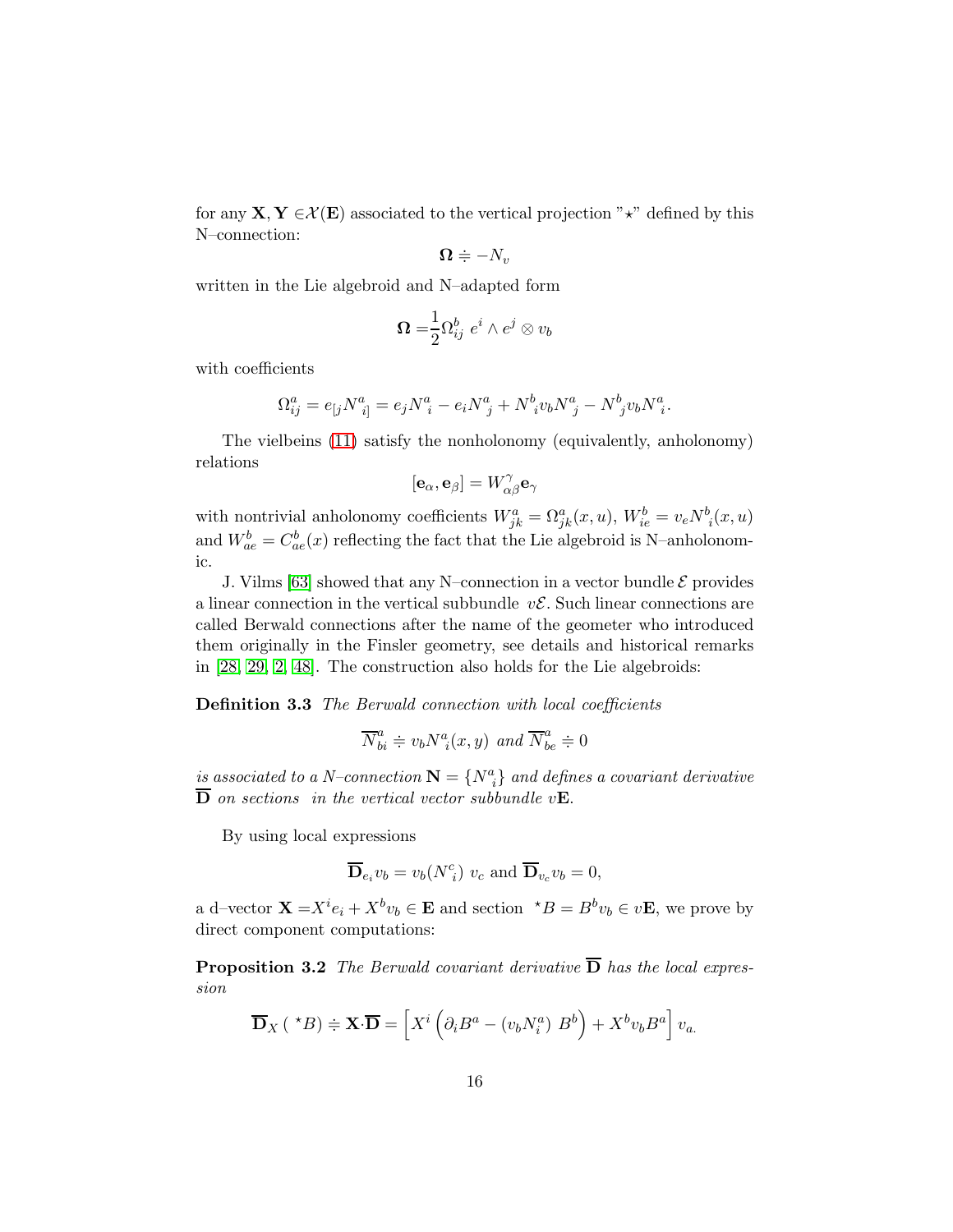By definition, the Berwald connection is different from the notion of  $E$ connection in a vector bundle (see, for instance,  $[9, 8, 14, 5]$  $[9, 8, 14, 5]$  $[9, 8, 14, 5]$  $[9, 8, 14, 5]$ ) which was introduced for sections in holonomic Lie algebroids and vector bundle maps. Roughly speaking, the standard Lie algebroid constructions consider vielbeins, connections, metrics, maps... on sections of vector bundles related to the structure functions  $\rho_a^i(x)$  and  $C_{ab}^f(x)$  depending on base coordinates  $x^i$ .

### 3.2 N–connections on prolongations of Lie algebroids

The aim of this subsection is to elaborate a general N–connection formalism on any  $\mathcal{L}^{\pi}E$  provided with a nonintegable distribution of type [\(71\)](#page-35-0).

Let us consider the projection  $pr: \mathcal{L}^{\pi}E \to E$ , when  $(u, z) \to pr(u, z) =$ u, and introduce the vertical subbundle

$$
v \mathcal{L}^{\pi} E = \{ (u, z) \in \mathcal{L}^{\pi} E; \ {}^{\pi} \pi(u, z) = 0 \}.
$$

In this case, one has the projection  $pr_{|v}\mathcal{L}^{\pi}E : v \mathcal{L}^{\pi}E \to E$  in a vector subbundle of  $pr: \mathcal{L}^{\pi}E \to E$  allowing to define an exac sequence of vector bundles:

<span id="page-16-0"></span>
$$
0 \longrightarrow v\mathcal{L}^{\pi}E \xrightarrow{0} \mathcal{L}^{\pi}E \longrightarrow \mathcal{L}^{\pi}E/v\mathcal{L}^{\pi}E \longrightarrow 0
$$
 (18)

We denote by  $h : \mathcal{L}^{\pi}E \to z\mathcal{L}^{\pi}E$  the complementary projection corresponding to  $h : \mathcal{L}^{\pi}E \to v\mathcal{L}^{\pi}E$  when there are satisfied the conditions  $h^2 = h, v^2 = v, vh = hv = 0 \text{ and } h + v = Id.$ 

**Definition 3.4** A nonlinear connection (N–connection)  $\alpha$  on a Lie algebroid  $\mathcal{L}^{\pi}E$  is defined by an exact sequence [\(18\)](#page-16-0), i.e. by a morphism of subspaces  $\mathcal{S} \cap \mathbf{N} : \mathcal{L}^{\pi} E \to v \mathcal{L}^{\pi} E$  such that interior product  $\mathcal{S} \cap \mathbf{N} \bullet \mathcal{S} i$  results in *identity in the vertical subbundle v*  $\mathcal{L}^{\pi}E$  (*the kernel ker*  $\circ \pi^{\pi} \doteq v \mathcal{L}^{\pi}E$ , *for*  ${}^{\circ}\pi$ <sup>T</sup> :  $\mathcal{L}^{\pi}E \to TE$ ) where  ${}^{\circ}i : v\mathcal{L}^{\pi}E \to \mathcal{L}^{\pi}E$  is an inclusion mapping.<sup>[7](#page-16-1)</sup>

We can say, equivalently, that a N–connection is defined by a Whitney sum of type  $(71)$  defining a general nonholonomic structure,<sup>[8](#page-16-2)</sup>

$$
\mathcal{L}^{\pi}E = h \ \mathcal{L}^{\pi}E \oplus v \ \mathcal{L}^{\pi}E.
$$

<span id="page-16-1"></span><sup>&</sup>lt;sup>7</sup>The label  $"$  °" points that the geometric objects are defined just for algebroid configurations and not for some nonholomic vectotr bundles or nonholonomic manifolds.

<span id="page-16-2"></span><sup>8</sup> It should be emphasized that we can similarly define a N–connection by using the splitting  $T\mathcal{L}^{\pi}E = h \ T\mathcal{L}^{\pi}E \oplus v \ T\mathcal{L}^{\pi}E$ , but this would be a higher order structure if  $E = TM$ , when  $\mathcal{L}^{\pi} TM = TTM$ .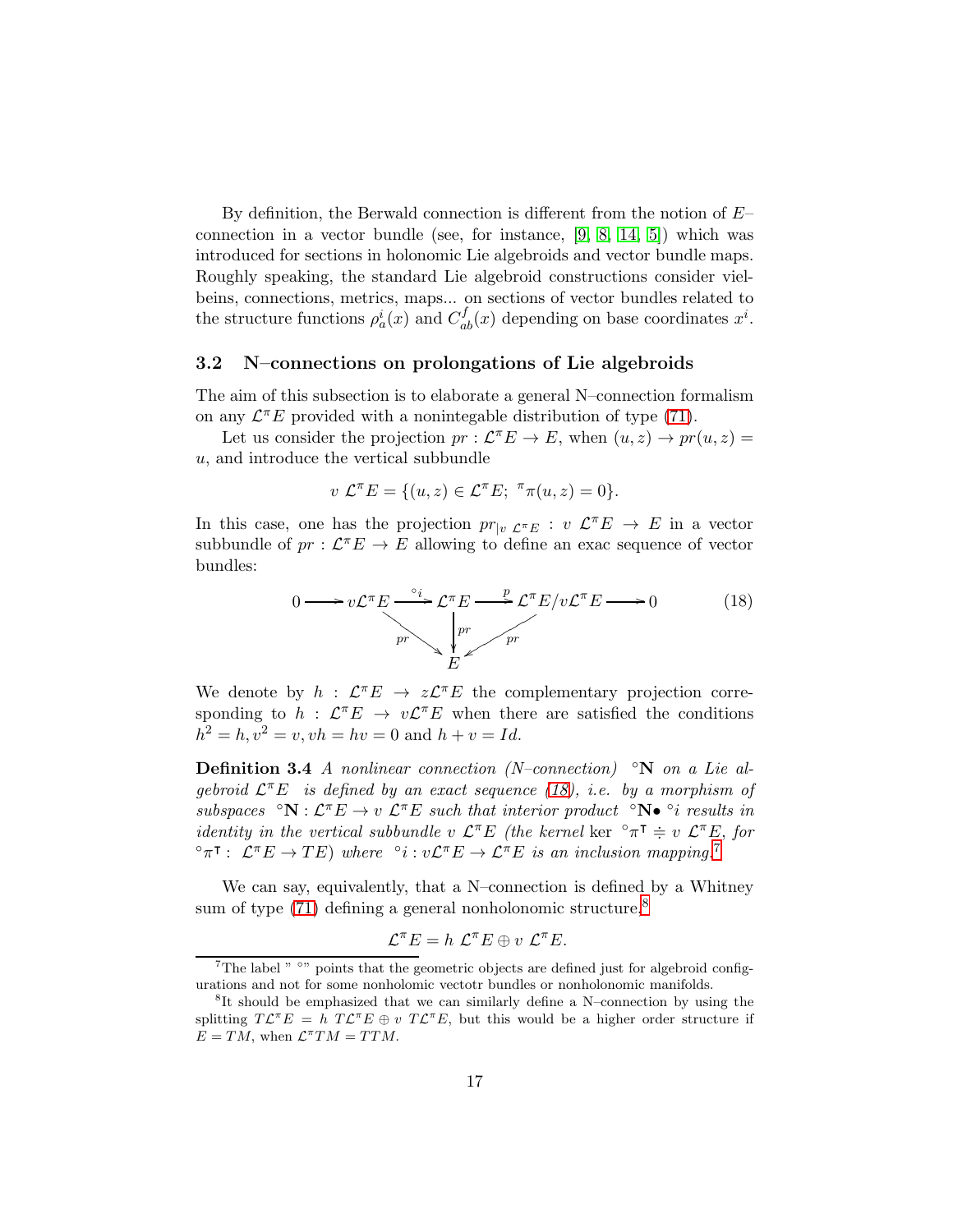**Definition 3.5** A (prolongated) Lie algebroid  $\mathcal{L}^{\pi} \mathbf{E} \doteqdot (\mathbf{E}, \pi[\cdot, \cdot], \pi \rho)$  is Nanholonomic (in brief, is a prolongation Lie N–algebroid) if it is provided with a N–connection structure  $\mathcal{O}(\mathbf{N})$ .

A N–connection  $\circ$ N may be described by its coefficients,

$$
{}^{\circ} \mathbf{N} = N^{b}_{a'} \widetilde{z}^{a'} \otimes \widetilde{v}_b,
$$

where  $\tilde{c}_A = (\tilde{z}_b, \tilde{v}_a)$  are defined by [\(7\)](#page-10-1) playing the role of local coordinate base (nevertheless, being in general nonholonomic because of nontrivial structure functions  $C_{bc}^a(x)$  on  $\mathcal{L}^{\pi}E$ . There are also nonholonomic operators (local bases)

<span id="page-17-0"></span>
$$
\mathbf{c}_A = (\mathbf{z}_a = \widetilde{z}_a - N_a^b v_b, \ \mathbf{v}_a = \widetilde{v}_a)
$$
 (19)

and

<span id="page-17-1"></span>
$$
\mathbf{c}^A = (\mathbf{z}^a = \tilde{z}^a, \ \mathbf{v}^a = v^a + N^a_{\ b'} z^{b'}) \tag{20}
$$

which for a general <sup>∘</sup>N define respectively "N–elongated" partial derivatives and differentials stating a N–adapted differential calculus on prolongated Lie N–algebroids.

**Theorem 3.1** Any N–connection  $\ ^{\circ}$ N on a prolongated Lie algebroid  $\mathcal{L}^{\pi}$ **E** induces a N–connection  $N$  on the associated vector bundle  $\mathcal{E}$ . The inverse statement also holds true.

Proof. Let us consider a Lie algebroid N–connection

$$
{}^{\circ}\mathbf{N} = N^a_{\ b'}\,\widetilde{z}^{b'}\otimes \widetilde{v}_a = N^a_{\ b}\,\rho^i_a\frac{\partial}{\partial x^i}\otimes du^b,
$$

where we have used the formulas [\(74\)](#page-36-0), [\(6\)](#page-10-0) and [\(7\)](#page-10-1). Identifying  $N^i_{b'} \doteq$  $N^a_{b'}\rho^i_a$ , we obtain a N-connection on  $\mathcal{E}$ . In order to proof the inverse statement, we have consider a N–connection on the vector bundle and to 'lift' it to  $\mathcal{L}^{\pi} \mathbf{E}$  by using similar inverse formulas.  $\Box$ 

The curvature  $\Omega$  of a N–connection  $\Omega$  is just the Nijenhuis tensor on  $\mathcal{L}^{\pi} \mathbf{E},$ 

$$
{}^{\circ}\mathbf{\Omega} \doteqdot - \ {}^{\circ}N_v = \frac{1}{2} \ \Omega_{a'e'}^b \ \widetilde{z}^{a'} \wedge \widetilde{z}^{e'} \otimes \widetilde{v}_b
$$

with the coefficients

<span id="page-17-2"></span>
$$
\Omega^{a}_{b'c'} = \rho^j_{b'} \frac{\partial N^a_{c'}}{\partial x^j} - \rho^i_{c'} \frac{\partial N^a_{b'}}{\partial x^i} + N^e_{b'} \frac{\partial N^a_{c'}}{\partial u^e} - N^e_{c'} \frac{\partial N^a_{b'}}{\partial u^e}.
$$
 (21)

computed as those from [\(78\)](#page-37-0) but for a general (not derived from a Lagrangian) N–connection. We omitted the label  $"$  <sup>o</sup>" in formulas [\(79\)](#page-37-1) because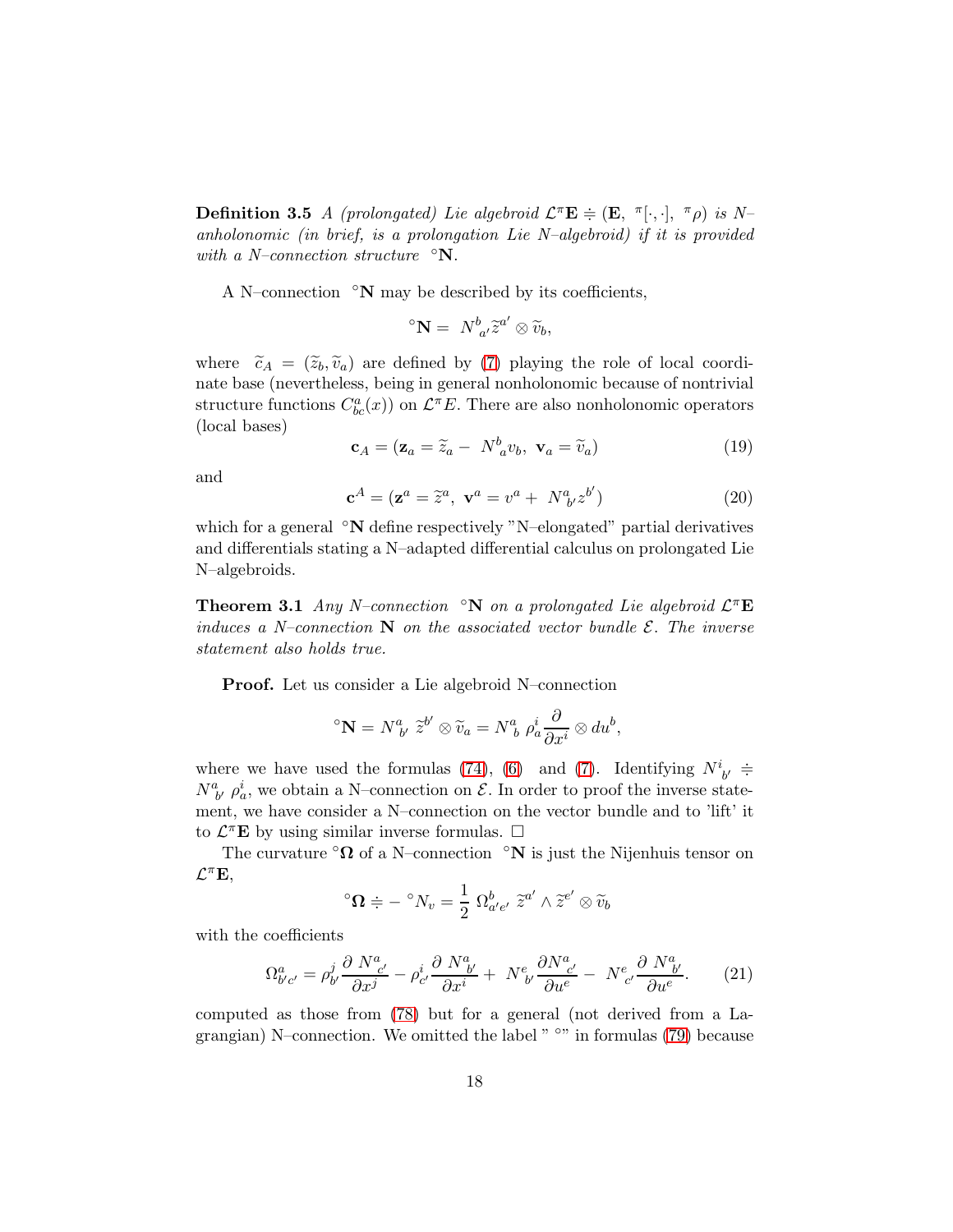the algebroid character of geometric objects is identified already by "primed" indices of type  $a', b'...$  (we shall use this rule for our further considerations in order to omit dubbing of labels).

**Definition 3.6** The Lie algebroid Berwald connection with local coefficients

$$
\overline{N}_{be'}^a\doteqdot \widetilde{v}_b({N}_{e'}^a)\;\;and\;\overline{N}_{be'}^a\doteqdot 0
$$

is associated to a N–connection  $\mathbf{N} = \{N_{b'}^a\}$  and defines a covariant derivative  $\overline{\mathcal{D}}$  on sections in the vertical vector subbundle  $v\mathcal{L}^{\pi}E$ .

One holds the

**Proposition 3.3** The Berwald covariant derivative  $\overline{\mathcal{D}}$  on  $\mathcal{L}^{\pi}E$  has the local expression

$$
\overline{\mathcal{D}}_X(\star B) \doteqdot {}^{\circ} \mathbf{X} \cdot \overline{\mathcal{D}} = \left[ X^{b'} \left( \widetilde{z}_{b'} B^a - (\widetilde{v}_c N^c_{b'}) B^a \right) + \star X^e \widetilde{v}_e B^a \right] \widetilde{v}_a.
$$

**Proof.** It is evident if we component computations with

$$
\overline{\mathcal{D}}_{\widetilde{z}_{a'}}\widetilde{v}_b = \widetilde{v}_b(N^c_{a'}) \widetilde{v}_c \text{ and } \overline{\mathcal{D}}_{v_c}\widetilde{v}_b = 0,
$$

for a d–vector  $\mathbf{X} = X^A \widetilde{c}_A = X^{a'} \widetilde{z}_{a'} + X^b \widetilde{v}_b \in \mathcal{L}^{\pi} E$  and section  $^{\star}B =$  $B^b v_b \in v\mathbf{E}$  mapped into  $B^b \widetilde{v}_b \in v\mathcal{L}^{\pi}E$ .

We emphasize that the N–connection formalism is a natural one for investigating physical systems with mixed sets of holonomic–anholonomic variables. The imposed anholonomic constraints (anisotropies) are characterized by the coefficients of N–connection defining a global splitting of the components of geometrical objects with respect to some 'horizontal' (holonomic) and 'vertical' (anisotropic) directions. In brief, we shall use respectively the terms h- and/or v–components, h- and/or v–indices, and hand/or v–subspaces which on Lie algebroids are correspondingly substituted into z– and v–components

A N-connection structure on  $\mathcal{L}^{\pi}$ **E** defines the algebra of tensorial distinguished (by the N-connection structure) fields  $dT (\mathcal{L}^{\pi} \mathbf{E})$  (d-fields, d-tensors, d-objects, if to follow the terminology from [\[28,](#page-71-3) [29,](#page-71-4) [43\]](#page-72-2)) on  $\mathcal{L}^{\pi} \mathbf{E}$ introduced as the tensor algebra  $\mathcal{T} = \{ \mathcal{T}_{qs}^{pr} \}$  of the distinguished tangent bundle  $\mathcal{V}_{(d)}$ ,  $p_d: h\mathcal{L}^{\pi}E \oplus v\mathcal{L}^{\pi}E \to \mathcal{L}^{\pi}E$ . An element  $\mathbf{t} \in \mathcal{T}_{qs}^{pr}$ , a d-tensor field of type  $\begin{pmatrix} p & r \\ q & s \end{pmatrix}$ , can be written in local form as

$$
\mathbf{t}=t^{c'_1...c'_pa_1...a_r}_{e_1...e_qb'_1...b'_r}\left(u\right)\mathbf{z}_{c'_1}\otimes...\otimes\mathbf{z}_{c'_p}\otimes\mathbf{v}_{a_1}\otimes...\otimes\mathbf{v}_{a_r}\otimes\mathbf{v}^{e_1}\otimes...\otimes\mathbf{v}^{e_q}\otimes\mathbf{z}^{b'_1}...\otimes\mathbf{z}^{b'_r}.
$$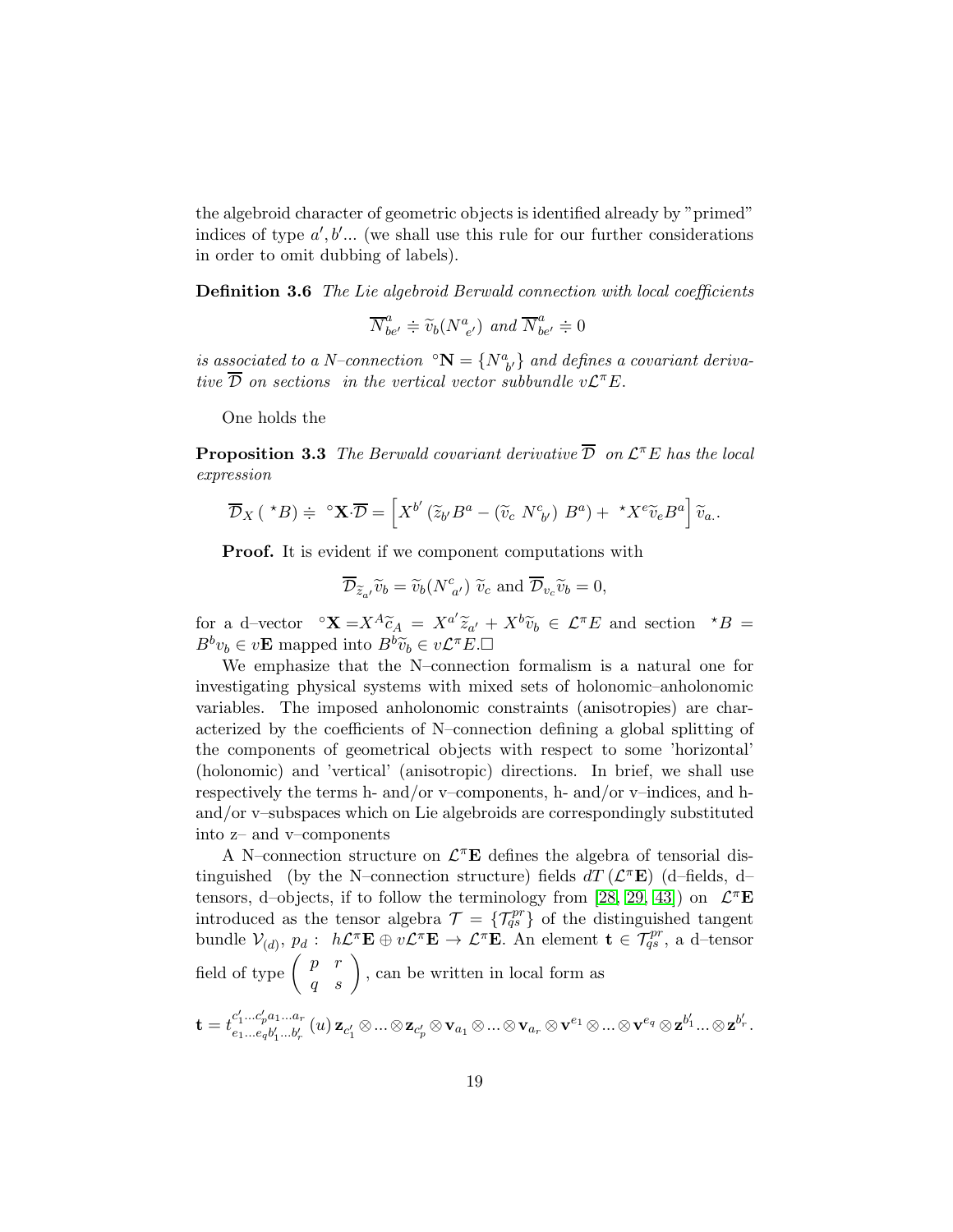### 3.3 Algebroid d–connection and d–metric structures

The Lie algebroid d–objects are defined in a coordinate free form as geometric objects adapted to the N–connection structure on a prolongated Lie algebroid  $\mathcal{L}^{\pi}E$ . In coordinate form, we can characterize such objects (linear connections, metrics or any tensor field) by certain group and coordinate transforms adapted to the global space splitting [\(71\)](#page-35-0) into z- and v–subspaces (z-projections on  $\mathcal{L}^{\pi} \mathbf{E}$  play the role of h-projections on **E**).

#### 3.3.1 d–connections

<span id="page-19-1"></span>We analyze the general properties of the class of linear connections which are adapted to the N–connection structure on  $\mathcal{L}^{\pi} \mathbf{E}$ .

**Definition 3.7** A d-connection  $\mathcal{D}$  on  $\mathcal{L}^{\pi}E$  is defined as a linear connection conserving under a parallelism the global decomposition [\(71\)](#page-35-0).

A N-connection induces decompositions of d–tensor indices into sums of horizontal and vertical parts, for example, for every d–vector  $\mathbf{X} \in \mathcal{V}_{(d)}$  and its dual, i. e. 1-form,  $\alpha \mathbf{X}$  we have respectively

$$
{}^{\circ} \mathbf{X} = {}^{\circ} X + {}^{\star} X \text{ and } {}^{\circ} \mathbf{X} = {}^{\circ} X + {}_{\star} X.
$$

For simplicity, we shall not use boldface symbols for d–vectors and d–forms as well we shall omit the Lie algebroid label "◦" if this will not result in ambiguities. We can associate to every d–covariant derivation  $\mathcal{D}_X = \mathcal{X}|\mathcal{D}$ two new operators of z- and v–covariant derivations,  $\mathcal{D}_X = \ ^\circ D_X + \ ^\star D_X,$ defined respectively

$$
{}^{\circ}D_X {}^{\circ} \mathbf{Y} = \mathcal{D} \circ_X {}^{\circ} \mathbf{Y} \quad \text{ and } \quad {}^{\star}D_X {}^{\circ} \mathbf{Y} = \mathcal{D} \star_X {}^{\circ} \mathbf{Y},
$$

for which the following conditions hold:

<span id="page-19-0"></span>
$$
\mathcal{D}_X \circ \mathbf{Y} = \circ D_X \circ \mathbf{Y} + \star D_X \circ \mathbf{Y},
$$
  
\n
$$
\circ D_X f = (\circ X)f \quad \text{and} \quad \star D_X f = (\star X)f.
$$
\n(22)

for any  $\mathbf{S}^{\alpha} \mathbf{X}, \mathbf{S}^{\alpha} \mathbf{Y} \in \mathcal{L}^{\pi} \mathbf{E}$  and any function f on **E**.

The N–adapted components  $\Gamma_{BC}^{A}$  of a d-connection  $\mathcal{D}_{A} = \mathbf{c}_{A} \mathcal{D}$  are defined by the equations

$$
\mathcal{D}_A \mathbf{c}_B = \ \mathbf{\Gamma}_{AB}^E \mathbf{c}_E,
$$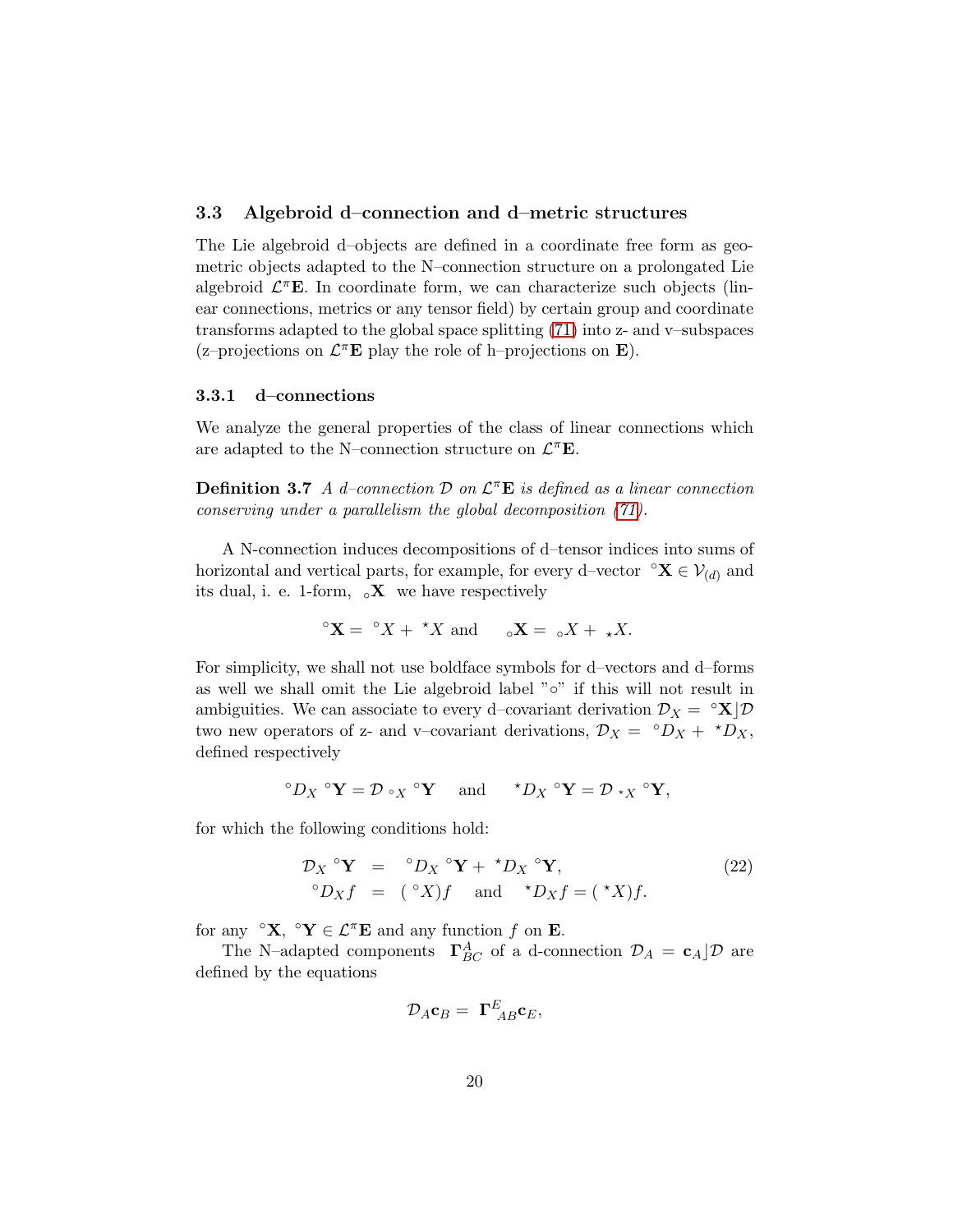from which one immediately follows

<span id="page-20-0"></span>
$$
\Gamma_{AB}^{E} = (\mathcal{D}_{A}\mathbf{c}_{B})\rfloor \mathbf{c}^{E}.
$$
 (23)

The operations of c- and v-covariant derivations,  $^{\circ}D_c = (L_{bc}^a, L_{b'}^{a'})$  $_{b^{\prime}c}^{a^{\prime}}$  ) and  ${}^{\star}D_{c'} = (K_{bc'}^a, K_{b'c'}^{a'})$  $\frac{a'}{b'c'}$  (see [\(22\)](#page-19-0)) are introduced as the corresponding c- and v–parametrizations of [\(23\)](#page-20-0),

<span id="page-20-1"></span>
$$
L_{b'e'}^{a'} = (\mathcal{D}_{e'}\mathbf{z}_{b'})|\mathbf{z}^{a'}, \quad L_{be'}^a = (\mathcal{D}_{e'}\mathbf{v}_b)|\mathbf{v}^a
$$
 (24)

$$
K_{b'c}^{a'} = (\mathcal{D}_c \mathbf{z}_{b'}) \mathbf{z}^{a'}, \quad K_{bc}^a = (\mathcal{D}_c \mathbf{v}_b) \mathbf{y}^a.
$$
 (25)

A set of h–components [\(24\)](#page-20-1) and v–components [\(25\)](#page-20-1), distinguished in the form  $\mathbf{\Gamma}_{AB}^E=(\dot{L}_{b'}^{a'}$  $_{b^{\prime}e^{\prime}}^{a^{\prime}},\;L_{be^{\prime}}^{a}\;;\overrightarrow{K_{b^{\prime}}^{a^{\prime}}}$  $b'c$ ,  $K_{bc}^a$ , completely defines the local action of a d-connection  $\mathcal{D}$  in  $\mathcal{L}^{\pi}E$ . For instance, having taken a Lie algebroid dtensor field of type  $\begin{pmatrix} 1 & 1 \\ 1 & 1 \end{pmatrix}$ ,  $\mathbf{s} = s_{e'f}^{b'a} \mathbf{z}_{b'} \otimes \mathbf{v}_a \otimes \mathbf{z}^{e'} \otimes \mathbf{v}^f$ , and a d-vector  ${}^{\circ} \mathbf{X} = X^{a'} \mathbf{z}_{a'} + X^{b} \mathbf{v}_{b}$  we can write

$$
\mathcal{D}_X \mathbf{s} = {}^{\circ}D_X \mathbf{s} + {}^{\star}D_X \mathbf{s} = \left( X^{d'} s_{e' f | d'}^{b' a} + X^c s_{e' f \perp c}^{b' a} \right) \mathbf{z}_{b'} \otimes \mathbf{v}_a \otimes \mathbf{z}^{e'} \otimes \mathbf{v}^f,
$$

where the z–covariant derivative is

$$
s_{e'f|d'}^{b'a} = \mathbf{z}_{d'}(s_{e'f}^{b'a}) + L_{h'd'}^{b'} s_{eb}^{h'a} + L_{cd'}^{a} s_{e'f}^{b'c} - L_{e'd'}^{h'} s_{h'f}^{ba} - L_{fd'}^{c} s_{e'c}^{b'a}
$$

and the v–covariant derivative is

$$
s_{e'f\perp c}^{b'a} = \mathbf{v}_c s_{e'f}^{b'a} + K_{h'c}^{b'} s_{e'f}^{h'a} + K_{dc}^a s_{e'f}^{b'd} - K_{e'c}^{h'} s_{h'f}^{b'a} - K_{fc}^d s_{e'f}^{b'a}.
$$

For a scalar function  $f$  we have

$$
\begin{array}{rcl}\n^{\circ}D_{a'}f & = & \mathbf{z}_{a'}f = \widetilde{z}_{a'}f - N_{a'}^b\widetilde{v}_bf = z_{a'}f + C_{a'e}^b u^e v_b f - N_{a'}^b v_b f \\
 & = & \rho_{a'}^i \frac{\partial f}{\partial x^i} - N_{a'}^b \frac{\partial f}{\partial u^b}, \\
^{\star}D_c f & = & \mathbf{v}_c f = v_a f = \frac{\partial f}{\partial u^c},\n\end{array}
$$

where the action of the N–elongated operators  $c_A = (z_a, v_a)$  is stated consequently by the formulas  $(19)$ ,  $(74)$ ,  $(6)$  and  $(7)$ . We note that such formulas are written in abstract index form and specify for d–connections the covariant derivation rule.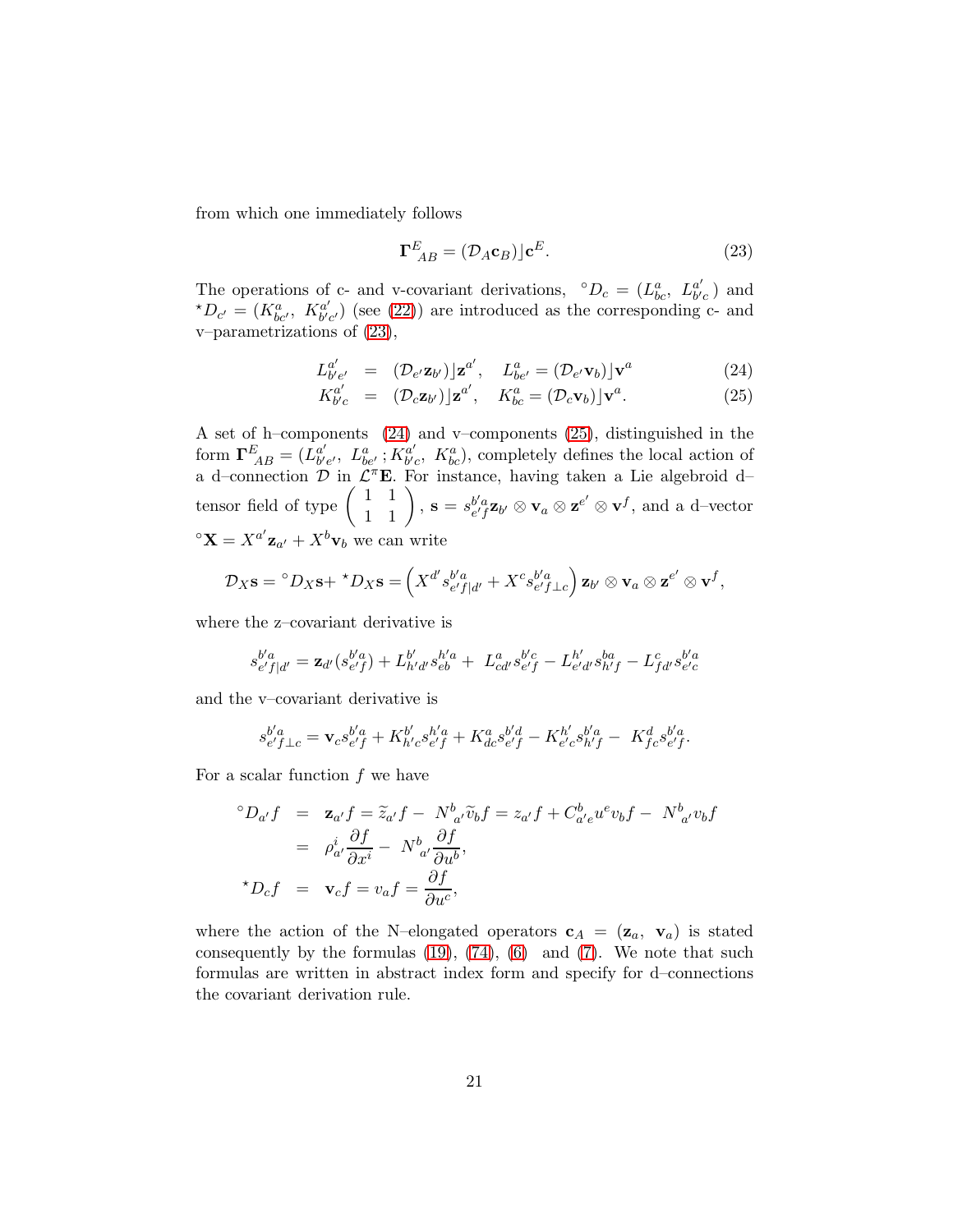#### 3.3.2 Metric structures and d–metrics

We consider arbitrary metric structures on a Lie algebroid  $\mathcal{L}^{\pi}E$  and state the possibility to adapt them to N–connection structures.

**Definition 3.8** A metric  $\degree$ **g** on a Lie algebroid  $\mathcal{L}^{\pi}$ **E** is defined as a symmetric covariant tensor field of type  $(0, 2)$ ,  $g_{AB}$ , being nondegenerate and of constant signature.<sup>[9](#page-21-0)</sup>

We write a N–connection  ${}^{\circ}N = \{ N^b_{b'} \}$  and a metric structure

<span id="page-21-3"></span>
$$
{}^{\circ}\mathbf{g} = g_{AB}\widetilde{c}^{A} \otimes \widetilde{c}^{B} \tag{26}
$$

on  $\mathcal{L}^{\pi}$ **E**, where we underline the indices considering that the basis  $\tilde{c}^A$  being dual to [\(7\)](#page-10-1). The introduced geometric objects are mutually compatible if there are satisfied the conditions

$$
^{\circ}\mathbf{g}(\widetilde{z}_a, \widetilde{v}_b) = 0
$$
, or equivalently,  $^{\circ}g_{ab'} - N^c_{b'}h_{ac} = 0$ , (27)

where  $h_{ab} \doteq \circ \mathbf{g}(\widetilde{v}_a, \widetilde{v}_b)$  and  $\circ g_{b'a} \doteq \circ \mathbf{g}(\widetilde{z}_{b'}, \widetilde{v}_a)$  resulting in

$$
N_{c'}^b = h^{ab} \circ g_{c'a} \tag{28}
$$

(the matrix  $h^{ab}$  is inverse to  $h_{ab}$ ; for simplicity, we have not underlined the indices in the last formula). We obtain a z–v–decomposition of metric (in brief, d–metric)

<span id="page-21-1"></span>
$$
{}^{\circ}\mathbf{g}({}^{\circ}\mathbf{X}, {}^{\circ}\mathbf{Y}) = z {}^{\circ}\mathbf{g}({}^{\circ}\mathbf{X}, {}^{\circ}\mathbf{Y}) + v {}^{\circ}\mathbf{g}({}^{\circ}\mathbf{X}, {}^{\circ}\mathbf{Y}), \tag{29}
$$

where the d-tensor  $z \circ g(\ ^{\circ }X, \ ^{\circ }Y) = g(X, \ ^{\star }Y)$  is of type  $\begin{pmatrix} 0 & 0 \\ 2 & 0 \end{pmatrix}$  and the d-tensor  $v \circ g(\circ \mathbf{X}, \circ \mathbf{Y}) = \mathbf{h}(\star X, \star Y)$  is of type  $\begin{pmatrix} 0 & 0 \\ 0 & 2 \end{pmatrix}$ . With respect to a N–coframe [\(75\)](#page-36-1), the d–metric [\(29\)](#page-21-1) is written

<span id="page-21-2"></span>
$$
{}^{\circ}\mathbf{g} = \mathbf{g}_{AB}\mathbf{c}^A \otimes \mathbf{c}^B = g_{a'b'}\mathbf{z}^{a'} \otimes \mathbf{z}^{b'} + h_{ab}\mathbf{v}^a \otimes \mathbf{v}^b, \tag{30}
$$

<span id="page-21-0"></span><sup>&</sup>lt;sup>9</sup>Metric structures are considered also in the case of transitive Courant algebroids when the Lie type bracket is changed into a a more general product with deformations induced by the metric structure [\[62\]](#page-74-3). In our case, we shall also obtain certain deformations of the Lie structure by the N–connections which can be treated as some off–diagonal metric terms.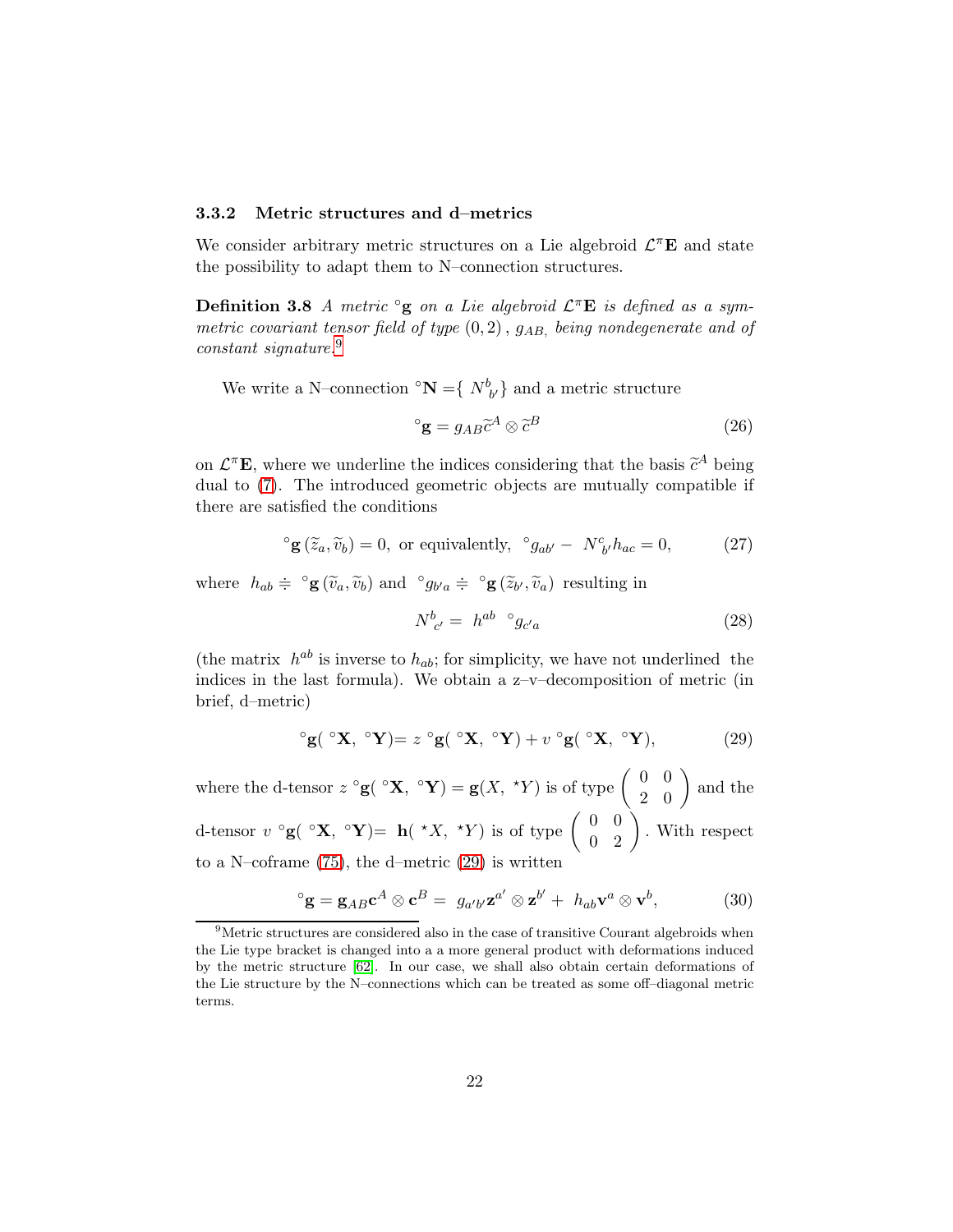where  $g_{a'b'} \doteq \text{°g}(z_{a'}, z_{b'})$ . The d-metric [\(30\)](#page-21-2) can be equivalently written in "off–diagonal" form [\(26\)](#page-21-3) if the basis of dual vectors consists from the coordinate differentials,

<span id="page-22-0"></span>
$$
^{\circ}g_{AB} = \left[ \begin{array}{cc} g_{a'b'} + N^a_{\ a'} N^b_{\ b'} h_{ab} & N^e_{\ e'} h_{ae} \\ N^e_{\ a'} h_{be} & h_{ab} \end{array} \right]. \tag{31}
$$

It is easy to check that one holds the relations

$$
{}^{\circ}\mathbf{g}_{AB}=\mathbf{e}_{A}^{\ \underline{A}}\mathbf{e}_{B}^{\ \underline{B}}\ ^{\circ}\underline{g}_{\underline{AB}}
$$

or, inversely,

$$
^{\circ} \underline{g}_{\underline{A}\underline{B}} = \mathbf{e}^{\underline{A}}_{\ \underline{A}} \ \mathbf{e}_{\ \underline{B}}^{\underline{B}} \ ^{\circ} \mathbf{g}_{AB}
$$

for respective vielbein transforms which prove that a N–connection structure can be associated to a prescribed ansatz of vielbein transforms

$$
A_{A}^{\underline{A}} = \mathbf{e}_{A}^{\underline{A}} = \begin{bmatrix} e_{a}^{\underline{a}} & N_{a}^{b} e_{b}^{\underline{a}} \\ 0 & e_{a}^{\underline{a}} \end{bmatrix}, \tag{32}
$$

$$
A_{\underline{B}}^{B} = \mathbf{e}_{\underline{B}}^{B} = \begin{bmatrix} e_{\underline{a}}^{a} & -N_{\underline{a}}^{b} e_{\underline{a}}^{a} \\ 0 & e_{\underline{a}}^{a} \end{bmatrix},\tag{33}
$$

in a particular case  $e_a^{\underline{a}} = \delta_a^{\underline{a}}$  with  $\delta_a^{\underline{a}}$  being the Kronecker symbol, defining a global splitting of  $\mathcal{L}^{\pi} \mathbf{E}$  into z- and v-subspaces with the N-vielbein structure

$$
\mathbf{c}_A = \mathbf{e}_A^{\ \underline{A}} \mathbf{c}_{\underline{A}}
$$
 and  $\mathbf{c}^B = \mathbf{e}_B^B \mathbf{c}_{\underline{B}}^B$ .

A metric, for instance, parametrized in the form [\(31\)](#page-22-0) is generic off– diagonal if it can not be diagonalized by any coordinate transforms. If the anholonomy coefficients [\(78\)](#page-37-0) vanish for a such parametrization, we can define certain coordinate transforms to diagonalize both the off–diagonal form [\(31\)](#page-22-0) and the equivalent d–metric [\(30\)](#page-21-2).

#### Definition 3.9 The nonmetricity d-field

$$
\mathcal{Q} = \mathbf{Q}_{AB} \mathbf{c}^A \otimes \mathbf{c}^B
$$

on a Lie algebroid  ${}^{\pi}$  LE provided with a N–connection structure is defined by a d–tensor field with the coefficients

$$
\mathbf{Q}_{AB} \doteq -\mathcal{D} \circ \mathbf{g}_{AB} \tag{34}
$$

where the covariant derivative D is for a d-connection  $\mathbf{\Gamma}_{A}^{E} = \mathbf{\Gamma}_{AB}^{E} \mathbf{c}^{B}$ , see [\(23\)](#page-20-0) with the respective splitting  $\Gamma_{AB}^E = (L_{b'}^{a'}$  $_{b'e'}^{a'}, L_{be'}^a$ ;  $K_{b'e'}^{a'}$  $\delta_{b'c}^{a'}, K_{bc}^a$ ), in order to be adapted to the N–connection structure.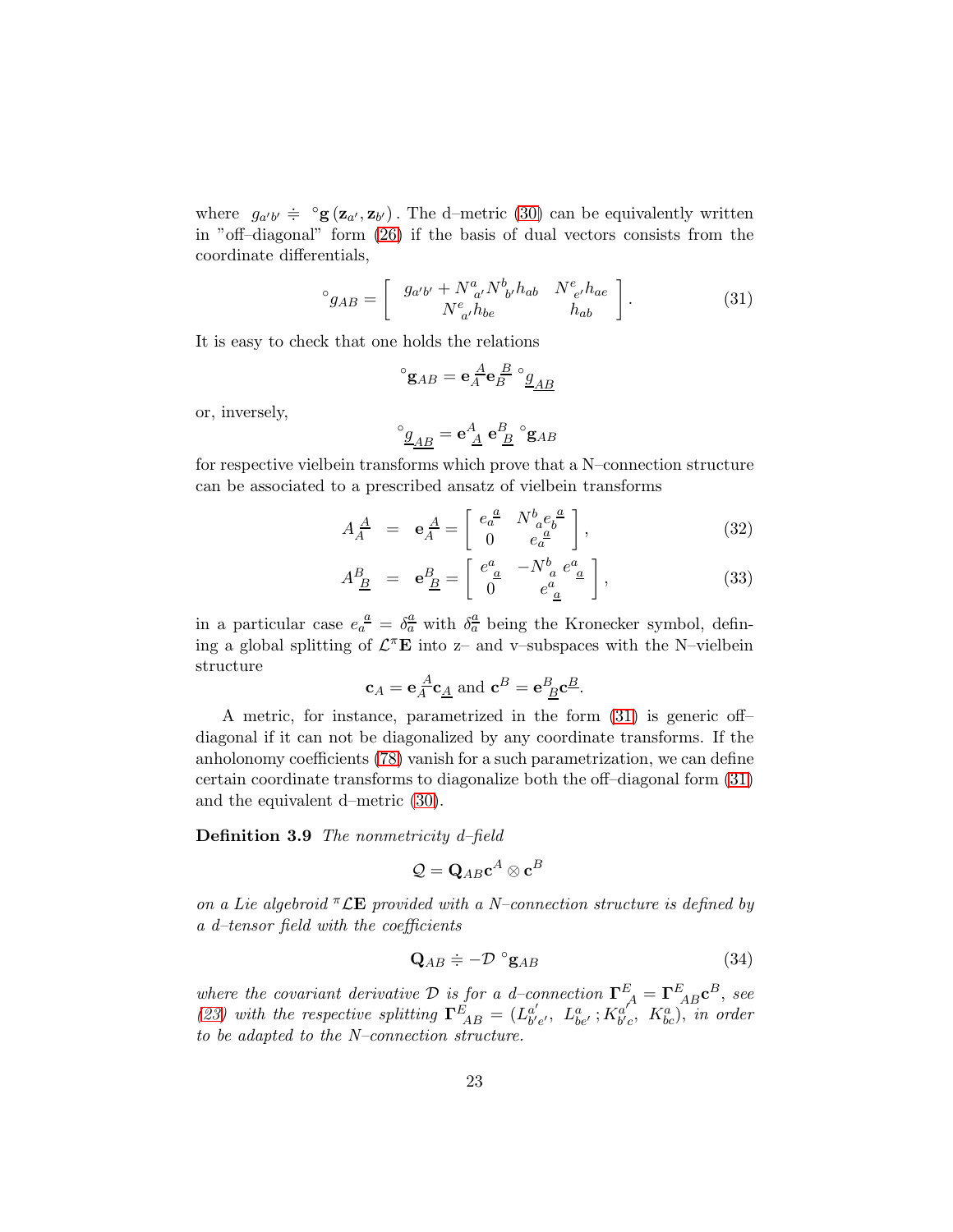A linear connection  $D_X$  is compatible with a d–metric  $\circ$ **g** if

<span id="page-23-0"></span>
$$
D_X \,^\circ \mathbf{g} = 0,\tag{35}
$$

i. e. if  $Q_{AB} \equiv 0$ . In a space provided with N–connection structure, the metricity condition [\(35\)](#page-23-0) may split into a set of compatibility conditions on v- and v– subspaces. We should consider separately which of the conditions

$$
{}^{\circ}D({}^{\circ}g) = 0, \ {}^{\star}D({}^{\circ}g) = 0, \ {}^{\circ}D({}^{\star}g) = 0, \ {}^{\star}D({}^{\star}g) = 0
$$
 (36)

are satisfied, or not, for a given d–connection  $\mathcal{D} = (\Gamma^E_{AB})$ .

**Definition 3.10** A prolongated N-anholonomic algebroid  $\mathcal{L}^{\pi}E$  is metricaffine if it is provided with a nontrivial nonmetricity structue  $\mathcal{Q} = \mathbf{Q}_{AB} \mathbf{c}^A \otimes \mathbf{c}^B$  $\mathbf{c}^B.$ 

By acting on forms with the covariant derivative  $D$ , on a metric–affine N– anholonomic algebroid, we can also define another very important geometric objects (the 'gravitational field potentials' on Lie algebroids):

<span id="page-23-1"></span>torsion 
$$
\mathcal{T}^A \doteq \mathcal{D} \mathbf{c}^A = d\mathbf{c}^A + \Gamma^A_{\ B} \wedge \mathbf{c}^B,
$$
 (37)

and

<span id="page-23-2"></span>
$$
\text{curvature} \ \ \mathcal{R}_B^A \doteqdot \mathcal{D}\Gamma_B^A = d\Gamma_B^A - \Gamma_B^E \wedge \Gamma_E^A. \tag{38}
$$

The Bianchi identities are

<span id="page-23-3"></span>
$$
\mathcal{D}\mathbf{Q}_{AB} \equiv \mathcal{R}_{AB} + \mathcal{R}_{BA}, \ D\mathcal{T}^A \equiv \mathcal{R}_E^A \wedge \mathbf{c}^E \text{ and } \mathcal{D}\mathcal{R}_E^A \equiv 0,
$$
 (39)

where we stress the fact that  $\mathbf{Q}_{AB}$ ,  $\mathcal{T}^{A}$  and  $\mathcal{R}^{A}_{\;B}$  are called also the strength fields of a metric–affine theory on a N–anholonomic algebroids (we use the terms considered in [\[47\]](#page-72-9)).

#### <span id="page-23-4"></span>3.4 Torsions and Curvatures on Lie N–Algebroids

We define and calculate the components of torsion and curvature of a general d–connection  $D$  on a Lie N–algebroid  $\mathcal{L}^{\pi}E$ .

#### 3.4.1 d–torsions and N–connections

We give a definition being equivalent to [\(37\)](#page-23-1) but in d–operator form: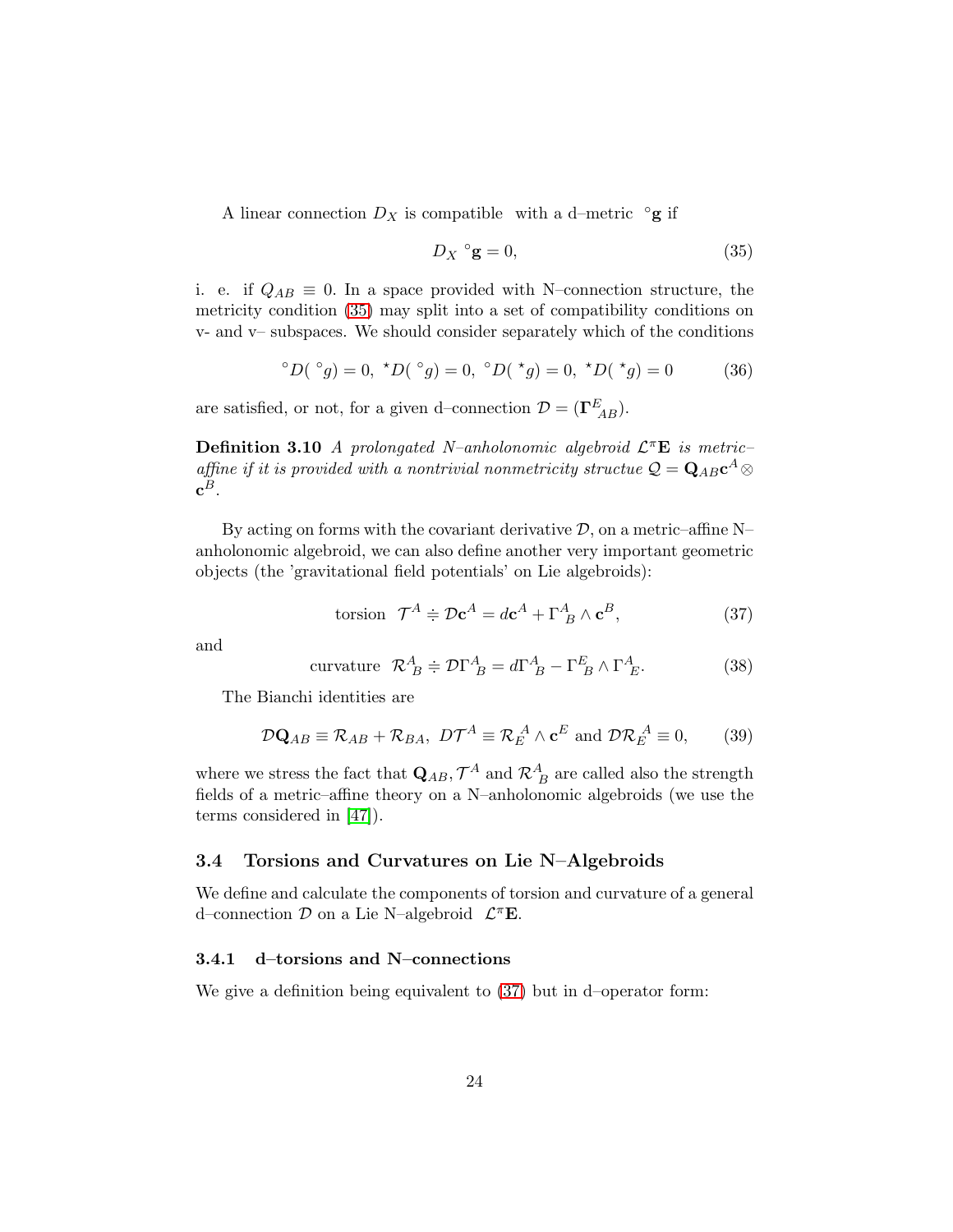**Definition 3.11** The torsion  $\mathcal{T}$  of a d–connection  $\mathcal{D} = (^\circ D, ^\star D)$  on  $\mathcal{L}^{\pi} \mathbf{E}$  is defined as an operator (d-tensor field) adapted to the N-connection structure

<span id="page-24-0"></span>
$$
\mathcal{T}(\ ^{\circ}\mathbf{X},\ ^{\circ}\mathbf{Y})=\mathcal{D}\ _{\circ}\mathbf{x}\ ^{\circ}\mathbf{Y}-\mathcal{D}\ _{\circ}\mathbf{Y}\ ^{\circ}\mathbf{X}-[\ ^{\circ}\mathbf{X},\ ^{\circ}\mathbf{Y}].\tag{40}
$$

One holds the following c- and v–decompositions

<span id="page-24-1"></span>
$$
\mathcal{T}(\ ^{\circ}\mathbf{X},\ ^{\circ}\mathbf{Y}) = \mathcal{T}(\ ^{\circ}X,\ ^{\circ}Y) + \mathcal{T}(\ ^{\circ}X,\ ^{\star}Y) + \mathcal{T}(\ ^{\star}X,\ ^{\circ}Y) + \mathcal{T}(\ ^{\star}X,\ ^{\star}Y). \tag{41}
$$

We consider the projections:

$$
c\mathcal{T}(\ ^{\circ}\mathbf{X},\ ^{\circ}\mathbf{Y})\ \doteqdot\ ^{\circ}T(\ ^{\circ}\mathbf{X},\ ^{\circ}\mathbf{Y}),v\mathcal{T}(\ ^{\circ}X,\ ^{\circ}Y)\doteqdot\ ^{\star}T(\ ^{\circ}X,\ ^{\circ}Y),\\c\mathcal{T}(\ ^{\circ}X,\ ^{\circ}Y)\ \doteqdot\ ^{\circ}T(\ ^{\circ}X,\ ^{\circ}Y),...
$$

and say that, for instance,  $\circ T(\circ X, \circ Y)$  is the z(zz)-torsion of  $\mathcal{D}$ , \* $T(^{\circ}X, ^{\circ}Y)$  is the v(zz)-torsion of  $D$  and so on.

The torsion [\(40\)](#page-24-0) is locally determined by five d–tensor fields, d–torsions (N-adapted z-v-decompositions with respect to  $\mathbf{c}_A = (\mathbf{z}_{a'}, \mathbf{v}_a)$  and  $\mathbf{c}^A =$  $(\mathbf{z}^{a'}, \mathbf{v}^{a})$ , when it is convenient to use primed abstract indices for the ccomponents of local bases) defined

$$
T_{b'c'}^{a'} \doteq \t {}^{\circ}T(\mathbf{z}_{b'}, \mathbf{z}_{a'})|\mathbf{z}^{a'}, \t T_{b'c'}^{a} = \t {}^{\star}(\mathbf{z}_{b'}, \mathbf{z}_{a'})|\mathbf{v}^{a},
$$
  
\n
$$
T_{b'b}^{a'} = \t {}^{\circ}T(\mathbf{v}_b, \mathbf{z}_{b'})|\mathbf{z}^{a'}, \t T_{b'b}^{a} = \t {}^{\circ}T(\mathbf{v}_b, \mathbf{z}_{b'})|\mathbf{v}^{a},
$$
  
\n
$$
T_{bc}^{a} = \t {}^{\star}T(\mathbf{v}_c, \mathbf{v}_b)|\mathbf{v}^{a}.
$$

Using the formulas [\(19\)](#page-17-0), [\(20\)](#page-17-1), and [\(21\)](#page-17-2), we can calculate the c- and  $v$ components of torsion [\(41\)](#page-24-1) for a d–connection, i. e. we prove

**Theorem 3.2** The torsion  $\mathcal{T}_{BE}^{A} = (T_{b'c'}^{a'}, T_{b'c}^{a'} )$  $f^a_{b'a}, T^a_{.a'b'}, T^a_{.bb'}, T^a_{.bc})$  of a given dconnection  $\mathbf{\Gamma}_{BE}^{A} = \left( L_{b^{\prime}}^{a^{\prime}} \right)$  $_{b^{\prime}e^{\prime}}^{a^{\prime}},L_{be^{\prime}}^{a},K_{b^{\prime}e^{\prime}}^{a^{\prime}}$  $\mathcal{L}_{b'c}^{a'}, K_{bc}^{a}$  [\(23\)](#page-20-0) is defined by the corresponding  $z$ - and v–components (d–torsions)

$$
T_{.b'e'}^{a'} = -T_{e'b'}^{a'} = L_{.b'e'}^{a'} - L_{e'b'}^{a'}, \quad T_{b'a}^{a'} = -T_{ab}^{a'} = K_{b'a}^{a'},
$$
  
\n
$$
T_{.b'a'}^{a} = -T_{.a'b'}^{a} = \Omega_{.b'a'}^{a}, \quad T_{.bc}^{a} = -T_{.cb}^{a} = K_{bc}^{a} - K_{cb}^{a},
$$
  
\n
$$
T_{.bb'}^{a} = -T_{.b'b}^{a} = \frac{\partial N_{a'}^{a}}{\partial u^{b}} - L_{.ba'}^{a}.
$$
\n(42)

We note that for (pseudo) Riemannian structures on Lie N–algebroids the d–torsions can be induced by the N–connection coefficients and reflect the nonholonomic character of the the corresponding manifold provided with a nonintegrable distribution. Such objects vanishes when we transfer our considerations with respect to holonomic bases for a trivial N–connection and zero "vertical" dimension.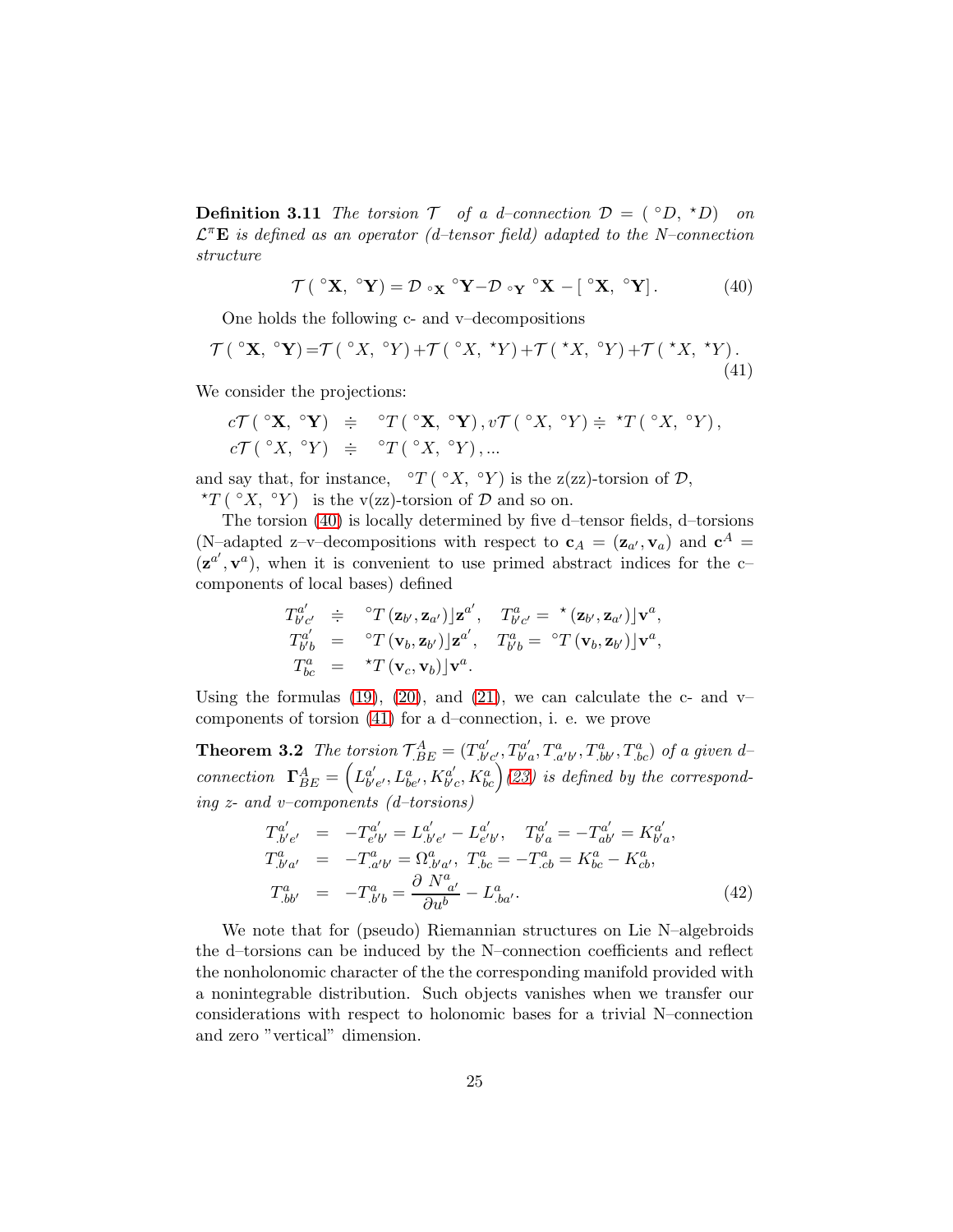#### 3.4.2 d–curvatures and N–connections

In operator form, the curvature [\(38\)](#page-23-2) is stated from the

**Definition 3.12** The curvature R of a d–connection  $D = (^\circ D, ^\star D)$  on  $\mathcal{L}^{\pi} \mathbf{E}$  is defined as an operator (d-tensor field) adapted to the N-connection structure

<span id="page-25-0"></span>
$$
\mathcal{R}(\ ^{\circ}\mathbf{X},\ ^{\circ}\mathbf{Y})\ ^{\circ}\mathbf{Z}=(\mathcal{D}\ ^{\circ}\mathbf{X}\mathcal{D}\ ^{\circ}\mathbf{Y}-\mathcal{D}\ ^{\circ}\mathbf{Y}\mathcal{D}\ ^{\circ}\mathbf{X}-\mathcal{D}_{[\ ^{\circ}\mathbf{X},\ ^{\circ}\mathbf{Y}]})\ ^{\circ}\mathbf{Z}.\tag{43}
$$

One holds certain properties for the z- and v–decompositions of curvature,  $\mathcal{R}$ ()=( $^{\circ}R$ (),  $^{\star}R$ ()), when

$$
\star R\left(\begin{array}{cc} \circ \mathbf{X}, \ ^{\circ }\mathbf{Y} \end{array}\right) \ ^{\circ }Z\;\;=\;\;0, \ \ ^{\circ }R\left(\begin{array}{cc} \circ \mathbf{X}, \ ^{\circ }\mathbf{Y} \end{array}\right) \ ^{\circ }Z\!=\!0, \\ \mathcal{R}\left(\begin{array}{cc} \ ^{\circ }\mathbf{X}, \ ^{\circ }\mathbf{Y} \end{array}\right) \ ^{\circ }Z\;=\;\; \ ^{\circ }R\left(\begin{array}{cc} \ ^{\circ }\mathbf{X}, \ ^{\circ }\mathbf{Y} \end{array}\right) \ ^{\circ }Z+ \ ^{\star }R\left(\begin{array}{cc} \ ^{\circ }\mathbf{X}, \ ^{\circ }\mathbf{Y} \end{array}\right) \ ^{\star }Z,
$$

where, for instance,  $\mathcal{L} = (\mathcal{L}, \mathcal{L})$ . From [\(43\)](#page-25-0) and the equation

$$
\mathcal{R}\left(\ ^{\circ }\mathbf{X},\ ^{\circ }\mathbf{Y}\right) =-\mathcal{R}\left(\ ^{\circ }\mathbf{Y},\ ^{\circ }\mathbf{X}\right),
$$

we get that the curvature of a d-connection  $\mathcal{D}$  in  $\mathcal{L}^{\pi}$ **E** is completely determined by the following six d–tensor fields (d–curvatures):

<span id="page-25-1"></span>
$$
R^{a'}_{e'b'c'} = \mathbf{z}^{a'} \, \mathcal{R} \left( \mathbf{z}_{c'}, \mathbf{z}_{b'} \right) \mathbf{z}_{e'}, \ R^{a}_{bb'e'} = v^a \, \mathcal{R} \left( \mathbf{z}_{e'}, \mathbf{z}_{b'} \right) \mathbf{v}_b, \qquad (44)
$$
\n
$$
P^{a'}_{b'c'c} = \mathbf{z}^{a'} \, \mathcal{R} \left( \mathbf{v}_c, \mathbf{z}_{c'} \right) \mathbf{z}_{b'}, \ P^{a}_{bc'c} = \mathbf{v}^{a} \, \mathcal{R} \left( \mathbf{v}_c, \mathbf{z}_{c'} \right) \mathbf{v}_b, \qquad S^{a'}_{b'bc} = \mathbf{z}^{a'} \, \mathcal{R} \left( \mathbf{v}_c, \mathbf{v}_b \right) \mathbf{z}_{b'}, \ S^{a}_{bcd} = \mathbf{v}^{a} \, \mathcal{R} \left( \mathbf{v}_d, \mathbf{v}_c \right) \mathbf{v}_b.
$$

By a direct computation, using  $(19)$ ,  $(20)$ ,  $(24)$ ,  $(25)$  and  $(44)$ , we prove

Theorem 3.3 The curvature

$$
\mathcal{R}_{.BEM}^{A} = (R_{e'b'c'}^{a'}, R_{bb'e'}^{a}, P_{b'c'c}^{a'}, P_{bc'c}^{a}, S_{b'bc}^{a'}, S_{bcd}^{a})
$$

of a d-connection  $\Gamma^{A}_{BC}$  [\(23\)](#page-20-0) is defined by the corresponding z- v-components (d–curvatures)

$$
R^{a'}_{e'b'c'} = \mathbf{z}_{c'}(L^{a'}_{e'b'}) - \mathbf{z}_{b'}(L^{a'}_{e'c'}) + L^{d'}_{e'b'}L^{a'}_{d'c'} - L^{d'}_{e'c'}L^{a'}_{d'b'} - K^{a'}_{e'a}\Omega^{a}_{,b'c'}(45)
$$
  
\n
$$
R^{a}_{bb'e'} = \mathbf{z}_{e'}(L^{a}_{,bb'}) - \mathbf{z}_{b'}(L^{a}_{,be'}) + L^{c}_{,bb'}L^{a}_{,ce'} - L^{c}_{,be'}L^{a}_{,cb'} - K^{a}_{,bc}\Omega^{c}_{,b'e'},
$$
  
\n
$$
P^{a'}_{e'b'a} = \mathbf{v}_{a}(L^{a'}_{,e'b'}) - (\mathbf{z}_{b'}(K^{a'}_{,e'a}) + L^{a'}_{,d'b'}K^{d'}_{,e'a} - L^{d'}_{,e'b'}K^{a'}_{,d'a} - L^{c}_{,ab'}K^{a'}_{,e'c})
$$
  
\n
$$
+ K^{a'}_{,e'b}T^{b}_{,ba},
$$
  
\n
$$
P^{c}_{ba'a} = \mathbf{v}_{a}(L^{c}_{,ba'}) - (\mathbf{z}_{a'}(K^{c}_{,ba}) + L^{c}_{,da'}K^{d}_{,ba} - L^{d}_{,ba'}K^{c}_{,da} - L^{d}_{,aa'}K^{c}_{,bd})
$$
  
\n
$$
+ K^{c}_{,bd}T^{d}_{,a'a},
$$
  
\n
$$
S^{a'}_{b'bc} = S^{i}_{jbc} = \mathbf{v}_{c}(K^{a'}_{,b'b}) - \mathbf{v}_{b}(K^{a'}_{,b'c}) + K^{e'}_{,b'b'}K^{a'}_{,e'c} - K^{e'}_{,b'c}K^{a'}_{e'b},
$$
  
\n
$$
S^{a}_{bcd} = \mathbf{v}_{d}(K^{a}_{,bc}) - \mathbf{v}_{c}(K^{a}_{,bd}) + K^{c}_{,bc}K^{a}_{,ed} - K^{a}_{,bd}K^{a}_{,ec}.
$$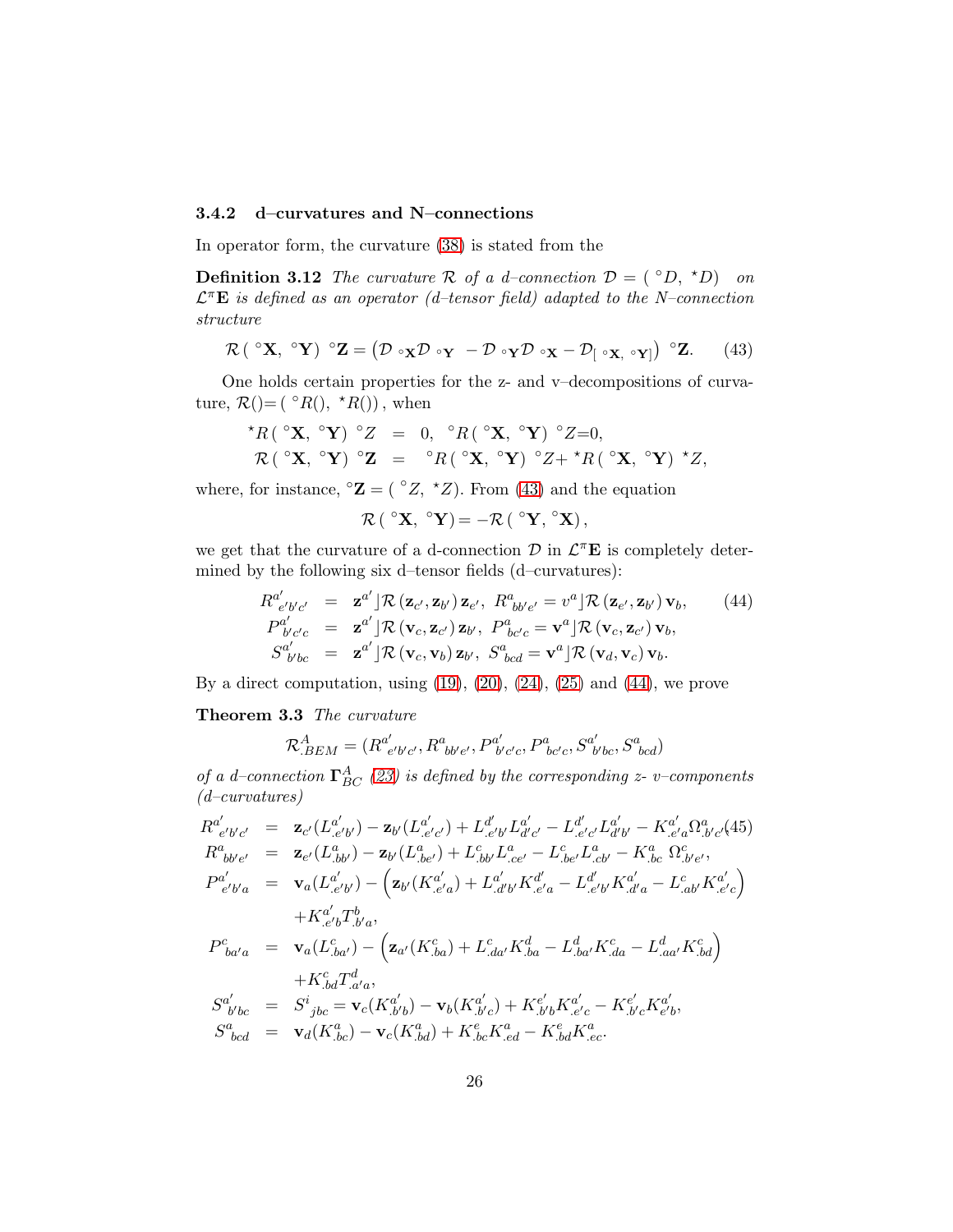The components of the Ricci d-tensor

$$
\mathbf{R}_{AB}\doteqdot\mathcal{R}^E_{\ ABE}
$$

with respect to a locally adapted frame [\(19\)](#page-17-0) has four h- v–components, **, where** 

$$
R_{a'b'} = R_{a'b'c'}^{c'}, \quad R_{a'a} = -{}^{2}P_{a'a} = -P_{a'b'}^{b'}.
$$
  
\n
$$
R_{aa'} = {}^{1}P_{aa'} = P_{aa'b}^{b}, \quad S_{ab} = S_{abc}^{c}.
$$
\n(46)

We point out that because, in general,  ${}^{1}P_{aa'} \neq {}^{2}P_{a'a}$  the Ricci d-tensor is non symmetric.<sup>[10](#page-26-0)</sup>

Having defined a d-metric of type [\(30\)](#page-21-2) in  $\mathcal{L}^{\pi}E$ , we can introduce the scalar curvature  $\overline{\mathcal{R}}$  of a d–connection  $\mathcal{D}$ ,

$$
\overleftarrow{\mathcal{R}} = \mathbf{g}^{AB} \mathbf{R}_{AB} = {}^{\circ}R + {}^{\star}S,
$$
\n(47)

where  $\partial R = g^{a'b'} R_{a'b'}$  and  $\Delta S = h^{ab} S_{ab}$  and define the distinguished form of the Einstein tensor (the Einstein d–tensor),

$$
\mathbf{G}_{AB} \doteq \mathbf{R}_{AB} - \frac{1}{2} \mathbf{g}_{AB} \overleftarrow{\mathcal{R}}.
$$
 (48)

The Ricci and Bianchi identities [\(39\)](#page-23-3) of d–connections are formulated in terms of z- and v–forms on vector bundle [\[28,](#page-71-3) [29\]](#page-71-4). In a similar form, by using operators on  $\mathcal{L}^{\pi} \mathbf{E}$ , we can formulate them in component form on Lie N–algebroids (we omit in this work such cumbersome formulas).

#### 3.5 Classes of d–connections

In this section, we analyze a set of linear connections and associated covariant derivations being important for modelling of mechanics and gravitational field interactions on Lie N–algebroids provided with anholonomic frame structure and generic off–diagonal metrics.

#### 3.5.1 The Levi–Civita connection and N–connections

By definition, the Levi–Civita connection  $\mathcal{L}^{\nabla} \mathbf{\Gamma}^{\mathcal{A}}_{BE}$  on  $\mathcal{L}^{\pi} \mathbf{E}$ , with coefficients

<span id="page-26-1"></span>
$$
\nabla_{\mathbf{\Gamma}_{ABE}} = \mathbf{e}_{\mathbf{g}}(\mathbf{c}_A, \nabla_E \mathbf{c}_B) = \mathbf{g}_{AF} \mathbf{\nabla}_{\mathbf{\Gamma}_{E}}^F,
$$
(49)

<span id="page-26-0"></span> $10$ We note that we consider such h- and v-splitting which are adapted to the Nconnection decomposition into subspaces as the Whitney sum: a h–component can not be transformed into a v–term and inversely.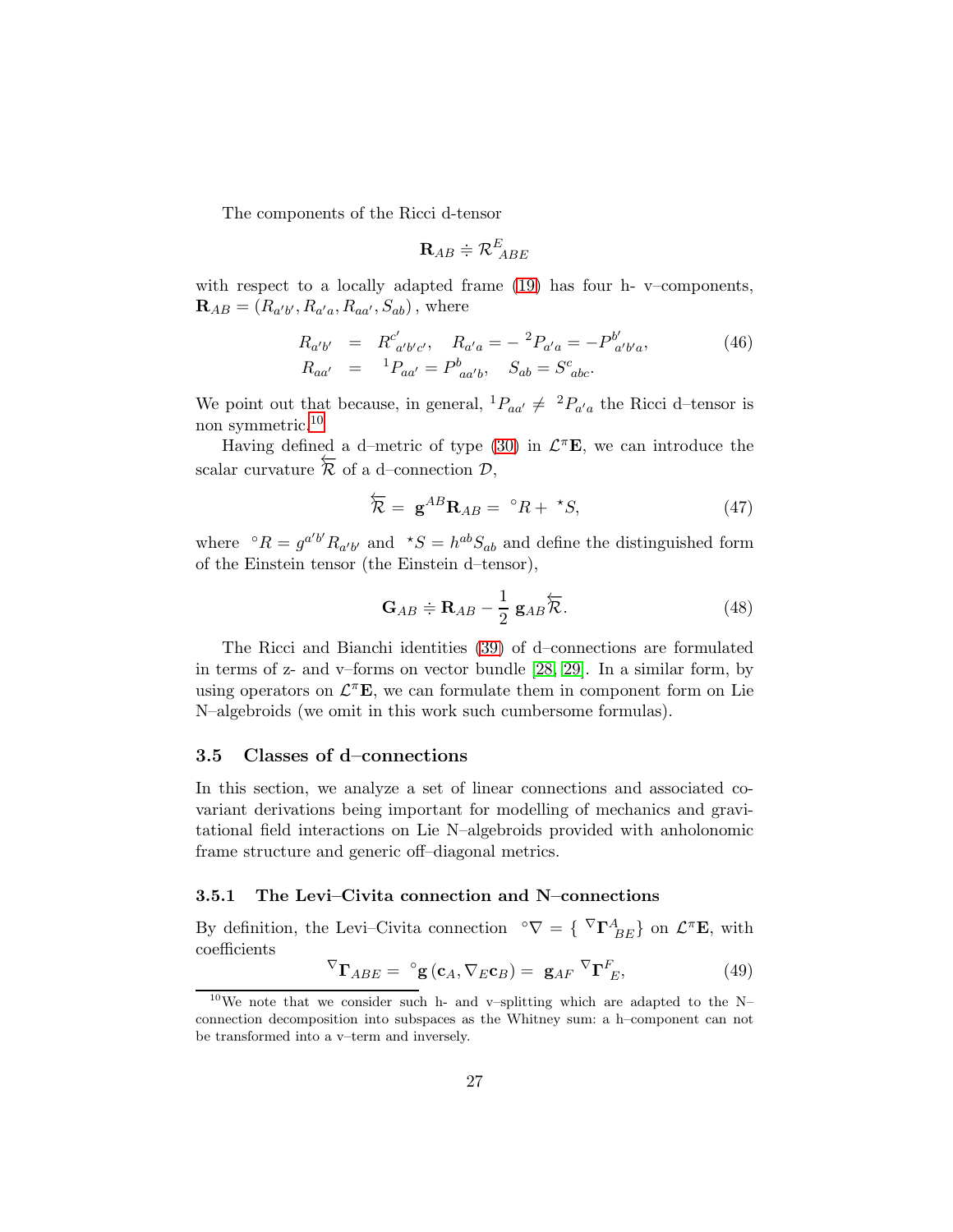is torsionless,

$$
\nabla \mathcal{T}^A \doteqdot \circ \nabla \mathbf{c}^A = d\mathbf{c}^A + \mathcal{T} \mathbf{\Gamma}^A_{BE} \wedge \mathbf{c}^B = 0,
$$

and metric compatible,  $\sqrt[\circ]{(}^{\circ}g) = 0$ . The formula [\(49\)](#page-26-1) states that the operator  $\circ \nabla$  can be considered on spaces provided with N–connection structure but this linear connection is not adapted to the N–connection splitting [\(71\)](#page-35-0), i. e. it is not a d–connection, see Definition [3.7](#page-19-1) (so, we do not use a 'boldfaced' symbol for the Levi–Civita connection). One holds

**Theorem 3.4** If a Lie N-algebroid  $\mathcal{L}^{\pi}E$  is provided with both N-connection <sup>•</sup>N and d–metric <sup>•</sup>g = {g<sub>AB</sub>} structures, there is a unique linear symmetric and torsionless connection  $\mathcal{O} = \{ \nabla_E \}$ , being metric compatible such that  $\nabla_E \mathbf{g}_{AB} = 0$  for  $\mathbf{g}_{AB} = (g_{a'b'}, h_{ab})$ , see [\(30\)](#page-21-2), with the coefficients

$$
\nabla_{\mathbf{\Gamma}_{ABE}} = \ {}^{\circ}\mathbf{g} \left( \mathbf{c}_A, \nabla_E \mathbf{c}_B \right) = \mathbf{g}_{AD} \ {}^{\nabla}\mathbf{\Gamma}_{BE}^D,
$$

where

<span id="page-27-1"></span>
$$
\nabla_{\mathbf{\Gamma}_{ABE}} = \frac{1}{2} [\mathbf{c}_{B} \mathbf{g}_{AE} + \mathbf{c}_{E} \mathbf{g}_{BA} - \mathbf{c}_{A} \mathbf{g}_{EB} \qquad (50)
$$

$$
+ \mathbf{g}_{AK} W_{EB}^{K} + \mathbf{g}_{BK} W_{AE}^{K} - \mathbf{g}_{EK} W_{BA}^{K}]
$$

with respect to N-adapted frames  $c_A$  [\(19\)](#page-17-0) and N-coframes  $c^A$  [\(20\)](#page-17-1), when the nonholonomy coefficients  $W_{AB}^K$  are defined by formulas [\(78\)](#page-37-0).

**Proof.** It is a straightforward calculation in order to verify the metricity and torsionless conditions with respect to nonholonomic frames, like it is given, for instance, in [\[37,](#page-72-10) [31\]](#page-71-11) for the case of (pseudo) Riemannian spaces. In our case the geometric objects and abstract indices are defined for a prolongated Lie N-algebroid  $\mathcal{L}^{\pi}E.$   $\square$ 

We can introduce the 1-form formalism and express

$$
^{\nabla}\mathbf{\Gamma}_{EA}=\ ^{\nabla}\mathbf{\Gamma}_{EAB}\mathbf{c}^{B}
$$

where

<span id="page-27-0"></span>
$$
\nabla_{\mathbf{\Gamma}} E_{A} = \frac{1}{2} \left[ \mathbf{c}_{E} \right] d\mathbf{c}_{A} - \mathbf{c}_{A} \left[ d\mathbf{c}_{E} - (\mathbf{c}_{E} \right] \mathbf{c}_{A} \left[ d\mathbf{c}_{B} \right] \wedge \mathbf{c}^{B} \right], \qquad (51)
$$

contains z- v-components,  $\nabla \mathbf{\Gamma}_{AB}^E = \begin{pmatrix} \nabla_L a'_b \end{pmatrix}$  $\mathcal{L}'_{b'c'}$ ,  $\nabla_{\substack{L^a_{bc'}}, \nabla_{\substack{K^a'\\b'}}$  $_{b^{\prime}c}^{\iota^{\prime}}, \ \nabla_{K^a_{\ bc}}\Big)$  , defined similarly to [\(24\)](#page-20-1) and [\(25\)](#page-20-1) but using the operator  $\nabla$ ,

$$
\nabla_{L^{a'}_{b'c'}} = (\nabla_{c'}\mathbf{z}_{b'}) \mathbf{z}^{a'}, \quad \nabla_{L^{a}_{b a'}} = (\nabla_{a'}\mathbf{v}_{b}) \mathbf{v}^{a},
$$
  
\n
$$
\nabla_{K^{a'}_{b'c}} = (\nabla_{c}\mathbf{z}_{b'}) \mathbf{z}^{a'}, \quad \nabla_{K^{a}_{bc}} = (\nabla_{c}\mathbf{v}_{b}) \mathbf{v}^{a}.
$$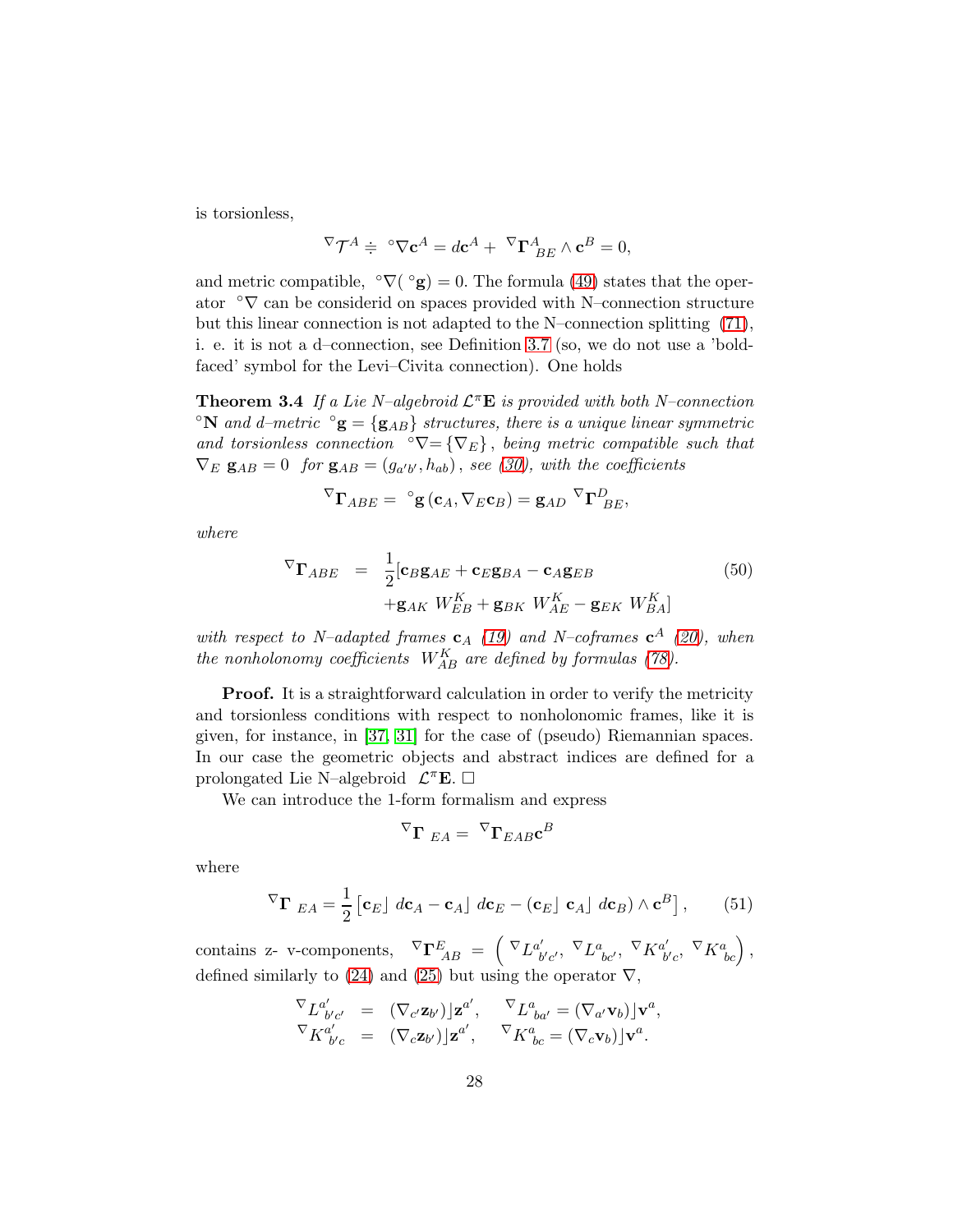In explicit form, the components  $L^{a'}_{\nabla}$  $\frac{a'}{\triangledown b'c'}, L^a_{\bigtriangledown ba'}, K^{a'}_{\bigtriangledown}$  $\frac{a'}{\nabla b'c}$  and  $K^a_{\nabla bc}$  are defined by the formula [\(51\)](#page-27-0), the N–adapted frame  $c_A$  and coframe  $c^B$  and a d– metric  $\circ$ **g** =  $(g_{a'b'}, h_{ab})$ .

# 3.5.2 The canonical d–connection and the Levi–Civita connection

We search a d–connection which is similar to the Levi–Civita connection satisfying the metricity conditions adapted to the N–connection and possessing some flexibility on existing of nontrivial d–torsion components.

**Proposition 3.4** There are metric d–connections  $\mathcal{D} = (^\circ D, ^\star D)$  in a Lie N-algebroid  $\mathcal{L}^{\pi} \mathbf{E}$ , see [\(22\)](#page-19-0), satisfying the metricity conditions if and only if

<span id="page-28-1"></span>
$$
{}^{\circ}D_{a'}g_{b'c'} = 0, \quad {}^{\star}D_{a}g_{b'c'} = 0, \quad {}^{\circ}D_{a'}h_{ab} = 0, \quad {}^{\star}D_{a}h_{ab} = 0. \tag{52}
$$

A proof consists from an explicit example:

**Definition 3.13** The canonical d-connection  $\widehat{\mathcal{D}} = \left( \begin{array}{c} \circ \widehat{D}, \end{array} \right)$  , equivalently  $\widehat{\mathbf{\Gamma}}^{E}_{\;\;A}=\widehat{\mathbf{\Gamma}}^{E}_{\;\;AB}\mathbf{c}^{B},\;is\;defined\;by\;the\;h\!-v\!-components$ 

$$
\widehat{\Gamma}^{E}_{\ AB} = \left( \widehat{L}^{a'}_{b'c'}, \widehat{L}^{a}_{bc'}, \widehat{K}^{a'}_{b'c}, \widehat{K}^{a}_{bc} \right),
$$

where

<span id="page-28-0"></span>
$$
\begin{split}\n\widehat{L}_{b'c'}^{a'} &= \frac{1}{2} g^{a'e'} \left( \mathbf{z}_{c'} g_{b'e'} + \mathbf{z}_{b'} g_{c'e'} - \mathbf{z}_{e'} g_{b'c'} \right), \\
\widehat{L}_{bc'}^{a} &= \mathbf{v}_b \left( N_{c'}^{a} \right) + \frac{1}{2} h^{ac} \left( \mathbf{z}_{c'} h_{bc} - \mathbf{v}_b \left( N_{c'}^{d} \right) h_{dc} - \mathbf{v}_c \left( N_{c'}^{d} \right) h_{db} \right), \\
\widehat{K}_{b'c}^{a'} &= \frac{1}{2} g^{a'e'} \mathbf{v}_c g_{e'b'}, \\
\widehat{K}_{bc}^{a} &= \frac{1}{2} h^{ad} \left( \mathbf{v}_c h_{bd} + \mathbf{v}_b h_{cd} - \mathbf{v}_d h_{bc} \right).\n\end{split}
$$
\n(53)

satisfying the torsionless conditions for the c-subspace and v-subspace, respectively,  $\widehat{T}_{b^{\prime}c}^{a^{\prime}}$  $\hat{f}_{b'c'}^{a'}=0$  and  $\hat{T}_{bc}^{a}=0$ .

By straightforward calculations with [\(53\)](#page-28-0) we can verify that the conditions [\(52\)](#page-28-1) are satisfied and that the d–torsions are really subjected to the conditions  $\hat{T}_{b'c}^{a'}$  $\hat{b}^{a'}_{b'c'} = 0$  and  $\hat{T}^a_{bc} = 0$  (see section [3.4\)](#page-23-4)). We emphasize that the canonical d–torsion posses nonvanishing torsion components,

$$
\begin{array}{rcl}\n\widehat{T}^{a}_{,b'c'} & = & -\widehat{T}^{a}_{,c'b'} = \Omega^{a}_{,b'c'}, \quad \widehat{T}^{b'}_{a'a} = -\widehat{T}^{b'}_{aa'} = \widehat{K}^{b'}_{,a'a}, \\
\widehat{T}^{a}_{,bb'} & = & -\widehat{T}^{a}_{,b'b} = \mathbf{v}_b \ \left(N^{a}_{\ b'}\right) - \widehat{L}^{a}_{,bb'}\n\end{array}
$$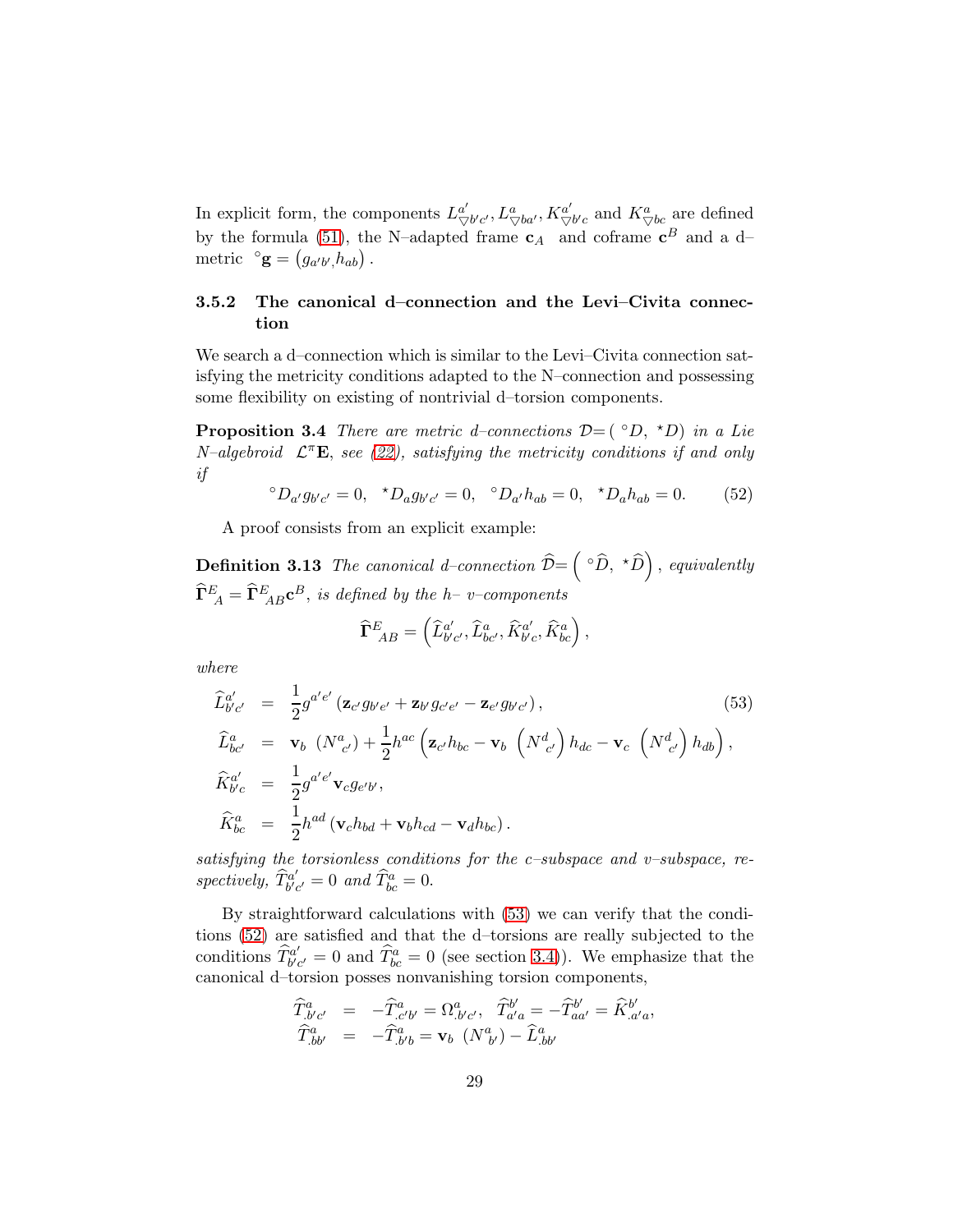which reflects a nontrivial anholonmic frame structure on Lie N–algebroids.

**Proposition 3.5** The components of the Levi–Civita connection  $\Gamma_{\bigtriangledown BA}^E$  and the components of the canonical d–connection  $\widehat{\Gamma}^{E}_{BA}$  are related by formulas

<span id="page-29-0"></span>
$$
\Gamma^{E}_{\nabla BA} = \left( \widehat{L}^{a'}_{b'c'}, \widehat{L}^{a}_{bb'} - \mathbf{v}_b \left( N^a_{b'} \right), \widehat{K}^{a'}_{b'c} + \frac{1}{2} g^{a'e'} \Omega^a_{b'e'} h_{ca}, \widehat{K}^a_{bc} \right), \tag{54}
$$

where  $\Omega_{a'b'}^a$  is the N-connection curvature [\(69\)](#page-35-1).

The proof follows from an explicit calculus with respect to the N– adapted frame  $(19)$  and N–adapted coframe  $(20)$  in  $(50)$  (equivalently, in [\(51\)](#page-27-0)) and re–groupation of the components as to distinguish the z- and v– components [\(53\)](#page-28-0) for  $\mathbf{g}_{AB} = (g_{a'a'}, h_{ab})$ .

#### 3.5.3 The set of metric d–connections

Let us define the set of all possible metric d–connections, satisfying the conditions [\(52\)](#page-28-1) and being constructed only form  $g_{a'b'}$ ,  $h_{ab}$  and  $N^a_{a'}$  and their partial derivatives. Such d–connections satisfy the conditions for d– torsions that  $T^{a'}_{b'}$  $b'_{b'c'} = 0$  and  $T^a_{bc} = 0$  and can be generated by two procedures of deformation of the connection

$$
\begin{array}{ccc}\n\widehat{\mathbf{\Gamma}}^{E}_{AB} & \rightarrow & [^{K]} \mathbf{\Gamma}^{E}_{\ \ LAB} = \mathbf{\Gamma}^{E}_{\ AB} + \mathbf{Z}^{E}_{\ AB}, \\
\text{or} & \rightarrow & [^{M]} \mathbf{\Gamma}^{\gamma}_{\ \alpha\beta} = \widehat{\mathbf{\Gamma}}^{\gamma}_{\ \alpha\beta} + \ [^{M]} \mathbf{Z}^{\gamma}_{\ \alpha\beta}.\n\end{array}
$$

Theorem 3.5 Every deformation d–tensor (equivalently, distorsion, or deflection)

$$
\mathbf{Z}^{E}_{AB} = \{ Z^{a'}_{b'c'} = \frac{1}{2} g^{a'e'} \circ D_{b'} g_{e'c'}, \ Z^{a}_{bb'} = \frac{1}{2} h^{ac} \circ D_{b'} h_{cb},
$$
  

$$
Z^{b'}_{a'a} = \frac{1}{2} g^{b'e'} \star D_{a} g_{e'a'}, \ Z^{a}_{bc} = \frac{1}{2} h^{ad} \star D_{c} h_{db} \}
$$

transforms a d-connection  $\Gamma_{AB}^E = \left(L_{b'}^{a'}\right)$  $_{b^{\prime}c^{\prime}}^{a^{\prime}},L_{bc^{\prime}}^{a},K_{b^{\prime}c^{\prime}}^{a^{\prime}}$  $\left(\begin{smallmatrix} a' \ b'c \end{smallmatrix}\right)$  [\(23\)](#page-20-0) into a metric d–connection

$$
^{[K]}\Gamma^{E}_{\ AB} = \left( L^{a'}_{b'c'} + Z^{a'}_{b'c'}, L^{a}_{bc'} + Z^{a}_{\ bc'}, K^{a'}_{b'c} + Z^{a'}_{\ b'a}, C^{a}_{bc} + Z^{a}_{\ bc} \right).
$$

**Proof.** The proof consists from a straightforward verification that the conditions [\(52\)](#page-28-1) are satisfied for  ${}^{[K]}\mathcal{D} = \{ {}^{[\mathbf{K}]} \tilde{\mathbf{\Gamma}}^{\mathbf{E}}_{\mathbf{AB}} \}$  and  $\mathbf{g}_{AB} = (g_{a'b'}, h_{ab})$ . We note that this metrization procedure contains additional covariant derivations of the d–metric coefficients, defined by arbitrary d–connection, not only N–adapted derivatives of the d–metric and N–connection coefficients as in the case of the canonical d–connection.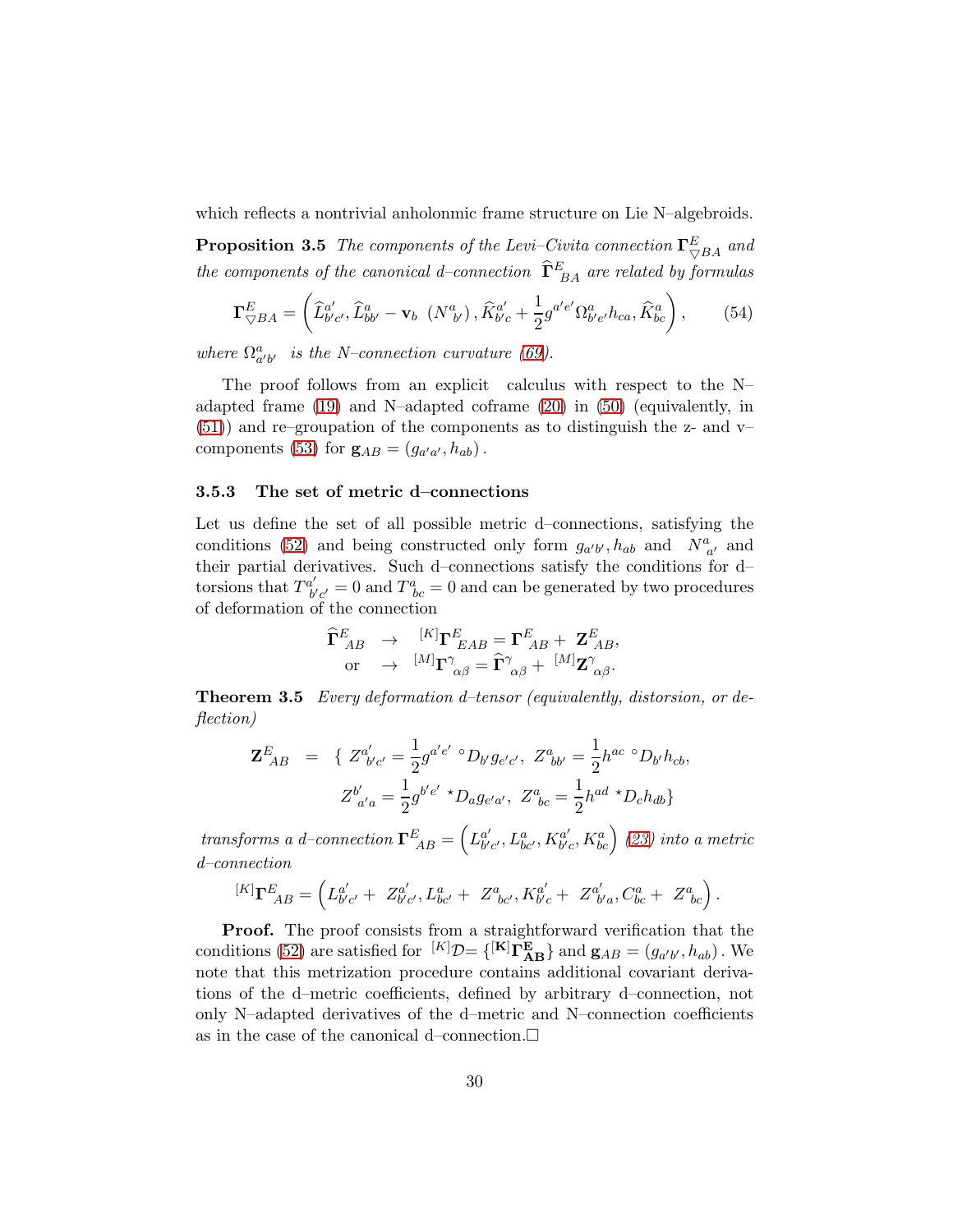**Theorem 3.6** For a fixed d-metric structure [\(30\)](#page-21-2),  $\mathbf{g}_{AB} = (g_{a'b'}, h_{ab})$ , on a Lie N–algebroid  $\mathcal{L}^{\pi} \mathbf{E}$ , the set of metric d–connections

$$
^{[M]}\mathbf{\Gamma}_{AB}^{E}=\widehat{\mathbf{\Gamma}}_{AB}^{E}+\,\,^{[M]}\mathbf{Z}_{\,AB}^{E}
$$

is defined by the deformation d–tensor

$$
\begin{array}{lll} {}^{[M]}{\bf Z}^{E}_{AB} & = & \left\{ \begin{array}{ll} {}^{[M]}Z^{a'}_{\;\; b'c'} = \; {}^{[-]}O^{l'a'}_{c'm'}Y^{m'}_{l'b'}, \; \, {}^{[M]}Z^{a}_{\;\; bc'} = \; {}^{[-]}O^{ea}_{bd}Y^{m}_{ec'}, \, \\ {}^{[M]}Z^{a'}_{\;\; b'a} = \; {}^{[+]}O^{m'a'}_{b'k'}Y^{k'}_{m'a}, \; {}^{[M]}Z^{a}_{\;\; bc} = \; {}^{[+]}O^{ea}_{bd}Y^{d}_{ec} \right\} \end{array} \end{array}
$$

where the so–called Obata operators are

$$
{}^{[\pm]}O_{c'm'}^{l'a'} = \frac{1}{2} \left( \delta_{c'}^{l'} \delta_{m'}^{a'} \pm g_{c'm'} g^{l'a'} \right) \text{ and } {}^{[\pm]}O_{bd}^{ea} = \frac{1}{2} \left( \delta_b^e \delta_d^a \pm h_{bd} h^{ea} \right)
$$

and  $Y_{l'b'}^{m'}$ ,  $Y_{ec'}^m$ ,  $Y_{m'c}^k$ ,  $Y_{ec}^d$  are arbitrary d-tensor fields.

Proof. The proof consists from a direct verification of the fact that the conditions [\(52\)](#page-28-1) are satisfied on  $\mathcal{L}^{\pi} \mathbf{E}$  for  $^{[M]}\mathcal{D} = \{^{[M]}\Gamma^{E}_{AB}\}$ . We note that the relation [\(54\)](#page-29-0) between the Levi–Civita and the canonical d–connection is a particular case of  $^{[M]}Z_{AB}^E$ , when  $Y_{l'b'}^{m'}$ ,  $Y_{ec'}^m$  and  $Y_{ec}^d$  are zero, but  $Y_{m'c}^{k'}$  is taken to have  $\left[ + \right]O_{a'b'}^{m'c'}$  $\frac{m'c'}{a'b'} Y^{b'}_{m'c} = \frac{1}{2}$  $\frac{1}{2}g^{c'b'}\Omega_{a'b'}^{a'b'}h_{ca}$ . $\square$ 

# 4 N–Connections, Geometric Mechanics and Lie Algebroids

The general idea on geometrization of mechanics on the tangent /cotangent bundle and/or on Lie algebroids is that a regular (for simplicity) Lagrangian, or Hamiltonian, define the fundamental geometric objects of the model. There were elaboratede two general approaches: In the first one, the basic geometric constructions are derived from the so–called Poincaré– Cartan 1-form, the Poincaré–Cartan 2-form and the energy function (see [\[1,](#page-69-6) [20\]](#page-70-12)) permitting us to geometrize the Euler–Lagrange equations in terms of the (pre-) sympletic geometry. In the second approach, there are emphasized the (semi) spray configuration and associated N–connection, canonical metric and linear connection, almost complex/sympletic ... structures, all adapted to a N–connection (see [\[30\]](#page-71-5)). In this Section, we state the main results and outline the proofs for Lie algebroid constructions in the second approach to geometrization of mechanics and classical field theory. We refer to  $[64, 8, 14, 19]$  $[64, 8, 14, 19]$  $[64, 8, 14, 19]$  $[64, 8, 14, 19]$  and  $[28, 29, 48]$  $[28, 29, 48]$  $[28, 29, 48]$  for respective details and proofs on algebroid geometrization of the Euler–Lagrange equations and N–connections on the tangent bundle, i.e. to details on the first approach.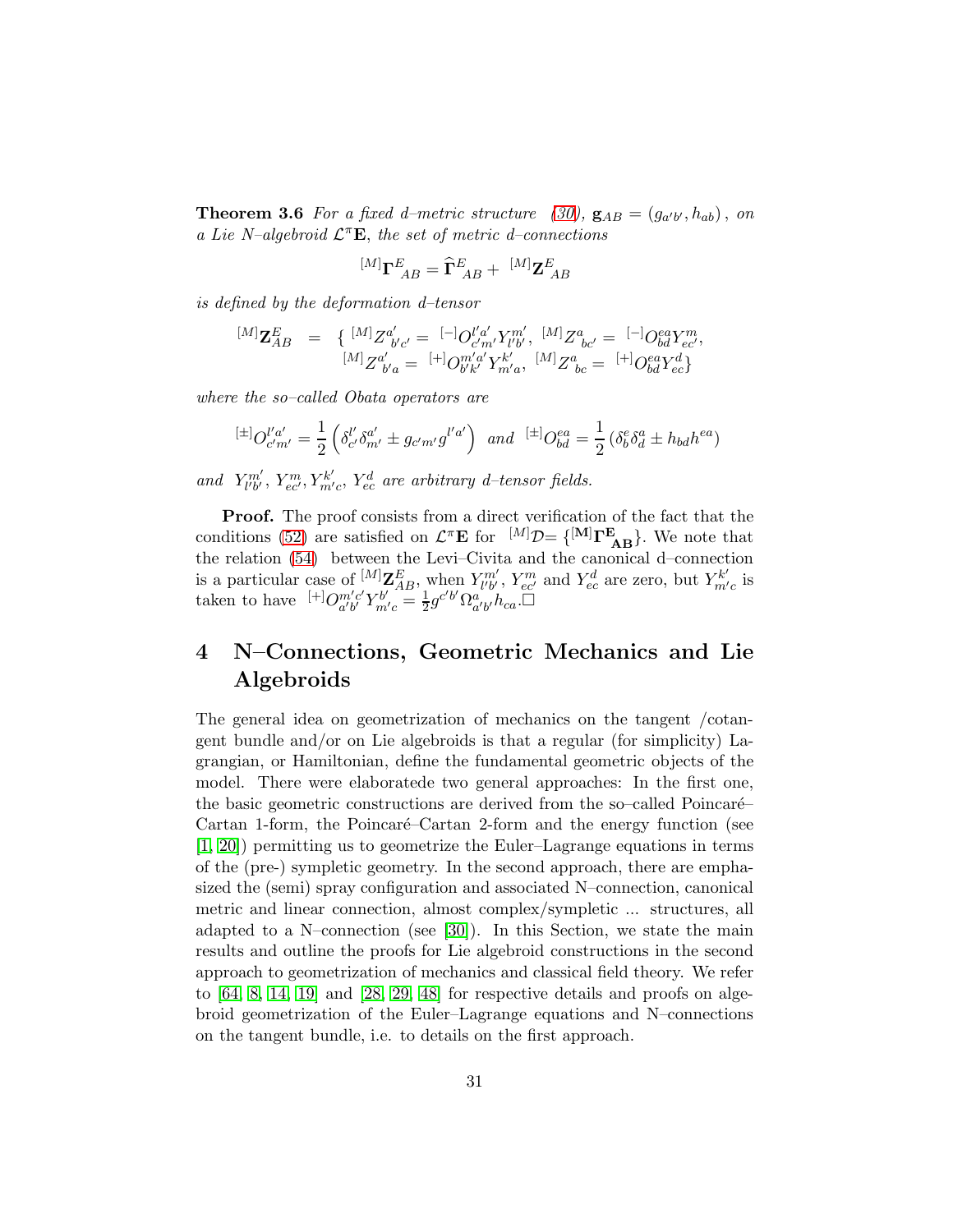# 4.1 Lie algebroids, vector bundles, and the Lagrange formalism

Let  $TM \doteq T M \setminus \{0\}$ , dim  $M = n$ , where  $\{0\}$  means the null section of the tangent bundle  $\tau_M : TM \to M$ , and  $L : TM \to \mathbb{R}$  be a Lagrangian function. Fixing the local coordinates  $(x^i, y^i)$ , the elements of the Hessian are defined

$$
L_{g_{ij}} \doteq \frac{1}{2} \frac{\partial^2 L}{\partial y^i \partial y^j},\tag{55}
$$

when, for simplicity, we consider that the regularity condition is satisfied, i. e.  $rank\left(\begin{matrix} L_{g_{ij}} \end{matrix}\right) = n$ . We shall also use the matrix  $\left(\begin{matrix} L_{g}^{ij} \end{matrix}\right)$  inverse to  $\left(\begin{matrix} L_{g_{ij}} \end{matrix}\right)$ .

**Definition 4.1** A Lagrange space is a pair  $L^n = (M, L)$  defined by a regular Lagrangian  $L(x^i, y^k)$  for which  $^Lg_{ik}$  is of constant signature on  $\widetilde{TM}$ .

We can elaborate a similar construction on a Lie algebroid  $A$  with  $\pi$ :  $E \to M$  and  $\pi_{\pi}: \mathcal{L}^{\pi}E \to E$  for a Lagrangian  $l: E \to \mathbb{R}$  which defines a Lagrange fundamental function  $l(x, u)$  on  $E \doteq E/\{0\}E$ , where  $\{0\}E$  is the null section of the vector bundle  $\pi : E \to M$ , with

<span id="page-31-0"></span>
$$
{}^{l}g_{ab} \doteq \frac{1}{2} \frac{\partial^2 l}{\partial u^a \partial u^b},\tag{56}
$$

being nondegenerate, i. e.  $rank\left(\frac{l_{gab}}{l}\right) = m$ , where m is the dimension of the typical fiber of  $E$ , and of constant signature.

**Definition 4.2** A Lagrange algebroid is a pair  $LA = (E, l)$  defined by a regular Lagrangian  $l(x^i, u^a)$  for which  ${}^l g_{ab}$  is of constant signature on  $\widetilde{E}$ .

Let us define the basic geometric objects necessary for a geometrization of the Euler–Lagrange equations in the usual context (see, for instance,  $[19, 20]$  $[19, 20]$ :

1. The Poincaré–Cartan 1–form

$$
\theta_L \doteqdot S^*(dL) = \hat p_i dx^i,
$$

where  $S$  is the vertical endomorphism on  $TM$ , and the generalized momenta is

$$
\hat{p}_i = \frac{\partial L}{\partial y^i}.
$$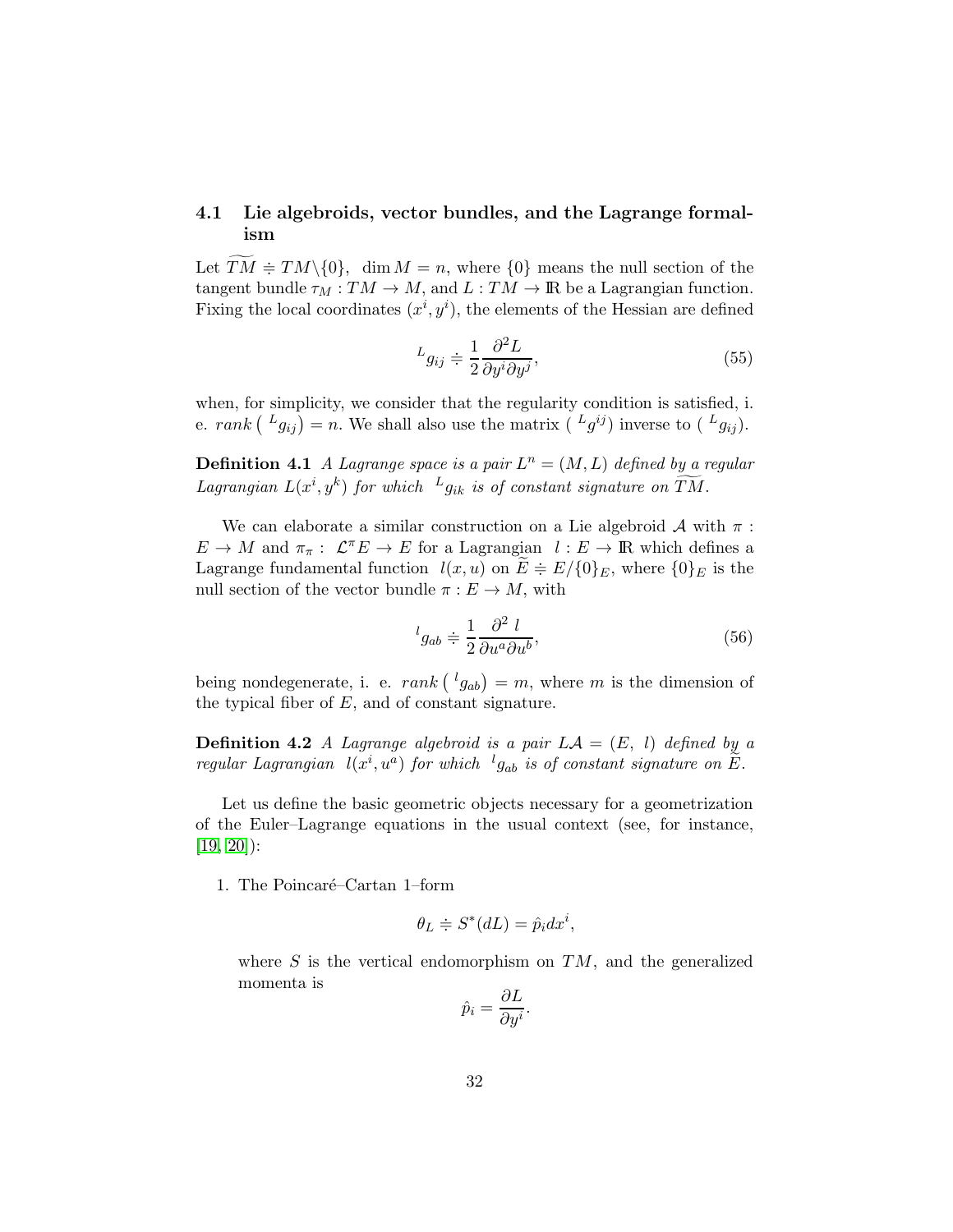2. The Poincaré–Cartan 2-form  $\omega_L \doteqdot -d\theta_L$ ,

$$
\omega_L = 2 \, {}^Lg_{ij} dy^i \wedge dx^j + \frac{\partial^2 L}{\partial y^i \partial x^j} dx^j \wedge dx^i = dx^i \wedge d\hat{p}_i.
$$

3. The energy function

$$
E_L \doteqdot C_M L - L = y^i \hat{p}_i - L,
$$

where  $\Delta = y^i \partial / \partial y^i$  is the Liouville vector field on TM.

A vector field  $\xi$  on  $TM$  is said to be a second order differential equation (SODE, or a semispray) if  $S\xi = \Delta$ . This allows us to express

$$
\xi = y^i \frac{\partial}{\partial x^i} + \xi^i(x, y) \frac{\partial}{\partial y^i}.
$$

A curve  $\gamma$ :  $\mathbb{R} \to M$ , parametrized  $\gamma(t) = \{x^{i}(t)\}\text{, with the canonical }$ extension to TM,  $\dot{\gamma}(t) \doteq d\gamma/dt = \{x^{i}(t), y^{i}(t)\}\text{, is a solution of the SODE }\xi$ if and only if it is satisfied the equation

$$
\frac{d^2x^i}{dt^2} = \xi^i(t, x^i, \frac{dx^i}{dt})
$$

for  $y^i = dx^i/dt$ , that is, if  $\dot{\gamma}$  is an integral curve of  $\xi$ .

The introduced geometric objects can be redefined for a Lie algebroid  $\mathcal{L}^{\pi}E$  and its dual  $\mathcal{L}^{\pi}E^*$  (see [\[23,](#page-71-2) [14\]](#page-70-2) for an intrinsic definition).

1. The Poincaré–Cartan 1–section

$$
\theta_l \doteqdot {}^{\pi} S^*(d^E l) = {}^l \hat{p}_a \mathbf{c}^a \in Sec\left((\mathcal{L}^{\pi} E)^*\right), \tag{57}
$$

where the general momenta is

$$
{}^{l}\hat{p}_a \doteqdot \frac{\partial l}{\partial u^a}.
$$

2. The Poincaré–Cartan 2-section  $\omega_l \doteqdot -d^{\mathcal{L}}\theta_l$ ,

$$
\omega_l = 2^l g_{ab} \mathbf{z}^a \wedge \mathbf{v}^b + \left(\frac{1}{2}^l \hat{p}_e C_{ab}^e - \rho_a^j \frac{\partial^2 l}{\partial u^b \partial x^j}\right) \mathbf{z}^a \wedge \mathbf{z}^b. \tag{58}
$$

3. The energy function

$$
E_l \doteqdot {}^{\pi} \Delta(l) - l = {}^l \hat{p}_a u^a - l. \qquad (59)
$$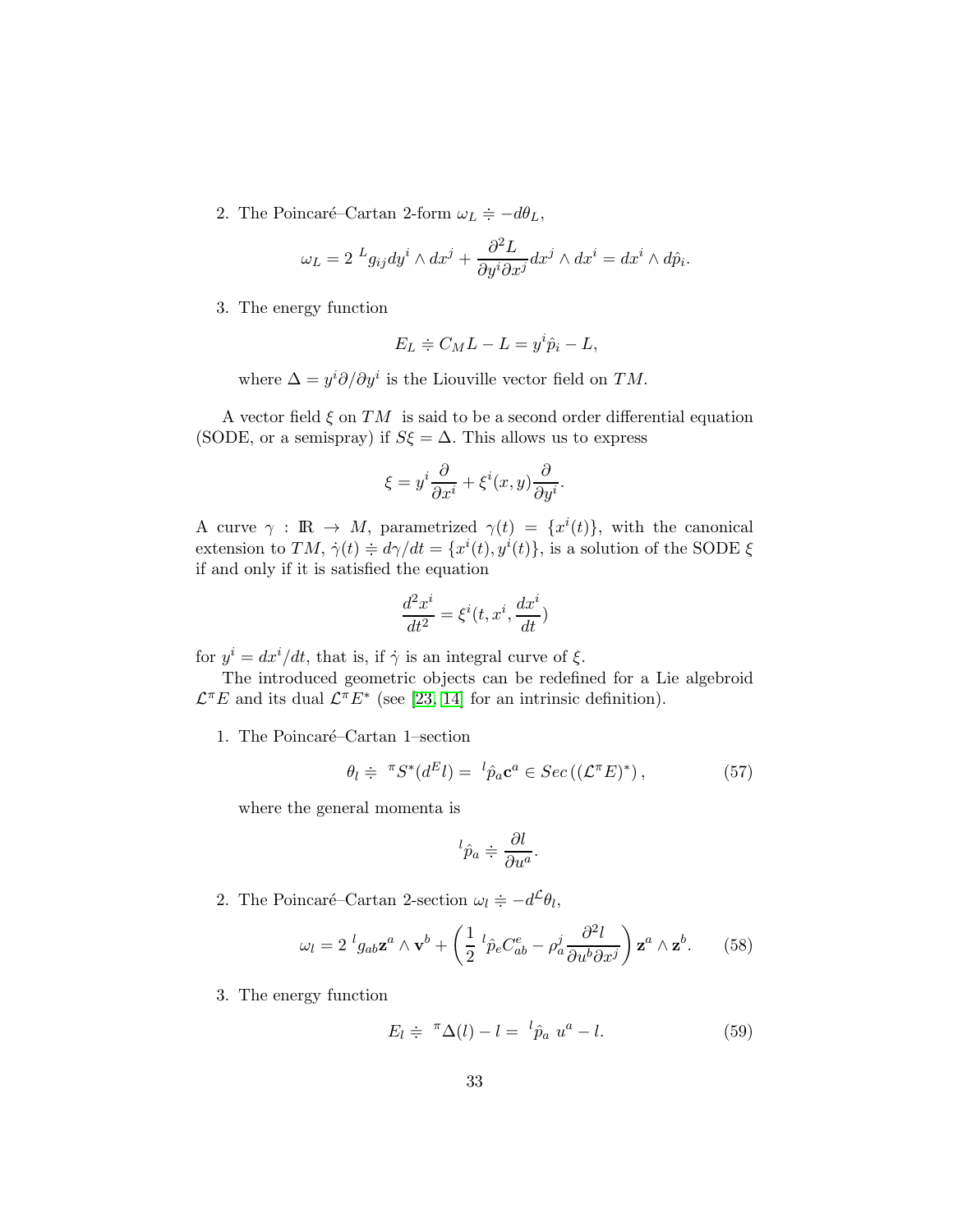We shall use additional "algebroid" labels like " $\circ$ ", " $l$ ",... (on the left and right, upper or lower ones, for convenience) for certain algebroid constructions if it would be necessary to distinguish them from some geometric objects on the vector/tangent bundle spaces.

In an intrinsic way, the variational Euler–Lagrange equations [\[23\]](#page-71-2) can be geometrized in terms of the introduced three geometrical objects, respectively, on  $\widetilde{TM}$  or on  $\mathcal{L}^{\pi}E$ . One holds:

**Theorem 4.1** a) For any regular Lagrangian L, there is a unique SODE, which is called the Euler–Lagrange vector field:

$$
\xi_L = y^i \frac{\partial}{\partial x^i} + \frac{1}{2} \ \ ^Lg^{ik}(\frac{\partial L}{\partial x^k} - y^j \frac{\partial^2 L}{\partial x^j \partial y^k}) \frac{\partial}{\partial y^i}
$$

on TM such that

 $i_{\Gamma_L}\omega_L = dE_L$ 

and its solutions are solutions of the Euler–Lagrange equations

<span id="page-33-0"></span>
$$
\frac{d}{dt}\left(\frac{\partial L}{\partial y^i}\right) - \frac{\partial L}{\partial x^i} = 0\tag{60}
$$

and  $y^i = \dot{x}^i$ ;

b) For any regular Lagrangian l, there is a unique SODE, which is called the Euler–Lagrange section:

$$
\xi_l = u^a \mathbf{c}_a + \frac{1}{2} \,^l g^{ab} (\rho_b^i \frac{\partial l}{\partial x^i} - \rho_c^i u^c \frac{\partial^2 l}{\partial x^i \partial u^b} + u^c C^e_{cb} \frac{\partial l}{\partial u^e}) \mathbf{v}_a
$$

on  $\mathcal{L}^{\pi}E$  such that

$$
i_{\Gamma_l}\omega_l = d^{\mathcal{L}}E_l
$$

and its solutions are solutions of the Euler–Lagrange equations

<span id="page-33-1"></span>
$$
\frac{d}{dt}\left(\frac{\partial l}{\partial u^a}\right) - \rho_a^i \frac{\partial l}{\partial x^i} + C^e_{ab} u^a \frac{\partial l}{\partial u^e} = 0 \tag{61}
$$

for

<span id="page-33-2"></span>
$$
\dot{x}^i = \rho_b^i u^b. \tag{62}
$$

**Proof.** The proof of the results equivalent to the part b) of the Theorem is considered in [\[14,](#page-70-2) [23\]](#page-71-2). It transforms into a usual one for the geometric mechanics if the trivial Lie algebroid structures are considered on TM.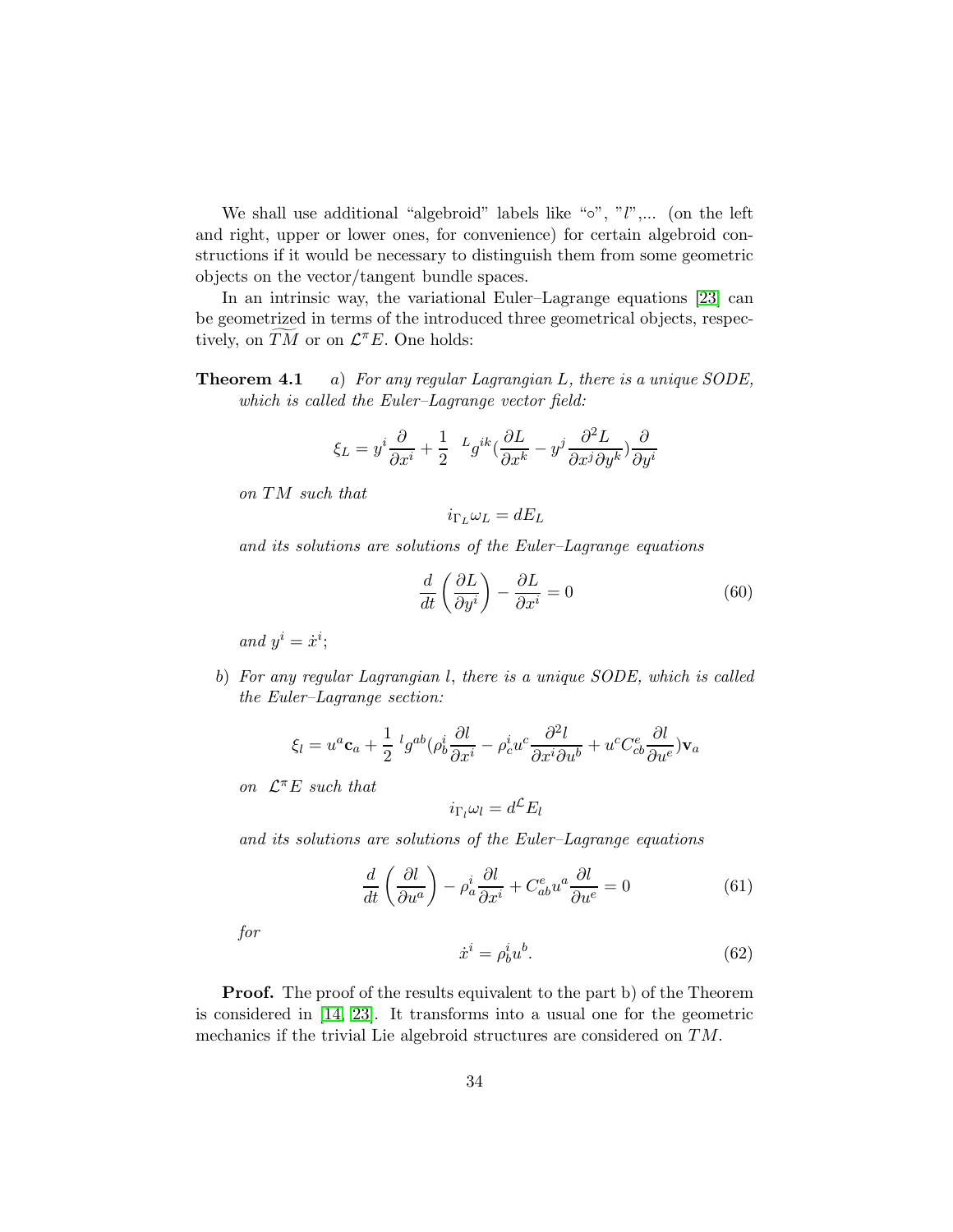# 4.2 Geometric structures defined by Lagrangians

A Lagrange space also defines another important geometric objects and structures (see [\[30\]](#page-71-5) and references therein, for more details).

# 4.2.1 The Euler–Lagrange equations as 'nonlinear' geodesic equations

For certain purposes of geometric mechanics, it is enough to consider that the solutions of the Euler–Lagrange equations are defined by a set of nonlinear geodesic equations.

**Theorem 4.2** The Euler–Lagrange equations a) [\(60\)](#page-33-0) and b) [\(61\)](#page-33-1) are equivalent to the corresponding 'nonlinear' geodesic equations

a) on Lagrange spaces,

<span id="page-34-4"></span>
$$
\frac{dy^{i}}{dt} + 2 L G^{i}(x^{k}, y^{j}) = 0
$$
\n(63)

where

<span id="page-34-3"></span>
$$
2^{L}G^{i}(x^{k},y^{k}) = \frac{1}{2}^{L}g^{ij}\left(\frac{\partial^{2}L}{\partial y^{i}\partial x^{k}}y^{k} - \frac{\partial L}{\partial x^{i}}\right),
$$
(64)

and

b) on Lagrange algebroids,

<span id="page-34-2"></span>
$$
\frac{du^a}{dt} + 2 \, ^lG^a(x^k, u^a) = 0 \tag{65}
$$

where

<span id="page-34-1"></span>
$$
2^{l}G^{a}(x^{k},u^{b}) = \frac{1}{2}^{l}g^{ab}\left(\frac{\partial^{2}l}{\partial u^{b}\partial x^{i}}\rho_{c}^{i}u^{c} - C_{bc}^{e}u^{c}\frac{\partial l}{\partial u^{e}} - \rho_{b}^{i}\frac{\partial l}{\partial x^{i}}\right) \tag{66}
$$

**Proof.** The proof of part b) of this theorem follows from a straightforward computation

<span id="page-34-0"></span>
$$
\frac{d}{dt}\left(\frac{\partial l}{\partial u^a}\right) = \frac{\partial^2 l}{\partial u^a \partial x^i} \frac{dx^i}{dt} + \frac{\partial^2 l}{\partial u^a \partial u^b} \frac{du^b}{dt},
$$
\n
$$
= \frac{\partial^2 l}{\partial u^a \partial x^i} \rho_b^i u^b + 2^l g_{ab} \frac{du^b}{dt},
$$
\n(67)

where we have taken into account the formulas  $(56)$  and  $(62)$ . Introducing the [\(67\)](#page-34-0) into the Euler–Lagrange equations [\(61\)](#page-33-1) and re–grouping the terms in order to emphasize the value [\(66\)](#page-34-1), we obtain the formula [\(65\)](#page-34-2). The proof of the part  $a$ ) may be considered as a trivial limit for the Lie algebroid structures on TM, which is outlined in explicit form in Refs. [\[28,](#page-71-3) [30\]](#page-71-5).  $\Box$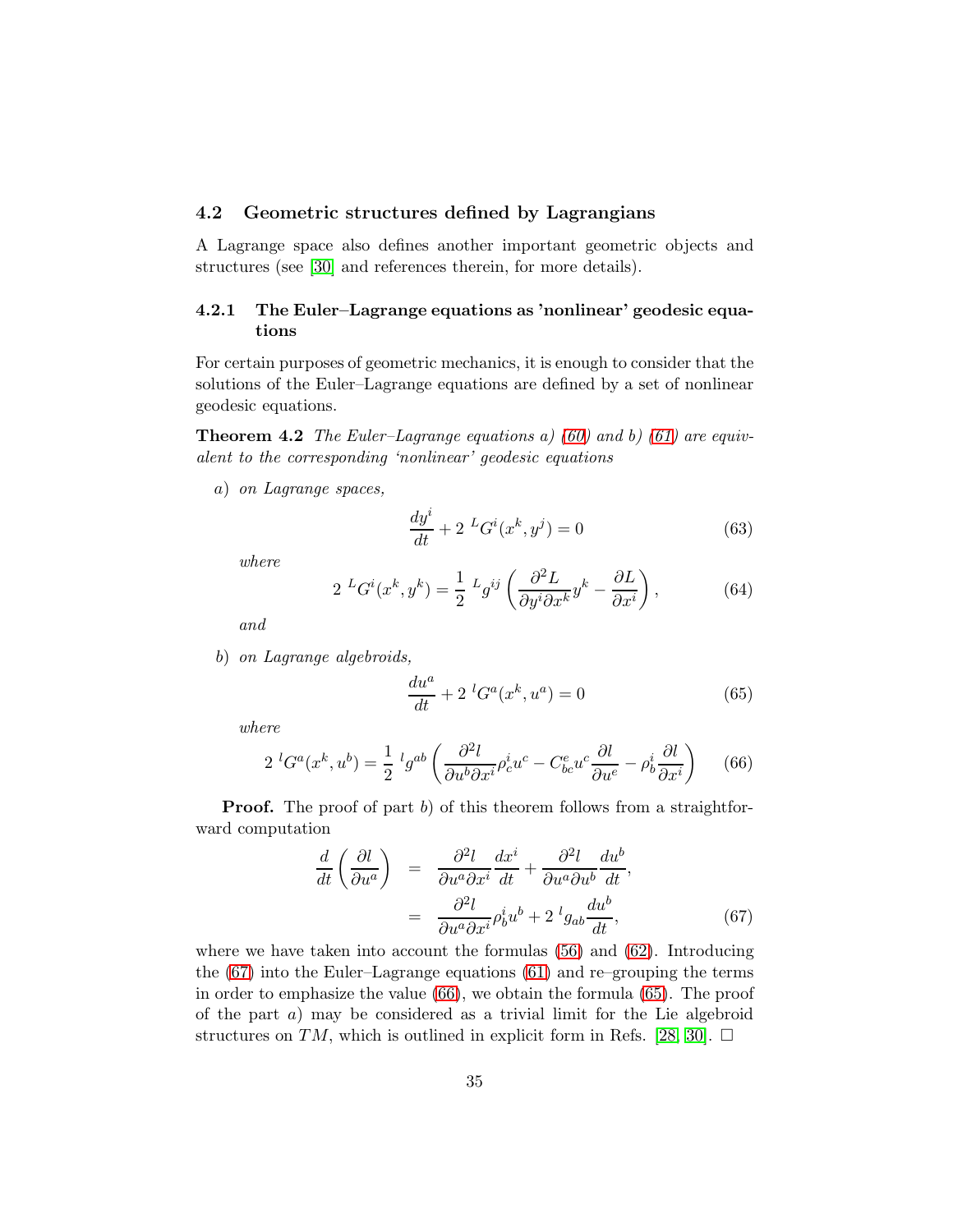### 4.2.2 Canonical semispray and N–connection

The semisprays of the previous nonlinear geodesic equations are related to a fundamental geometric object, the N–connection defined canonically by the Lagrangian.

**Theorem 4.3** The coefficients a)  ${}^LG^i(x^k, y^k)$  [\(64\)](#page-34-3) and b)  ${}^lG^a(x^k, u^b)$ [\(66\)](#page-34-1) define respectively:

a) the solutions of both type equations [\(60\)](#page-33-0) and [\(63\)](#page-34-4) as paths of the canonical semispray

$$
\xi_L = y^i \frac{\partial}{\partial x^i} - 2 \, {}^L G^i \frac{\partial}{\partial y^i}
$$

and the canonical N–connection structure on Lagrange space,

$$
{}^{L}N^{i}{}_{j} \doteq \frac{\partial L G^{i}(x,y)}{\partial y^{i}},\tag{68}
$$

and

b) the solutions of both type equations  $(61)$  and  $(65)$  as paths of the canonical semispray

$$
\xi_l = u^a \rho_a^i \frac{\partial}{\partial x^i} - 2 \, {}^l G^a \frac{\partial}{\partial u^a}
$$

and the canonical N–connection structure on Lagrange algebroid,

<span id="page-35-1"></span>
$$
{}^{l}N^{a}_{\ b} \doteq \frac{\partial \ {}^{l}G^{a}(x,u)}{\partial u^{b}}.\tag{69}
$$

**Proof.** The idea to proof the part  $a$ ) of this theorem is to show that the coefficients  $^L N_j^i$  define a local distribution of h- and v-subspaces,  $hT_xM$ and  $vT_xM$ , for any point  $x \in M$ . Unifying the construction on all points,  $\bigcup_{x}$ , we get a global splitting on  $TTM$ , i. e. a Whitney sum,

$$
TTM = hTM \oplus vTM, \tag{70}
$$

as a nonintegrable distribution (nonholonomic structure) into horizontal (h) and vertical  $(v)$  subspaces. This is equivalent to the definition of N–connection, see, for instance, [\[28,](#page-71-3) [29\]](#page-71-4) and the discussion in next Section, related to the formula [\(9\)](#page-12-1) when  $E = TM$ . The proof of the part b) is related to a similar proof (via local distributions and their globalization) of existence of a Whitney sum decomposition

<span id="page-35-0"></span>
$$
\mathcal{L}^{\pi} E = h \ \mathcal{L}^{\pi} E \oplus v \ \mathcal{L}^{\pi} E \tag{71}
$$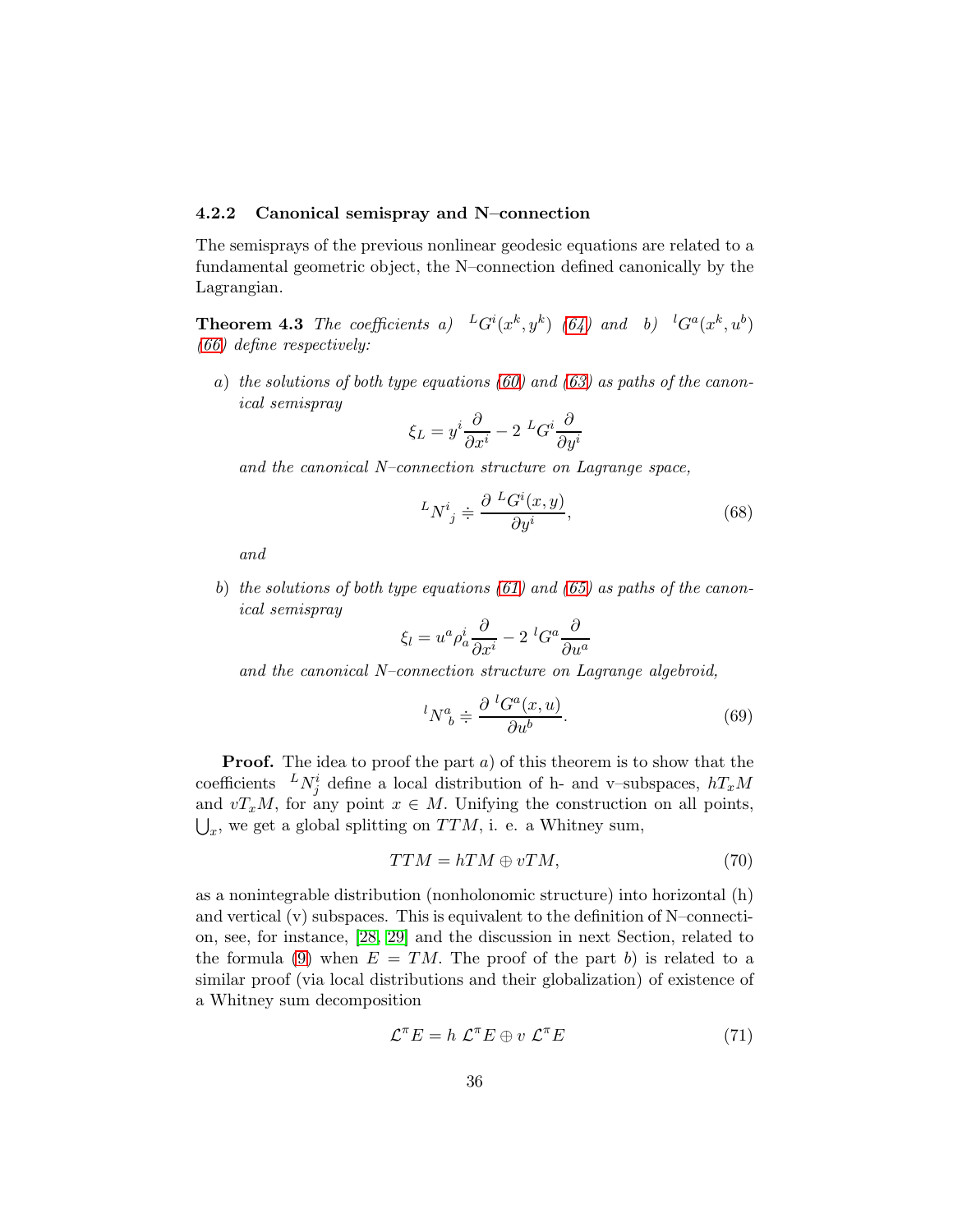defined just by  ${}^{l}N_{b}^{a}(x, u)$  and  $l(x, u)$ .

For various geometric applications it is enough to show that such N– coefficients prescribe a canonical nonholonomic frame structure (on the Lagrange spaces or on the Lagrange algebroid) as we shall do in the next subsection.  $\Box$ 

We note that in the presented Proof we consider a nonholonomic (nonintegrable) distribution just for  $\mathcal{L}^{\pi}E$  because for  $E = TM$  we get  $\mathcal{L}^{\pi}E =$  $TTM$  and [\(71\)](#page-35-0) transforms into [\(70\)](#page-35-1). As a matter of principle, for instance, by considering such splitting on sets of sections with the attempt to define the Ehressmann connection like in the usual approach [\[19,](#page-70-0) [20\]](#page-70-1), it is more useful to considers splitting of  $T\mathcal{L}^{\pi}E$ . In this work, we shall not consider such type of higher order N–connections which for  $E = TM$  are defined for TTTM.

## 4.2.3 Canonical nonholonomic frames

<span id="page-36-5"></span>Any regular Lagrangians a)  $L(x, y)$  and b)  $l(x, u)$  prescribe respectively classes of local (co)frames defined by the canonical N–connection.

Proposition 4.1 There are preferred local nonholonomic (co) bases (equiv-alently, vielbeins<sup>[11](#page-36-0)</sup>) induced linearly by the coefficients of the N–connection structure:

a) on Lagrange spaces,

<span id="page-36-1"></span>
$$
\mathbf{e}_{\alpha} = (e_i, v_i) = (e_i = \frac{\partial}{\partial x^i} - {}^{L}N^j{}_i \frac{\partial}{\partial y^j}, v_i = \frac{\partial}{\partial y^i})
$$
(72)

and

<span id="page-36-2"></span>
$$
\mathbf{e}^{\beta} = (e^i, v^i) = (e^i = dx^i, v^i = dy^i + {}^{L}N^i{}_j dx^j), \tag{73}
$$

and

b) on Lagrange algebroids,

<span id="page-36-3"></span>
$$
\mathbf{c}_A = (\mathbf{z}_{a'} = \widetilde{z}_{a'} - \, ^lN_{\,a'}^b \widetilde{v}_b, \, \mathbf{v}_a = \widetilde{v}_a) \tag{74}
$$

and

<span id="page-36-4"></span>
$$
\mathbf{c}^A = (\mathbf{z}^{a'} = \tilde{z}^{a'}, \ \mathbf{v}^a = \tilde{v}^a + \ {}^l N^a_{\ b} \tilde{z}^b) \tag{75}
$$

where  $1 \leq a, b \leq m$ .

<span id="page-36-0"></span> $11$ <sup>this term is largely used in modern physical literature</sup>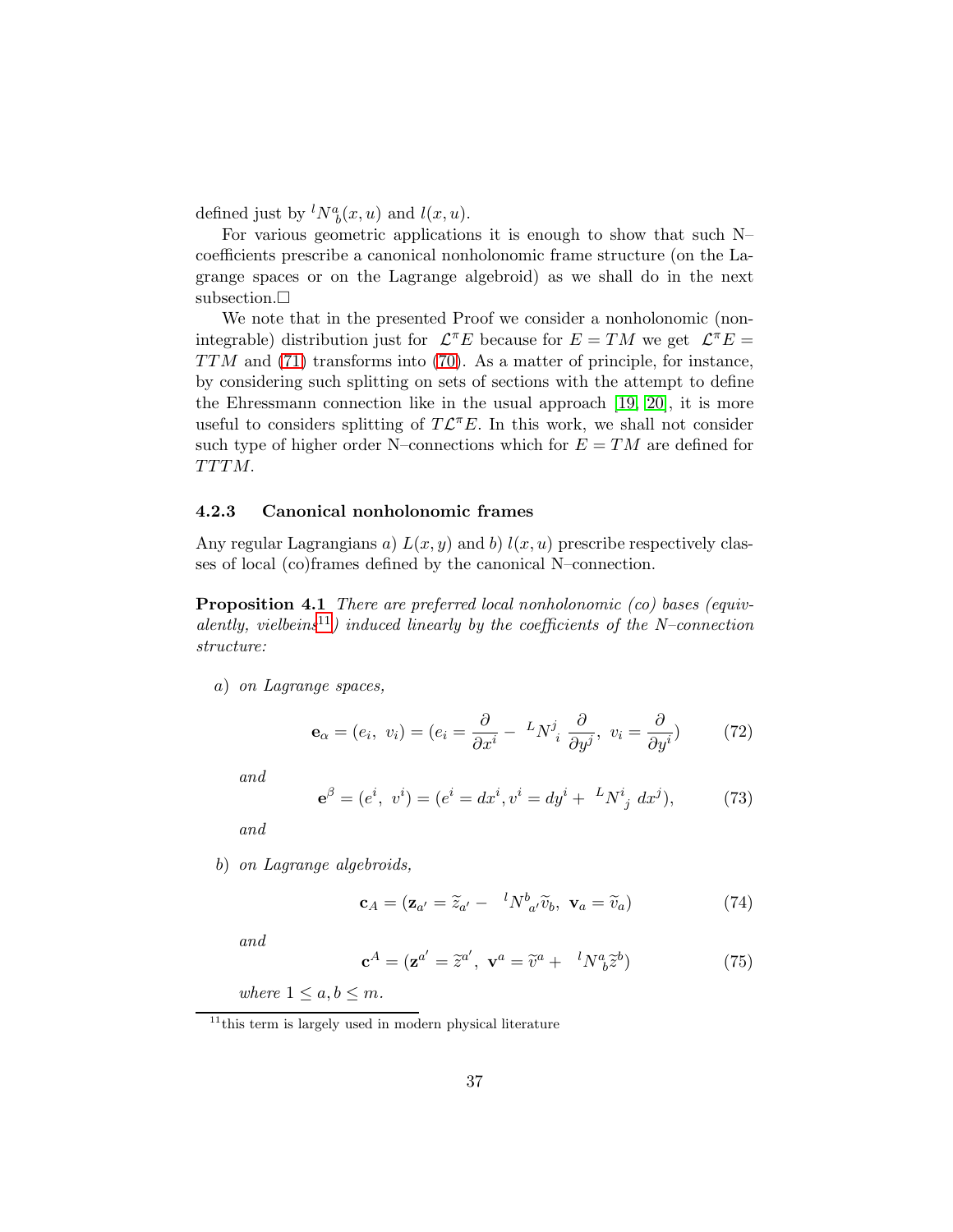**Proof.** The proof follows from the presented formulas for  $\mathbf{e}_{\alpha}, \mathbf{e}^{\beta}$  and  $\mathbf{c}_A, \mathbf{c}^A$  depending linearly on  $N^j$  $i_i$  and, respectively,  $N_b^a$ . For instance, the vielbeins [\(72\)](#page-36-1) satisfy the nonholonomy relations

<span id="page-37-0"></span>
$$
[\mathbf{e}_{\alpha}, \mathbf{e}_{\beta}] = \mathbf{e}_{\alpha} \mathbf{e}_{\beta} - \mathbf{e}_{\beta} \mathbf{e}_{\alpha} = W_{\alpha\beta}^{\gamma} \mathbf{e}_{\gamma}
$$
 (76)

with (antisymmetric) nontrivial anholonomy coefficients

$$
{}^{1}W_{ij}^{k} = \frac{\partial N_{i}^{k}}{\partial y^{j}}
$$
 and  ${}^{2}W_{ji}^{k} = \Omega_{ij}^{k}$ 

where

$$
\Omega_{ij}^k = \frac{\partial N_i^k}{\partial x^j} - \frac{\partial N_j^k}{\partial x^i} + N_{i}^p \frac{\partial N_j^k}{\partial y^p} - N_{j}^p \frac{\partial N_i^k}{\partial y^p}.
$$
\n(77)

Similar nonholonomy relations hold for the algebroid vielbein  $c_A = (z_a, v_a)$ ,

<span id="page-37-1"></span>
$$
[\mathbf{c}_A, \mathbf{c}_B] = \mathbf{c}_A \mathbf{c}_B - \mathbf{c}_B \mathbf{c}_A = W_{AB}^D \mathbf{c}_D \tag{78}
$$

but there are additional nontrivial anholonomy coefficients determined by the nontrivial Lie algebroid structure,  $\mathcal{N}_{AB}^D = (\mathcal{N}_{ca}^b, \mathcal{N}_{ca}^b, \mathcal{N}_{c'a'}^b)$ , with

$$
{}^{1}W^{b}_{c'a} = \frac{\partial N^{b}_{c'}}{\partial u^{a}}, \ {}^{2}W^{b}_{ca} = C^{a}_{bc}, \text{ and } {}^{3}W^{b}_{ca} = \Omega^{b}_{ca}
$$

where

$$
\Omega_{c'a'}^b = \rho_{c'}^j \frac{\partial N_{a'}^b}{\partial x^j} - \rho_{a'}^i \frac{\partial N_{c'}^b}{\partial x^i} + N_{c'}^e \frac{\partial N_{a'}^b}{\partial u^e} - N_{a'}^e \frac{\partial N_{c'}^b}{\partial u^e}.
$$
 (79)

So, we conclude that the nonholonomy coefficients are defined by the N– connection structure. In the trivial case, we obtain holonomic bases. $\Box$ 

We note that we omitted, for simplicity, in this Proposition, the labels " $L$ ", " $l$ " and " $\circ$ " for the canonical Lagrange N–connection coefficients and another objects because the abstract indices label already the space for which the geometric objects are considered. Such formulas hold true for arbitrary N–connections (see next Section).

In order to preserve a relation with our previous denotations [\[43,](#page-72-0) [48\]](#page-72-1), we note that  $\mathbf{e}_{\alpha} = (e_i, v_i)$  and  $\mathbf{e}^{\alpha} = (e^i, v^i)$  are, respectively, the former  $\delta_{\alpha} = \delta/\partial u^{\alpha} = (\delta_i, \partial_i)$  and  $\delta^{\alpha} = \delta u^{\alpha} = (dx^i, \delta y^i)$  which emphasize that the operators [\(72\)](#page-36-1) and [\(73\)](#page-36-2) define, correspondingly, certain 'N–elongated' partial derivatives and differentials which are more convenient for calculations on nonholonomic manifolds. In a similar manner we can argue that the N– connection elongates certain Lie algebroid local frames to generate vielbeins both adapted to the N–connection and algebroid structure.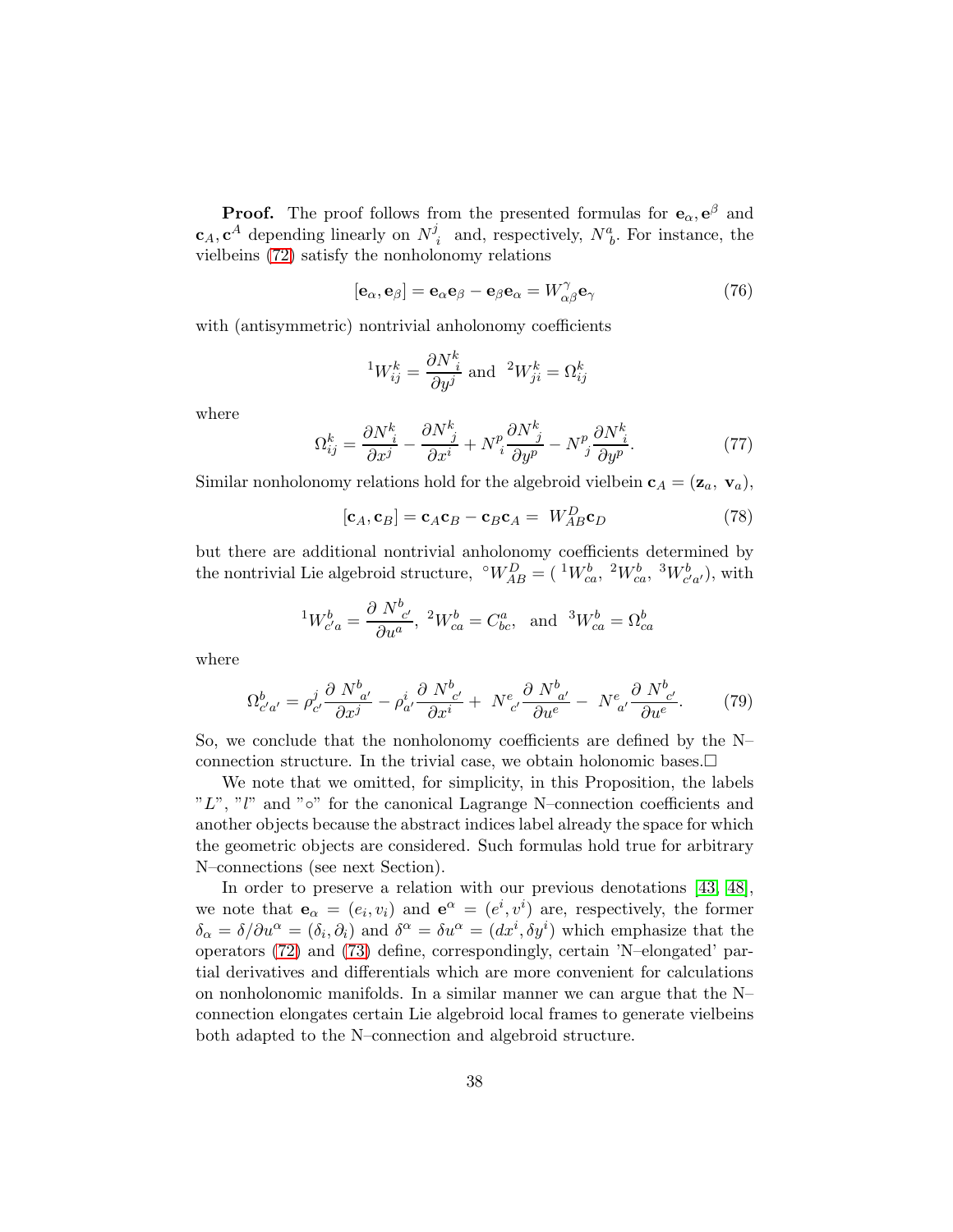## 4.3 Almost Hermitian Mechanics and Lie Algebroids

Any Lagrange space can be "lifted" to an almost Kahlerian structure over  $TM$ , see Refs. [\[28,](#page-71-0) [29\]](#page-71-1). Similar lifts can be defined for Lagrange algebroids:

#### 4.3.1 Canonical almost complex structures

By explicit constructions, one proves

**Proposition 4.2** The canonical N–connections a)  ${}^L N^i_{\ j}$  [\(68\)](#page-35-2) and b)  ${}^l N^a_{\ b}$ [\(69\)](#page-35-3) naturally induce, respectively,

a) an almost complex structure  $\mathbf{F}: \mathcal{X}(\widetilde{TM}) \to \mathcal{X}(\widetilde{TM})$ , defined for a tangent bundle TM,

$$
\mathbf{F}(e_i) = v_i \text{ and } \mathbf{F}(v_i) = -e_i,
$$

and

<span id="page-38-1"></span>
$$
\mathbf{F} = -v_i \otimes e^i + e_i \otimes v^i \tag{80}
$$

satisfies the condition  $\mathbf{F} \bullet \mathbf{F} = -\mathbf{I}$ , i. e.  $F^{\alpha}{}_{\beta}F^{\beta}{}_{\gamma} = -\delta^{\alpha}_{\gamma}$ , where  $\delta^{\alpha}_{\gamma}$  is the Kronecker symbol and  $\mathcal{X}(\widetilde{TM})$  denotes the module of vector fields on  $TM;$ 

b) an almost complex (algebroid) structure  $\mathcal{E} \colon \mathcal{X}(\mathcal{L}^{\pi} E) \to \mathcal{X}(\mathcal{L}^{\pi} E)$ ,

$$
{}^{\circ} \mathbf{F}(\mathbf{z}_a) = \mathbf{v}_a \ \text{and} \ {}^{\circ} \mathbf{F}(\mathbf{v}_a) = -\mathbf{z}_a,
$$

such that

<span id="page-38-2"></span>
$$
{}^{\circ}\mathbf{F} = -\mathbf{v}_a \otimes \mathbf{z}^a + \mathbf{z}_a \otimes \mathbf{v}^a \tag{81}
$$

satisfies the condition  $\mathbf{^{\circ}F \bullet \quad \mathbf{^{\circ}F = -I}}$ , i. e.  $F^{A}_{\ B}F^{B}_{\ D} = -\delta^{A}_{D}$ .

## 4.3.2 Canonical metric structures

A regular Lagrangian defines also the canonical metric on Lagrange spaces (algebroids) constructed by using Sasaki type lifts from M to  $\widetilde{TM}$  (to  $\mathcal{L}^{\pi}E$ ) where the metric tensor is  $L_{g_{ab}}$  [\(55\)](#page-31-0) (or  $^l g_{ab}$  [\(56\)](#page-31-1)).

Theorem 4.4 There are canonical metric structures

a) on  $\widetilde{TM}$ , i. e.  ${}^L\mathbf{g} = \ {}^L\mathbf{g}_{\alpha\beta}\mathbf{e}^\alpha \otimes \mathbf{e}^\beta = \ {}^Lg_{ij}\; e^i \otimes e^j + \ {}^Lg_{ij}\; v^i \otimes \; v^j$ (82)

<span id="page-38-0"></span>and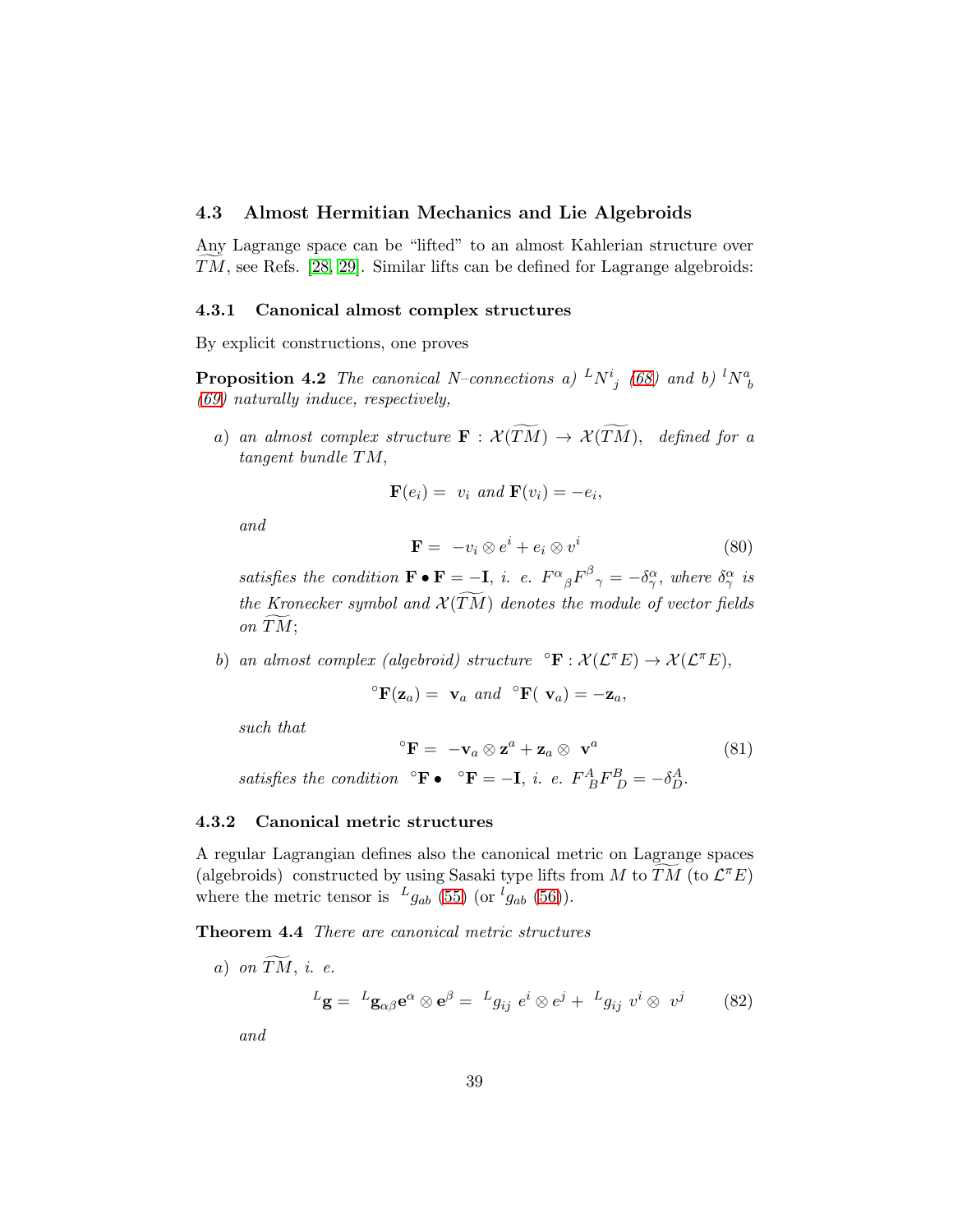b) on  $\mathcal{L}^{\pi}E$ ,

<span id="page-39-0"></span>
$$
{}^{l}\mathbf{g} = {}^{l}\mathbf{g}_{AB}\mathbf{c}^{A} \otimes \mathbf{c}^{B} = {}^{l}g_{a'b'} \mathbf{z}^{a'} \otimes \mathbf{z}^{b'} + {}^{l}g_{ab} \mathbf{v}^{a} \otimes \mathbf{v}^{b}
$$
(83)

called distinguished metrics (d–metrics) defined by the corresponding Lagrangians.

It is possible to prove that  $L_g$  and  $\ell_g$  does not depend on local tranformations of coordinates but, respectively, on  $L$  and  $l$ .

In a standard manner, by using the metric  $(82)$  (or  $(83)$ ) it is possible to construct the Levi–Civita connection  $L\nabla$  (or  $(\nabla)^{\perp}$ ) on a Lagrange space (algebroid) which, by definition, satisfies both the metricity,  ${}^L\nabla ({}^L\mathbf{g}) = 0$ , (or  ${}^{l}\nabla ({}^{l}\mathbf{g}) = 0$ ) and the torsionless conditions. From a formal point of view, this geometrizes the Lagrange mechanics in terms of a (pseudo) Riemannian model on the Lagrange space (or algebroid). But a such approach would consider a linear connection structure which is not adapted to the N–connection (i. e. to the nonholonomic distribution) which is defined canonically by the Lagrangian, see section [4.3.4.](#page-40-0)

The nonholonomic frames [\(72\)](#page-36-1) (respectively, [\(74\)](#page-36-3)) induce naturally a torsion structure via the anholonomy coefficients [\(76\)](#page-37-0) (respectively, [\(78\)](#page-37-1)). We can elaborate a covariant N–adapted differential calculus by considering a class of linear connections preserving the global splitting [\(70\)](#page-35-1) (respectively, [\(71\)](#page-35-0)), called distinguished (by the N–connection) connections, in brief, d–  $\mu$  connections.<sup>[12](#page-39-1)</sup> Such connections may be chosen to satisfy the metricity condition, but contain a nontrivial torsion component which is defined by the Lagrangian and, in general, another geometric/physical terms.

#### 4.3.3 Canonical almost sympletic structures

A regular Lagrangian defines a canonical almost sympletic structure via the canonical N–connection, almost complex structure and metric constructed on tangent bundles and/or on Lie algebroids.

Theorem 4.5 There are almost Kahlerian models of the a) Lagrange spaces and b) Lagrange algebroids defined respectively by

a) triads  $K^{2n} = (\widetilde{TM}, L_{\mathbf{g},\mathbf{F}})$  with the induced almost sympletic 2-form

$$
{}^{L}\omega = {}^{L}\omega_{\alpha\beta}\mathbf{e}^{\alpha} \wedge \mathbf{e}^{\beta} = {}^{L}g_{ij} v^{i} \wedge e^{j}
$$
 (84)

and

<span id="page-39-1"></span> $12$  for details, see Refs  $[28, 29, 43]$  $[28, 29, 43]$  $[28, 29, 43]$  and the subsection [3.3.1](#page-19-0) in this work.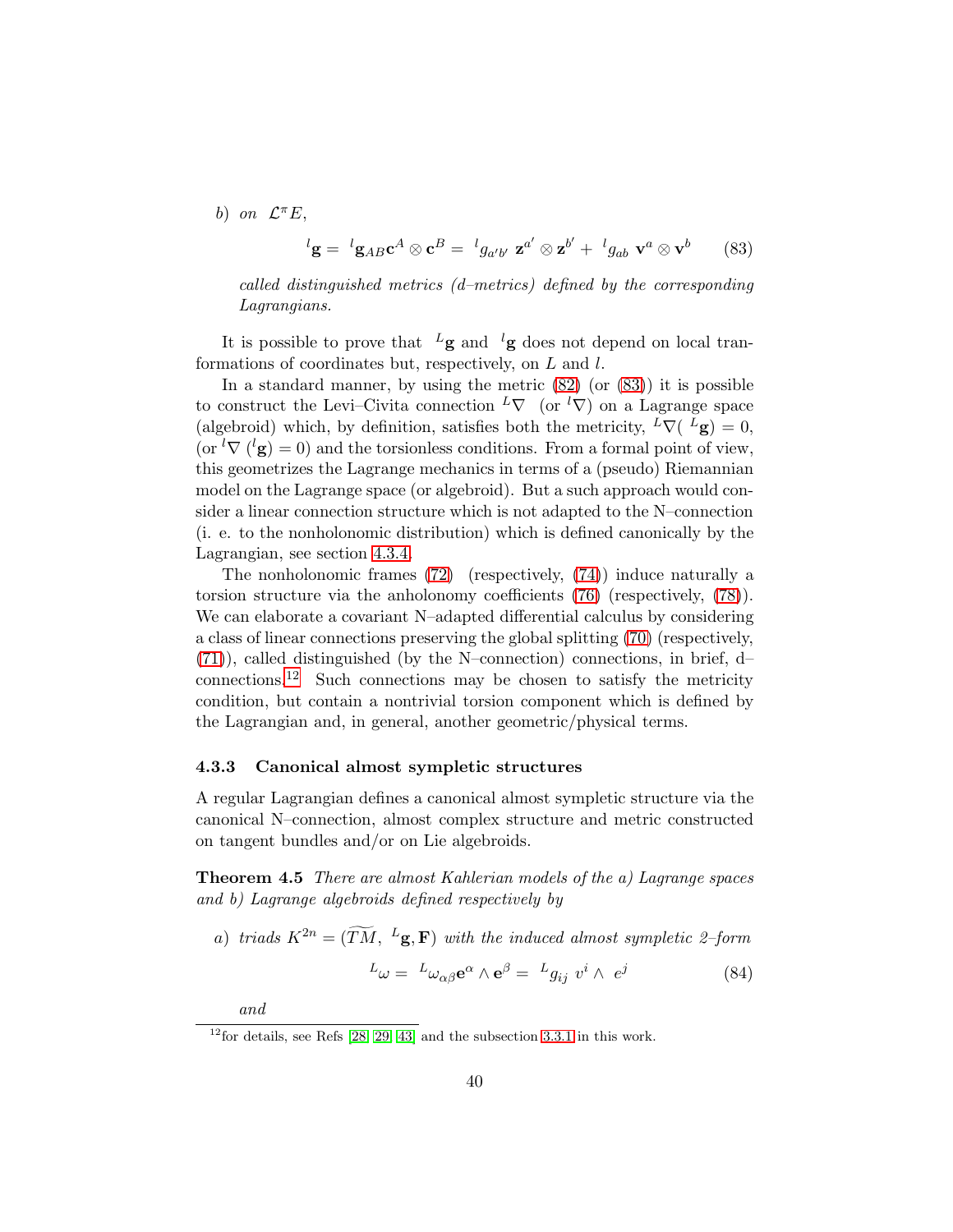b) triads  $\mathcal{O}_K^{2m} = (\mathcal{L}^{\pi} E, \,^l \mathbf{g}, \,^{\circ} \mathbf{F})$  with the induced almost sympletic 2section

$$
{}^{l}\omega = {}^{l}\omega_{AB}\mathbf{c}^{A} \wedge \mathbf{c}^{B} = {}^{l}g_{ab} \mathbf{v}^{a} \wedge \mathbf{z}^{b}.
$$
 (85)

**Proof.** It is evident if we define, correspondingly,

a) 
$$
L_{\omega}(\mathbf{e}_{\alpha}, \mathbf{e}_{\beta}) \doteq L_{\mathbf{g}}(\mathbf{F}\mathbf{e}_{\alpha}, \mathbf{e}_{\beta})
$$
 and b)  $L_{\omega}(\mathbf{c}_{A}, \mathbf{c}_{B}) \doteq L_{\mathbf{g}}(\mathbf{F}\mathbf{c}_{A}, \mathbf{c}_{B})$ 

and consider the components of formulas  $(82)$ ,  $(80)$  and  $(83)$ ,  $(81)$ .  $\Box$ 

## <span id="page-40-0"></span>4.3.4 Canonical d–connection structures

It should noted that the almost Kahler manifolds  $K^{2n}$  and  $\mathcal{R}^{2m}$  transform into Kahlerian spaces if the N–connection structure is integrable for the corresponding Lagrange space and Lagrange algebroid.

**Definition 4.3** A linear connection  $\widetilde{\mathbf{D}}$  on TM ( $\widetilde{\mathcal{D}}$  on  $\mathcal{L}^{\pi}E$ ) is said to be a distinguished connection (d–connection) if it preserves by parallelism (i. e. by parallel transports defined by the corresponding covariant derivative)the vertical and horizontal distributions [\(70\)](#page-35-1) on TM ([\(71\)](#page-35-0) on  $\mathcal{L}^{\pi}E$ ).

We consider a particular class of d–connections:

**Definition 4.4** A normal (or natural) d–connection  $D$ , or  $D$ , is adapted to the almost sympletic structure  $\bf{F}$  for Lagrange spaces, or  $\bf{F}$  for Lagrange algebroids, when (respectively)

$$
\mathbf{D}_X\mathbf{F}=\mathbf{0}, \text{ or } \mathcal{D}\circ_X{}^{\circ}\mathbf{F}=\mathbf{0},
$$

for any vector field **X** on TM, or  $\mathcal{L}$  on TE.

A normal d–connection  $\bf{D}$  is characterized by its coefficients,

$$
\Gamma^{\alpha}_{\ \beta\gamma} = (L^{i}_{jk}(x, y), \ K^{i}_{jk}(x, y))
$$

on  $TM$ , where

$$
\mathbf{D}_{e_k}e_j \doteqdot L_{jk}^i e_i, \ \mathbf{D}_{e_k} v_j \doteqdot L_{jk}^i v_i, \mathbf{D}_{v_k}e_j \doteqdot K_{jk}^i e_i, \ \mathbf{D}_{v_k} v_j \doteqdot K_{jk}^i v_i,
$$

and (for Lie algebroids)

$$
\mathcal{D} {=} (L_{ab}^e(x,u),~K_{ab}^e(x,u))
$$

on  $TE$ , denoted

$$
\mathcal{D}_{\mathbf{c}_a}\mathbf{c}_b \doteqdot L_{ab}^e\mathbf{c}_e, \ \mathcal{D}_{\mathbf{c}_a}\mathbf{v}_b \doteqdot L_{ab}^e\mathbf{v}_e, \mathcal{D}_{\mathbf{v}_a}\mathbf{c}_b \doteqdot K_{ab}^e\mathbf{c}_e, \ \mathcal{D}_{\mathbf{v}_a}\mathbf{v}_b \doteqdot K_{ab}^e\mathbf{v}_e.
$$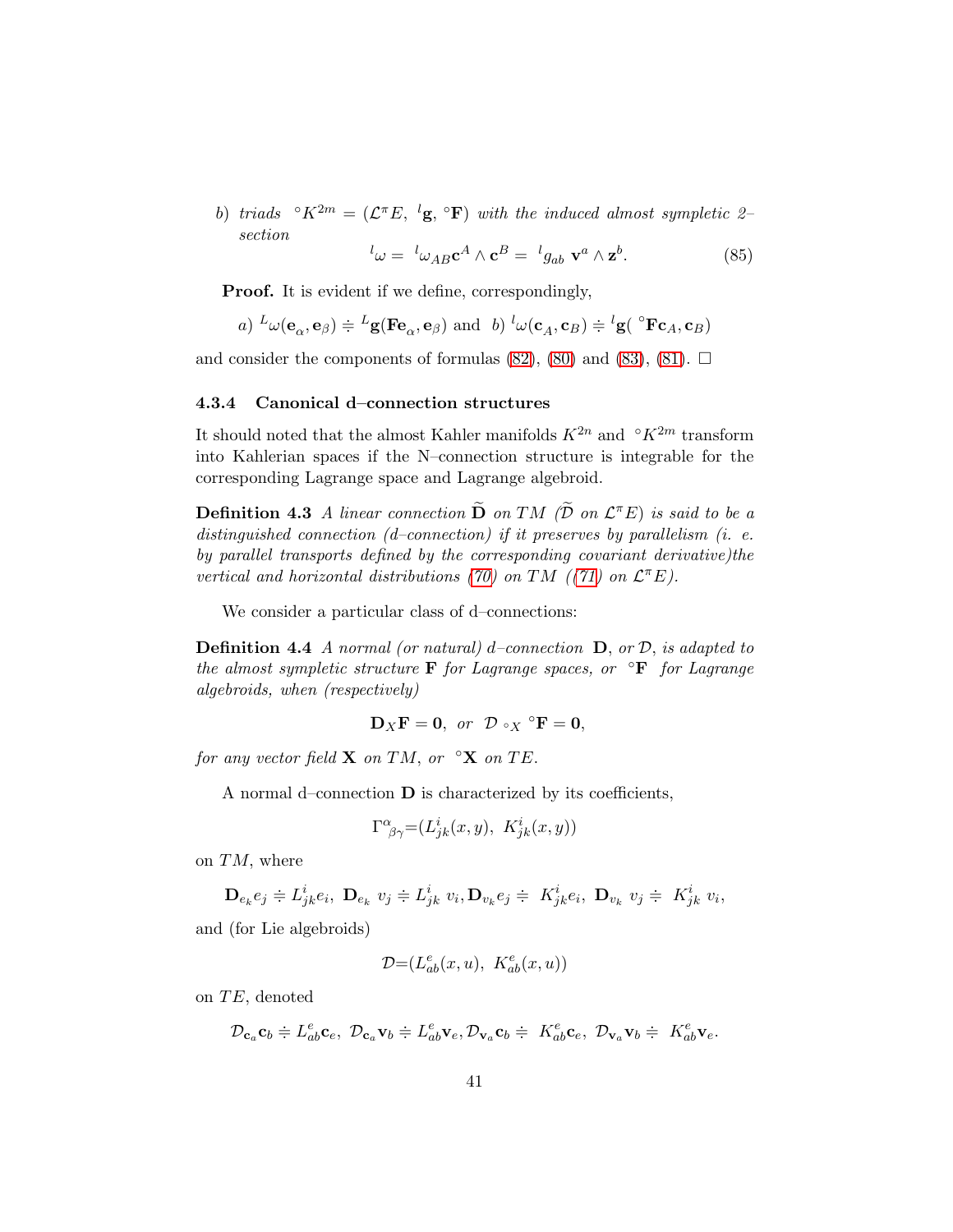**Definition 4.5** A d–connection a)  $\widetilde{\mathbf{D}}$ , or b)  $\widetilde{\mathcal{D}}$ , is a) h– and/or v–metric, and b)  $c$ – and/or v–metric, respectively, if there are satisfied the conditions:

a) for Lagrange spaces,

$$
\widetilde{D}_k \, {}^Lg_{ij} = 0 \, \text{ and/or} \, {}^{\star}\widetilde{D}_k \, {}^Lg_{ij} = 0,
$$

and

b) for Lagrange algebroids,

$$
\widetilde{\mathcal{D}}_a{}^l g_{bc} = 0 \ \text{and/or} \ \ {}^{\star}\widetilde{\mathcal{D}}_a{}^l g_{bc} = 0;
$$

a such connection is metric (compatible) if it satisfies both  $h$ - and  $v$ metricity conditions.

The torsion of a d–connection, for instance of  $\widetilde{\mathcal{D}}$ , can be defined in component free form

$$
\widetilde{\mathcal{T}}({}^{\circ}\mathbf{X},{}^{\circ}\mathbf{Y})\doteqdot\widetilde{\mathcal{D}}\cdot_{\mathbf{X}}{}^{\circ}\mathbf{Y}-\widetilde{\mathcal{D}}\cdot_{\mathbf{Y}}{}^{\circ}\mathbf{X}-[{}^{\circ}\mathbf{X},{}^{\circ}\mathbf{Y}].
$$

Any d–vector decompose in its z– and v–components,  $\mathbf{Y} = zY + vY$ , for  $zY = Y_a$ **z**<sup>a</sup> and  $vY = Y_a$ **v**<sup>a</sup>. Considering such projections, we can decompose the torsion  $\widetilde{\mathcal{T}}(\mathbf{c}_A, \mathbf{c}_B)$  into N–adapted components

$$
z\widetilde{\mathcal{T}}(\mathbf{z}_a,\mathbf{z}_b), z\widetilde{\mathcal{T}}(\mathbf{z}_a,\mathbf{v}_b), z\widetilde{\mathcal{T}}(\mathbf{v}_a,\mathbf{v}_b), v\widetilde{\mathcal{T}}(\mathbf{z}_a,\mathbf{z}_b), v\widetilde{\mathcal{T}}(\mathbf{z}_a,\mathbf{v}_b), v\widetilde{\mathcal{T}}(\mathbf{v}_a,\mathbf{v}_b).
$$

<span id="page-41-0"></span>**Theorem 4.6** There are almost Kahlerian models of the a) Lagrange spaces and b) Lagrange algebroids defined by respective unique (canonical) almost Kahlerian d-connections a)  $\widehat{\mathbf{D}}$  on TM and b)  $\widehat{\mathcal{D}}$  on  $\mathcal{L}^{\pi}E$  which preserve by parallelism the vertical distributions and satisfy the conditions:

a) one holds the compatibility with the almost Kahlerian structure

$$
\widehat{\mathbf{D}}_X\ {}^L\mathbf{g}=\widehat{\mathbf{D}}_X\ {}^L\omega=\mathbf{0}\ and\ \mathbf{D}_X\mathbf{F}=\mathbf{0},
$$

for any vector field  $X$  on TM, and the propery of vanishing of the complete "horizontal" and "vertical" torsions, i. e.

$$
h\dot{\mathbf{T}}(e_i, e_j) = 0 \text{ and } v\dot{\mathbf{T}}(v_i, v_j) = 0;
$$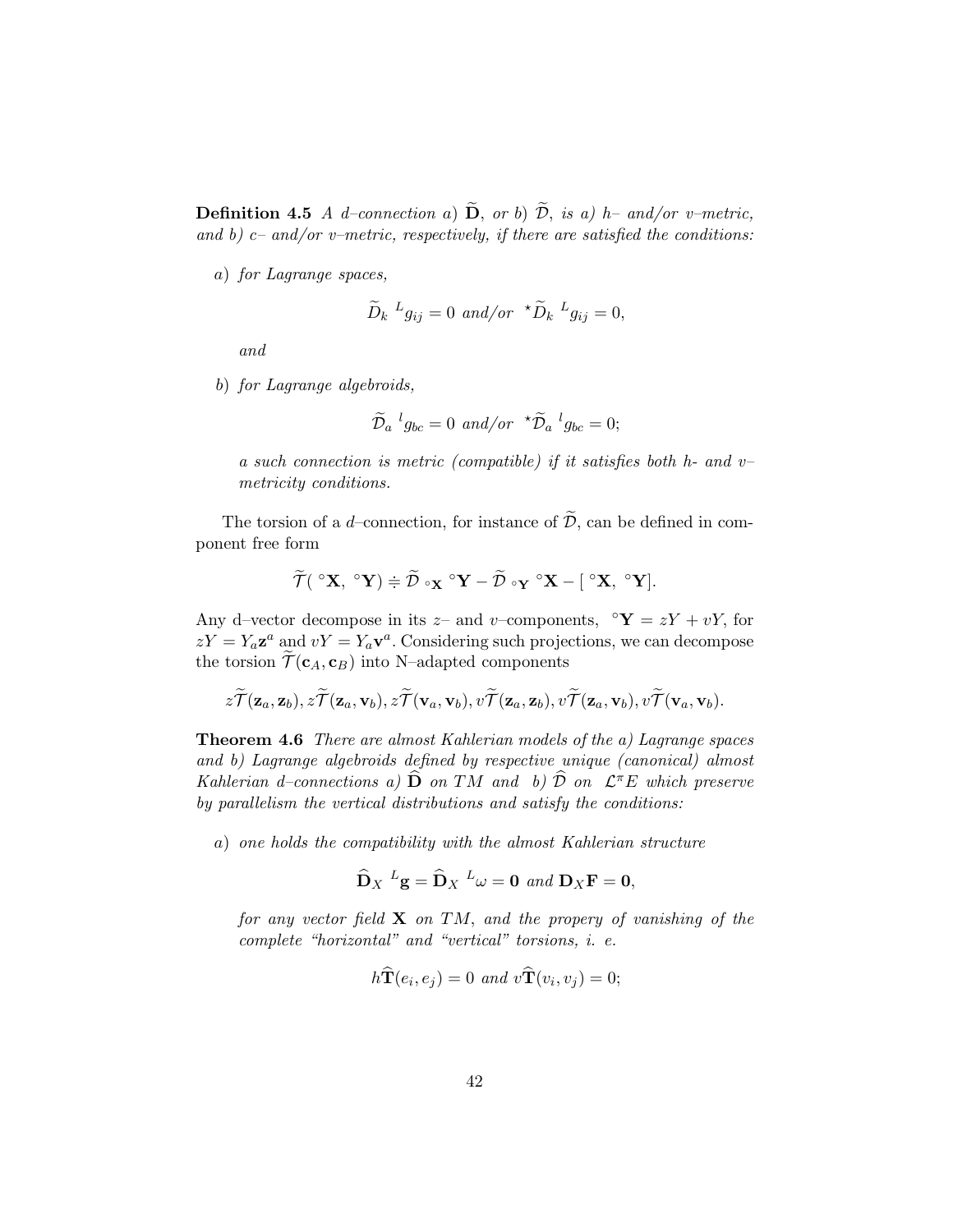b) one holds the compatibility with the almost Kahlerian structure

$$
\widehat{\mathcal{D}} \circ_{\mathbf{X}} {}^{l} \mathbf{g} = \widehat{\mathcal{D}} \circ_{\mathbf{X}} {}^{l} \omega^{\circ} = \mathbf{0} \text{ and } \widehat{\mathcal{D}} \circ_{\mathbf{X}} {}^{\circ} \mathbf{F} = \mathbf{0},
$$

for any section  $\mathcal{L}^{\infty} \mathbf{X}$  on  $\mathcal{L}^{\pi} E$ , and the property of vanishing of the complete "horizontal" and "vertical" torsions, i. e.

$$
z\widetilde{T}(\mathbf{z}_a,\mathbf{z}_b)=0 \ \ and \ \ v\widetilde{T}(\mathbf{v}_a,\mathbf{v}_b)=0;
$$

**Proof.** Let us state that the almost Kahlerian d–connections a)  $\hat{\mathbf{D}} =$  $(\widehat{L}_{jk}^i, \ \widehat{K}_{jk}^i)$  and b)  $\widehat{\mathcal{D}} = (\widehat{L}_{ab}^e, \widehat{K}_{ab}^e)$  are defined by respective coefficients of the canonical d–connections ,

<span id="page-42-0"></span>a) 
$$
\hat{L}_{jk}^{i} = \frac{1}{2} L_g^{ih} (e_k L_{ghj} + e_j L_{ghk} - e_h L_{ghk}),
$$
 (86)  
 $\hat{K}_{jk}^{i} = \frac{1}{2} L_g^{ih} (v_k L_{ghj} + v_j L_{ghk} - v_h L_{ghk}),$ 

and

<span id="page-42-1"></span>
$$
b) \ \hat{L}_{ab}^e = \frac{1}{2} \,^l g^{ac} \left( \mathbf{z}_b \,^l g_{ca} + \mathbf{z}_a \,^l g_{cb} - \mathbf{z}_c \,^l g_{ab} \right),
$$
\n
$$
\hat{K}_{bc}^a = \frac{1}{2} \,^l g^{ac} \left( \mathbf{v}_b \,^l g_{ca} + \mathbf{v}_a \,^l g_{cb} - \mathbf{v}_c \,^l g_{ab} \right).
$$
\n
$$
(87)
$$

By straightforward calculations with covariant derivatives defined by the the coefficients [\(86\)](#page-42-0) and [\(87\)](#page-42-1) we can verify that one holds true all conditions of the theorem.

The existence of canonical almost complex and almost sympletic structures defined by Lagrangian and/or N–connection is very important for elaborating an approach to geometric quantization of mechanical systems modelled on nonholonomic manifolds [\[11\]](#page-70-2) as well for a rigorous definition of nonholonomic (anisotropic) Clifford structures and spinors in commutative and noncommutative spaces [\[43,](#page-72-0) [48\]](#page-72-1).

# 5 Finsler and Hamilton Algebroids

The theory of N–connections and adapted metric and linear connection structures on prolongated Lie algebroids, elagborated in the previous Section, gives rise to a number of possibilities to construct geometric and physical models on Lie N–anholonomic algebroids and their duals. The aim of this Section is to consider two such geometries (the Finsler and generalized Lagrange algebroids) realized on Lie algebroids and two dual algebroid geometries (the Hamilton and Cartan algebroids).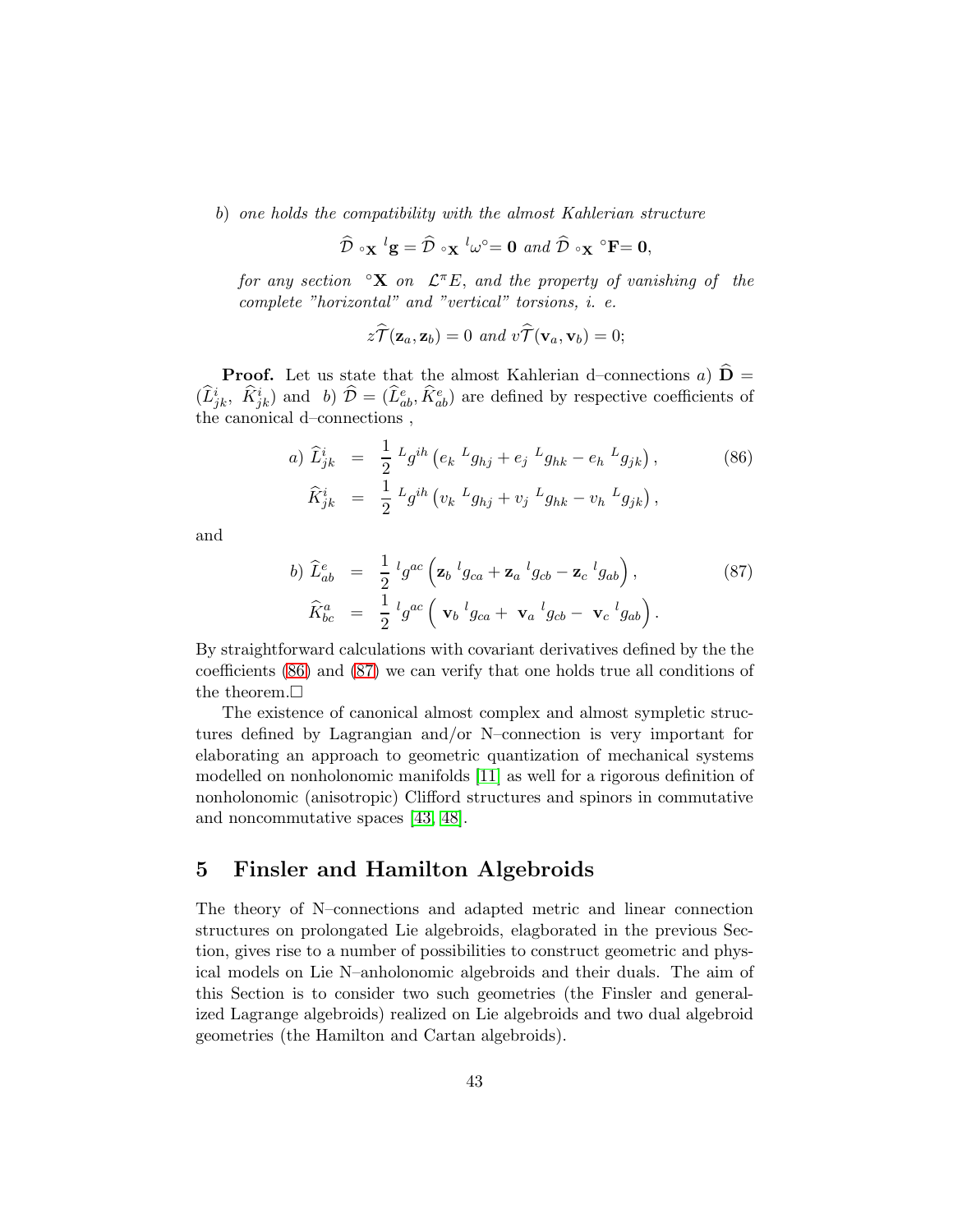## 5.1 Finsler and generalized Lagrange algebroids

We analyze in brief two possibilities for the algebroid constructions presented in Section 3: 1) to constrain them to a Finsler like configuration and 2) to extend them for generalized Lagrange configurations.

#### 5.1.1 Finsler algebroids

The Finsler geometry was modelled on tangent bundles (the canonical ways with metric compatible, or not, d–connections, see [\[27,](#page-71-2) [3,](#page-69-0) [28,](#page-71-0) [29,](#page-71-1) [2\]](#page-69-1)) and, more recently, as embedding of N–anholonomic spaces of even dimensions into Riemann–Cartan and metric–affine manifolds, superbundles and Clifford bundles and on finite projective modules for noncommutative spaces, see references and discussion from [\[43,](#page-72-0) [47,](#page-72-2) [48\]](#page-72-1). There is a possibility to define a new class of "singular" Finsler geometries on Lie algebroids with associated vector bundles (which are not tangent bundles, or their mimics on manifolds of odd dimensions). Such algebroid Finsler configurations can be modelled on prolongated Lie algebroids.

**Definition 5.1** A Finsler algebroid  $FA = (E, \mathbf{f}^2)$  is a Lie algebroid  $\mathcal{L}^{\pi} \mathbf{E}$ provided with a fundamental Finsler function  $f : E \to \mathbb{R}$  satisfying the conditions:

- 1. **f** is a scalar differentiable function on the manifold  $\widetilde{E} = E/\{0\}$  and continuous on the null section of  $\pi : E \to M$ ;
- 2. **f** is a positive function, homogeneous on the fibers of  $\mathcal{E}$ , i. e.  $f(x, \lambda u) =$  $\lambda f(x, u), \lambda \in \mathbb{R};$
- 3. the Hessian of  $f^2$  with elements

<span id="page-43-0"></span>
$$
f_{gab} = \frac{1}{2} \frac{\partial^2 \mathbf{f}^2}{\partial u^a \partial u^b} \tag{88}
$$

is positively defined on  $\widetilde{E}$ .

There are two general ways to model Finsler algebroids on  $\mathcal{L}^{\pi} \mathbf{E}$ :

The first one is to say that they consist a particular case of Lagrange algebroids (see Definition [4.2\)](#page-31-2) when  $l = \mathbf{f}^2$  and the Hessian [\(56\)](#page-31-1) transforms into [\(88\)](#page-43-0). In this case, we can define an almost Hermitian model of Finsler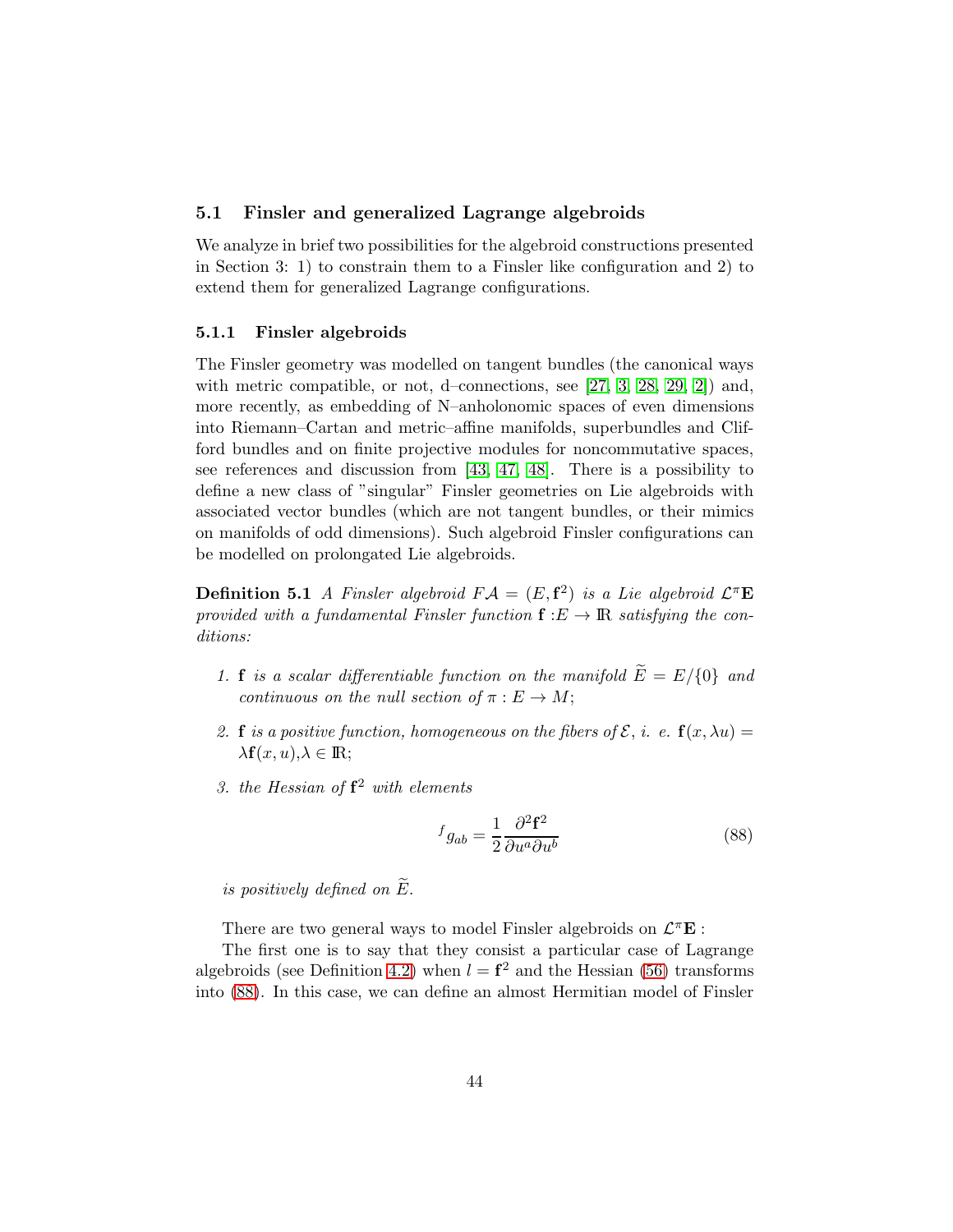algebroids and restrict all results of the Sections 3 and 4 for metric compatible canonical d–connections derived from  $l = \mathbf{f}^2$  and respective canonical N–connection  ${}^l N^a_{\ b} \rightarrow {}^f N^a_{\ b}$ , see [\(69\)](#page-35-3), when

$$
{}^fN^a_{\ b}=\frac{\partial\;{}^fG^a}{\partial u^b}=\frac{1}{4}\frac{\partial}{\partial u^b}\left\{\;{}^fg^{ac}\left(u^e\rho^i_e\frac{\partial^2f^2}{\partial u^c\partial x^i}-\rho^k_c\frac{\partial f^2}{\partial x^k}\right)\right\},
$$

the Sasaki type of Finsler d–metric, on  $\mathcal{L}^{\pi}E$ ,  ${}^{l}\mathbf{g} = [{}^{\circ}g, {}^{\star}g]$ , see [\(83\)](#page-39-0), i. e.

<span id="page-44-2"></span>
$$
{}^f\mathbf{g} = {}^f\mathbf{g}_{AB}\mathbf{c}^A \otimes \mathbf{c}^A = {}^f g_{ab} \mathbf{z}^a \otimes \mathbf{z}^b + {}^f g_{ab} \mathbf{v}^a \otimes \mathbf{v}^b, \tag{89}
$$

and canonical d–connection computed similarly to [\(87\)](#page-42-1)

<span id="page-44-1"></span>
$$
\begin{aligned}\n\widehat{L}_{ab}^e &= \frac{1}{2} f g^{ac} \left( \mathbf{z}_b f_{g_{ca}} + \mathbf{z}_a f_{g_{cb}} - \mathbf{z}_c f_{g_{ab}} \right), \\
\widehat{K}_{bc}^a &= \frac{1}{2} f g^{ac} \left( \mathbf{v}_b f_{g_{ca}} + \mathbf{v}_a f_{g_{cb}} - \mathbf{v}_c f_{g_{ab}} \right),\n\end{aligned} \tag{90}
$$

where the N–elongation of the operators  $\mathbf{z}_b$  is defined by  ${}^fN^a_{b}$ .

In the second way of elaborating Finsler geometries on Lie algebroids, one may consider that a Lagrange structure is a singular Finsler structure on higher dimension and to follow the idea that such geometries possess nontrivial nonmetricity d-tensors (of Berwald or Chern type<sup>[13](#page-44-0)</sup>). Here, we present some details on Berwald type nonmetricity for Finsler algebroids:

A d–connection of Berwald type (see, for instance, Ref. [\[28,](#page-71-0) [29,](#page-71-1) [2\]](#page-69-1) on such configurations in Finsler and Lagrange geometry) and denoted  $_{[B]}\mathcal{D} =$  $\binom{\circ}{[B]}D, \quad\n\binom{\star}{[B]}D$ 

$$
{}_{[B]}\Gamma^E_{\ A} = \ {}_{[B]}\Gamma^E_{\ AB}c^B,
$$

with c- and v–components

<span id="page-44-3"></span>
$$
[B]\mathbf{\Gamma}_{AB}^{E} = \left(\widehat{L}_{b'c'}^{a'}, \mathbf{v}_b \left( \ ^fN_{a'}^{a} \right), 0, \widehat{K}_{bc}^{a} \right),\tag{91}
$$

with  $\hat{L}^i_{\;jk}$  and  $\hat{K}^a_{\;bc}$  taken as in [\(90\)](#page-44-1), satisfying only partial metric compati-bility conditions for a d-metric [\(89\)](#page-44-2),  $f_{\mathbf{g}_{AB}} = \begin{pmatrix} f_{g_{a'b'}}, f_{g_{ab}} \end{pmatrix}$  on  $\mathcal{L}^{\pi}E$ 

$$
{}_{[B]}^{\circ}D_{c'}{}^{f}g_{a'b'} = 0 \text{ and } {}_{[B]}^{\star}D_{c}{}^{f}g_{ab} = 0.
$$

<span id="page-44-0"></span> $13$  see discussions in  $[2]$  and  $[48]$ ; the models satisfying the metricity conditions admit a more simple geometric and physical interpretation of interactions with spinor and gravity fields, but in another turn the "nonmetricity" physics also presents certain interest.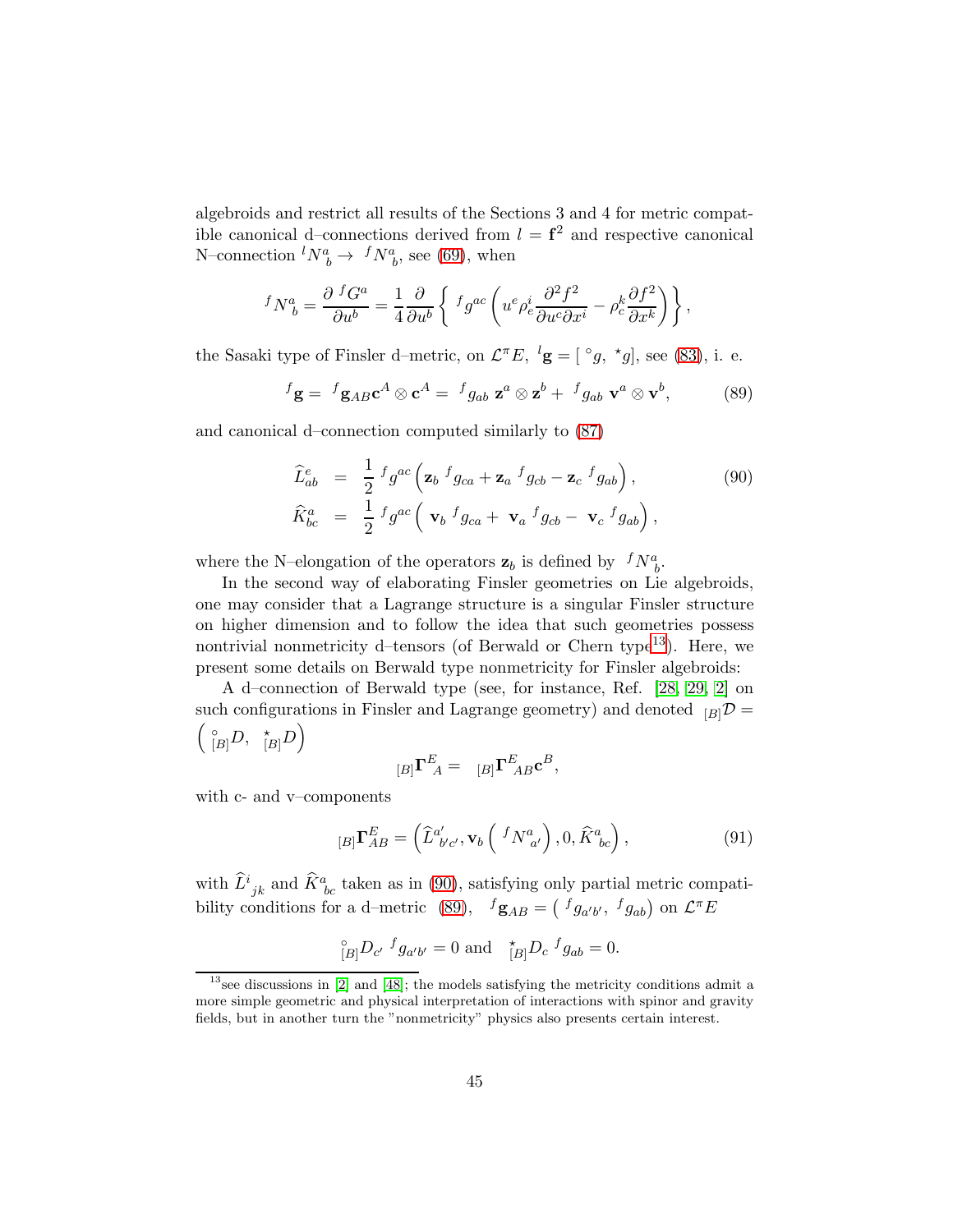This is an example of d–connections which may possess nontrivial nonmetricity components,  $_{[B]} \mathbf{Q}_{ABC} = ({}_{[B]} Q_{ca'b'}, {}_{[B]} Q_{a'ab})$  with

$$
{}_{[B]}Q_{ca'b'} = \frac{\star}{[B]} D_c \, {}^f g_{a'b'} \text{ and } {}_{[B]}Q_{a'ab} = \frac{\circ}{[B]} D_{c'} \, {}^f g_{ab}. \tag{92}
$$

So, the Berwald d-connection defines a metric-affine algebroid  $\mathcal{L}^{\pi}E$  provided with N–connection structure of Finsler type.

If  $\widehat{L}^i_{\phantom{i}jk}$  and  $\widehat{K}^a_{\phantom{a}bc}$  vanish, we obtain a Berwald type connection

$$
^{[N]}\mathbf{\Gamma}_{\alpha\beta}^{\gamma}=\left(0,\mathbf{v}_{b}\left(\ ^{f}N_{\ a^{\prime}}^{a}\right),0,0\right)
$$

induced only by the canonical Finsler N–connection structure. It defines a vertical covariant derivation  $\chi_{N}^{\ast}D_c$  acting in the v-subspace of  $\mathcal{L}^{\pi}E$ , with the coefficients being partial derivatives on v–coordinates  $u^a$  of the N–connection coefficients  $^fN^a_{\ b}$ .

We can generalize the Berwald connection [\(91\)](#page-44-3) to contain any prescribed values of d–torsions  $T_{b'c'}^{a'}$  and  $T_{bc}^a$  from the c- v–decomposition [\(42\)](#page-24-0), but redefined with respect to the canonical Finsler d–connection [\(90\)](#page-44-1). We can check by a straightforward calculations that the d–connection

<span id="page-45-0"></span>
$$
{}_{[B\tau]}\Gamma^{E}_{\ AB} = \left(\hat{L}^{a'}_{\ b'c'} + \tau^{a'}_{\ b'c'}, \mathbf{v}_b \left({}^fN^a_{\ a'}\right), 0, \hat{K}^a_{\ bc} + \tau^a_{\ bc}\right) \tag{93}
$$

with

$$
\tau_{b'c'}^{a'} = \frac{1}{2} f g^{a'd'} \left( f g_{bf} T_{dc}^f + f g_{cf} T_{db}^f - f g_{df} T_{bc}^f \right) \tag{94}
$$
\n
$$
\tau_{bc}^a = \frac{1}{2} f g^{ad} \left( f g_{bf} T_{dc}^f + f g_{cf} T_{db}^f - f g_{df} T_{bc}^f \right)
$$

results in  $_{[B\tau]}$  $\mathbf{T}^{a'}_{.b'c'} = T^{a'}_{.b'c'}$  and  $_{[B\tau]}$  $\mathbf{T}^{a}_{bc} = T^{a}_{.bc}$ . The d-connection [\(93\)](#page-45-0) has nonvanishing nonmetricity components,  ${}_{[B\tau]} \mathbf{Q}_{\alpha\beta\gamma} = t({}_{[B\tau]}Q_{ca'b'}, {}_{[B\tau]}Q_{a'ab}).$ 

In general, by using the metrization procedure (see Theorem [3.5\)](#page-29-0) we can also construct metric d–connections with prescribed values of d–torsions  $T^{a'}_{b'c'}$  and  $T^{a}_{bc}$ , or to express, for instance, the Levi–Civita connection via the coefficients of an arbitrary metric d–connection.

We can express a general affine Berwald d–connection

$$
_{[B\tau ]}\mathbf{\Gamma}^{E}{}_{A}=\phantom{ab}{}_{[B\tau ]}\mathbf{\Gamma}^{E}{}_{AB}\mathbf{c}^{B}
$$

via its deformations from the Levi–Civita connection  $\Gamma^A_{\nabla B}$ ,

<span id="page-45-1"></span>
$$
_{[B\tau ]}\Gamma^{E}{}_{A} = \nabla \Gamma^{E}{}_{A} + [_{B\tau ]}\mathbf{Z}^{E}{}_{A}, \tag{95}
$$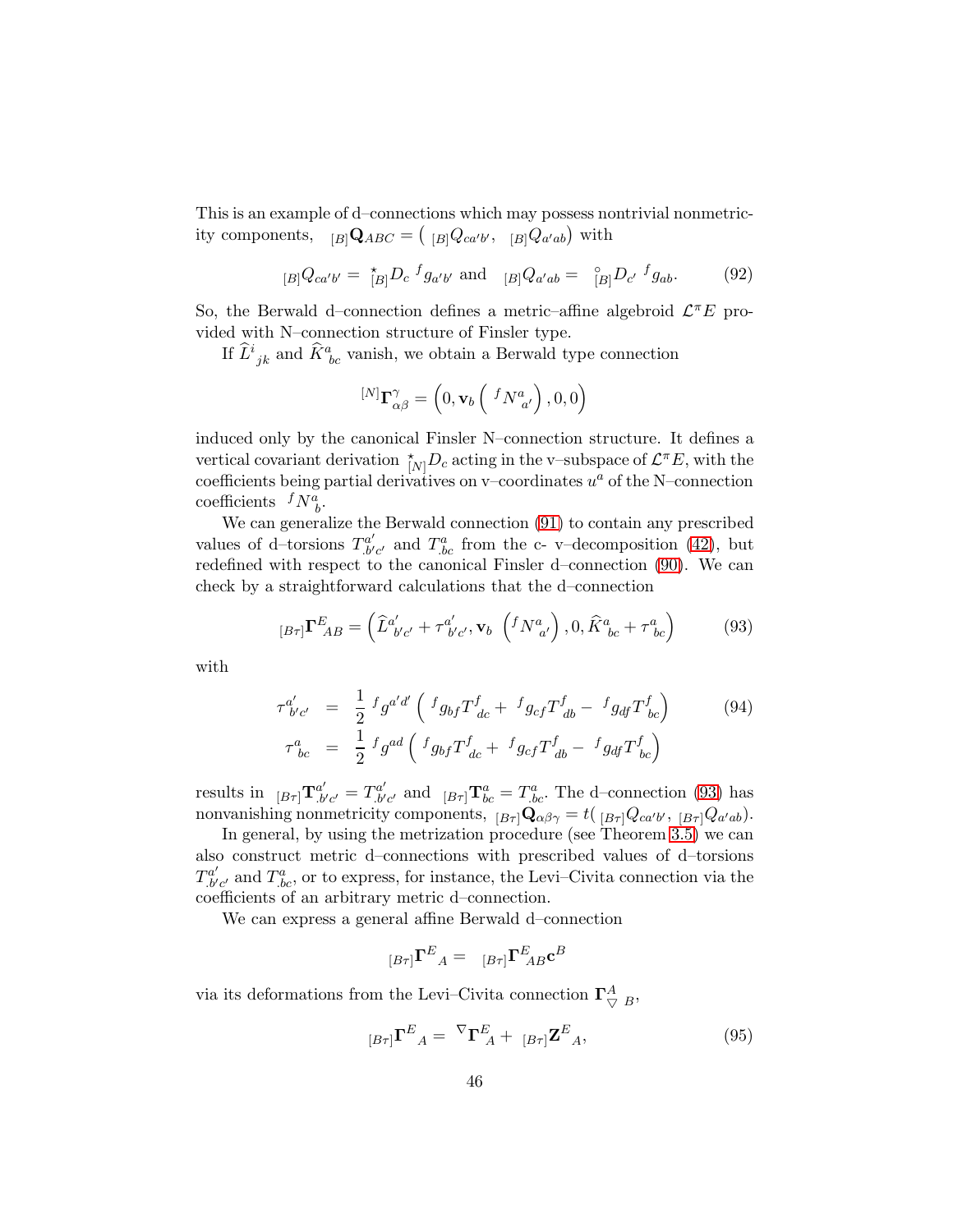${}^{\nabla}{\bf \Gamma}^A_{\ E}$  being expressed as [\(51\)](#page-27-0) (equivalently, defined by [\(50\)](#page-27-1)) and

<span id="page-46-0"></span>
$$
[B\tau] \mathbf{Z}_{AB} = \mathbf{c}_{B} \int [B\tau] \mathbf{T}_{A} - \mathbf{c}_{A} \int [B\tau] \mathbf{T}_{B} + \frac{1}{2} (\mathbf{c}_{A} \mathbf{c}_{B} \mathbf{c}_{B} \mathbf{c}_{B}) \mathbf{c}^{E} \quad (96) + (\mathbf{c}_{A} \mathbf{c}_{B} \mathbf{c}_{B}) \mathbf{c}^{E} - (\mathbf{c}_{B} \mathbf{c}_{B} \mathbf{c}_{B}) \mathbf{c}^{E} + \frac{1}{2} [B\tau] \mathbf{Q}_{AB}
$$

defined with prescribed d–torsions  ${}_{[B\tau]}T_{b'}^{a'}$  $b'c' = T^{a'}_{b'c'}$  and  ${}^{[B\tau]}\mathbf{T}^a_{bc} = T^a_{bc}$ , where, for simplicity, we have omitted the label "f". Such formulas hold true for any d–connection expressed via deformations of a metric compatible d–connection. The Berwald d–connection defines a particular subclass of metric–affine connections being adapted to the N–connection structure and with prescribed values of d–torsions.

If the deformations of d–metrics in [\(95\)](#page-45-1) are considered with respect to the canonical d–connection  $\widehat{\Gamma}^A_{BC}$  with z- v– coefficients [\(53\)](#page-28-0), we can construct a set of canonical metric–affine d–connections. Such d–connections  $\Gamma^E{}_A$  =  $\Gamma^E_{\ AB}$ c<sup>B</sup> are defined via deformations

<span id="page-46-1"></span>
$$
\Gamma^A_{\ B} = \widehat{\Gamma}^A_{\ B} + \widehat{\mathbf{Z}}^A_{\ B},\tag{97}
$$

 $\widehat{\Gamma}_{B}^{A}$  being the canonical d–connection [\(23\)](#page-20-0) and

<span id="page-46-2"></span>
$$
\hat{\mathbf{Z}}_{AB} = \mathbf{c}_B \mathbf{I} \mathbf{T}_A - \mathbf{c}_A \mathbf{I} \mathbf{T}_A + \frac{1}{2} (\mathbf{c}_A \mathbf{c}_B \mathbf{I} \mathbf{T}_A) \mathbf{c}^E + (\mathbf{c}_A \mathbf{I} \mathbf{B} \mathbf{r}) (\mathbf{B} \mathbf{r}) (\mathbf{c}_B \mathbf{r}) \mathbf{c}^E - (\mathbf{c}_B \mathbf{I} \mathbf{Q}_{AE}) \mathbf{c}^E + \frac{1}{2} [\mathbf{B} \mathbf{r}] \mathbf{Q}_{AB}
$$
\n(98)

where  $\mathbf{T}_A$  and  $\mathbf{Q}_{AB}$  are arbitrary torsion and nonmetricity structures.

A metric–affine d–connection  $\Gamma^E_{A}$  can be also considered as a deformation from the Berwald connection  $_{[B\tau]}\Gamma^E_{\ AB}$ 

<span id="page-46-3"></span>
$$
\Gamma^A_{\ B} = \begin{bmatrix} B\tau \end{bmatrix} \Gamma^A_{\ B} + \begin{bmatrix} B\tau \end{bmatrix} \hat{\mathbf{Z}}^A_{\ B}, \tag{99}
$$

 $_{[B\tau ]}\Gamma_{\ AB}^E$  being the Berwald d–connection [\(93\)](#page-45-0) and

<span id="page-46-4"></span>
$$
[B\tau] \widehat{\mathbf{Z}}^{A}{}_{B} = \mathbf{c}_{B} \mathbf{I} \mathbf{T}_{A} - \mathbf{c}_{A} \mathbf{I} \mathbf{T}_{B} + \frac{1}{2} (\mathbf{c}_{A} \mathbf{c}_{B} \mathbf{I} \mathbf{T}_{E}) \mathbf{c}^{E}
$$
\n
$$
+ (\mathbf{c}_{A} \mathbf{I} \mathbf{B} \tau_{I} \mathbf{Q}_{BE}) \mathbf{c}^{E} - (\mathbf{c}_{B} \mathbf{I} \mathbf{Q}_{AE}) \mathbf{c}^{E} + \frac{1}{2} [\mathbf{B}\tau_{I} \mathbf{Q}_{AB}].
$$
\n(100)

The z- and v–splitting of formulas can be computed by introducing the adapted N–frames [\(74\)](#page-36-3) and [\(75\)](#page-36-4) and d–metric  $\mathbf{g} = (g_{a'b',h_{ab}})$  into [\(51\)](#page-27-0), [\(95\)](#page-45-1) and [\(96\)](#page-46-0) for the general Berwald d–connections. In a similar form, we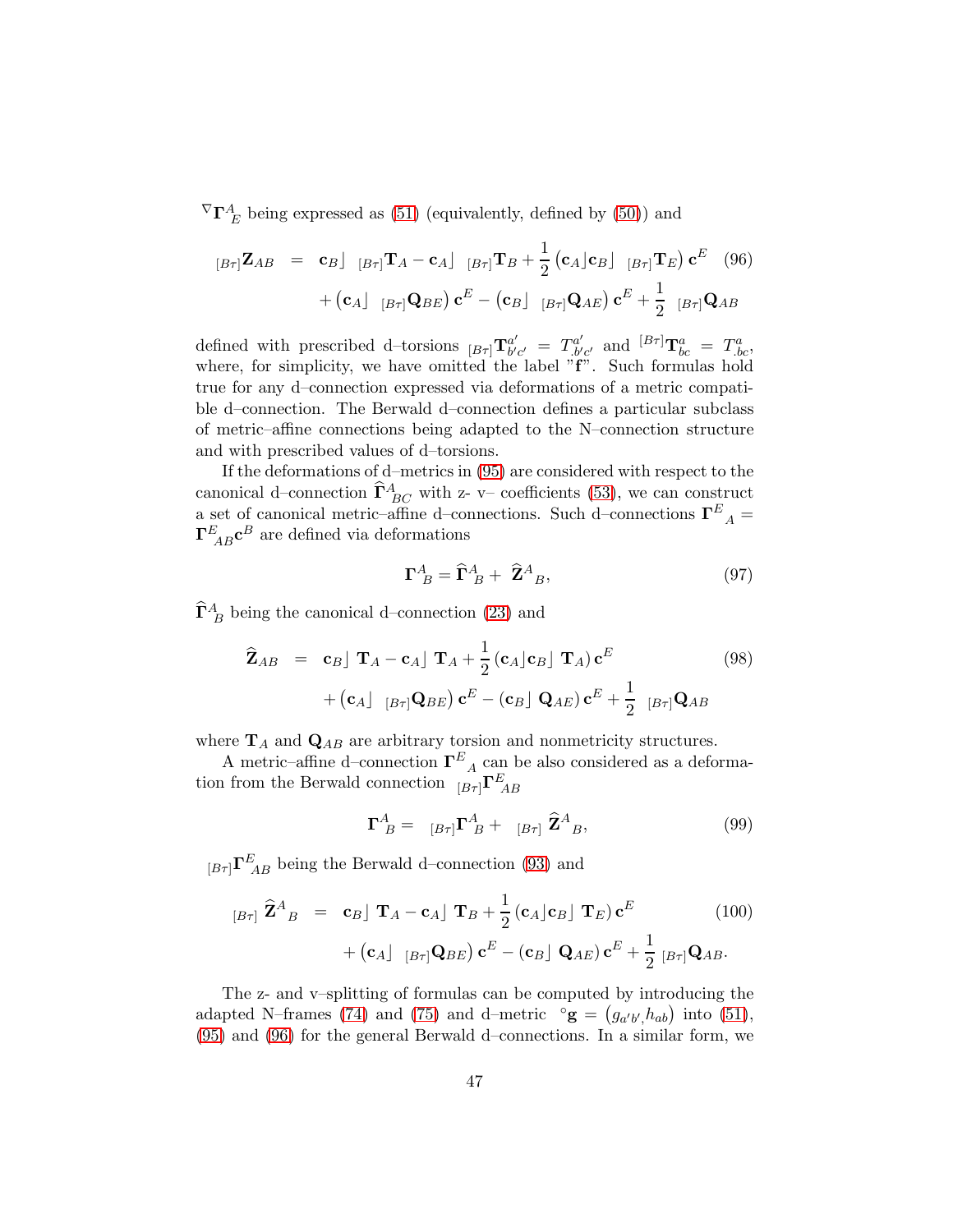can compute splittings of connections by introducing the N–frames and d– metric into  $(23)$ ,  $(97)$  and  $(98)$  for the metric affine canonic d–connections and, respectively, into [\(93\)](#page-45-0), [\(99\)](#page-46-3) and [\(100\)](#page-46-4) for the metric–affine Berwald d–connections.

Finally, we note that for the respective classes of d–connections, the components of the torsion and curvature tensors may be defined by introducing the corresponding connections  $(51)$ ,  $(53)$ ,  $(91)$ ,  $(93)$ ,  $(95)$ ,  $(97)$  and  $(99)$  into the general formulas for torsion [\(37\)](#page-23-0) and curvature [\(38\)](#page-23-1) on spaces provided with N–connection structure.

#### <span id="page-47-1"></span>5.1.2 Generalized Lagrange algebroids

The d–metric [\(83\)](#page-39-0) was introduced for the canonical geometric modelling of Lagrange mechanics on Lie N–algebroids. There are physical arguments to consider more general configurations than those for the Lagrange algebroids. For instance, J. L. Synge [\[40\]](#page-72-3) considered a metric of type

$$
g_{ij}(x, V(x)) = {}^{0}g_{ij}(x) + (1 - u^{2}(x, V(x))V_{i}
$$

in order to study the propagation of electromagnetic waves in a medium with the index of refraction  $n^{i}(x, V(x)) = 1/u^{i}(x, V(x)), V^{2} = V_{i}V_{j}^{0}$  where  $^{0}g_{ij}(x)$  is the background (pseudo) Riemannian metric of the medium and  $V_i(x)$  is the velocity of the medium. There were also considered metrics of type

$$
g_{ij} = e^{\sigma(x,y)} \,^l g_{ij}(x,y)
$$
, or  $g_{ij} = e^{\sigma(x,y)} \,^0 g_{ij}(x)$ 

related to physical processes in dispersive media or in general relativity: a detailed study of the relativitstic optic and mechanical and electromagnetic models resulting in generalizations of the Finsler, Lagrange and (pseudo) Riemannian geometries is contained in Chapters XI and XII of the monograph [\[29\]](#page-71-1) (see [\[43\]](#page-72-0) on such generalizations suggested from higher energy physics). In order to model such processes on Lie algebroids, we have to introduce into consideration classes of d–metrics with more general coefficients and N-connections than  ${}^{l}g_{ab}$  [\(56\)](#page-31-1) and  ${}^{l}N^a_{\ b}$  [\(68\)](#page-35-2) on  $\mathcal{L}^{\pi}E$ , i. e. d-metrics of type

<span id="page-47-0"></span>
$$
{}^{gl}\mathbf{g} = \mathbf{g}_{AB}\mathbf{c}^A \otimes \mathbf{c}^A = g_{a'b'}(x, u) \mathbf{z}^{a'} \otimes \mathbf{z}^{b'} + g_{ab}(x, u) \mathbf{v}^a \otimes \mathbf{v}^b \qquad (101)
$$

with arbitrary  $g_{ab}(x, u)$  and  $v^a$  elongated by arbitrary  $N^a_{\;b}(x, u)$ , see [\(75\)](#page-36-4).

**Definition 5.2** A generalized Lagrange algebroid is a pair  $GLA = (E, g_{ab})$ defined by a nongenerated and constant signature  $g_{ab}$  on  $E$ .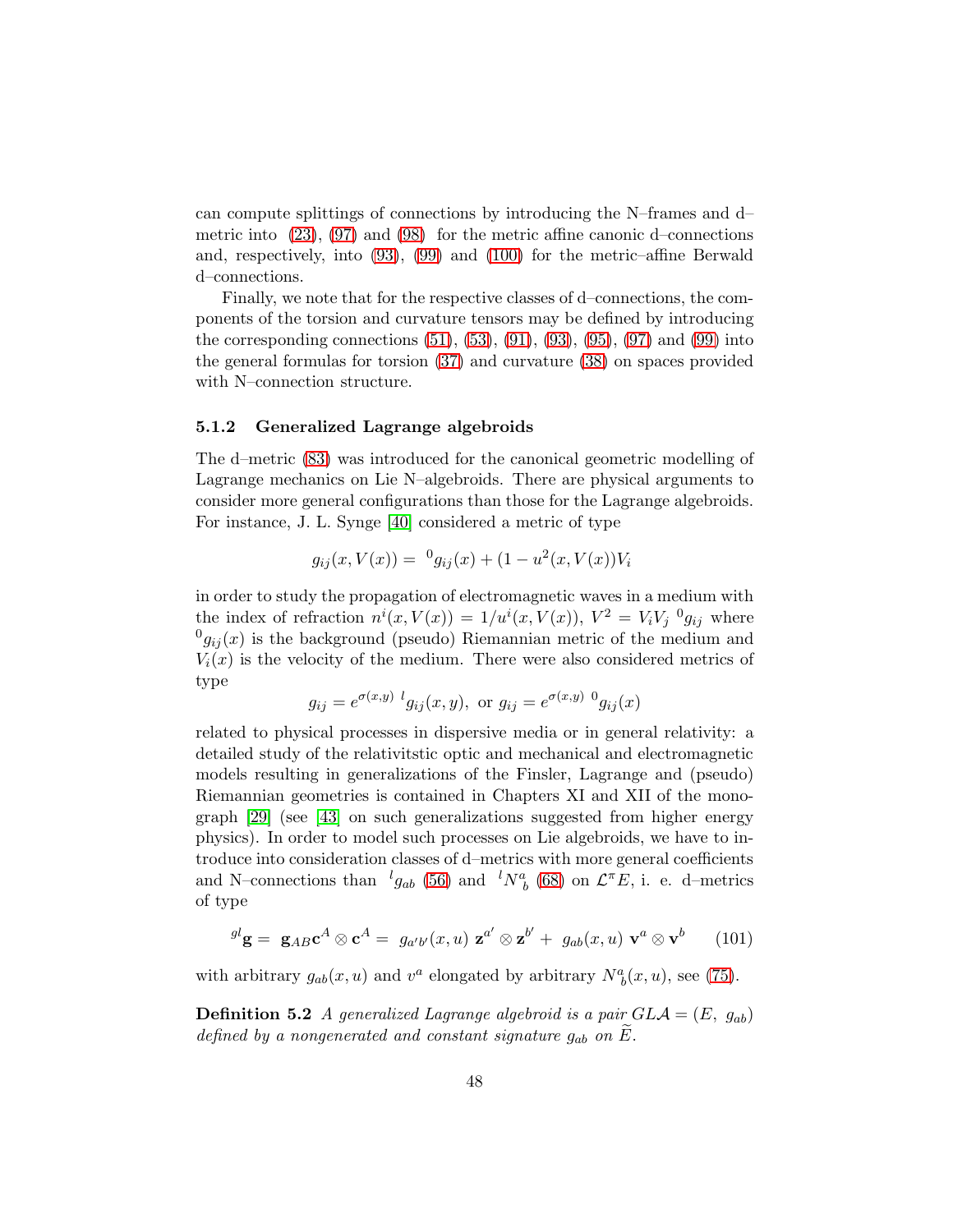On GLA, it is also possible to define a canonical N–connection defined only by  $g_{ab}$  and to associate a semispray configuration. To do this, we introduce the absolute energy

<span id="page-48-0"></span>
$$
\varepsilon(x, u) \doteqdot g_{ab}(x, u)u^a u^b \tag{102}
$$

and consider the action integral

$$
I = \int_{0}^{1} \varepsilon(x^{k}(t), \dot{x}^{i}(t) = \rho_{b}^{i} u^{b}(t)) dt.
$$

For a regular system, when the auxiliary d–tensor

$$
^{\varepsilon}g_{ab}\doteqdot \frac{1}{2}\frac{\partial ^{2}\varepsilon}{\partial u^{a}\partial u^{b}}
$$

is nondegenerated, we can compute the Euler–Lagrange equations [\(61\)](#page-33-0), where  $\varepsilon(x, u)$  is considered instead of  $l(x, u)$ , which are equivalent to the nonlinear geodesic equations

$$
\frac{du^a}{dt} + 2 \, \epsilon G^a(x^k, u^b) = 0
$$

where

$$
2 \, \, \mathcal{E} G^a(x^k, u^b) = \frac{1}{2} \, \mathcal{E} g^{ab} \left( \frac{\partial^2 \mathcal{E}}{\partial u^b \partial x^i} \rho^i_c u^c + C^e_{bc} u^c \frac{\partial \mathcal{E}}{\partial u^e} - \rho^i_b \frac{\partial \mathcal{E}}{\partial x^i} \right).
$$

This follows just from the Theorem [4.2](#page-34-0) b) if  $l \to \varepsilon$ . The canonical N– connection is

$$
^{\varepsilon}N^{a}_{\ b}\doteqdot \frac{\partial\ ^{\varepsilon}G^{a}}{\partial u^{b}}.
$$

We may prove all results of the Section 3 (to define the canonical d– connection, the almost complex and almost sympletic structure, ....) for the generalized Lagrange algebroids, satisfying the regularity condition, by substituting the absolute energy instead of the Lagrange function. This results in

Corollary 5.1 Any generalized Lagrange algebroid defined by a metric tensor gab can be modelled equivalently as a Lagrange algebroid provided with a corresponding absolute energy function  $\varepsilon(x, u)$  if the regularity conditions are satisfied.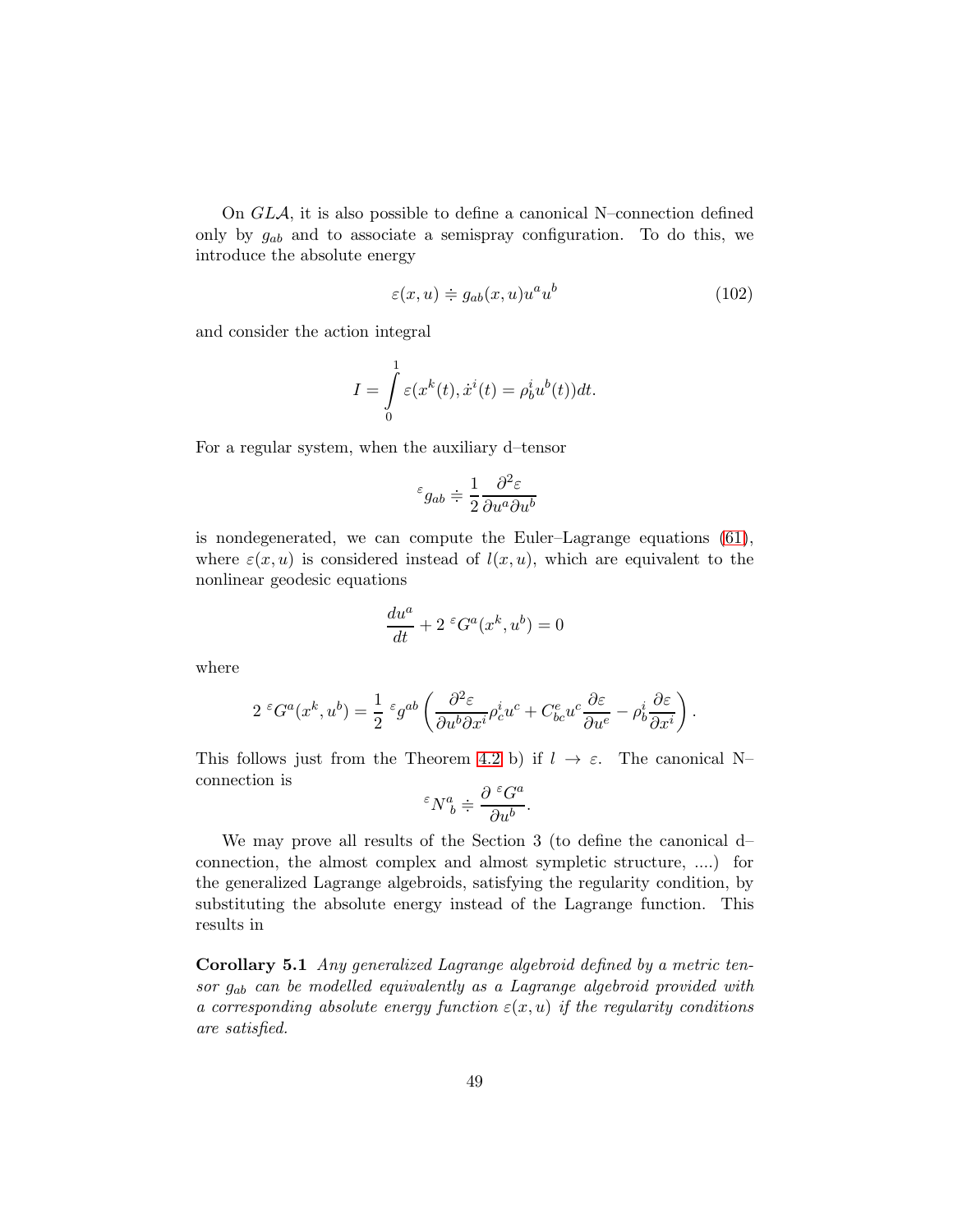For some explicit purposes, it could be more convenient to work directly with  $g_{ab}$ , instead of  $\epsilon_{gab}$ , and with the d-metric [\(101\)](#page-47-0) which is a particular case of [\(30\)](#page-21-0) (when  $h_{ab} = g_{ab}$ ). In this case, we can introduce the canonical d–connection [\(53\)](#page-28-0) and compute the respective d–torsions [\(42\)](#page-24-0) and d–curvatures [\(45\)](#page-25-0).

## 5.2 Hamilton–Cartan algebroids

The Hamilton mechanics can be geometrized on cotangent bundles

 $(T^*M, *_{\pi}, M)$  where  $T^*M$  is dual to TM (see, for instance, a summary of approaches in Refs. [\[30,](#page-71-3) [19\]](#page-70-0)). There were elaborated Lie algebroid geometrizations of the Hamilton equations in terms of sympletic and Poisson structures on algebroids (see details and references in [\[4,](#page-69-2) [14\]](#page-70-3)). The aim of this section is to outline the main features of the Hamilton mechanics realized in terms of prolongations to Lie algebroids (with associated covector, dual, bundles) provided with N–connection structure, defined by a Lagrangian and/or Hamiltonian. It should be noted here that the Hamilton algebroids have been considered also in Ref. [\[34\]](#page-71-4) following the formalism from  $|8|$ .

We shall use the concept a covector bundle  $\mathcal{E}^* = (E^*, * \pi, M)$  where  $E^*$  is dual to E. When  $E = TM$ , we obtain the particular case of (co) tangent bundle. The local coordinates of a point  $\mathbf{u} = (x, p) \in \mathcal{E}^*$  are denoted  $\check{u}^{\alpha} = (x^{i}, p_{a})$  where the coordinates  $p_{a}$  are dual to  $u^{a}$ .<sup>[14](#page-49-0)</sup> The local bases and cobases on  $\mathcal{E}^*$  are denoted, for instance,  $\breve{\mathbf{e}}_{\alpha} = (e_i, \breve{e}^a)$  and  $\breve{\mathbf{e}}^{\alpha} = (e^i, \breve{e}_a)$ . A dual Lie algebroid (prolongated to a Lie algebroid) is defined as a usual one but associated to a covector bundle  $\mathcal{E}^*$ . It should be emphasized here that we use the term "coalgebroid" induced from covector/ cotangent bundle but not from "co–algebra".

<span id="page-49-0"></span><sup>14</sup>We preserve all conventions and denotations introduced in the previous sections with respect to Lie algebroids, vector bundles and manifolds, in general, provided with N– connection structure. If would be necessary, we shall use the labels " $\therefore$ " and/or " $*$ " in order to emphasize that some geometric objects refer just to certain dual spaces or, equivalently, co–spaces, and call such objects like co–vectors, but we shall omit the term co–algebroid in order to avoid confusions with the concept of coalageras. It should be noted that under dualization the uper/lower indices will be transformed into the corresponding inverse ones, lower/uper, indices. Following such formal rules, we can re-derive all formulas for the dual spaces directly from the similar formulas for 'non–dual' objects. Nevertheless, in some cases, the relation between the objects of Lagrange and Hamilton geometry in not a complete formal duality: we have to take into account the Legendre transforms which introduce more sophisticate constructions for the Hamilton spaces and geometries.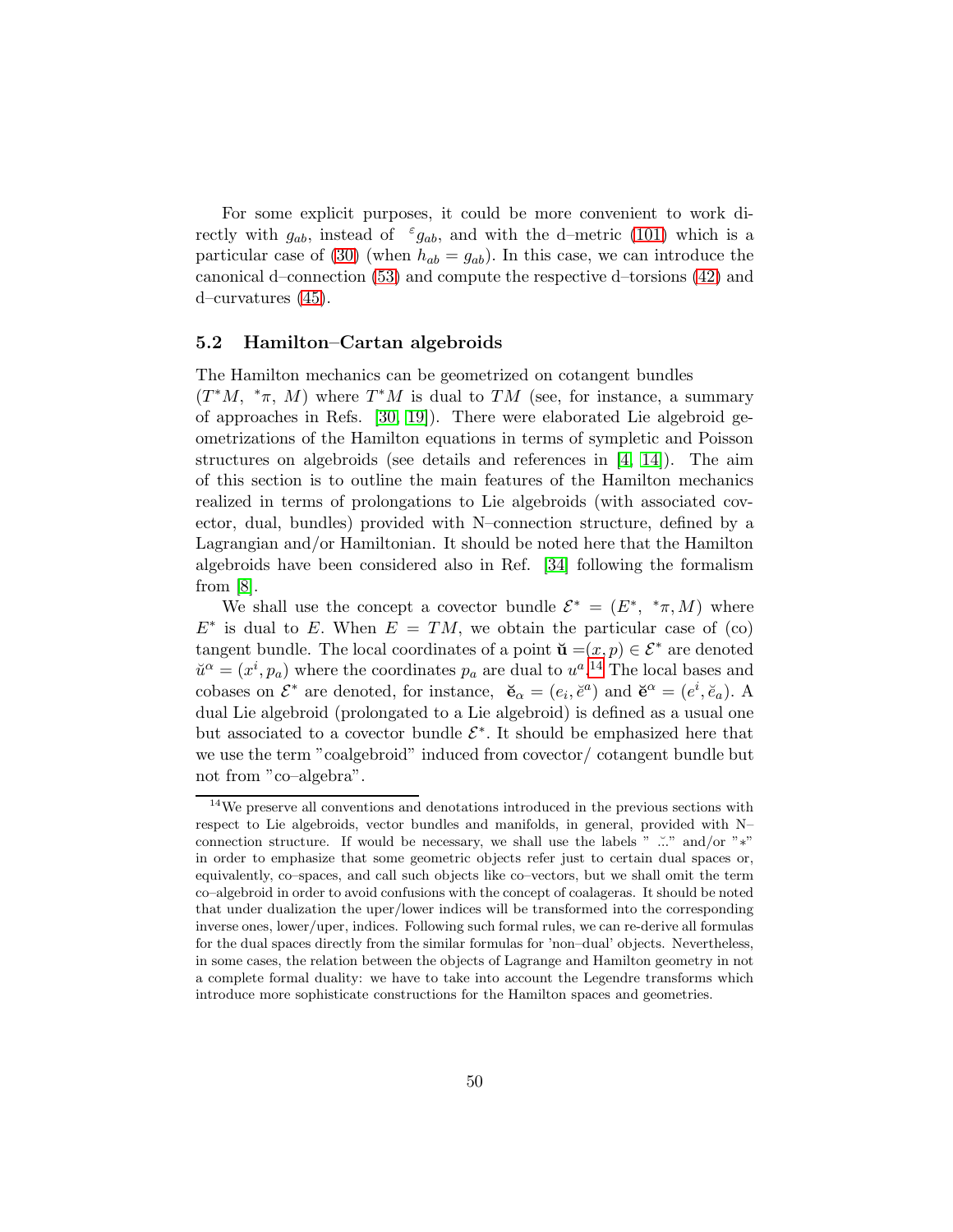## 5.2.1 Prolongations to Lie algebroids on dual vector bundles

Let  $\mathcal{L}^{\pi} \mathbf{E} \doteq (\mathbf{E}, \pi[\cdot, \cdot], \pi \rho)$  be a prolongation Lie N-algebroid derived for a Lie N–algebroid (**E**, [·,·],  $\rho$ ) with associated vector bundle  $\pi : \mathbf{E} \to M$  when the algebroids and related vector bundles, in general, are provided with mutually compatible N–connection structures. We also consider  $*\pi : \mathbf{E}^* \to M$  to be the vector bundle projection of the dual bundle  $E^*$  to  $E$ . For trivial N– connection structures, we can write respectively  $E^*$  and E (we shall also use "not–boldfaced" symbols if the constructions will not depend on existence of the N-connection structure).

The prolongation  $\mathcal{L}^{*\pi}E$  of **E** over  $^*\pi$  is defined by the set of elements satisfying the conditions

$$
\mathcal{L}^{*\pi} \mathbf{E} = \{ (u, \breve{z}) \in \mathbf{E} \times T \mathbf{E}^* / \rho(b) = (T^* \pi)(\breve{z}) \}.
$$

We call  $\mathcal{L}^{*\pi} \mathbf{E} = (\mathbf{E}^*, * \pi[\cdot, \cdot], * \pi \rho)$  a prolongation N-algebroid over  $\mathbf{E}^*$ , of rank  $2m$ , with fibers isomorphic to  $(E, E^*)$  with the Lie algebroid structure  $(*\pi[\cdot,\cdot], * \pi\rho)$  defined for  $*\pi$  and  $\mathbf{E}^*$  instead of  $\pi$  and  $\mathbf{E}$ .<sup>[15](#page-50-0)</sup> We note that if  $E = TM$  the Lie algebroid  $\mathcal{L}^{*\pi}E$  transforms into the standard Lie algebroid  $(T(T^*M), [\cdot, \cdot], {}^{*\pi}\rho = Id).$ 

The space  $\mathcal{L}^{*\pi} \mathbf{E}$  is fibred over  $\mathbf{E}^*$  by the projection  ${}^{*\pi}\pi : \mathcal{L}^{\pi} \mathbf{E} \longrightarrow \mathbf{E}^*$ , given by  $\pi \pi(u, \breve{z}) = *_{\tau_E}(\breve{z})$  where  $*_{\tau_E} : T\mathbf{E}^* \longrightarrow \mathbf{E}^*$  is the tangent projection. It is also interesting to define the projection into the second factor:  ${}^{*\pi}\rho : \mathcal{L}^{*\pi}E \longrightarrow TE$ , given by  ${}^{*\pi}\rho(u,\breve{z}) = \breve{z}$ . Stating a local basis  $\{\check{v}^a\}$  of  $Sec(\mathbf{E}^*)$ , for  $p \in E^*, \pi(p) = x \in M$ , and  $x^i$  are local coordinats around x, we have  $p = p_a \check{v}^a$  and the bundle coordinates on  $E^*$  are  $(x^i, p_a)$ .

We denote respectively the section  $\breve{s} \in Sec(\mathbf{E}^*)$  and the sections of the modules of vector fields  ${}^{v} \breve{s} \in \mathfrak{X}(\mathbf{E}^*), \ {}^{c} \breve{s} \in \mathfrak{X}(\mathbf{E}^*), \text{ and } {}^{v} \breve{s} \in \mathfrak{X}(\mathcal{L}^{*\pi}\mathbf{E}), \ {}^{c} \breve{s} \in$  $Sec(\mathcal{L}^{*\pi}\mathbf{E})$ , and define the corresponding vertical and complete lifts of sections of **E** into sections of  $\mathcal{L}^{*\pi}$ **E**. One holds the expressions

<span id="page-50-1"></span>
$$
\mathbf{c}\,\mathbf{\check{s}}(u) = (\mathbf{\check{s}}(*\pi(p)), \ ^{c}\mathbf{\check{s}}(p)) \text{ and } \ ^{\mathbf{v}}\mathbf{\check{s}}(p) = (0, \ ^{v}\mathbf{\check{s}}(p)).\tag{103}
$$

There is an unique Lie algebroid structure  $(*\pi[\cdot, \cdot], * \pi\rho)$  on  $\mathcal{L}^{*}\pi\mathbf{E}$  which defined by

$$
{}^{*\pi}[\mathbf{v}_{\breve{\mathcal{S}}},\mathbf{v}_{\breve{\mathcal{S}}}] = 0, \ {}^{*\pi}[\mathbf{c}_{\breve{\mathcal{S}}},\mathbf{v}_{\breve{\mathcal{S}}}] = \mathbf{v}_{\left[\breve{\mathcal{S}},\ \breve{\mathcal{S}}\right]}, \ {}^{*\pi}[\mathbf{c}_{\breve{\mathcal{S}}},\mathbf{c}_{\breve{\mathcal{S}}}] = \mathbf{c}_{\left[\breve{\mathcal{S}},\ \breve{\mathcal{S}}\right]}.
$$

For the lifts of functions we write

$$
\begin{array}{rcl}\n\pi \rho(\ ^{\mathbf{c}}\check{s})(\ ^{c}f)&=&^c\left(\rho(\check{s})(f)\right),\ \ \pi \rho(\ ^{\mathbf{c}}\check{s})(\ ^{v}f)=\ ^{v}\left(\rho(\check{s})(f)\right),\\
\pi \rho(\ ^{\mathbf{v}}\check{s})(\ ^{c}f)&=&^v\left(\rho(\check{s})(f)\right),\ \ \pi \rho(\check{s}^{\mathbf{v}})(\ ^{v}f)=0.\end{array}
$$

<span id="page-50-0"></span><sup>&</sup>lt;sup>15</sup>see Ref. [\[14\]](#page-70-3) for details on such constructions; in this subsection we outline the basic results in a form adapted to the N–connection structure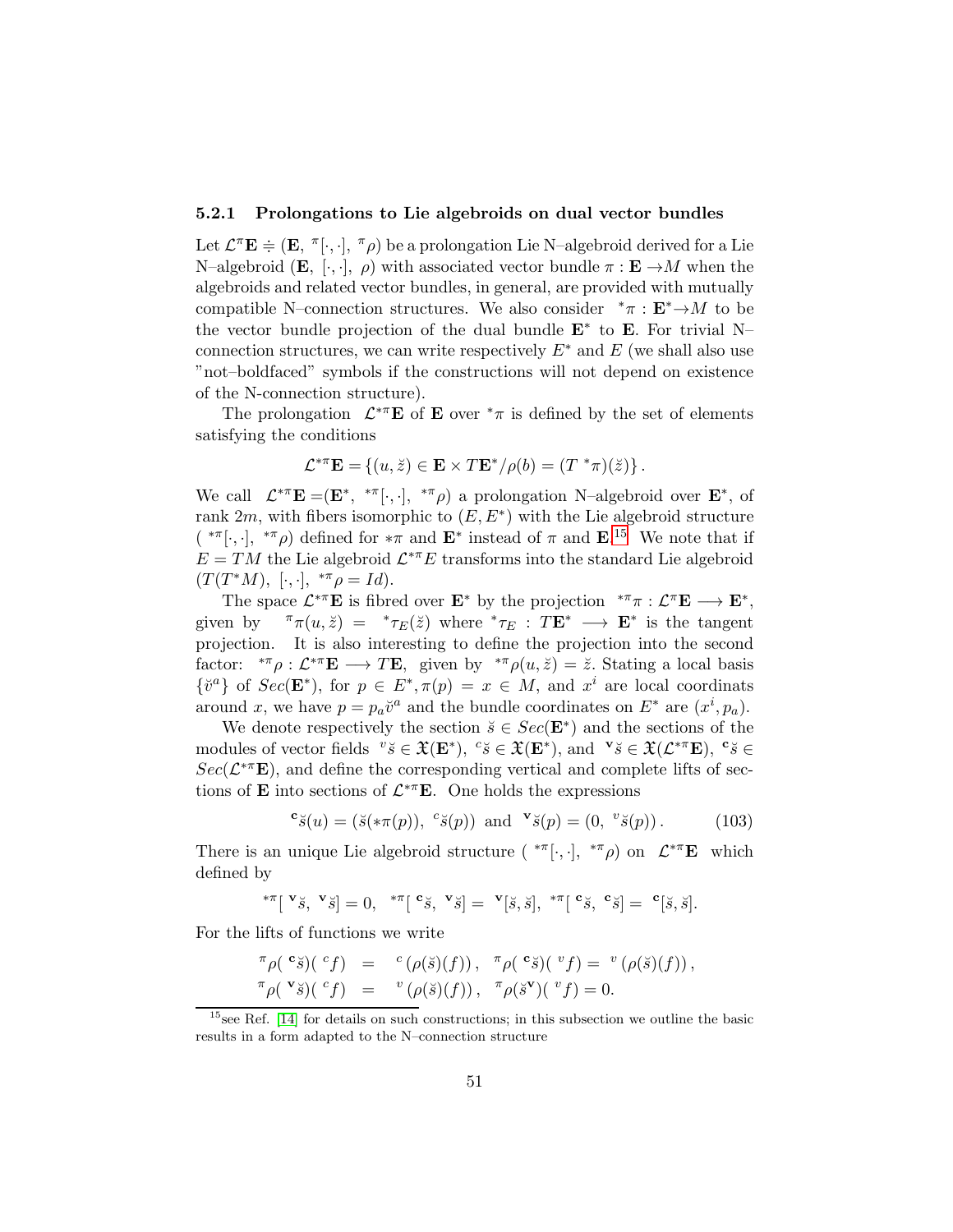We denote the local coordinates on M and  $\mathcal{E}^*$  respectively by  $x^i$  and  $(x^{i}, p_{a})$  and consider the Lie algebroid structure functions  $\rho_{a}^{i}(x)$  and  $C_{be}^{a}(x)$ . The local bases for the considered vertical and complete lifts are written

<span id="page-51-0"></span>
$$
{}^{c}\breve{e}_{a} = \rho_{a}^{i}\frac{\partial}{\partial x^{i}} - C_{ae}^{b}p_{b}\frac{\partial}{\partial p_{e}} \text{ and } {}^{v}\breve{e}^{a} = \frac{\partial}{\partial p_{a}} \tag{104}
$$

.

transforming any section  $\breve{s} = s_a \breve{v}^a$  of  $E^*$ , respectively, into the vector fields  $v\check{s}$  and  $c\check{s}$ , when

$$
{}^{c}\breve{s} = s^{a}\rho_{a}^{i}\frac{\partial}{\partial x^{i}} - \left(\rho_{a}^{i}\frac{\partial s^{b}}{\partial x^{i}} - s^{d}C_{da}^{b}\right)p_{b}\frac{\partial}{\partial p_{a}} \text{ and } {}^{v}\breve{s} = s_{a}\frac{\partial}{\partial p_{a}}
$$

These are local expressions, for a complete definition see Ref. [\[14\]](#page-70-3).

The relations [\(103\)](#page-50-1) for  $z_{a'} = {c \check{e}_{a'}}$  and  $\check{v}^a = {v \check{e}^a}$ , in termis of the basis  $\{z_{\alpha}, \check{v}^{\alpha}\}\$  of sections of  $\mathcal{L}^{*\pi}E \to E^*$ , we may transform the local frame [\(104\)](#page-51-0) into

$$
\mathbf{c}_{\breve{\mathcal{S}}} = s^{a'} z_{a'} - (\rho^i_a \frac{\partial s^b}{\partial x^i} p_b + s^d C^b_{ad}) \breve{v}^a \text{ and } \mathbf{v}_{\mathcal{S}} = s_a \breve{v}^a.
$$

It is convenient to introduce a new local basis on sections of  $\mathcal{L}^{*\pi}E$  over  $E^*$ ,

<span id="page-51-1"></span>
$$
\mathring{c}_A = (\mathring{z}_{a'} = z_a + C^b_{ae} p_b \mathring{v}^e, \mathring{v}^a = \mathring{v}^a)
$$
\n(105)

with the components satisfying the typical Lie algebroid structure relations  $(1)$  and  $(2)$ . Defining

$$
\pi \rho(\mathring{z}_a) = \rho_a^i \frac{\partial}{\partial x^i}, \quad \pi \rho(\mathring{v}^a) = \frac{\partial}{\partial p_a},
$$

one obtains

$$
{}^{*\pi} [\dot{z}_{a'}, \dot{z}_{b'}] = C^{e}_{ab} \dot{z}_{e'}, \ {}^{*\pi} [\dot{z}_{a'}, \ddot{v}^{b}] = 0, \ {}^{*\pi} [\ddot{v}^{a}, \ddot{v}^{a}] = 0.
$$

With respect to the [\(105\)](#page-51-1) for an element  $\omega = \gamma^{a'} \dot{z}_{a'} + \zeta_a \dot{v}^a \in \mathcal{L}^{*\pi} \mathbf{E}$ , we can define the natural local coordinates  $(x^{i}, p_{a}, \gamma^{a'}, \zeta_{a})$  on  $\mathcal{L}^{*\pi}E$ , when the point  $\omega \in {}^{*\pi}\pi({*}\pi^{-1}(x))$  [for a vector bundle projection  ${}^{*\pi}\pi$  :  $\mathcal{L}^{*\pi}\mathbf{E} \to \mathbf{E}^*$ and  $x \in M$ , and  $(x^i, p_a)$  considered also as the coordinates of the point <sup>\*\*</sup> $\pi(\omega) \in \pi^{-1}(x)$  may be expressed in coordinate form

$$
\omega = \gamma^{a'} \mathring{z}_{a'}({}^{\ast \pi}\pi(\omega)) + \zeta_a \mathring{v}^a({}^{\ast \pi}\pi(\omega)).
$$

In coordinate form, the anchor map is defined

$$
\pi \rho(x^i, p_a, \gamma^a, \zeta_a) = (x^i, p_a, \rho_a^i \gamma^a, \zeta_a).
$$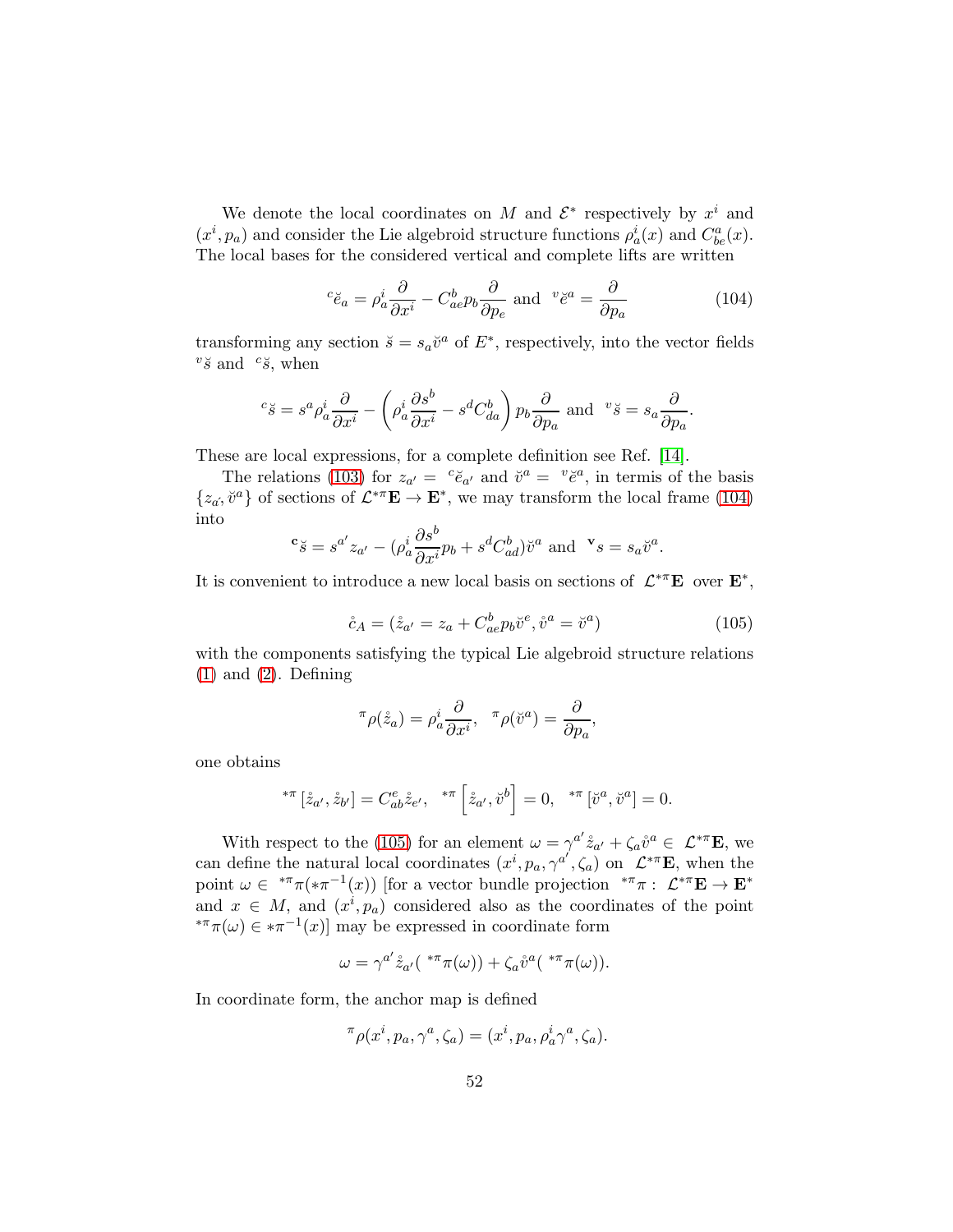We can elaborate a differential form calculus by stating an abstract differential operator  $d^{*{\mathcal{L}}} \equiv d^{ {\mathcal{L}}^{*{\pi_E}}}$  acting in the form

<span id="page-52-0"></span>
$$
d^{*}\mathcal{L}f = \rho_a^i \frac{\partial f}{\partial x^i} \dot{z}^a + \frac{\partial f}{\partial p_a} \dot{v}_a,
$$
  
\n
$$
d^{*}\mathcal{L}\dot{z}^a = -\frac{1}{2} C^a_{be} \dot{z}^b \wedge \dot{z}^e, \ d^{*}\mathcal{L}\dot{v}_a = 0,
$$
\n(106)

where the local basis  $\mathring{c}^A = (\mathring{z}^{a'}, \mathring{v}_a)$  is the dual to  $\mathring{c}_A = (\mathring{z}_{a'}, \mathring{v}^a)$ . Such formulas generalize on  $\mathcal{L}^{* \pi} E$  the similar ones [\(4\)](#page-8-0) defined by  $f \in C^{\infty}(M)$ and  $\theta = \theta_b \mathring{v}^a \in Sec(E^*)$ , compare also with the formulas [\(8\)](#page-11-0) for  $\mathcal{L}^{\pi}E$ .

#### 5.2.2 Hamilton equations and Poisson brackets on Lie algebroids

We introduce the Liouville section (1–form) of  $\mathcal{L}^{*\pi}E$ ,

<span id="page-52-4"></span>
$$
{}^{h}\breve{\theta} \doteqdot p_a \breve{v}^a \tag{107}
$$

and, following the rules [\(106\)](#page-52-0), we can derive that the 2–form

<span id="page-52-3"></span>
$$
{}^{h}\tilde{\omega} \doteqdot -d^{*{\mathcal{L}}} {}^{h}\breve{\theta} = \mathring{z}^{a} \wedge \breve{v}_{a} + \frac{1}{2} C^{a}_{be} p_{a} \mathring{z}^{b} \wedge \mathring{z}^{e}
$$
 (108)

defines a canonical sympletic structure which is nondegenerate and and satisfies the condition  $d^{*{\mathcal{L}}} h\ddot{\omega} = 0$ . For the standard Lie algebroid with  $E = TM$ the  $\ddot{\theta}_{TE}$  and  $\ddot{\omega}_{TM}$  are respectively the usual Liouville 1-form and the canonical sympletic 2-form on  $T^*M$ .

Let  $\check{h}: E^* \to \mathbb{R}$  be a map defining a Hamiltonian function  $\check{h}(x^i, p_a)$ which, for simplicity, satisfies the regularity condition when the Hessian

<span id="page-52-5"></span>
$$
{}^{h}\breve{g}^{ab} \doteqdot \frac{1}{2} \frac{\partial^2 \breve{h}}{\partial p_a \partial p_b} \tag{109}
$$

is nondegenerated and of constant signature. There is a unique section

<span id="page-52-2"></span>
$$
\breve{\xi}_h = \frac{\partial \breve{h}}{\partial p_a} \mathring{z}_a - \left( C^e_{ab} p_e \frac{\partial \breve{h}}{\partial p_b} + \rho^i_a \frac{\partial \breve{h}}{\partial x^i} \right) \breve{v}^a \in Sec(\mathcal{L}^{*\pi} E), \tag{110}
$$

inducing a vector filed  $\rho^{*\pi}(\check{\xi}_h)$  on  $E^*,^{16}$  $E^*,^{16}$  $E^*,^{16}$ 

$$
\rho^{*\pi}(\check{\xi}_h) = \rho_a^i \frac{\partial \check{h}}{\partial p_a} \frac{\partial}{\partial x^i} - \left( C^e_{ab} p_e \frac{\partial \check{h}}{\partial p_b} + \rho_a^i \frac{\partial \check{h}}{\partial x^i} \right) \frac{\partial}{\partial p_a},
$$

<span id="page-52-1"></span><sup>&</sup>lt;sup>16</sup>for a standard Lie algebroid,  $\check{\xi}$  transforms into a usual Hamilton vector field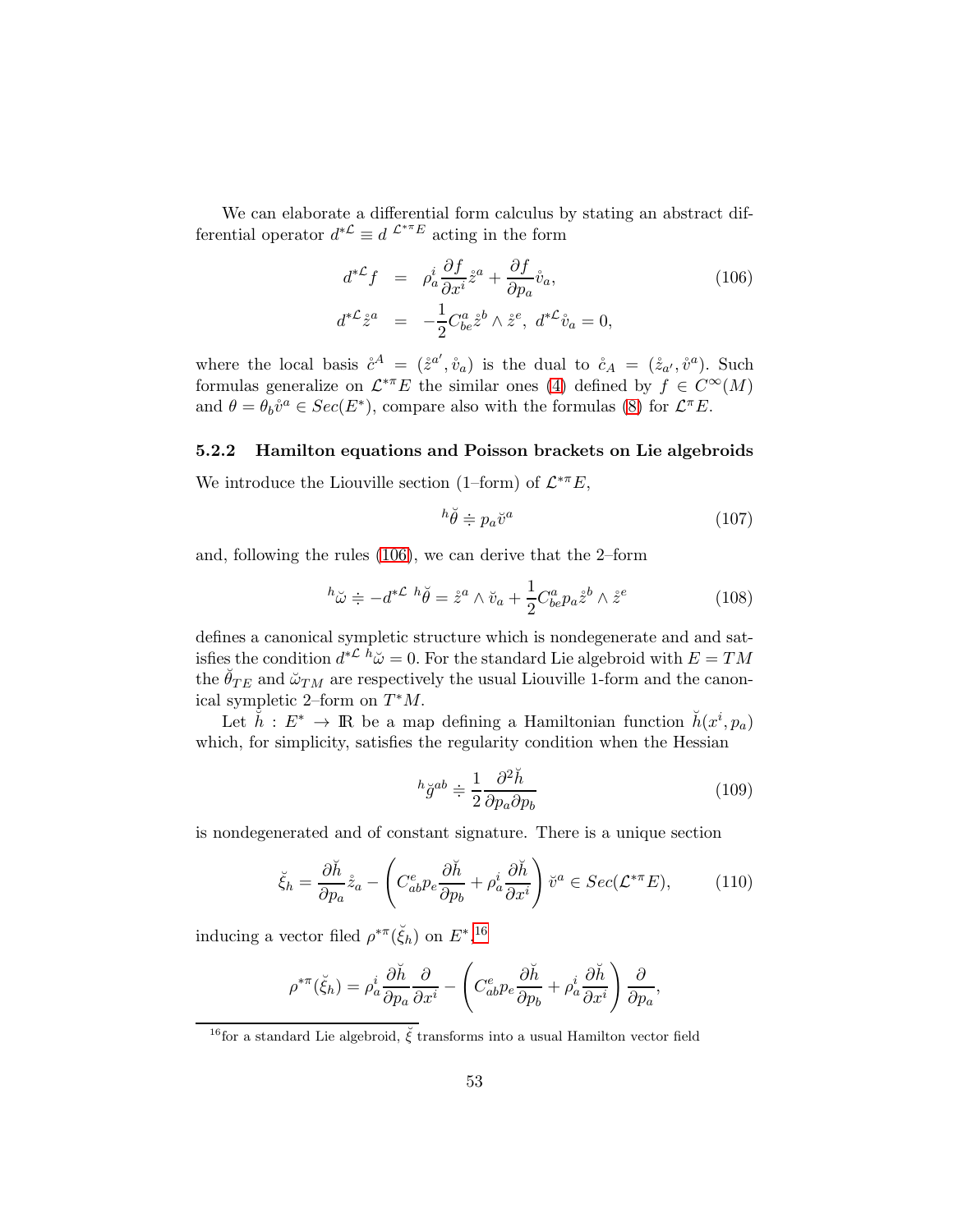satisfying the equation

<span id="page-53-0"></span>
$$
\check{\xi}_h \rfloor \check{\omega}_E = d^{* \mathcal{L}} \check{h} \tag{111}
$$

for a given  $d\check{h} \in Sec(\mathcal{L}^{*\pi}E)^*$ . Such formulas sketch the proof of a theorem (the "dual" of Theorem [4.1,](#page-33-1) for Hamilton structures on Lie algebroids):

**Theorem 5.1** The integral curves of the section  $\zeta_h$  [\(110\)](#page-52-2) (with induced vector field  $\rho^{*\pi}(\check{\xi}_h)$  defining the solution of [\(111\)](#page-53-0)) satisfy the Hamilton equations for  $\check{h}(x^i, p_a)$ ,

<span id="page-53-1"></span>
$$
\begin{array}{rcl}\n\frac{dx^{i}}{dt} & = & \rho_{a}^{i} \frac{\partial \check{h}}{\partial p_{a}}, \\
\frac{dp_{a}}{dt} & = & -\left(C_{ab}^{e} p_{e} \frac{\partial \check{h}}{\partial p_{b}} + \rho_{a}^{i} \frac{\partial \check{h}}{\partial x^{i}}\right).\n\end{array} \tag{112}
$$

The dual bundle  $E^*$  admits a linear Poisson structure, a 2–vector field,  $\Lambda_{E*}$  such that

$$
[\Lambda_{E*}, \Lambda_{E*}] = 0
$$

and  $\Lambda_{E*}(df, df')$  is a linear function for any linear functions  $f, f'$  on  $E^*$ . The local coordinate expression is

<span id="page-53-2"></span>
$$
\Lambda_{E*} = \rho_a^i \frac{\partial}{p_a} \wedge \frac{\partial}{\partial x^i} + \frac{1}{2} p_e C_{ab}^e \frac{\partial}{\partial p_a} \wedge \frac{\partial}{\partial p_b}.\tag{113}
$$

This structure induces a linear Poisson bracket

$$
\{f, w\}_{E*} \doteq \Lambda_{E*}(d^{TE*}f, d^{TE*}w)
$$

where the operator  $d^{TE*}$  is defined by the rules [\(106\)](#page-52-0) but on  $TE^*$ . In a particular case of local coordinates, we have

$$
\{x^i, x^j\}_{E*} = 0, \ \{p_a, x^j\}_{E*} = \rho_a^i \text{ and } \{p_a, p_b\}_{E*} = p_e C_{ab}^e,
$$

see details in [\[23,](#page-71-5) [14\]](#page-70-3).

For Hamiltonian sections, we can naturally use  $h\ddot{\omega}$  [\(108\)](#page-52-3) satisfying [\(111\)](#page-53-0), instead of  $\Lambda_{E*}$ , in order to define

$$
\{f,w\}_{E*} \doteqdot -{}^h\breve{\omega}(\breve{\xi}_f,\breve{\xi}_w).
$$

The formula for energy  $E_l$  on a Lagrange algebroid [\(59\)](#page-32-0) can be rewritten in the form

$$
\breve{h} = p_a u^a - \frac{l}{2}
$$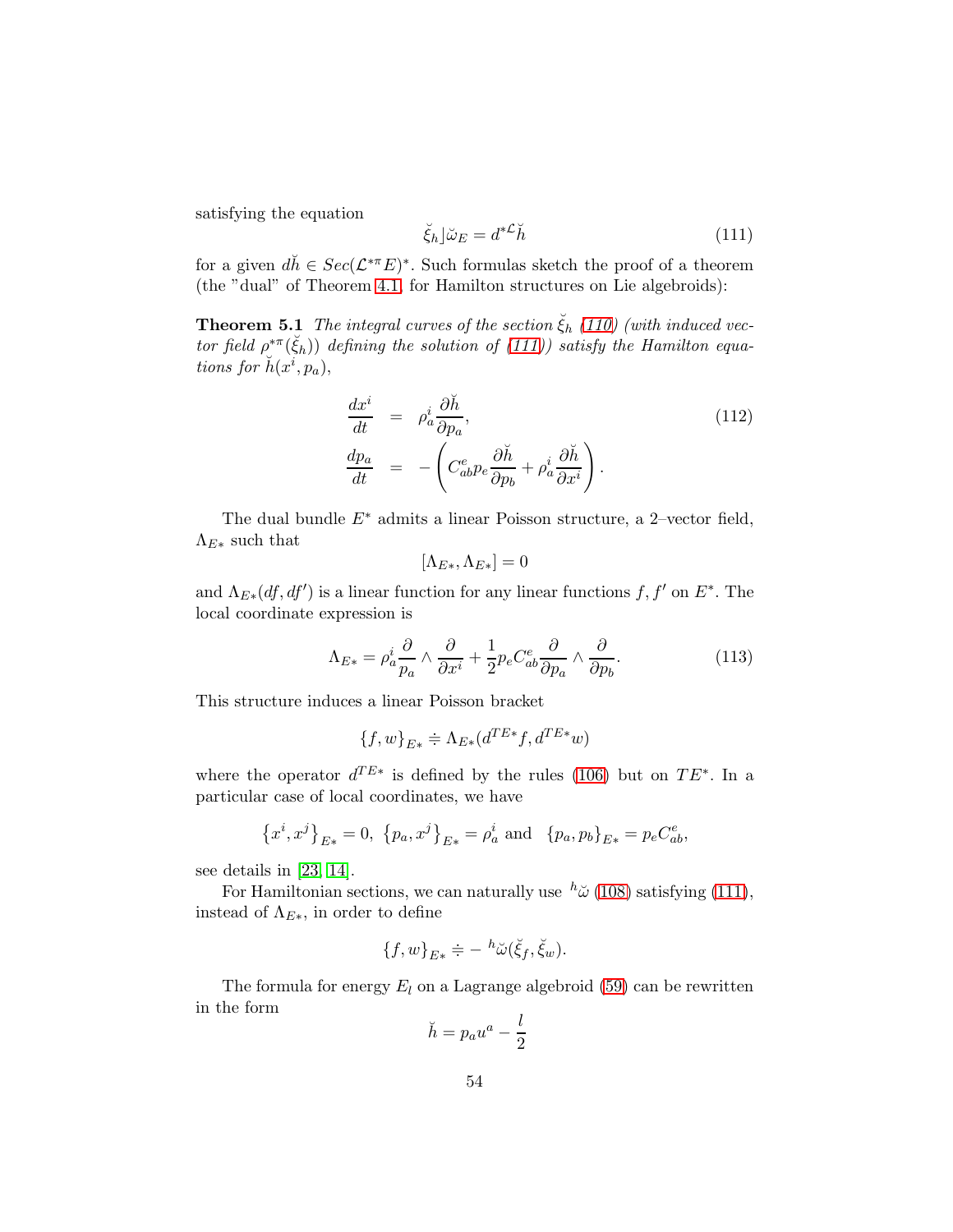which relates the integral curves of the Euler–Lagrange equations to the integral curves of the Hamilton equations if the regularity conditions are satisfied. This relation stated in a more rigorous geometric form by the Legendre transform associated to  $l$  which is a smooth map

$$
Leg_l: E \to E^*
$$
;  $Leg_l(a)(b) = {}^l\theta(a)(z)$ 

defined with respect to the Poincare–Cartan 1–form  ${}^{l}\theta \in Sec((\mathcal{L}^{\pi}E)^*)$ [\(57\)](#page-32-1), for any  $a, b \in E_x$ ,  $x \in M$  and  $z \in \mathcal{L}^{\pi}E_{|a}$  such that  $pr_1(z) = b$  when  $pr_1: \mathcal{L}^{\pi}E \to E$  is the restriction to  $\mathcal{L}^{\pi}E$  of the first canonical projection  $pr_1: E \times TE \rightarrow E$ . The transform  $Leg_l$  induces a map for the prolongated algebroids,

$$
\mathcal{L} Leg_l: \mathcal{L}^{\pi} E \to \mathcal{L}^{*\pi} E; (\mathcal{L} Leg_l)(b, \mathbf{X}_a) = (b, (T_a Leg_l)(\mathbf{X}_a)),
$$

where  $a, b \in E$  and  $(b, \mathbf{X}_a) \in ( \mathcal{L}^{\pi} E)_a \subseteq E_{\pi(a)} \times T_a E$  and  $TLeg_l : TE \rightarrow$  $TE^*$  being the tangent map of  $Leg_l$ . The map  $\mathcal{L}Leg_l$  is well defined because  $\pi^* \circ Leg_l = \pi.$ 

In local coordinates, the introduced Legendre maps are parametrized respectively

$$
Leg_l(x^i, u^a) \rightarrow \left(x^i, p_a = \frac{\partial l}{\partial u^a}\right)
$$

and

$$
\mathcal{L}Leg_l(x^i,u^a;z^{a'},v^a)\rightarrow \left(x^i,p_a;z^{a'},\rho_b^iz^b\frac{\partial p_a}{\partial x^i}+v^{b\;\;l}g_{ab}\right).
$$

Using such coordinate maps, we can prove by straightforword computations that under Legendre transforms the Poincare forms  ${}^{l}\theta$  [\(57\)](#page-32-1) and  ${}^{l}\omega$  [\(58\)](#page-32-2) transform respectively into  $h\check{\theta}$  [\(107\)](#page-52-4) and  $h\check{\omega}$  [\(108\)](#page-52-3). This deduces that the pair  $(Leg_l, \mathcal{L} Leg_l)$  defines a morphism between the prolongated Lie algebroids  $\mathcal{L}^{\pi}E$  and  $\mathcal{L}^{*\pi}E$  with compatible Lie algebroid structure functions.

#### 5.2.3 Hamilton algebroids and Cartan algebroids

The Hamilton algebroids can be introduced as geometric mechanics structures on  $\mathcal{L}^{*\pi}E$  and  $\mathcal{L}^{\pi}E$  related by Legendre transforms:

**Definition 5.3** A Hamilton algebroid is a pair  $H\mathcal{A} = (E^*, \bar{h})$  defined by a regular Hamiltonian  $\check{h}(x^i, p_a)$  being differentiable on  $\widetilde{E^*} \doteq E^* / \{0^*\}$  and continuous on the null sections of  $0^* : E^* \to M$ , with a nondegenerated and constant signature Hessian  $h \check{g}^{ab}(109)$  $h \check{g}^{ab}(109)$  on  $\widetilde{E^*}$ .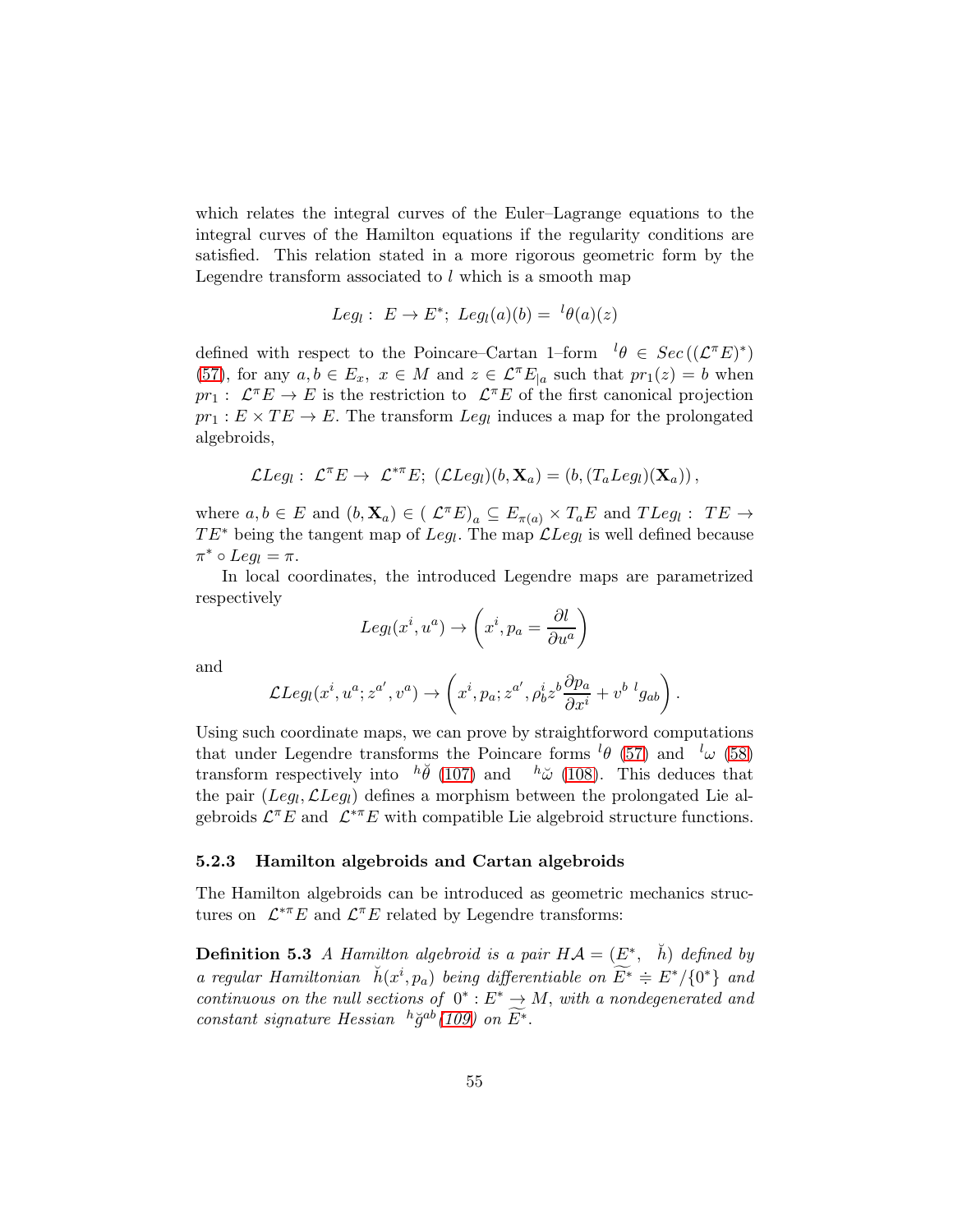There are possibilities to restrict and/or to generalize this definition:

**Definition 5.4** A Cartan algebroid  $CA = (E^*, e\check{h})$  is a Hamilton algebroid with positive  $\check{h} = c \check{h}(x^i, p_a)$  on  $E^*$  and 1-homogeneous with respect to the momenta  $p_a$ , i. e.  ${}^c\check{h}(x^i, \lambda p_a) = \lambda \; {}^c\check{h}(x^i, p_a)$ .

Roughly speaking, the Cartan algebroids are Finsler algebroids but defined on  $\mathcal{L}^{*\pi}E$  and  $E^*$  (with some additional geometric structures related to the Legendre transforms).

In a more general case, we can consider prolongated Lie algebroid structures defined by an arbitrary nondegeneratd d–tensor field  $\check{g}^{ab}$ , co–metric on  $E^*$ , not obligatory defined as the second derivative on the momenta from a Hamiltonian. Nevertheless, the geometry of such generalized Hamilton algebroids  $GHA = (E^*, \check{g}^{ab})$  can be modelled similarly to that of the usual Hamilton algebroids by introducing an additional dual global "energy" function

$$
\breve{\varepsilon}(x, u) \doteq \breve{g}^{ab}(x, p) p_a p_b
$$

like for the generalized Lagrange algebroids.

For simplicity, in this work we shall consider the main geometric constructions only for the Hamilton algebroids. We shall sketch the idea of such proofs.

#### Canonical N–connections on Hamilton algebroids

The results of Theorems [4.2](#page-34-0) and [4.3](#page-35-4) reformulated for the Hamilton algebroids are stated by

Theorem 5.2 The set of coefficients

<span id="page-55-0"></span>
$$
{}^{h}N_{ab} = \frac{1}{4} \left\{ {}^{h}g_{ab}, \check{h} \right\}_{E*} - \frac{1}{4} \left( g_{ac}\rho_b^i \frac{\partial^2 \check{h}}{\partial p_c \partial x^i} + g_{bc}\rho_a^i \frac{\partial^2 \check{h}}{\partial p_c \partial x^i} \right)
$$
(114)

defines a canonical N-connection structure  ${}^h\breve{N} = ({}^hN_{ab})\}$  on  $\mathcal{L}^{*\pi}E$  constructed only from  $\check{h}$  and  $h\check{g}^{ab}$  and its dual,  $h g_{ab}$ , in a form related to the canonical N–connection <sup>l</sup>N [\(69\)](#page-35-3) defined by the corresponding Lagrangian  $l(x^i, u^a)$  on  $\mathcal{L}^{\pi}E$ .

Proof. Let us introduce the locally adapted base for such Hamilton algebroids,

<span id="page-55-1"></span>
$$
\breve{\mathbf{c}}_A = (\mathbf{z}_{a'} = \mathring{z}_{a'} - N_{a'a}\mathring{v}^a, \ \breve{\mathbf{v}}^a = \mathring{v}^a = \mathring{v}^a)
$$
(115)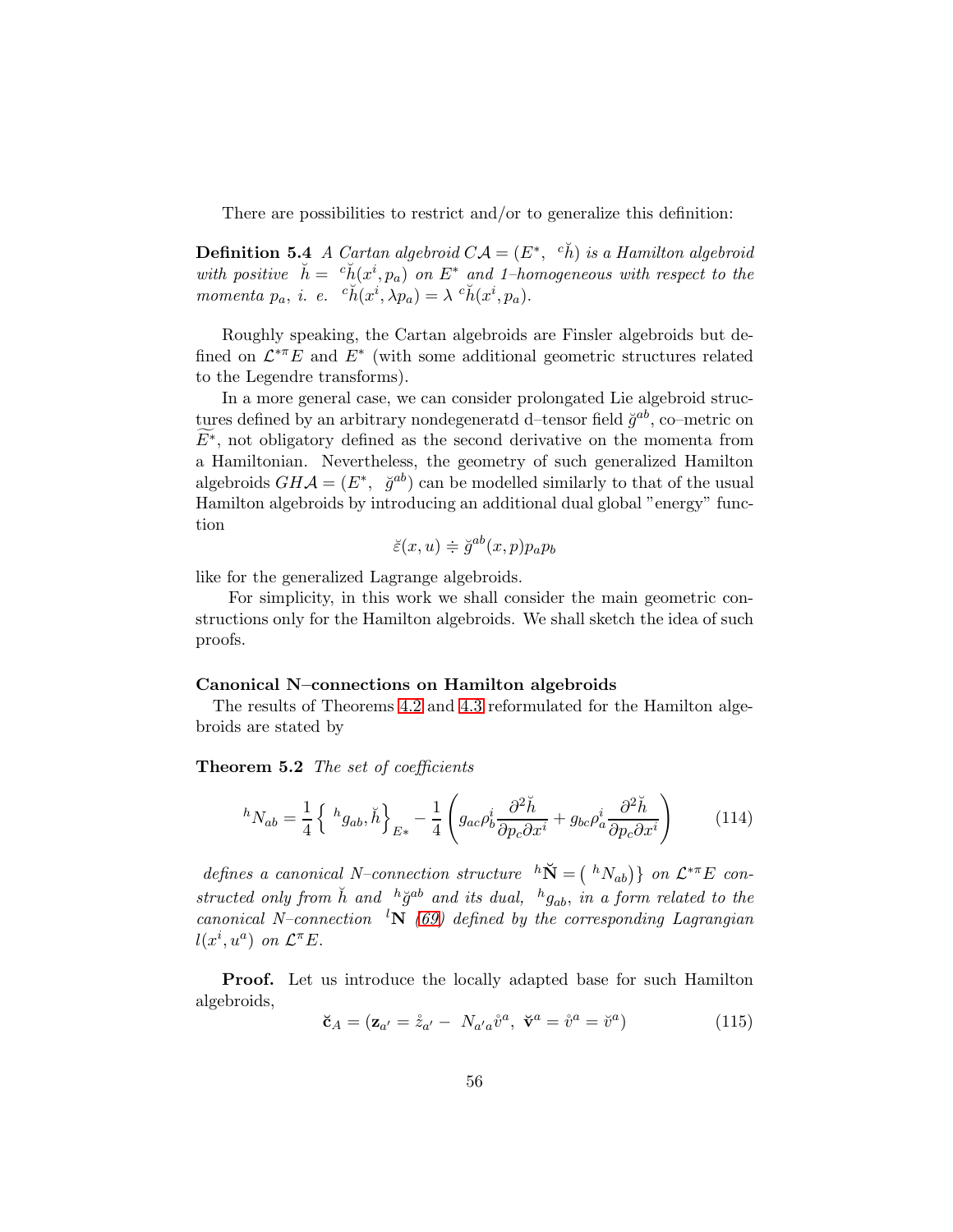and the duals

$$
\breve{\mathbf{c}}^A = (\mathbf{z}^{a'} = \mathring{z}^{a'}, \ \breve{\mathbf{v}}_a = \breve{v}_a + N_{b'a} \mathring{z}^{b'}) \tag{116}
$$

where the algebroid indices  $A = (a', a), B = (b', b), \dots$  running the values  $a',...b',a,...b = 1,2,...,m.$  The construction of such N–elongated operators is similar to that from the Proposition [4.1,](#page-36-5) but in our case we use geometrical objects defined on prolongation coalgebroids (for instance, labelled in the form  $\check{v}$  in order to emphasize the difference from the similar ones on usual algebroids; for simplicity, we shall omit a such label, and the left label " $h$ ", for  $N_{b'a}$  when denotations will not give rise to ambiguities). By local computations we can verify that  ${}^hN_{a'b}$  define a local distribution which can be globalized to the Whitney sum

$$
\mathcal{L}^{*\pi}E = h \ \mathcal{L}^{*\pi}E \oplus v \ \mathcal{L}^{*\pi}E
$$

which is an equivalent definition of the N–connection on a Lie algebroid, see [\(69\)](#page-35-3). We may conclude that the coefficients [\(114\)](#page-55-0) define a N–connection on  $\mathcal{L}^{*\pi}E$ . It is a more cumbersome task to prove that  ${}^hN_{a'b} = \rho^i_{a'}\partial G_b/\partial x^i$ defines a nonlinear geodesic semispray configuration  $G_b$  which is equivalent both to the Euler–Lagrange equations [\(61\)](#page-33-0) and the equivalent (for regular Legendre transforms) Hamilton equations [\(112\)](#page-53-1). Such computations are equivalent to those outlined for the proof of Theorems [4.2](#page-34-0) and [4.3](#page-35-4) but re– derived in algebroid terms on  $\mathcal{L}^{*\pi}E$ .  $\square$ 

**Definition 5.5** A N-connection  $\breve{N}_{a'b}$  on  $\mathcal{L}^{*\pi}E$  is symmetric if its torsion d–tensor

$$
\tau_{ab} \doteqdot \frac{1}{2} \left( \breve{N}_{ab} - \breve{N}_{ba} \right) = 0.
$$

From [\(114\)](#page-55-0), one follows that the canonical N–connection is symmetric, i. e.

<span id="page-56-0"></span>
$$
{}^h\tau_{ab}=0.\t\t(117)
$$

**Definition 5.6** The curvature d-tensor  $\check{\Omega}$  of a N-connection  $\check{N}_{ab}$  on  $\mathcal{L}^{*\pi}E$ is defined by the components

$$
\breve{\Omega}_{ab' e'} \doteqdot \mathbf{z}_{e'} N_{b'a} - \mathbf{z}_{b'} N_{e'a}.
$$

A N–connection distribution on  $\mathcal{L}^{*\pi}E$  is integrable if and only if  $\breve{\Omega} = 0$ .

There is also a d–connection (Berwald type) defined by the N–connection coefficients: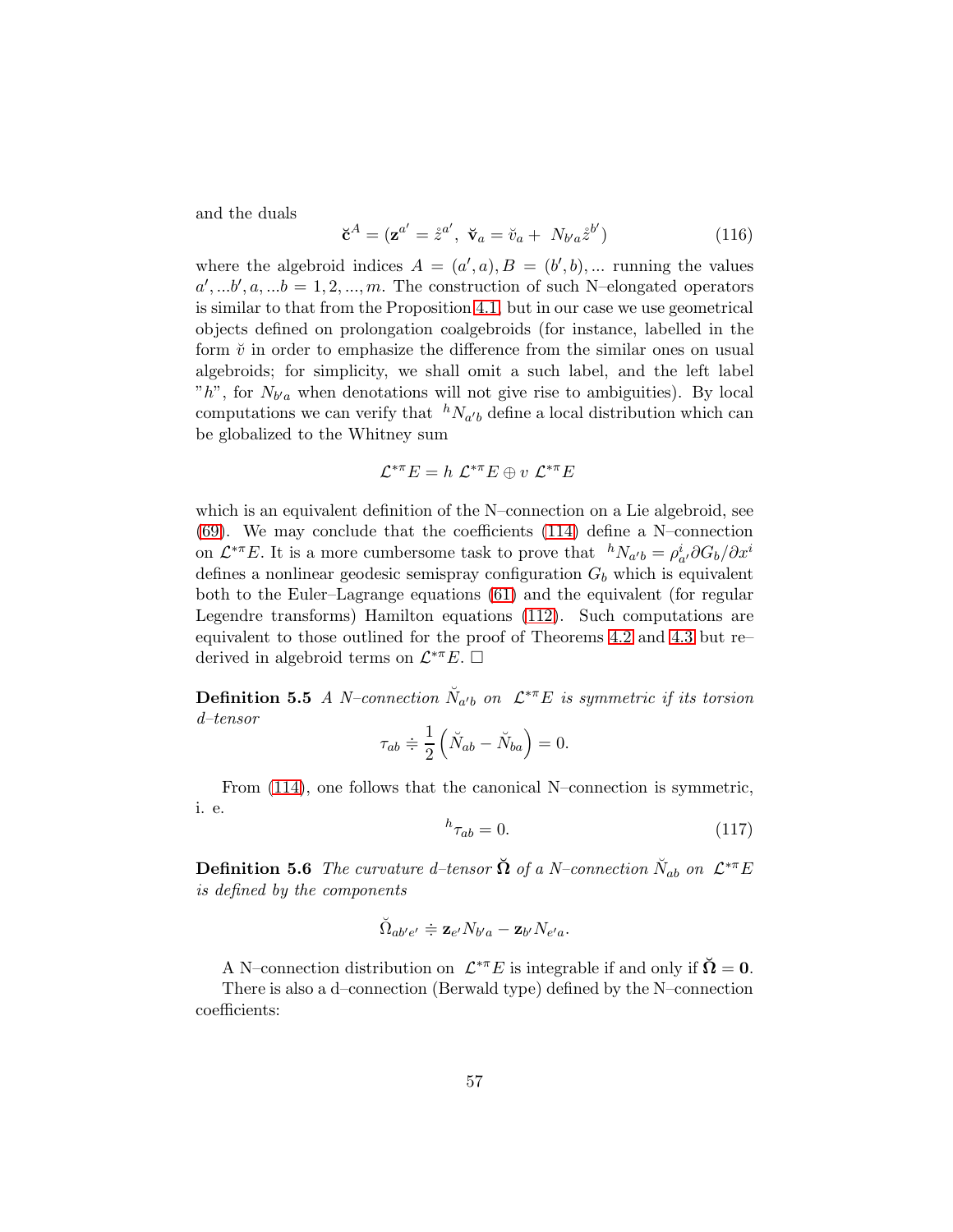Definition 5.7 The Lie algebroid Berwald d–connection with local coefficients

$$
\overline{\breve{N}}^{b}_{a'e} \doteqdot \mathbf{v}^{b}(N_{a'e}) \text{ and } \overline{\breve{N}}^{a}_{be} \doteqdot 0
$$

is associated to a N–connection  $N_{ab}$  and defines a covariant derivative  $\overline{\mathcal{D}}$  on sections in the vertical vector subbundle v  $\mathcal{L}^{*\pi}E$ .

One holds (the proof is similar to that for the prolongation Lie algebroids, see formula [\(21\)](#page-17-0) and Proposition [3.3\)](#page-18-0) the

**Proposition 5.1** The Berwald covariant derivative  $\check{\mathcal{D}}$  on  $\mathcal{L}^{*\pi}E$  has the local expression

$$
\overline{\check{\mathcal{D}}}_X(\star B)\doteqdot \mathbf{X}\cdot \overline{\check{\mathcal{D}}}=\left[\check{X}^b\left(\mathbf{z}_b B^a-\check{\mathbf{v}}^c\left(\check{N}_{cb}\right)\right) B^a\right)+\star \check{X}^e \check{\mathbf{v}}_e B^a\right]\check{\mathbf{v}}_a.
$$

### Canonical almost complex structures on coalgebroids

The N–connection splitting on prolongation coalgebroids defines a corresponding class of almost complex structures, which for the canonical configurations are defined by the Hamiltonians.

**Proposition 5.2** A canonical N-connection  ${}^hN_{a'b}$  [\(114\)](#page-55-0) induces, naturally an almost complex (coalgebroid) structure  $\check{F}: \mathcal{X}(\mathcal{L}^{*\pi}E) \to \mathcal{X}(\mathcal{L}^{*\pi}E),$ 

$$
\breve{\mathbf{F}}(\mathbf{z}_a) = \breve{\mathbf{v}}_a
$$
 and  $\breve{\mathbf{F}}(\breve{\mathbf{v}}_a) = -\mathbf{z}_a$ ,

when

<span id="page-57-0"></span>
$$
\breve{\mathbf{F}} = {}^{h}g_{ab} \; \breve{\mathbf{v}}^{a} \otimes \mathbf{z}^{a} - {}^{h}g^{ab} \; \mathbf{z}_{a} \otimes \; \breve{\mathbf{v}}_{a} \tag{118}
$$

satisfies the condition  $\check{\mathbf{F}}$   $\check{\mathbf{F}} = -\mathbf{I}$ , i. e.  $\check{F}^A_{\ B} \check{F}^B_{\ K} = -\delta^A_K$ , where  $\delta^A_K$  is the Kronecker symbol and X denotes the module of vector fields on  $\widetilde{E^*}$ .

**Proof.** It follows from the action of the operator  $(118)$  on the N– elongated bases. $\Box$ 

#### Canonical metric and sympletic structures

A regular Hamiltonian induces a canonical metrics on the corresponding Hamilton algebroid:

**Theorem 5.3** There is a canonical metric structures on  $\mathcal{L}^{*\pi}E$ ,

<span id="page-57-1"></span>
$$
{}^{h}\breve{\mathbf{g}} = {}^{h}\breve{\mathbf{g}}_{AB}\breve{\mathbf{c}}^{A} \otimes \breve{\mathbf{c}}^{A} = {}^{h}\breve{g}_{ab} \mathbf{z}^{a} \otimes \mathbf{z}^{b} + {}^{h}\breve{g}^{ab} \ \breve{\mathbf{v}}_{b} \otimes \breve{\mathbf{v}}_{b} \tag{119}
$$

called distinguished metrics (d–metrics) defined by the corresponding Lagrangians and, induced by such Lagrangians, canonical N–connections.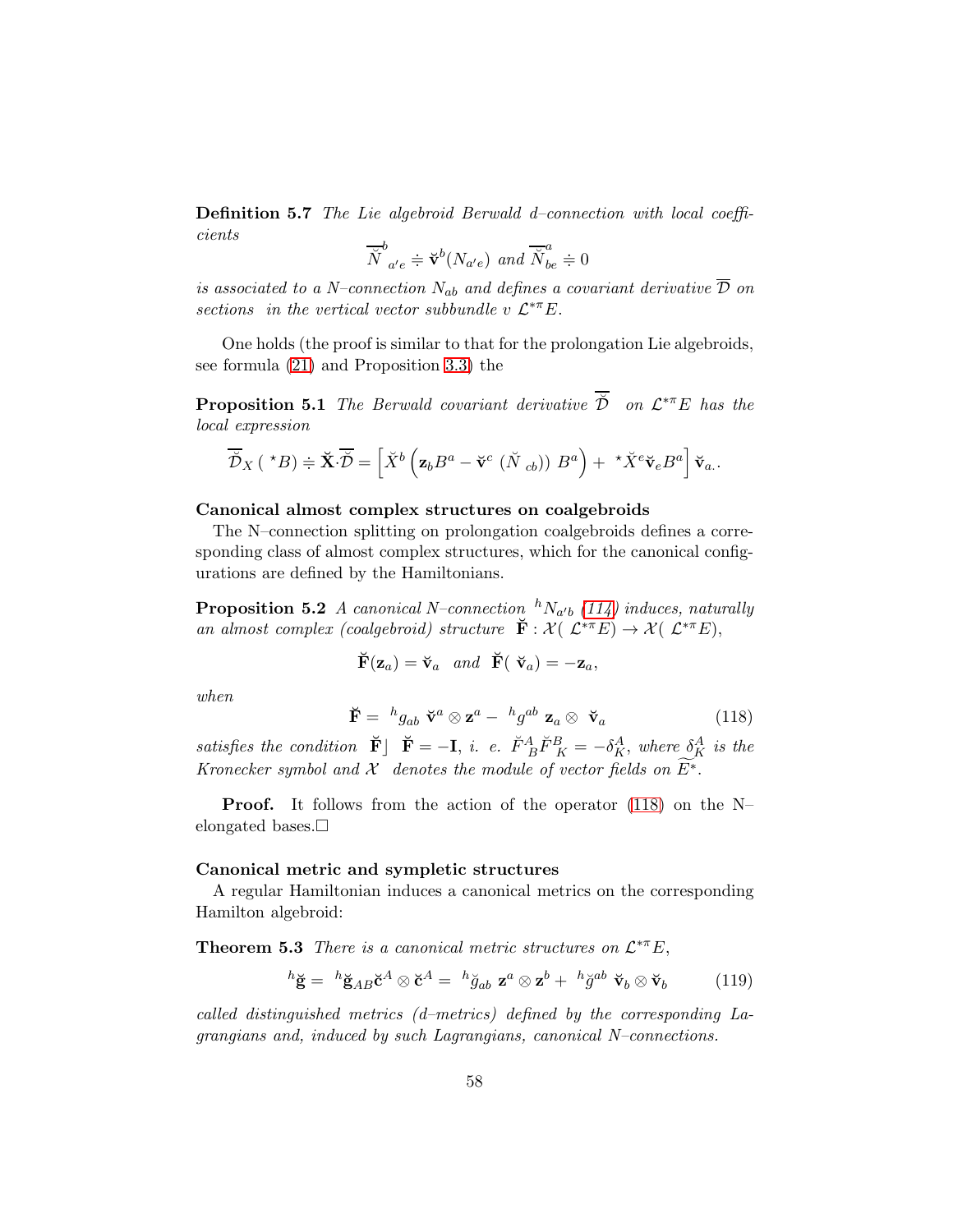**Proof.** The existence follows from a Sasaki type lift of  $h\check{g}^{ab}$  to  $\mathcal{L}^{*\pi}E$ by emphasizing the  $(E, E^*)$  structure of fibers.

In modern gravity, one considers models with cofiber metrics resulting in more general d–metrics then [\(119\)](#page-57-1),

<span id="page-58-1"></span>
$$
\breve{\mathbf{g}} = \breve{\mathbf{g}}_{AB} \breve{\mathbf{c}}^A \otimes \breve{\mathbf{c}}^A = \breve{g}_{ab} \mathbf{z}^a \otimes \mathbf{z}^b + \breve{h}^{ab} \breve{\mathbf{v}}_b \otimes \breve{\mathbf{v}}_b \tag{120}
$$

where  $\check{g}_{ab}$  and  $\check{h}^{ab}$  are respectively some independent z- and v– components.

Definition 5.8 A Lie algebroid (coalgebroid) with associated vector bundle  $\mathcal{E} = (\mathbf{E}, \pi, M)$  (covector bundle  $\mathcal{E} = (\mathbf{E}^*, \pi^*, M)$ ) is said to be sympletic if it admits a sympletic structure  $\omega$  on the sections of the bundle  $\wedge^2 E^* \to M$ such that 1) the map  $\omega(x): E_x \times E_x \to \mathbb{R}$  is nondegenerate and  $d^E \omega = 0.17$  $d^E \omega = 0.17$ 

A regular Hamiltonian defines a canonical almost sympletic structure derived from the canonical N–connection [\(114\)](#page-55-0), almost complex structure [\(118\)](#page-57-0) and the canonical Poisson structure [\(113\)](#page-53-2) which in terms of the N– elongated partial derivatives [\(115\)](#page-55-1) defines the N–adapted Poisson bracket

$$
\{f_1, f_2\}_{\mathbf{E}^*} = \check{\mathbf{v}}^a \left(f_1\right) \mathbf{z}_a \left(f_2\right) - \check{\mathbf{v}}^a \left(f_2\right) \mathbf{z}_a \left(f_1\right)
$$

for any  $f_1$  and  $f_2$  on  $\mathcal{L}^{*\pi}E$ .

**Theorem 5.4** A Hamilton algebroid is a sympletic algebroid with the canonical sympletic structure defined by the 2–form

$$
{}^{h}\omega = {}^{h}\omega_{AB}\breve{\mathbf{c}}^{A} \wedge \breve{\mathbf{c}}^{B} \doteqdot \ \breve{\mathbf{v}}_{a} \otimes \mathbf{z}^{b} \tag{121}
$$

and canonical Poisson structure  $\{f_1, f_2\}_{\mathbf{E}^*}$  on  $\mathcal{L}^{*\pi}E$ .

Proof. We compute, using formulas [\(115\)](#page-55-1) and [\(114\)](#page-55-0),

$$
{}^h\omega = \; \breve{\mathbf{v}}_a \otimes \mathbf{z}^b = \; \breve{v}_a \otimes \mathbf{\mathring{z}}^b + \; {}^h\tau_{ab} \; \mathbf{\mathring{z}}^a \wedge \mathbf{\mathring{z}}^b
$$

and

$$
\{f_1, f_2\}_{\mathbf{E}^*} = \check{v}^a \,(f_1) \, \dot{z}_a \,(f_2) - \check{v}^a \,(f_2) \, \dot{z}_a \,(f_1) - 2 \, h_{\tau_{ab}} \, \check{v}^a \,(f_1) \dot{z}_a \,(f_2)
$$

where  $h_{\tau_{ab}} = 0$  [\(117\)](#page-56-0).

<span id="page-58-0"></span> $17$ In a more general context, the Hamilton algebroids may be described in terms of the Lichnerowicz–Poison and/or H–Chevalley–Eilengerg cohomologies [\[15,](#page-70-4) [16\]](#page-70-5) where the Lie algebroids of Jacobi manifolds were considered. For simplicity, in this work we do not concern topological properties of the Lie N–algebroids.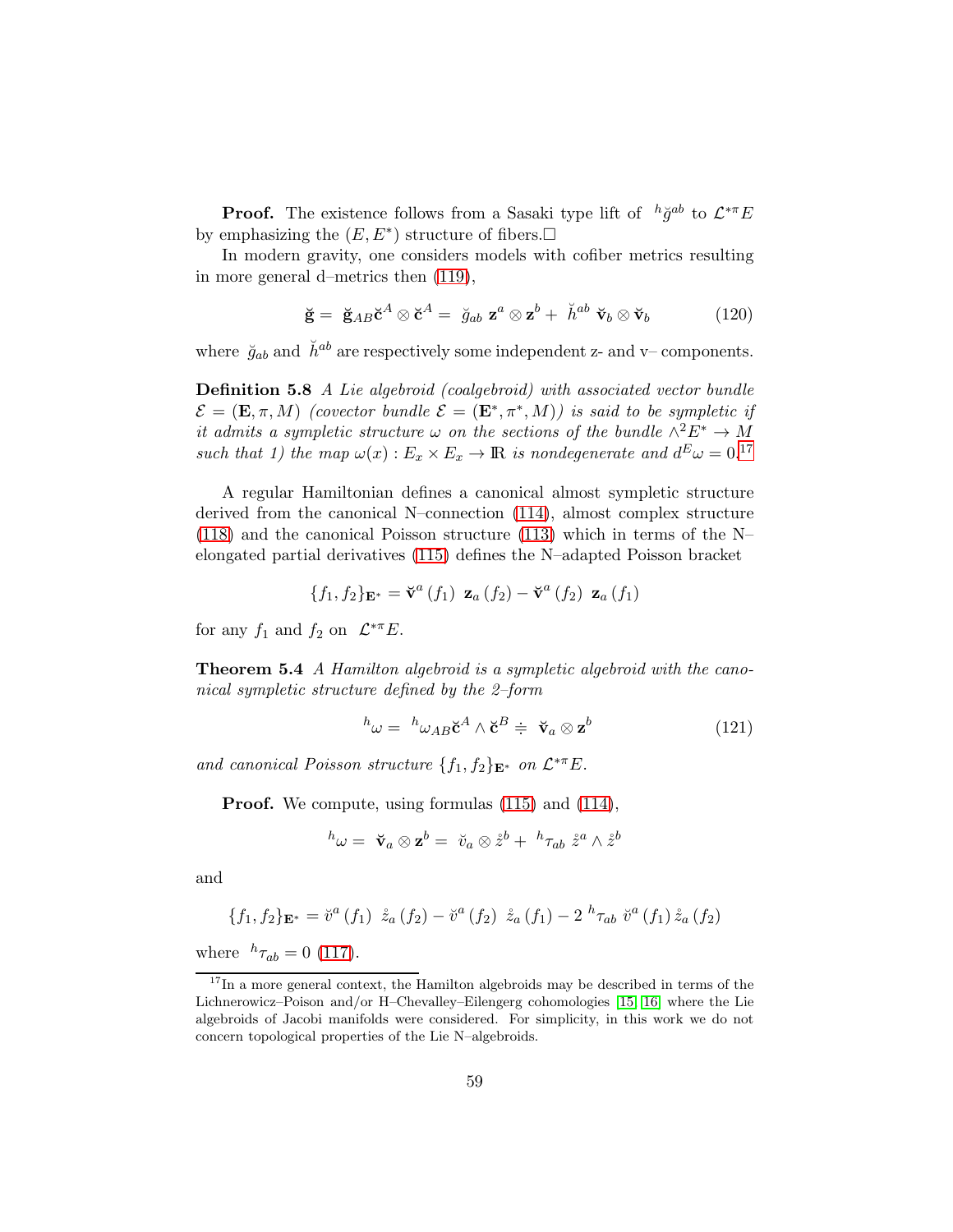The next step is to show that  $d^h \omega = 0$  which implies  $d\check{v}_a \wedge \check{z}^a = 0$  for the N–connection  ${}^hN_{ab}$ . We have that the exterior differential

$$
d\breve{v}_a = -d\left(\ ^hN_{ab}\right)\wedge \mathring{z}^b,
$$

where  $d\left(\sqrt[h]N_{ab}\right)$  is symmetric on indices a and b. So, the antisymmetric product with  $\mathring{z}^{\hat{a}}$  vanishes, which proofs  $d\mathring{v}_a \wedge \mathring{z}^{\hat{a}} = 0$  and  $d^h \omega = 0$ . We can conclude that  $h\omega$  is a closed 2–form defining a sympletic structure.

## 5.2.4 Canonical anchors for the Lagrange–Hamilton algebroids

It is possible to model the Hamilton algebroids as almost Kahlerian structures:

Theorem 5.5 There is canonical almost Kahlerian model of the Hamilton algebroids defined by the respective unique almost Kahlerian d–connection \* $\widehat{\mathcal{D}}$  on  $\mathcal{L}^{* \pi} E$  which preserves by parallelism the vertical distribution and satisfies the conditions:

1. there is compatibility with the almost Kahlerian structure

$$
{}^*\widehat{\mathcal{D}}_{\breve{X}}{}^h\mathbf{g} = 0, {}^*\widehat{\mathcal{D}}_X{}^h\omega = 0 \text{ and } \widehat{\mathcal{D}}_{\breve{X}}{}^{\check{}}\breve{\mathbf{F}} = 0;
$$

2. the complete "horizontal", i.e. z-component, and "vertical" torsions vanish, i. e.

$$
z \ {}^*\widehat{\mathcal{T}}(\mathbf{z}_a,\mathbf{z}_b) = 0 \ and \ v \ {}^*\widehat{\mathcal{T}}(\breve{\mathbf{v}}^a,\breve{\mathbf{v}}^a) = 0;
$$

for any vector field  $\check{\mathbf{X}}$  on  $TE^*$ .

Proof. The proof is similar to that of Theorem [4.6](#page-41-0) but re–written for \* $\widehat{\mathcal{D}}$  on  $\mathcal{L}^{* \pi} E$  in terms of dual objects indices. The almost Kahlerian d– connection  ${}^h\widehat{\Gamma}^{\alpha}_{\beta\gamma} = \left( \begin{array}{cc} h \ \widehat{L}^e_{ab}, \ h\widehat{K}_a{}^{bc} \end{array} \right)$ , equivalent to  ${}^*\widehat{\mathcal{D}}$ , is defined by the coefficients

<span id="page-59-0"></span>
$$
{}^{h}\widehat{L}_{ab}^{e} = \frac{1}{2} {}^{h}g^{ac} \left\{ \mathbf{z}_{b}({}^{h}g_{ca}) + \mathbf{z}_{a}({}^{h}g_{cb}) - \mathbf{z}_{c}({}^{h}g_{ab}) \right\}, \qquad (122)
$$
  

$$
{}^{h}\widehat{K}_{a}{}^{bc} = \frac{1}{2} {}^{h}g_{ac} \left\{ \mathbf{v}^{b}({}^{h}g^{ca}) + \mathbf{v}^{a}({}^{h}g^{cb}) - \mathbf{v}^{c}({}^{h}g^{ab}) \right\}.
$$

By straightforward calculations with covariant derivatives defined by the the coefficients [\(122\)](#page-59-0) we can verify that one holds true all conditions of the theorem.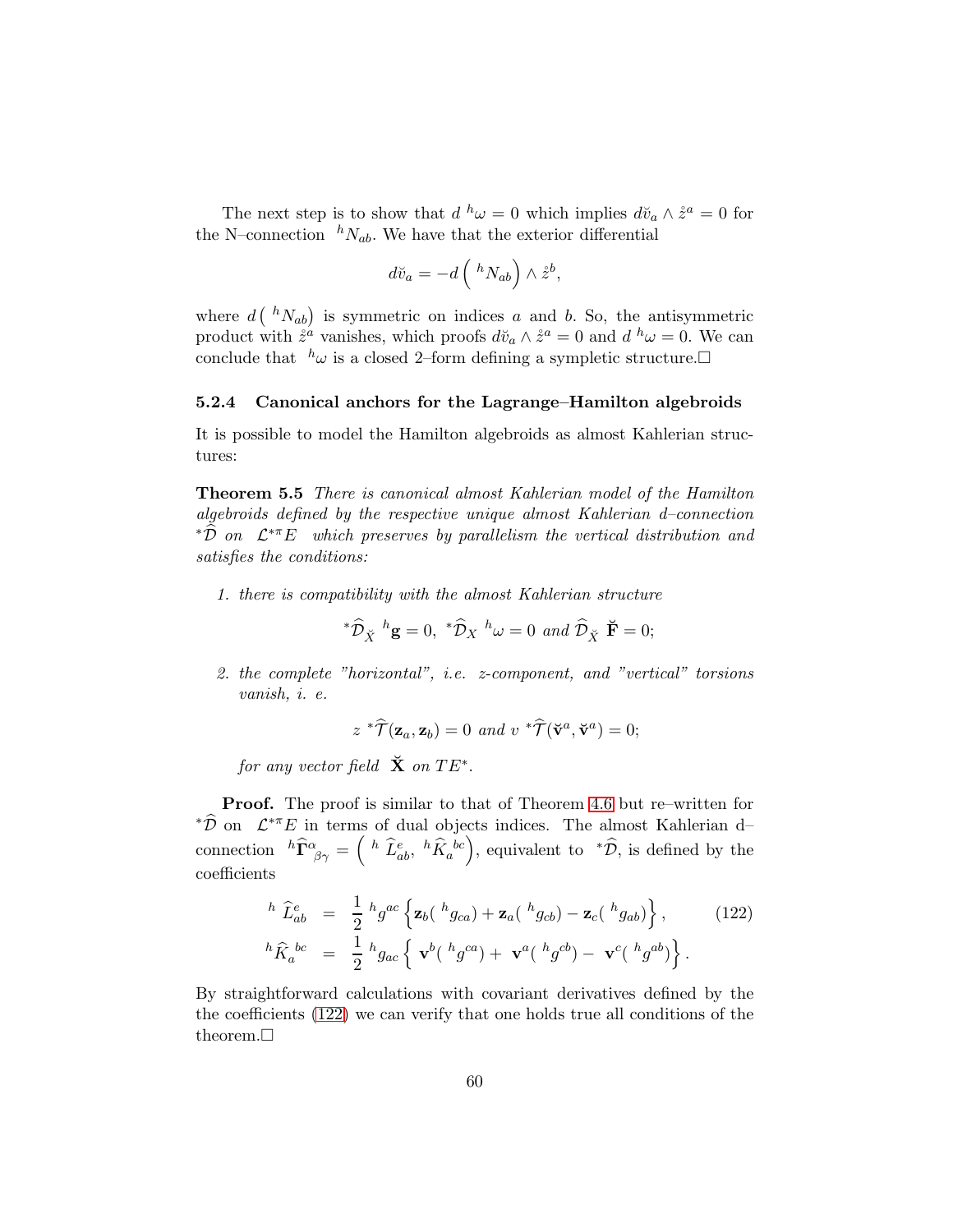Any sympletic structure on a sympletic manifold  $(M, \omega)$  induces a corresponding isomporphism related to the bracket operator  $\{.,.\}$ ,

$$
T^*M \overset{\widetilde{\{,\}}=\widetilde{\omega}^{-1}}{\longrightarrow} TM
$$

where  $\widetilde{\omega}(v) \doteq \omega(v,.)$  and  $\{.,.\} = \widetilde{\omega}^{-1}$  denotes the pulling back of the standard bracket on  $\mathcal{X}(M)$  to define the bracket operation for the differential 1–forms  $\Omega^1(M) \doteqneq Sec(T^*M)$ . This transforms  $T^*M$  into a Lie algebroid with anchor  $\rho = -\tilde{\omega}^{-1}$  defined by the sympletic structure (as it was observed in [\[65\]](#page-74-0) and investigated in details for the case of Lie algebroids of the Poisson manifolds in [\[61\]](#page-74-1) and [\[4\]](#page-69-2))

The algebroids considered in this work (Lagrange–Finsler and Hamilton–Cartan ones) posses canonical sympletic structures defined by the corresponding canonical N–connections induced by the fundamental Lagrange or Hamilton functions. The sympletic structure induces canonical anchor maps on such N–anholonomic manifolds.

Finally, we note that the torsions and curvatures on Hamilton algebroids may be globally defined to be compatible to the N–connection structure and computed in z– and v–component form following the geometric formalism presented in section [3.3.1](#page-19-0) (on d–connections, in the general canonical case related to d–metrics of type ) and in section [3.4](#page-23-2) (on d–torsions and d– curvatures, adapted to the N–elongated bases on algebroids, see [\(120\)](#page-58-1)).

# 6 Einstein–Cartan Algebroid Structures

In the previous sections, we demonstrated that the theory of Lie algebroids provided with nontrivial N–connections has a natural background from geometric mechanics and Finsler geometry. The aim of this section is to demonstrate that certain nontrivial Lie algebroid and N–connection structures can be defined by generic off–diagonal metrics and nonholonomic frames in gravity theories and that such gravity configurations may be also modelled by analogous optic–mechanical geometries. Further developments on exact solutions in gravity possessing Lie algebroid symmetry can be found in Refs.[\[49,](#page-73-0) [50,](#page-73-1) [51,](#page-73-2) [52\]](#page-73-3), see also some recent results on gerbe extensions [\[56\]](#page-73-4).

## 6.1 N–connections and algebroid structures in gravity

For the geometric models of gravity and string theories with nonholonomic frame (vielbein) structure, one does not work on the tangent bundle  $TM$  but on a general manifold **V**,  $dim$ **V** =  $n + m$ , which is a (pseudo) Riemannian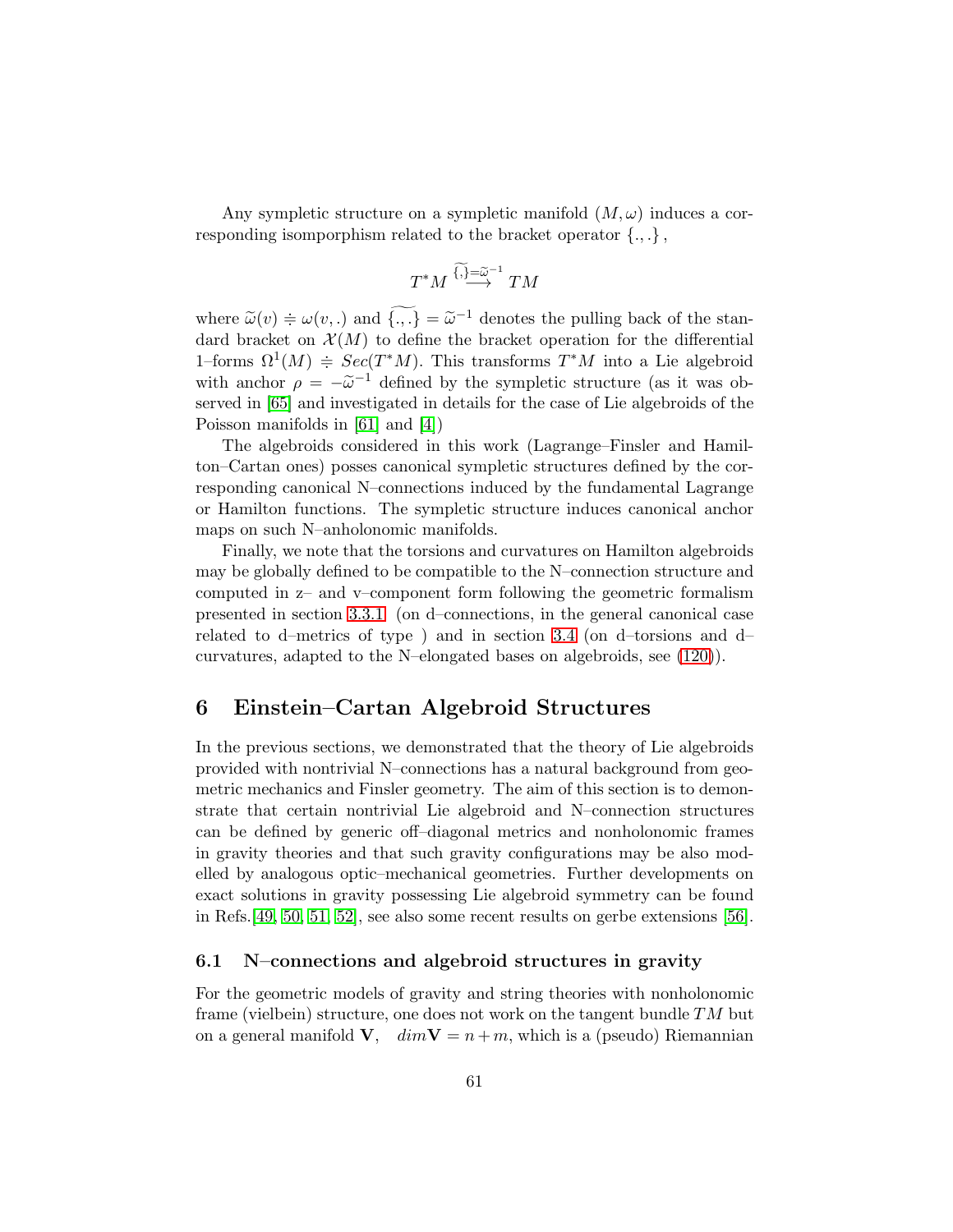space or a certain generalization with possible torsion and nonmetricity fields [\[57,](#page-73-5) [48\]](#page-72-1).

### 6.1.1 N–anholonomic manifolds

Let us consider a metric tensor  $g$  on the manifold  $V$  with the coefficients defined with respect to a local coordinate basis  $du^{\alpha} = (dx^{i}, du^{a})$ , <sup>[18](#page-61-0)</sup>

$$
\mathbf{g} = \underline{g}_{\alpha\beta}(\mathbf{u}) du^\alpha \otimes du^\beta
$$

where

<span id="page-61-1"></span>
$$
\underline{g}_{\alpha\beta} = \begin{bmatrix} g_{ij} + N_i^a N_j^b h_{ab} & N_j^e h_{ae} \\ N_i^e h_{be} & h_{ab} \end{bmatrix}.
$$
 (123)

**Definition 6.1** A manifold  $V$  is N–anholonomic if it is provided with a *N*-connection structure  $N = \{N_j^a\}$  defining a global splitting

<span id="page-61-4"></span>
$$
T\mathbf{V} = h\mathbf{V} \oplus v\mathbf{V},\tag{124}
$$

which, in general, is a nonholonomic distribution on  $T\mathbf{V}$ .

Such nonintegrable distributions may be derived for any generic off– diagonal metrics parametrized in the form [\(123\)](#page-61-1) which can not be diagonalized by coordinate transforms.

**Theorem 6.1** A metric **g** with the coefficients  $(123)$  models a N-anholonomic manifold if and only if a nonholonomic vielbein structure

<span id="page-61-2"></span>
$$
\mathbf{e}_{\nu} = (e_i, v_b) = (e_i = \frac{\partial}{\partial x^i} - N^a_i \frac{\partial}{\partial u^a}, v_b = \frac{\partial}{\partial u^b})
$$
(125)

and

<span id="page-61-3"></span>
$$
\mathbf{e}^{\mu} = (e^i, v^b) = (e^i = dx^i, v^b = du^b + N^b{}_i dx^i), \tag{126}
$$

is prescribed on TV.

Proof. Performing a frame transform

$$
\mathbf{e}_{\alpha} = \mathbf{e}_{\alpha}^{\ \alpha} \partial_{\underline{\alpha}}
$$
 and  $\mathbf{e}^{\beta} = \mathbf{e}^{\beta}_{\ \underline{\beta}} du^{\underline{\beta}}$ 

<span id="page-61-0"></span><sup>&</sup>lt;sup>18</sup>the indices run correspondingly the values  $i, j, k, ... = 1, 2, ..., n$  and  $a, b, c, ...$  $1, 2, ..., m$ .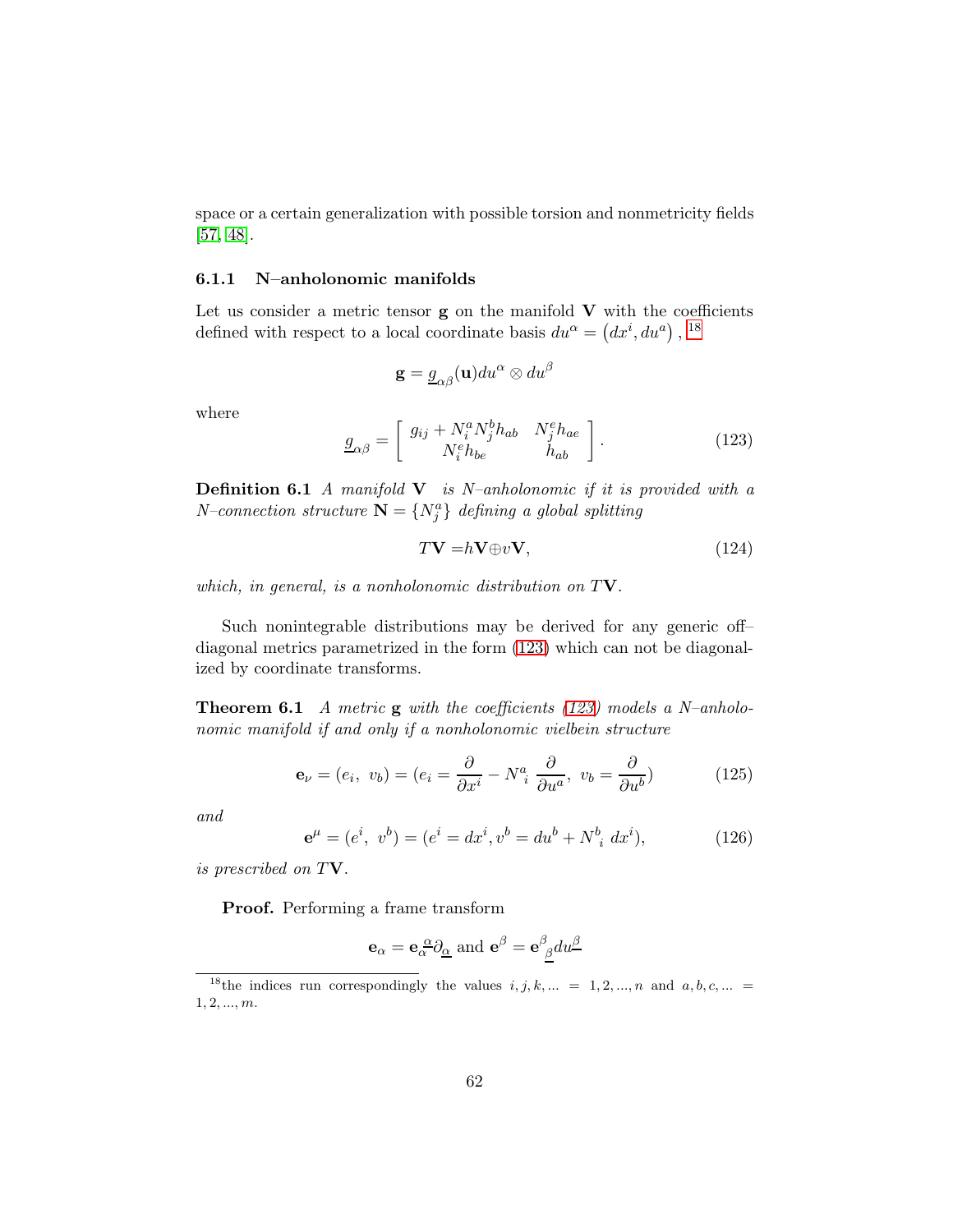with the coefficients

<span id="page-62-2"></span>
$$
\mathbf{e}_{\alpha}^{\ \alpha}(u) = \begin{bmatrix} e_i^{\ i}(\mathbf{u}) & N_i^b(\mathbf{u})e_b^{\ a}(\mathbf{u}) \\ 0 & e_a^{\ a}(\mathbf{u}) \end{bmatrix}
$$
 (127)

and

<span id="page-62-3"></span>
$$
\mathbf{e}_{\underline{\beta}}^{\beta}(u) = \begin{bmatrix} e^{i}_{\underline{i}}(\mathbf{u}) & -N_{k}^{b}(\mathbf{u})e^{k}_{\underline{i}}(\mathbf{u}) \\ 0 & e^{a}_{\underline{a}}(\mathbf{u}) \end{bmatrix},
$$
(128)

we write equivalently the metric g in the form

<span id="page-62-0"></span>
$$
\mathbf{g} = \mathbf{g}_{\alpha\beta} \left( \mathbf{u} \right) \mathbf{e}^{\alpha} \otimes \mathbf{e}^{\beta} = g_{ij} \left( \mathbf{u} \right) e^{i} \otimes e^{j} + h_{cb} \left( \mathbf{u} \right) v^{c} \otimes v^{b}, \tag{129}
$$

where  $g_{ij} \doteq \mathbf{g}(e_i, e_j)$  and  $h_{cb} \doteq \mathbf{g}(v_c, v_b)$  and  $\mathbf{e}_{\nu} = (e_i, v_b)$  and  $\mathbf{e}^{\mu} = (e^i, v^b)$ are, respectively, just the values [\(125\)](#page-61-2) and [\(126\)](#page-61-3), i. e. vielbeins of type [\(72\)](#page-36-1) and [\(73\)](#page-36-2), but in our case considered for arbitrary  $N_i^b(\mathbf{u})$  of dimension  $n \times m$ stating a splitting of the manifold into submanifolds of dimensions  $n$  and m. This defines a special class of nonholonomic manifolds provided with a global splitting into conventional "horizontal" and "vertical" subspaces [\(124\)](#page-61-4) (similar to [\(9\)](#page-12-0) but not for the vector bundles) induced by the "off–diagonal" terms  $N_i^b(\mathbf{u})$  and the prescribed type of nonholonomic frame structure. The d–metric [\(129\)](#page-62-0) is a generalization of the [\(82\)](#page-38-0) to the case of arbitrary (non– Lagrange) metric and N–connection coefficients.

If the manifold  $V$  is (pseudo) Riemannian, there is a unique linear connection (the Levi–Civita connection)  $\nabla$ , which is metric,  $\nabla$ **g** = **0**, and torsionless,  $\nabla T = 0$  but this connection is not adapted to the nonintegrable distribution induced by  $N_i^b(u)$ . In order to construct exact solutions parametrized by generic off–diagonal metrics, or for investigating nonholonomic frame structures in gravity models with nontrivial torsion, it is more convenient to work with more general classes of linear connections which are N–adapted but contain nontrivial torsion coefficients because of nontrivial nonholonomy coefficients  $W_{\alpha\beta}^{\gamma}$ . Such geometric constructions can be adapted to the prescribed N–connection structure on Riemmann–Cartan spaces pro-vided with corresponding classes of nonholonomic (N–adapted) frames. <sup>[19](#page-62-1)</sup>

For splitting into subspaces of dimensions n and  $m$  of a Riemann–Cartan space of dimension  $(n+m)$ , (the (pseudo) Riemannian configurations can be treated as particular cases), the Lagrange and Finsler type geometries were modelled by N–anholonomic structures as exact solutions of gravitational field equations [\[57\]](#page-73-5). It was concluded that the geometry of any Riemann

<span id="page-62-1"></span><sup>&</sup>lt;sup>19</sup>certain models of Finsler geometry posses nontrivial nonmetricity filelds which motivates further generalizations to metric–affine manifolds with prescribed N–anholonomic structure, called generalized Finsler–affine spaces [\[47\]](#page-72-2)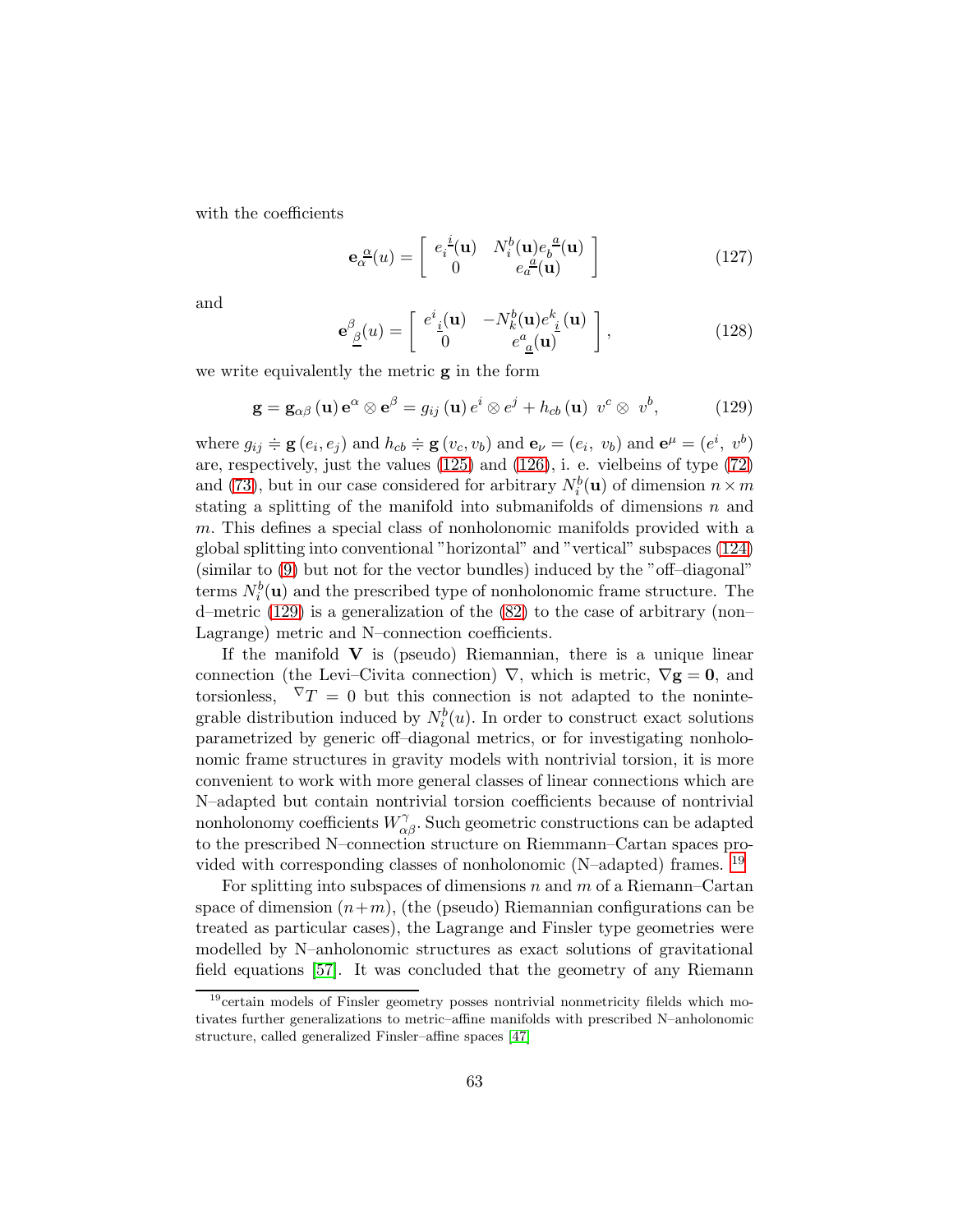space of dimension  $n + m$  (where  $n, m \geq 2$ ; we can consider  $n, m = 1$  as special degenerated cases), provided with off–diagonal metric structure of type [\(123\)](#page-61-1) can be equivalently modelled, by vielbein transforms of type [\(127\)](#page-62-2) and [\(128\)](#page-62-3) as a geometry of nonholonomic manifolds enabled with N– connection structure  $N_i^b(\mathbf{u})$  and d–metric [\(129\)](#page-62-0), see details in [\[47\]](#page-72-2). For certain special conditions when  $n = m$ ,  $N_i^b = {}^L N_i^b$  [\(68\)](#page-35-2) and the metric [\(129\)](#page-62-0) is of type [\(82\)](#page-38-0), a such Riemann–Cartan space of even dimension is 'nonholonomically' equivalent to a Lagrange space (for the corresponding homogeneity conditions one obtains the equivalence to a Finsler space).

Roughly speaking, by prescribing a corresponding vielbein structure, we can model a Lagrange, or Finsler, geometry on a Riemannian manifold and, inversely, a Riemannian geometry is 'not only a Riemannian one' but could be also a generalized Finsler space.

It is known the fact that the first example of Finsler geometry was considered in 1854 in the famous B. Riemann's hability thesis (see historical details and discussion in Refs. [\[2,](#page-69-1) [29,](#page-71-1) [47\]](#page-72-2)) who, for simplicity, restricted his considerations only to the curvatures defined by quadratic forms on hypersurfaces. Sure, for B. Riemann, it was unknown the fact that if we consider general (nonholonomic) frames with associated nonlinear connections (the E. Cartan's moving frame geometry, see Refs. in [\[6\]](#page-69-4)) and off–diagonal metrics, the Lagrange and Finsler geometry may be derived naturally even from quadratic metric forms adapted to the N–connection structure.

#### 6.1.2 Lie N–aglebroids modelled on N–anholonomic manifolds

For some additional parametrizations, a subclass of d–metrics of type [\(129\)](#page-62-0) (equivalently, a subclass of metrics of type [\(123\)](#page-61-1)) models a prolongation Lie algebroid provided with N–connection structure and Sasaki type d–metric:

<span id="page-63-2"></span>**Theorem 6.2** A d–metric [\(129\)](#page-62-0) on a N–anholonomic manifold  $V$ , for dim  $V = n+m$ , defines a d–metric  $\log$  of type [\(30\)](#page-21-0) on (vV,vV) of dimension  $2m$ , modelling a Lie N–algebroid with structure functions  $\rho_h^j$  $_{b^{\prime }}^{j}(x)$  and  $C_{ab}^{d}(x),$ if and only if one holds the parametrizations:

<span id="page-63-0"></span>
$$
g_{ij}(x, u) = g_{a'b'}(x, u)\rho_i^{a'}(x, u)\rho_j^{b'}(x, u),
$$
  
\n
$$
h_{ab}(x, u) = \kappa h_{a'b'}(x, u) e_{a}^{a'}(x) e_{b}^{b'}(x)
$$
  
\n
$$
N_{i}^{a}(x, u) = \rho_i^{a'}(x, u)N_{a'}^{a}(x, u)
$$
\n(130)

for any values  $\rho_i^{a'}$  $a_i^{a'}(x,u)$  and  $e^{a'}_a$  $a_{a}^{\prime}(x)$  for which the inverse  $e_{a^{\prime}}^{a}(x)$  define a vsubspace nonholonomic frame  $e_{a'} \doteq e_{a'}^{a}(x) \partial/\partial u^{a}$  satisfying the conditions

<span id="page-63-1"></span>
$$
e_{a'}e_{b'} - e_{b'}e_{a'} = C_{a'b'}^{d'}(x)e_{d'}
$$
\n(131)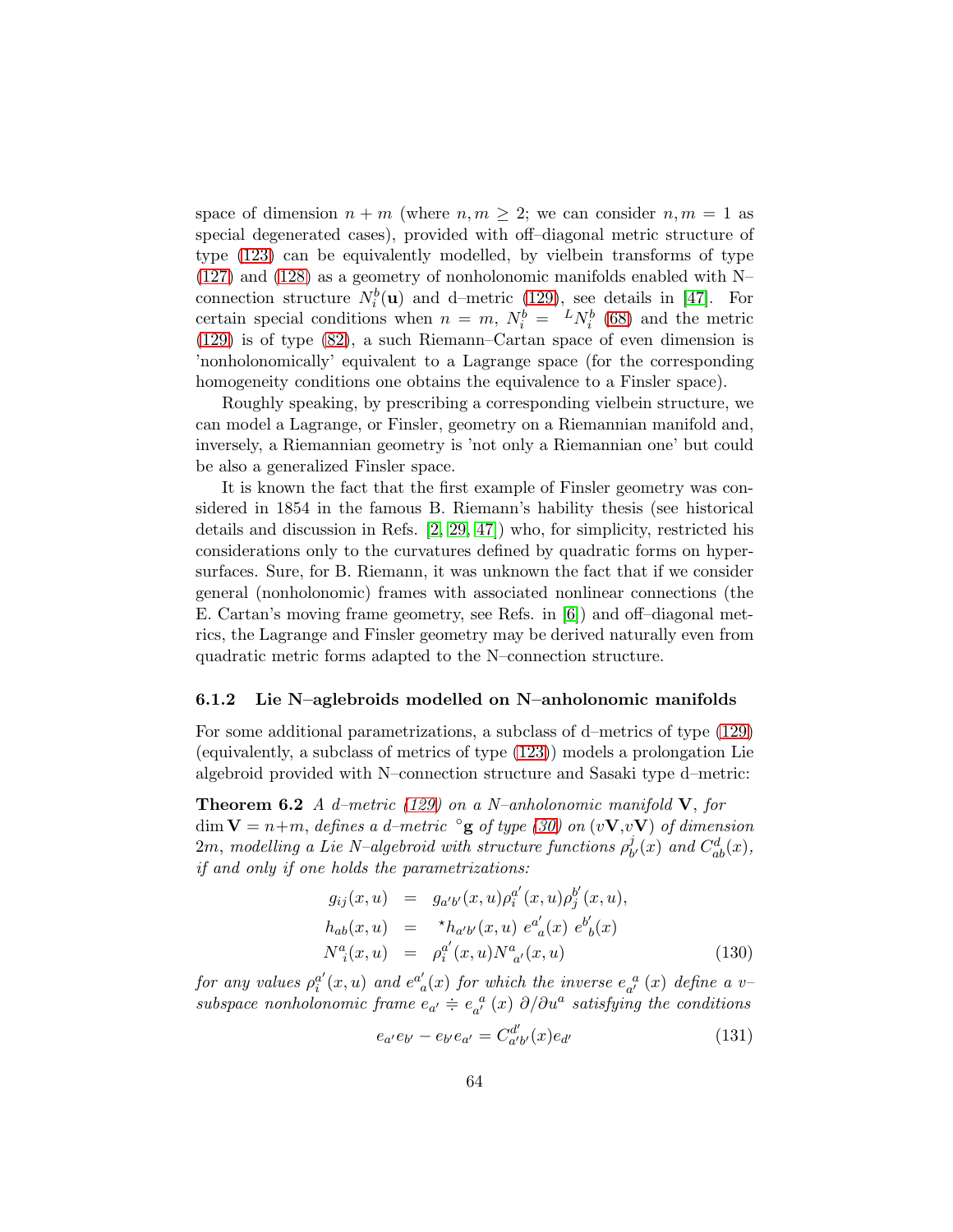and

<span id="page-64-0"></span>
$$
\rho_{b'}^j(x) = g^{ji}(x, u) \, ^\star h_{a'b'}(x, u) \rho_i^{a'}(x, u). \tag{132}
$$

**Proof.** Let us introduce the values  $(130)$  into  $(129)$  and define

$$
c^{a'} \doteqdot \rho_i^{a'}(x, u) dx^i
$$
 and 
$$
v^a = e^a{}_{a''}(x) du^{a''}
$$

which together with theirs duals prescribe a class of N–adapted (to  $N^a_{a'}$ ) frames of type  $\mathbf{c}_A = (\mathbf{z}_{a'}, \mathbf{v}_a)$  [\(74\)](#page-36-3) and  $\mathbf{v}^A = (\mathbf{z}^{a'}, \mathbf{v}^a)$  [\(75\)](#page-36-4) derived by using vielbeins of type  $(z_{a'}, v_a)$  [\(6\)](#page-10-0) and  $(\tilde{z}_a, \tilde{v}_a)$  [\(7\)](#page-10-1). Now we can consider the d–metric

<span id="page-64-1"></span>
$$
\begin{array}{rcl}\n\mathbf{g} & \doteqdot & g_{a'b'} \mathbf{z}^{a'} \otimes \mathbf{z}^{b'} + \mathbf{A}_{ab} \mathbf{v}^a \otimes \mathbf{v}^b, \\
\mathbf{z}^{a'} & = & z^{a'} \text{ and } \mathbf{v}^a = v^a + N^a_{\ a'} z^{a'},\n\end{array} \tag{133}
$$

of type [\(30\)](#page-21-0) on  $(vV, vV)$ . The values  $\rho_h^j$  $j_{b'}^j = g^{ji} \, {}^{\star}h_{a'b'}\rho_i^{a'}$  $_i^a$ , see formula [\(132\)](#page-64-0), the metric coefficients and  $\rho_i^{a'}$  depending on x- and u-variables must be related in a form to generate  $\rho_h^j$  $\partial_{b'}^{\jmath}(x)$  depending only on the x-variables, and  $C_{ab}^{d}(x)$  from [\(131\)](#page-63-1): this defines the structure constants of a Lie N–algebroid. We conclude that the data

$$
\Big(g_{ij},h_{ab},N^a_i;\rho^{a'}_i,C^d_{ab}\Big)
$$

for a N–anholonomic manifold  $V$  can be transformed into the data

$$
(g_{ij}, \, {}^{\star}h_{ab}, N^a_{\;b'}; \rho_{b'}^j = g^{ji} \, {}^{\star}h_{a'b'}\rho_i^{a'}, C^d_{ab})
$$

modelling a Lie N–algebroid on  $(v\mathbf{V}, v\mathbf{V})$  (the inverse statement is also true) if the conditions of the Theorem are satisfied.  $\Box$ 

The Theorem [6.2](#page-63-2) motivates the concept:

Definition 6.2 A Lie N–algebroid is called Riemann–Cartan if it is provided with a d–metric and d–connection structure induced from a Riemann– Cartan manifold.

The next two sections are devoted to general properties and explicit examples of Riemann–Cartan and related Einstein–Cartan algebroids.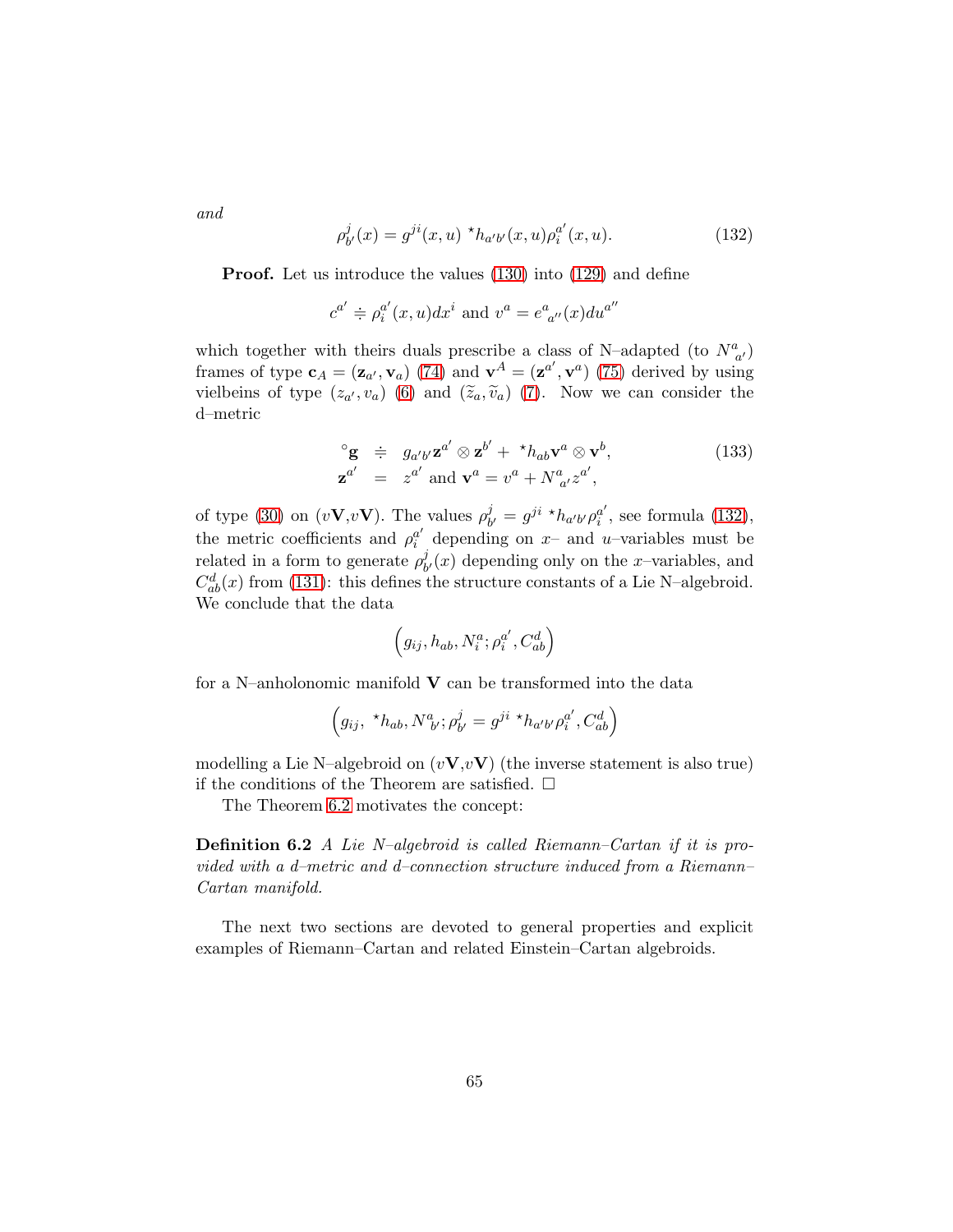## 6.2 Mechanical and optical modelling of gravitational processes

During the last decade, an intensive research is devoted to analogous models of gravity when some important gravitational effects like black hole radiation, gravitational–electromagnetic interactions, nearly horizon effects ... are modelled by optic and continuous media models, see outlines of results and references in [\[33,](#page-71-6) [36\]](#page-71-7). The unified geometric approach both to mechanics and gravity theories elaborated as some examples of N–anholonomic manifolds and/or algebroids give rise to new principles in ideas on such analogous modelling of field interactions.

Any gravitational theory defined by a generic off–diagonal metric on a N–manifold **V**, dim  $V = n + m$ , induces a canonical Lagrange N–algebroid provided with a d–metric  $\circ$ g of type [\(30\)](#page-21-0) on  $(vV,vV)$  of dimension 2m. By a corresponding class of nonholonomic transforms of the v–subspace, we can 'map' a such gravity into a Lagrange algebroid:

**Theorem 6.3** Any d–metric [\(129\)](#page-62-0) with the coefficients satisfying the conditions  $(130)$ – $(132)$ , transforms into a d–metric of type  $(101)$  for a generalized Lagrange algebroid,

<span id="page-65-0"></span>
$$
{}^{gl}\mathbf{g} = \mathbf{g}_{AB}\tilde{\mathbf{c}}^{A} \otimes \tilde{\mathbf{c}}^{A} = g_{a'b'}(x, u) \mathbf{z}^{a'} \otimes \mathbf{z}^{b'} + g_{ab}(x, u) \tilde{\mathbf{v}}^{a} \otimes \tilde{\mathbf{v}}^{b}, \quad (134)
$$

where  $g_{ab}(x, u) = A_a^{a'} A_b^{b'}$  $b^{b'}$  \* $h_{a'b'}$ , see the Lie N-algebroid d-metric [\(133\)](#page-64-1), and the v–vielbeins  $\ddot{\mathbf{v}}^a \doteqdot A^a_{a'} v^{a'}, A^a_{a'}$  being inverse to  $A_a^{a'}$  $a^{a'}$ , are subjected to a nonholonomic relation of type

$$
\mathbf{\check{v}}_a \mathbf{\check{v}}_b - \mathbf{\check{v}}_a \mathbf{\check{v}}_b = \sqrt[k]{W_{ab}^c} \mathbf{\check{v}}_c
$$

for  $\mathbf{\check{v}}_a = A_a^{a'}$  $a^{a'}v_{a'}$ .

**Proof.** The Theorem [6.2](#page-63-2) states that  $(129)$  transforms into  $(133)$  which is not a generalized Lagrange algebroid d–metric because, in general,  $g_{ab} \neq$  $\star h_{ab}$ . A formal equality of the c– and v–components of the d–metric on the Lie N–algebroid can be obtained by a certain nonholonomic frame transform in the v–subspaces when  $g_{ab}(x, u) = A_a^{a'} A_b^{b'}$  $b^{b'} \star h_{a'b'}$  for some  $\check{\mathbf{v}}^a \doteqdot A^a_{a'} v^{a'},$ which is just the d–metric [\(134\)](#page-65-0). The nonholonomy coefficients  $\tau_{ab}^{V_c}$  depend both on  $A_a^{a'}$  $a'$ ,  $C_{be}^a$  and  $N_{a'}^a$ : they can be computed in explicit form by commutating the vielbeins  $\mathbf{\check{v}}_a$  when  $\mathbf{v}^a = v^a + N^a_{\ a'} z^{a'}$ , see [\(133\)](#page-64-1).  $\Box$ 

For the d–metric [\(134\)](#page-65-0), we can introduce the "absolute energy" [\(102\)](#page-48-0), in this case of gravitational origin, and define the nonlinear geodesic congruences, on Lagrange algebroids (derived as Riemann–Cartan algebroids), as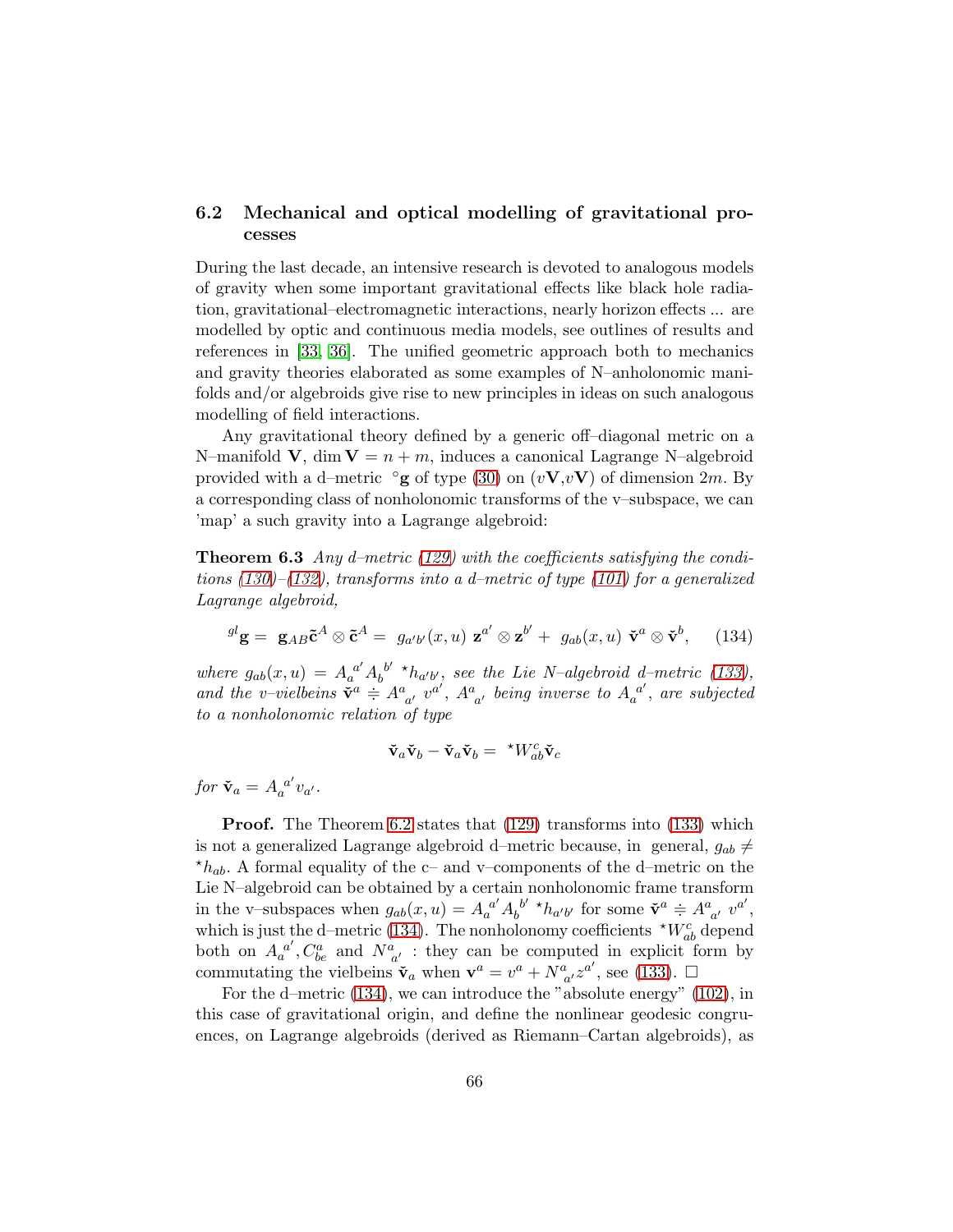Euler–Lagrange equations on Lie algebroids [\(61\)](#page-33-0). We can investigate some particular cases like in section [5.1.2](#page-47-1) when  $g_{ab}$  is derived from

$$
g_{ij}(x, V(x)) = {}^{0}g_{ij}(x) + (1 - u^{2}(x, V(x))V_{i}
$$
 or  $g_{ij} = e^{\sigma(x,y) {}^{0}g_{ij}(x)}$ ,

which can be related to various type of optic – continuous media mechanics processes.

## 6.3 Exact solutions with algebroid structure

We conclude this work by constructing some explicit examples of classes of d–metrics which describe exact solutions of the Einstein equations in string gravity and, for more particular cases, in Einstein–Cartan gravity and general relativity. Such solutions define Lie N–alegebroid configurations which are called Einstein–Cartan algebroids.

## 6.3.1 A class four dimensional N–anolonomic manifolds

The gravity field equations in string gravity can be written in effective form in terms of differential forms on a four dimensional N–anholonomic manifold (see, for instance, Refs. [\[47\]](#page-72-2))

<span id="page-66-0"></span>
$$
\eta_{\alpha\beta\gamma} \wedge \widehat{\mathcal{R}}^{\beta\gamma} = \widehat{\Upsilon}_{\alpha},\tag{135}
$$

where  $\widehat{\mathcal{R}}^{\beta\gamma}$  is the curvature 2–form for the canonical d–connection,  $\Upsilon_{\alpha}$  denote all possible sources defined by using the canonical d–connection and  $\eta \doteq *1$  is the volume form with the Hodje operator "\*",  $\eta_{\alpha} \doteq \mathbf{e}_{\alpha} | \eta$ ,  $\eta_{\alpha\beta} \doteqdot \mathbf{e}_{\beta} \rfloor \eta_{\alpha}, \, \eta_{\alpha\beta\gamma} \doteqdot \mathbf{e}_{\gamma} \rfloor \eta_{\alpha\beta}, \dots$ 

Let us consider a four dimensional metric ansatz for the d–metric [\(129\)](#page-62-0) and frame [\(73\)](#page-36-2) when  $u^{\alpha} = (x^1, x^2, y^3 = v, y^4); i = 1, 2$  and  $a = 3, 4$  and the coefficients

<span id="page-66-1"></span>
$$
g_{ij} = diag[g_1(x^1, x^2), g_2(x^1, x^2)], h_{ab} = diag[h_3(x^k, v), h_5(x^k, v)],
$$
  

$$
N_i^3 = w_i(x^k, v), N_i^4 = n_i(x^k, v)
$$
 (136)

<span id="page-66-2"></span>are some functions of necessary smooth class. The partial derivatives are denoted  $a^{\bullet} = \partial a/\partial x^1, a' = \partial a/\partial x^2, a^* = \partial a/\partial v.$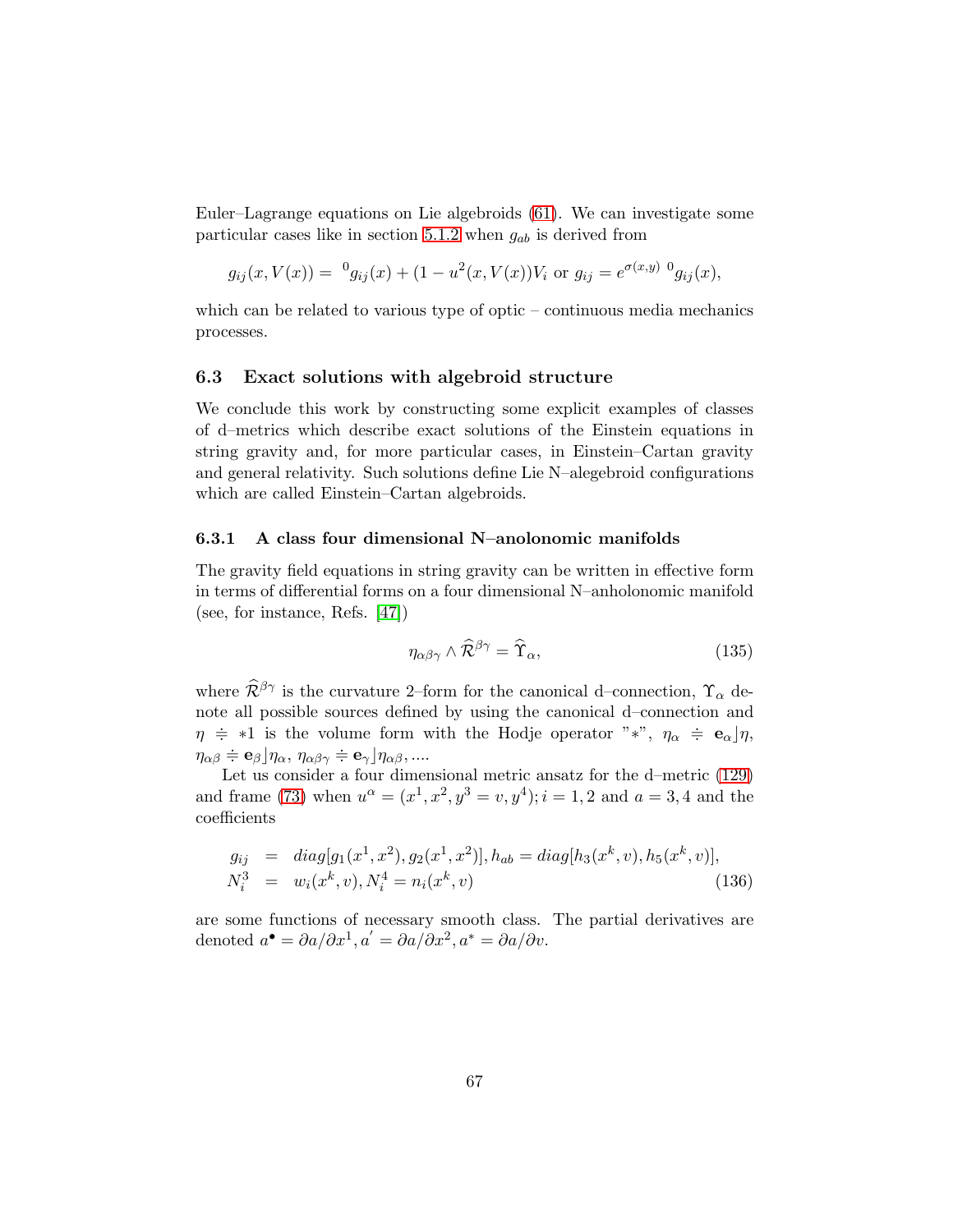Theorem 6.4 The nontrivial components of the Ricci d-tensors for the canonical d–connection are

<span id="page-67-0"></span>
$$
R_1^1 = R_2^2 = -\frac{1}{2g_1g_2}[g_2^{\bullet \bullet} - \frac{g_1^{\bullet}g_2^{\bullet}}{2g_1} - \frac{(g_2^{\bullet})^2}{2g_2} + g_1'' - \frac{g_1'g_2'}{2g_2} - \frac{(g_1')^2}{2g_1}],
$$
  
\n
$$
R_3^3 = R_4^4 = -\frac{1}{2h_3h_4}[h_4^{**} - h_4^* (\ln |\sqrt{|h_3h_4|}|)^*],
$$
  
\n
$$
R_{3i} = -w_i \frac{\beta}{2h_4} - \frac{\alpha_i}{2h_4}, R_{4i} = -\frac{h_4}{2h_3}[n_i^{**} + \gamma n_i^*],
$$
  
\n
$$
\alpha_i = \partial_i h_4^* - h_4^* \partial_i \ln |\sqrt{|h_3h_4|}|, \ \beta = h_4^{**} - h_4^* [\ln |\sqrt{|h_3h_4|}]^*,
$$
\n(137)

for  $h_3^* \neq 0$  and  $h_4^* \neq 0$ .

 $\gamma = 3h_4^*/2h_4 - h_3^*/h_4$ 

Proof. Details for a such computation are provided in Ref. [\[54\]](#page-73-6).

**Corollary 6.1** The Einstein equations [\(135\)](#page-66-0) for the ansatz [\(136\)](#page-66-1) are compatible for vanishing sources and if and only if the nontrivial components of the source, with respect to the frames  $(72)$  and  $(73)$ , are any functions of type

$$
\widehat{\Upsilon}_1^1 = \widehat{\Upsilon}_2^2 = \Upsilon_1(x^1, x^2, v), \ \widehat{\Upsilon}_3^3 = \widehat{\Upsilon}_4^4 = \Upsilon_3(x^1, x^2).
$$

**Proof.** The proof, see details in  $[54]$ , follows from the Theorem [6.4](#page-66-2) with the nontrivial components of the Einstein d-tensor,  $\widehat{\mathbf{G}}^{\alpha}_{\ \beta}=\widehat{\mathbf{R}}^{\alpha}_{\ \beta}-\frac{1}{2}$  $\frac{1}{2}\delta^\alpha_{\phantom{\alpha}\beta}$  $\overleftarrow{\mathbf{\hat{R}}},$ computed to satisfy the conditions

$$
G_1^1 = G_2^2 = -R_3^3(x^1, x^2, v), G_3^3 = G_4^4 = -R_1^1(x^1, x^2).
$$

<span id="page-67-1"></span>Having the values [\(137\)](#page-67-0), we can prove [\[54\]](#page-73-6) the

Theorem 6.5 The system of gravitational field equations [\(135\)](#page-66-0) defined for the ansatz [\(136\)](#page-66-1) can be solved in general form if there are given certain values of functions  $g_1(x^1, x^2)$  (or, inversely,  $g_2(x^1, x^2)$ ),  $h_3(x^i, v)$  (or, inversely,  $h_4(x^i, v)$  and of sources  $\Upsilon_1(x^1, x^2, v)$  and  $\Upsilon_3(x^1, x^2)$ .

So, we defined a class of four dimension N–anholonomic manifolds as exact solutions of the Einstein equations for the canonical d–connection.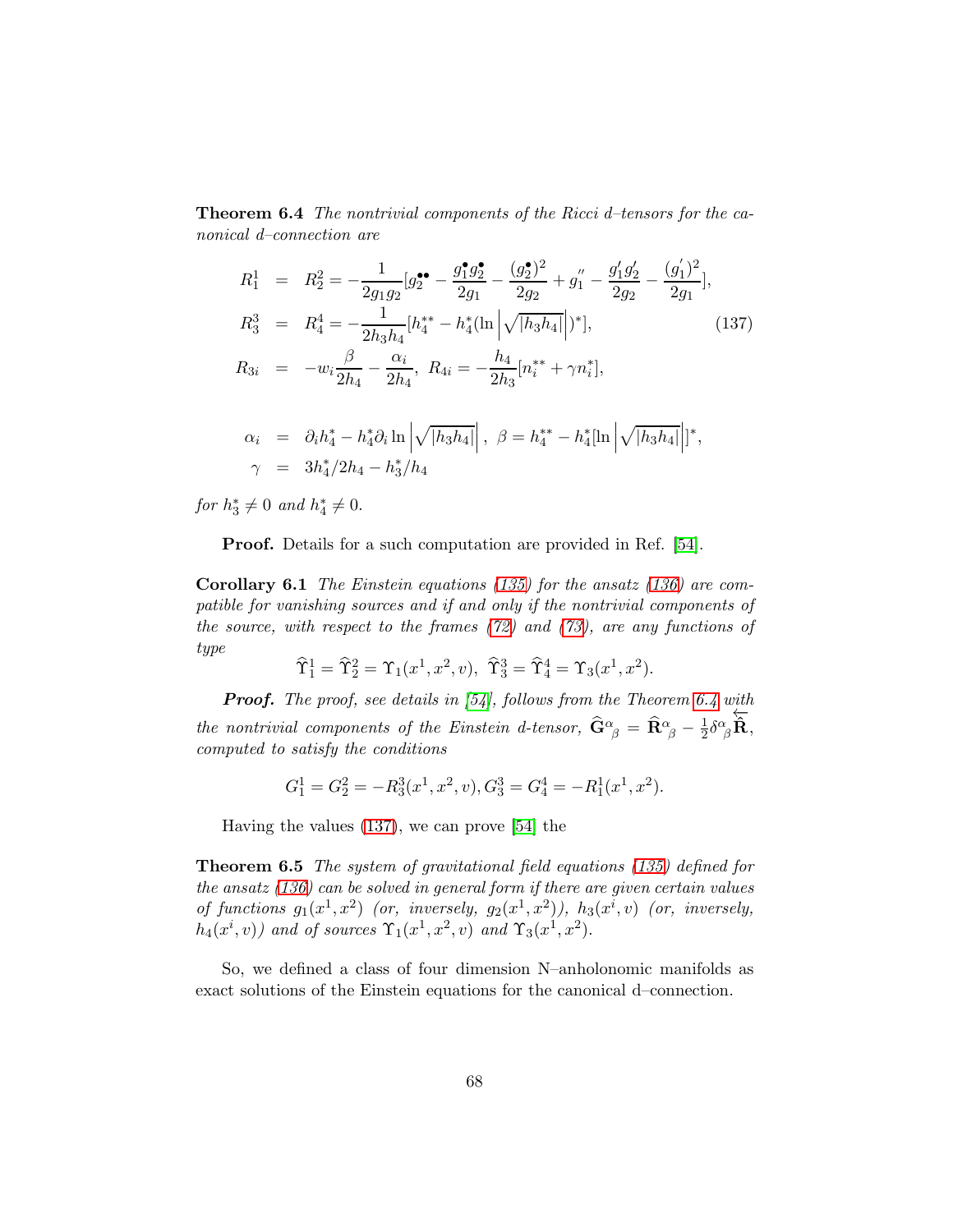## 6.3.2 Generation of Einstein–Cartan algebroid structures

On  $(vV, vV)$ , which being associated to the data satisfying the conditions of the Theorem [6.5](#page-67-1) is  $2+2$ -dimensional, we introduce additional parametrizations modelling a Lie N–anholonomic structure stated by the Theorem [6.2.](#page-63-2)

Let us label the local bases by corresponding abstract indices,  $z_{a'} =$  $(z_1, z_2)$  corresponding to  $e_i = (e_1, e_2)$  and  $v_{a''} = (v_{1''}, v_{2''})$  corresponding to  $v_b = (v_3, v_4)$ . For simplicity, we shall work with d–metrics which are diagonalized with respect to the corresponding N–anholonomic frames, i. e.

$$
g_{ij} = (g_1(x^k), g_2(x^k)), h_{ab} = (h_3(x^k, v), h_4(x^k, v))
$$

and

$$
g_{a'b'} = (g_{1'}(x^k, v), g_{2'}(x^k, v)), *h_{a''b''} = (h_{1''}(x^k, v), h_{2''}(x^k, v)),
$$

and consider nontrivial components of projections

$$
\rho^{a'}_i = \left(\rho^{1'}_1(x^k, v), \rho^{2'}_2(x^k, v)\right)
$$

and vielbein components  $e_{1}^{3}(x) = e_{1}(x)$  and  $e_{2}^{4} = e_{2}(x)$ , which induces nontrivial  $C_{b''}^{a''}$  $_{b^{\prime\prime}e_{\prime\prime}}^{a^{\prime\prime}}(x).$ 

The Lie algebroid structure functions are chosen  $C_{b''}^{a''}$  $b^{\prime\prime}e_{\prime\prime}(x)$  and

$$
\rho_{a'}^i = \left(\rho_{1'}^1(x^k), \rho_{2'}^2(x^k)\right)
$$

when in order to satisfy the conditions  $(130)$ – $(132)$  we have to satisfy the relations

<span id="page-68-0"></span>
$$
g_1(x) = g_{1'}(x^k, v) \left[ \rho_1^{1'}(x^k, v) \right]^2, \ g_2(x) = g_{2'}(x^k, v) \left[ \rho_2^{2'}(x^k, v) \right]^2 (138)
$$

$$
h_3(x, u) = h_{1''}(x, u) \left[ e^{1''}_{3}(x) \right]^2, \ h_4(x, u) = h_{2''}(x, u) \left[ e^{2''}_{4}(x) \right]^2
$$

and

<span id="page-68-1"></span>
$$
\rho_{1'}^1(x^k) = \frac{1}{g_1(x^k)} h_{1''}(x^k, v) \rho_1^{1'}(x^k, v),
$$
\n
$$
\rho_{2'}^2(x^k) = \frac{1}{g_2(x^k)} h_{2''}(x^k, v) \rho_2^{2'}(x^k, v).
$$
\n(139)

Having chosen the data  $\rho_i^{a'} = \left(\rho_1^{1'}\right)$  $_1^1', \rho_2^{2'}$ 2 ), we can compute  $N^a_{\ i} = \rho_i^{a'} N^a_{\ a'}$ .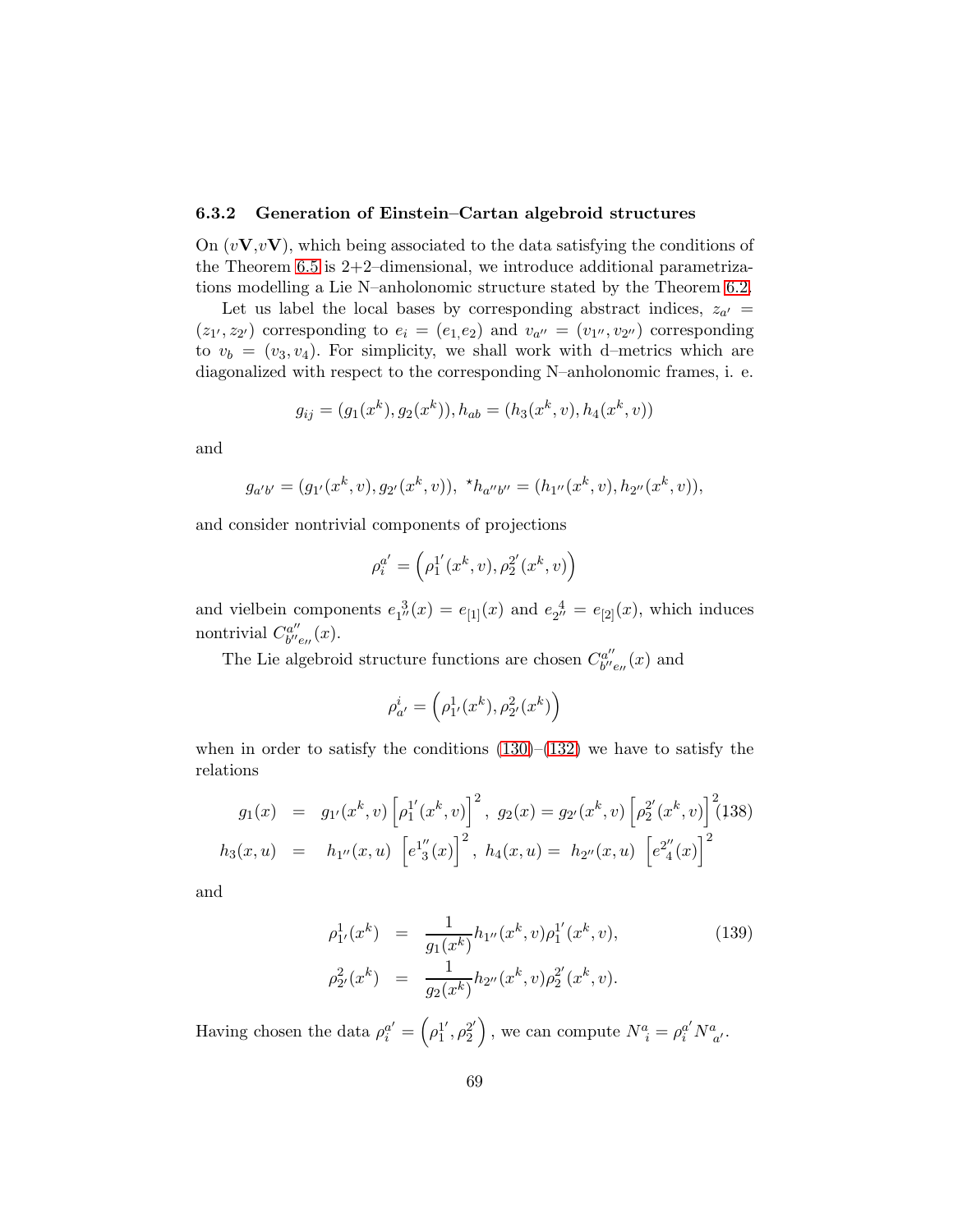The data  $\{g_1, g_2, h_3, h_b\}$  are given from an ansatz [\(136\)](#page-66-1) solving the Einstein equations [\(135\)](#page-66-0). We may consider in infinite set of Lie algebroid anchors  $\{\rho_1^1, \rho_2^2\}$  and algebroid d–metrics  $\{g_{1'}, g_{2'}, h_{1''}, h_{2''}\}$  related in a com-patible way, via [\(138\)](#page-68-0) and [\(139\)](#page-68-1), to some functions  $\left\{ \rho_1^1 \right\}$  $j'$ ,  $\rho_2^{2'}$  $\left\{ \begin{array}{c} 2', e_{[1]}, e_{[2]} \end{array} \right\}$  with  $e_{[1]}$  and  $e_{[2]}$  related to the structure coefficients  $C^{a''}_{b''b}$  $b^{\prime\prime}e^{\prime\prime}(x)$ . This points to the fact that an exact solution of the Einstein equations (vacuum or nonvacuum type) may parametrize an infinite set of Lie algebroid structures which was emphasized in Refs. [\[39,](#page-72-4) [38\]](#page-72-5). This is not surprising because the Lie algebroids are specific spaces defined by singular maps. We can induce a more explicit Lie algebroid configuration by fixing compatible frames of reference, boundary conditions and some classes of symmetries describing two (interrelated) theoretical models on the N–anholonomic manifold and on a corresponding Lie N–algebroids.

# References

- <span id="page-69-1"></span>[1] R. Abraham, J. E. Marsden, Foundations of Mechanics, 2nd ed., Benjamin-Cummings, Reading (Ma), 1978.
- [2] D. Bao, S.-S. Chern and Z. Shen, An Introduction to Riemann–Finsler Geometry. Graduate Texts in Mathematics, 200 (Springer–Verlag, New York, 2000).
- <span id="page-69-0"></span>[3] A. Bejancu, Finsler Geometry and Applications (Ellis Horwood, Chichester, England, 1990).
- <span id="page-69-2"></span>[4] A. Cannas da Silva and A. Weinstein, Geometric Models for Noncommutative Algebras (Amer. Math. Soc., Providence, RI, 1999).
- [5] F. Cantrijn and B. Langerock, Generalised Connections over a Vector Bundle Map, Differential Geometry and Its Applications, 18 (2003) 295–317.
- <span id="page-69-4"></span>[6] E. Cartan, Les Espaces de Finsler (Herman, Paris, 1935).
- <span id="page-69-3"></span>[7] A. Connes, Noncommutative Geometry (Academic Press, 1994).
- [8] J. Cortes and E. Martinez, Mechanical Control Systems and Lie Algebroids, [math.QC/0402437.](http://arxiv.org/abs/math/0402437)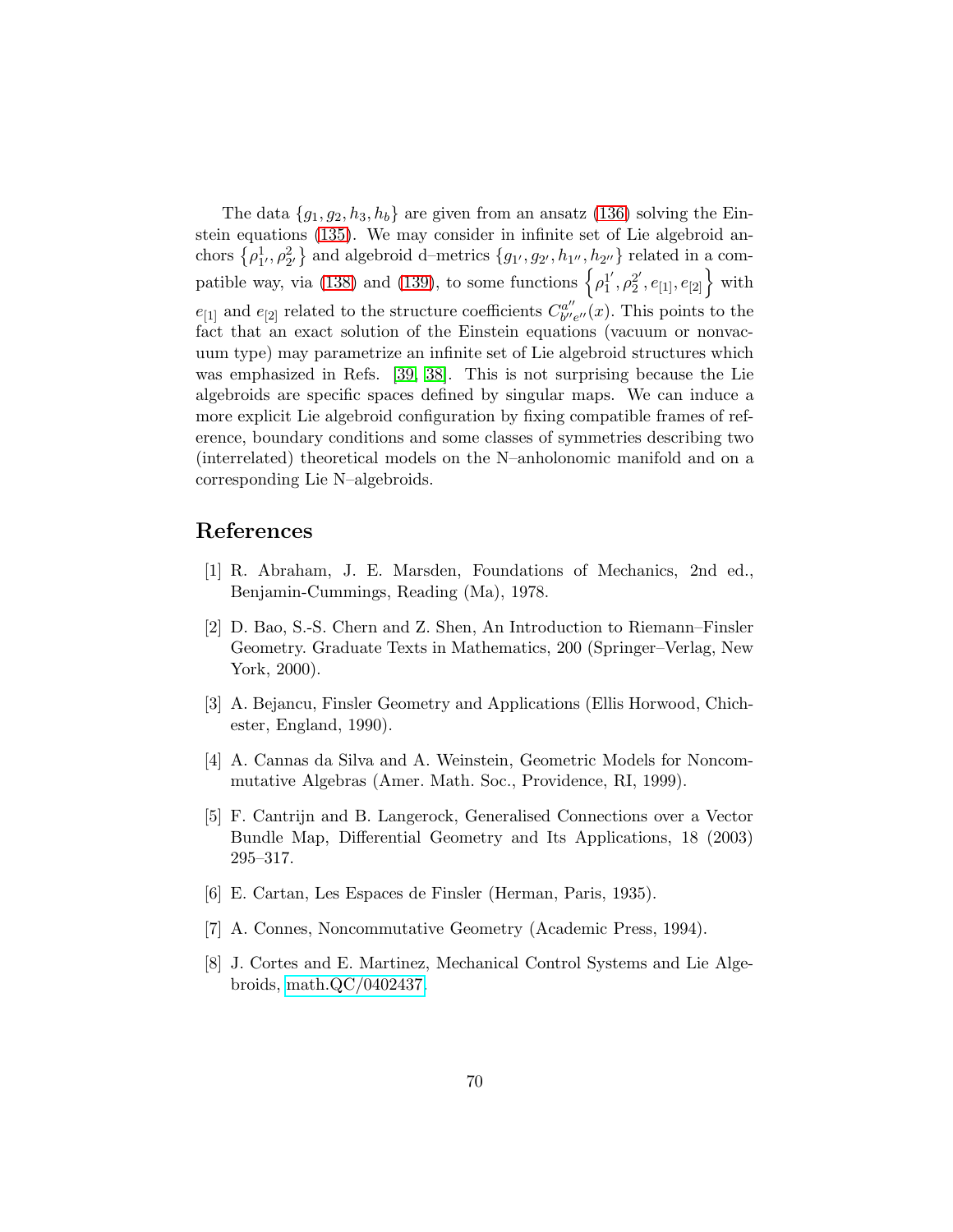- [9] M. Crainic and R. L. Fernandes, Secondary Characteristic Classes of Lie Algebroids. To appear in "Quantum Field Theory and Noncommutative Geometry", Springer Lecture Notes in Physics.
- <span id="page-70-2"></span>[10] H. Dehnen and S. Vacaru, Nonlinear Connections and Nearly Autoparallel Maps in General Relativity, Gen. Rel. Grav. 35 (2003) 807-850.
- [11] F. Etayo, R. Santamaría and S. Vacaru, Lagrange–Fedosov Nonholonomic Manifolds, J. Math. Phys. 46 (2005) 032901.
- [12] J. M. Gracia–Bondia, J. C. Varilli and H. Figueroa, Elements of Noncommutative Geometry (Birkhauser, 2001).
- <span id="page-70-3"></span>[13] J. Grifone, Structure presque–tangente et connections, I, II, Ann. Inst. Fourier, Grenoble, 22 (1972) 287–334; 291–338.
- <span id="page-70-4"></span>[14] M. de Leon, J. C. Marrero and E. Martinez, Lagrangian submanifolds and dynamics on Lie algebroids, [math.DG/0407528.](http://arxiv.org/abs/math/0407528)
- [15] M. de Leon, J. C. Marrero and E. Padron, Lichnerowicz–Jacobi Cohomology of Jacobi Manifolds, C. R. Acad. Sci. Paris, t. 324, Serie I (1997) 71–77.
- <span id="page-70-5"></span>[16] M. de Leon, J. C. Marrero and E. Padron, H–Chevalley–Eilengerg Cohomology of a Jacobi Manifold and Jacobi–Chern Classes, C. R. Acad. Sci. Paris, t. 325, Serie I (1997) 405–410.
- [17] M. de Leon, D. Martin de Diego and A. Santamaria–Merino, Symmetries in Classical Field Theory, International Journal of Geometric Methods in Modern Physics, 1 (2004) 651–710.
- [18] M. de Leon, D. Martin de Diego and A. Santamaria–Merino, Geometric integrators and nonholonomic mechanics. J. Math. Phys. 45 (2004) 1042–1064.
- <span id="page-70-0"></span>[19] M. de León, M. McLean, L. K. Norris, A. Rey-Roca and M. Salgado, Geometric Structures in Field Theory, math-ph/020803
- <span id="page-70-1"></span>[20] M. de León, P. R. Rodrigues, Methods of Differential Geometry in Analytical Mechanics, North-Holland Math. Ser. 152, Amsterdam, 1989.
- [21] P. Libermann: Lie Algebroids and Mechanics, Archh. Math. (Brno) 32 (1996) 147–162.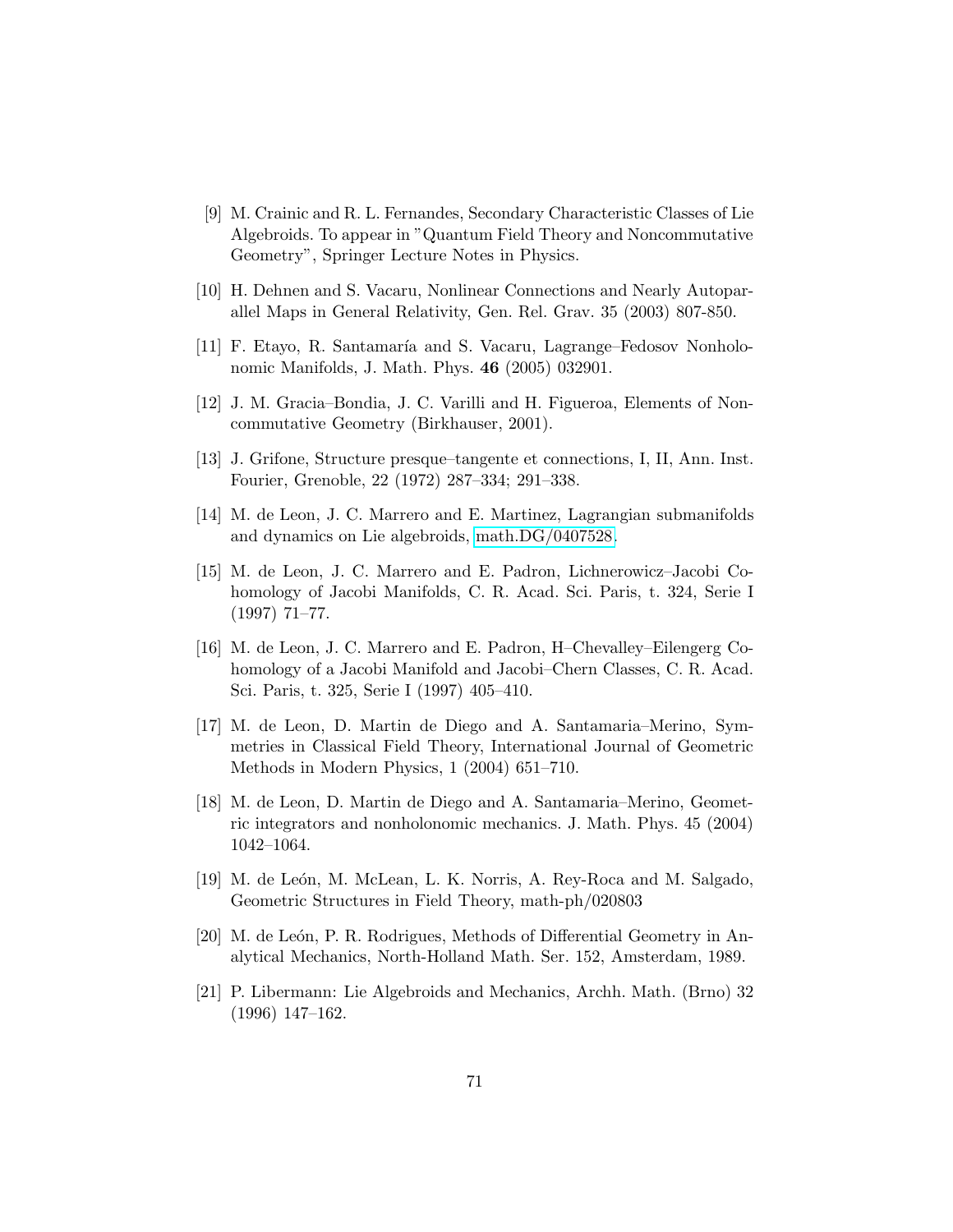- [22] K. Mackenzie, Lie Groupoids and Lie Algebroids in Differential Geometry, vol. 124, London Math. Soc. Lecture Note Series (Cambridge Univ. Press, Cambridge, 1987).
- <span id="page-71-5"></span>[23] E. Martinez: Lagrangian Mechanics on Lie Algebroids, Acat Appl. Math. 67 (2001) 295–320.
- [24] E. Martinez, Reduction of Optimal Control Systems, Rep. Math. Phys. 53 (2004) 79–90.
- [25] E. Martinez, Classical Field Theory on Lie Algebroids: Variational Aspects, [math.DG/0410551.](http://arxiv.org/abs/math/0410551)
- <span id="page-71-2"></span>[26] E. Martinez, Classical Field Theory on Lie Algebroids: Multisympletic Formalism, [math.DG/0411352.](http://arxiv.org/abs/math/0411352)
- <span id="page-71-0"></span>[27] M. Matsumoto, Foundations of Finsler Geometry and Special Finsler Spaces (Kaisisha: Shigaken, 1986).
- [28] R. Miron and M. Anastasiei, Vector Bundles and Lagrange Spaces with Applications to Relativity (Geometry Balkan Press, Bucharest, 1997); translation from Romanian (Editura Academiei Romane, 1984).
- <span id="page-71-3"></span><span id="page-71-1"></span>[29] R. Miron and M. Anastasiei, The Geometry of Lagrange Spaces: Theory and Applications (Kluwer, 1994).
- [30] R. Miron, D. Hrimiuc, H. Shimada and V. S. Sabau, The Geometry of Hamilton and Lagrange Spaces (Kluwer, 2000).
- [31] C. W. Misner, K. S. Torne and J. A. Wheeler, Gravitation (Freeman, 1973).
- [32] V. Nistor, Groupoids and the Integration of Lie Algebroids. J. Math. Soc. Japan 52 (2000) 847–868.
- <span id="page-71-6"></span>[33] M. Novello, M. Visser and G. Volovik (editors), Artificial Black Holes (World Scientific, Singapore, 2002).
- <span id="page-71-4"></span>[34] P. Popescu and M. Popescu, Banach Center Publ. 54 (2001) 51–69.
- [35] A. Rennie, Commutative Geometries are Spin Manifolds, Revs. Math. Phys. 13 (2001) 409–464.
- <span id="page-71-7"></span>[36] R. Schutzhold and W. G. Unruh, Hawking Radiation in an Electro– Magnetic Wave–Guide, [quant-ph/ 0408145.](http://arxiv.org/abs/quant-ph/0408145)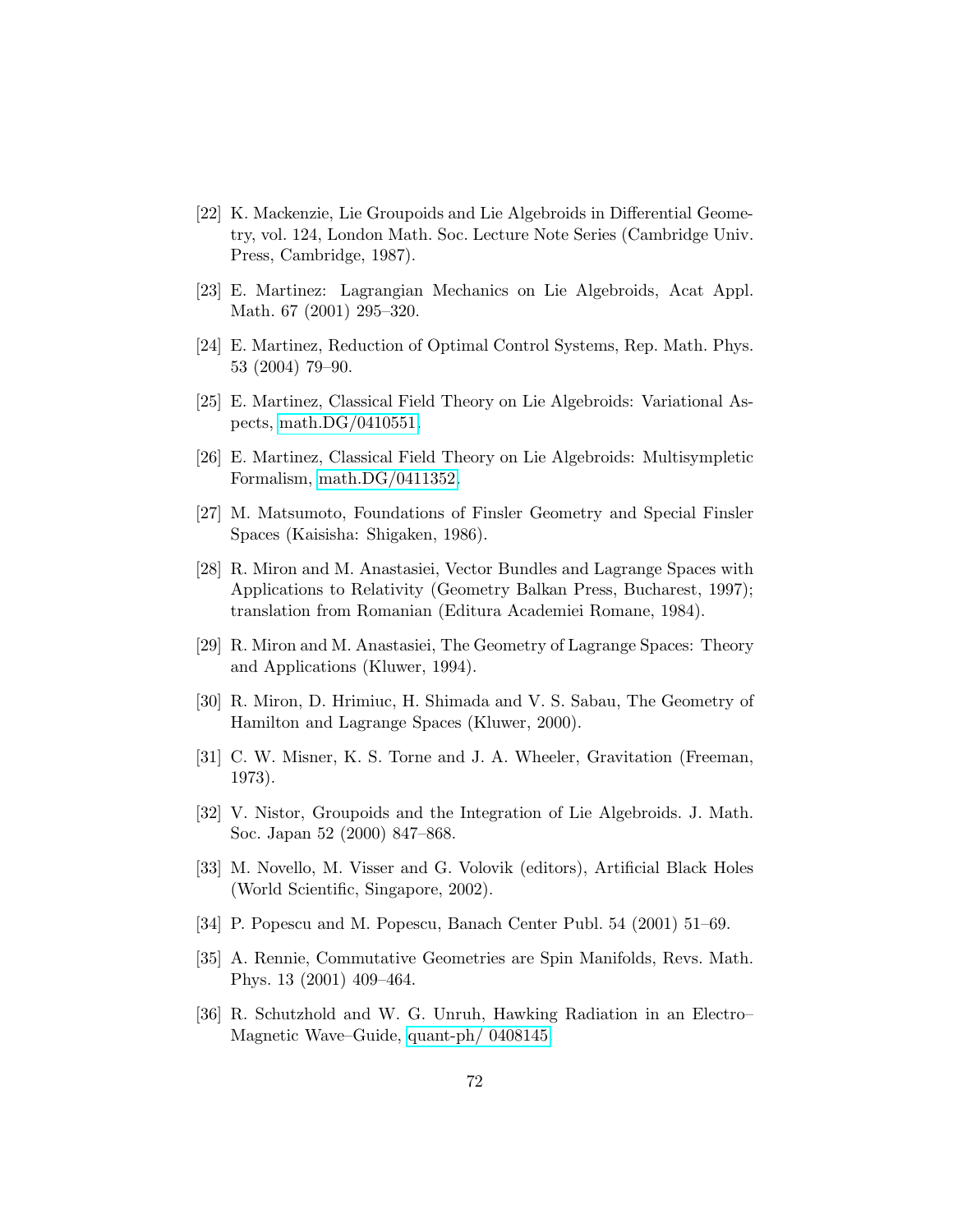- [37] J. Steward, Advanced General Relativity. Cambrdige Monographs on Mathematcial Physics (Cambridge University Press, 1999).
- [38] T. Strobl, Algebroid Yang-Mills theories, Phys. Rev. Lett. 93 (2004) 211601
- [39] T. Strobl, Gravity from Lie Algebroid Morphisms, Commun. Math. Phys. 246 (2004) 475-502.
- [40] J. L. Synge, Relativity: General Theory (North–Hohlland, 1966).
- [41] S. Vacaru, Nearly Autoparallel Maps and Conservation Laws on Curved Spaces, Romanian J. Phys. 39 (1994) 37-52.
- [42] S. Vacaru, Spinor Structures and Nonlinear Connections in Vector Bundles, Generalized Lagrange and Finsler Spaces, J. Math. Phys. 37 (1996) 508-523.
- [43] S. Vacaru, Superstrings in Higher Order Extensions of Finsler Superspaces, Nucl. Phys. B 434 (1997) 590–656.
- [44] S. Vacaru, Spinors and Field Interactions in Higher Order Anisotropic Spaces, JHEP, 09 (1998) 011, p. 1-49; [hep-th/9807214.](http://arxiv.org/abs/hep-th/9807214)
- [45] S. Vacaru, Interactions, Strings and Isotopies in Higher Order Anisotropic Superspaces (Hadronic Press, FL, 1998), [math-ph/0112065.](http://arxiv.org/abs/math-ph/0112065)
- [46] S. Vacaru, Gauge and Einstein Gravity from Non-Abelian Gauge Models on Noncommutative Spaces, Phys. Lett. B 498 (2001) 74-82.
- [47] S. Vacaru, Generalized Finsler Geometry in Einstein, String and Metric–Affine Gravity, [hep-th/0310132;](http://arxiv.org/abs/hep-th/0310132) Chapter 1 in: Clifford and Riemann- Finsler Structures in Geometric Mechanics and Gravity, Selected Works, by S. Vacaru, P. Stavrinos, E. Gaburov and D. Gonta. Differential Geometry - Dynamical Systems, Monograph 7 (Geometry Balkan Press, 2006), www.mathem.pub.ro/dgds/mono/va-t.pdf and [gr-qc/ 0508023.](http://arxiv.org/abs/gr-qc/0508023)
- [48] S. Vacaru, Nonholonomic Clifford Structures and Noncommutative Riemann–Finsler Geometry, [math.DG/0408121.](http://arxiv.org/abs/math/0408121) Chapter 15 in: Clifford and Riemann- Finsler Structures in Geometric Mechanics and Gravity, Selected Works, by S. Vacaru, P. Stavrinos, E. Gaburov and D. Gonta. Differential Geometry - Dynamical Systems, Monograph 7 (Geometry Balkan Press, 2006), www.mathem.pub.ro/dgds/mono/va-t.pdf and [gr-qc/ 0508023.](http://arxiv.org/abs/gr-qc/0508023)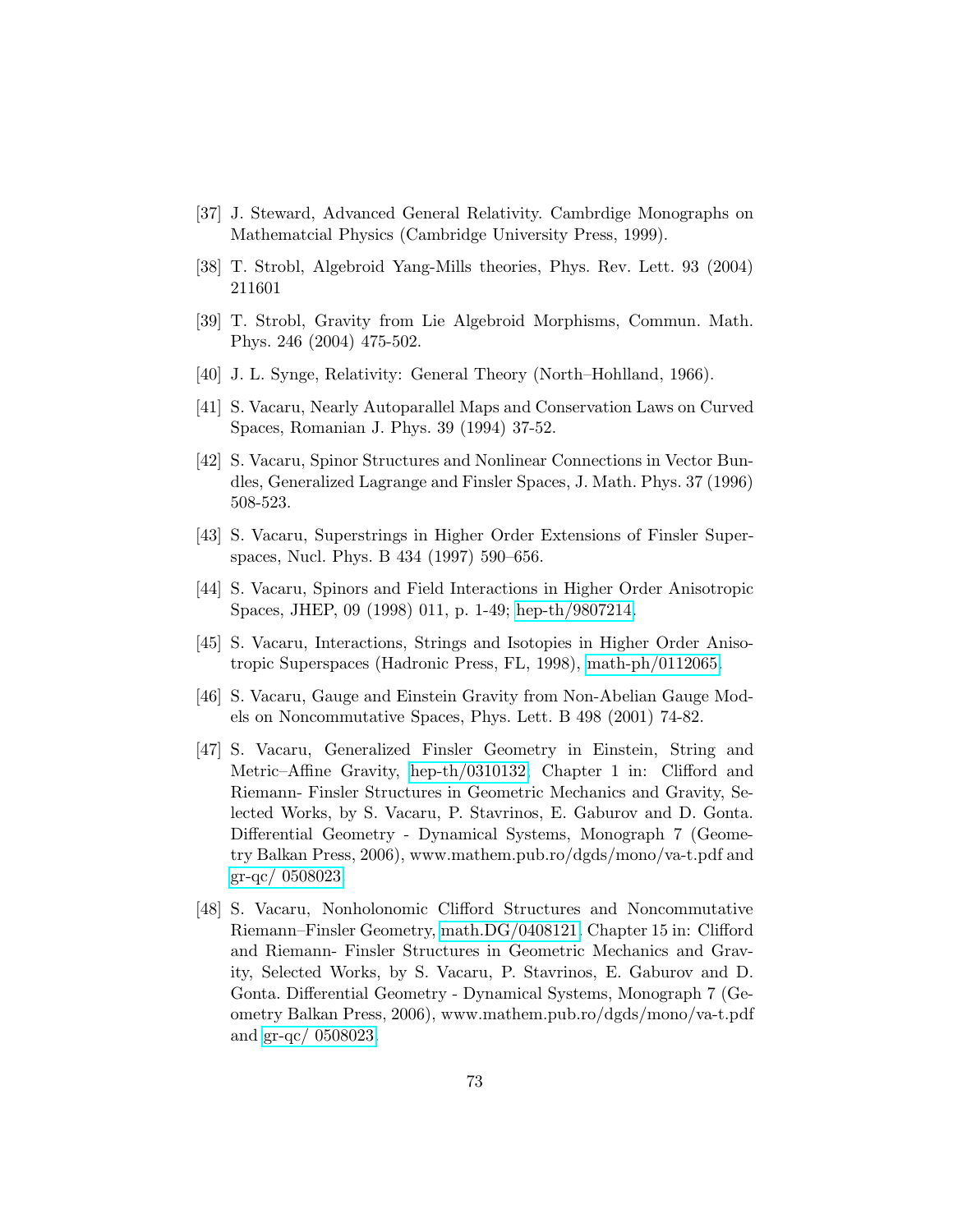- [49] S. Vacaru, Einstein–Cartan Algebroids and Black Holes in Solitonic Backgrounds, [gr-qc/0501057.](http://arxiv.org/abs/gr-qc/0501057)
- [50] S. Vacaru, Clifford–Finsler Algebroids and Nonholonomic Einstein-Dirac Structures, J. Math. Phys. 47, 093504 (2006) (20 pages), [hep-th/0501217.](http://arxiv.org/abs/hep-th/0501217)
- [51] S. Vacaru, Clifford Algebroids and Nonholonomic Spinor Deformations of Taub-NUT Spacetimes, [hep-th/0502145.](http://arxiv.org/abs/hep-th/0502145)
- [52] S. Vacaru, Nonholonomic Deformations of Disk Solutions and Algebroid Symmetries in Einstein and Extra Dimension Gravity, [gr-qc/0504095.](http://arxiv.org/abs/gr-qc/0504095)
- [53] S. Vacaru and H. Dehnen, Locally Anisotropic Structures and Nonlinear Connections in Einstein and Gauge Gravity, Gen. Rel. Grav. 35 (2003) 209-250.
- [54] S. Vacaru, E. Gaburov and D. Gontsa, A Method of Constructing Off–Diagonal Solutions in Metric–Affine and String Gravity, [hep–th/0310133;](http://arxiv.org/abs/hep-th/0310133) Chapter 2 in: Clifford and Riemann- Finsler Structures in Geometric Mechanics and Gravity, Selected Works, by S. Vacaru, P. Stavrinos, E. Gaburov and D. Gonta. Differential Geometry - Dynamical Systems, Monograph 7 (Geometry Balkan Press, 2006), www.mathem.pub.ro/dgds/mono/va-t.pdf and [gr-qc/ 0508023.](http://arxiv.org/abs/gr-qc/0508023)
- [55] S. Vacaru and Yu. Goncharenko, Yang-Mills Fields and Gauge Gravity on Generalized Lagrange and Finsler Spaces, Int. J. Theor. Phys. 34 (1995) 1955-1980.
- [56] S. Vacaru and J. F. Gonzalez-Hernandez, Nonlinear Connections on Gerbes, Clifford Modules, and the Index Theorems, [math.DG/0506437.](http://arxiv.org/abs/math/0506437)
- [57] S. Vacaru and D. Singleton, Ellipsoidal, Cylindrical, Bipolar and Toroidal Wormholes in 5D Gravity, J. Math. Phys. 43 (2002) 2486- 2504.
- [58] S. Vacaru and P. Stavrinos, Spinors and Space–Time Anisotropy (Athens University Press, Athens, Greece, 2002), 301 pages, [gr-qc/0112028.](http://arxiv.org/abs/gr-qc/0112028)
- [59] S. Vacaru and N. Vicol, Nonlinear Connections and Spinor Geometry, Int. J. Math. and Math. Sciences 23 (2004) 1189–1237; math.DG/ 0406585.